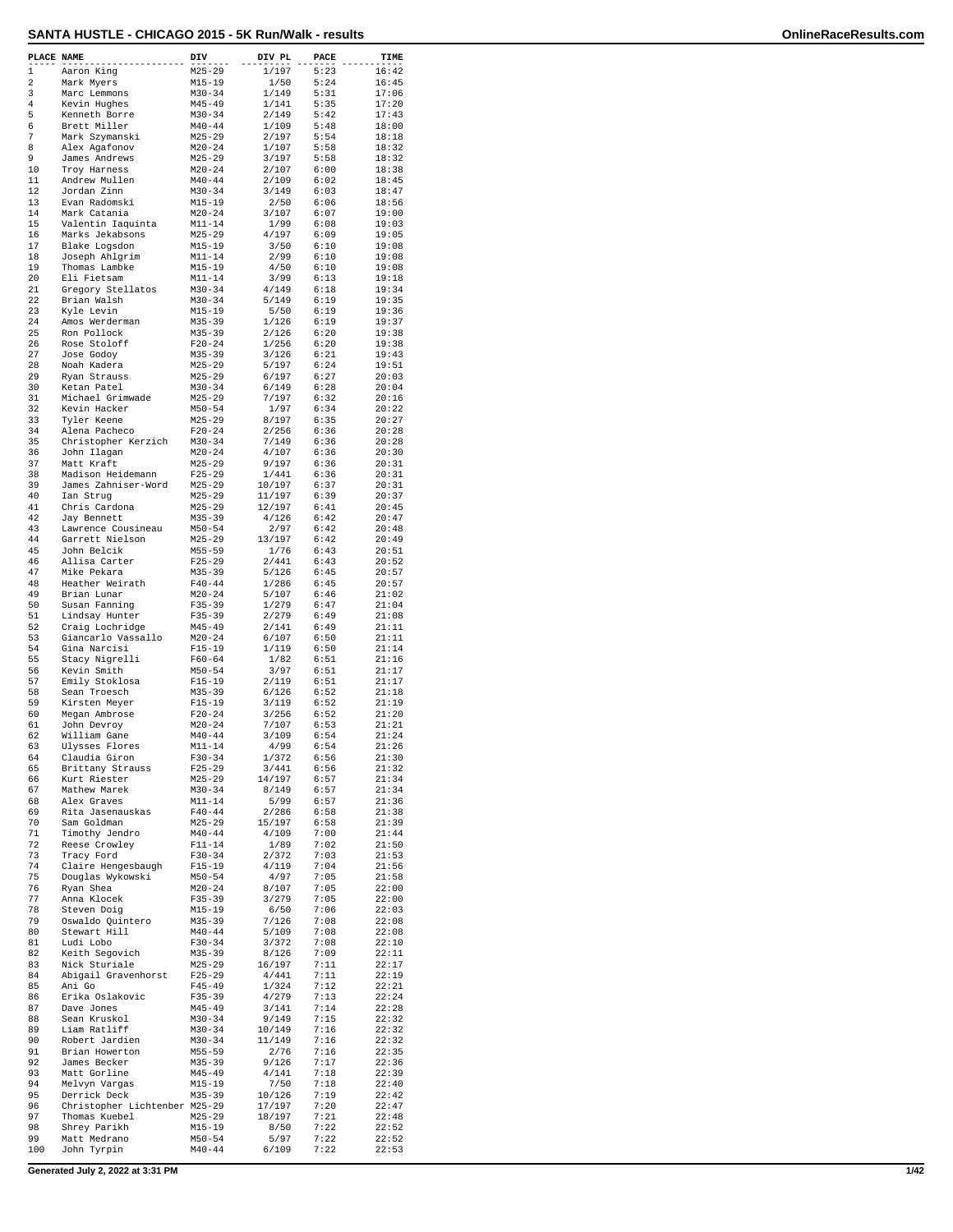| PLACE NAME |                                       | DIV                      | DIV PL           | PACE         | TIME           |
|------------|---------------------------------------|--------------------------|------------------|--------------|----------------|
| 101        | Tad Tinker                            | $M40 - 44$               | 7/109            | 7:22         | 22:53          |
| 102        | Traolach O'Sullivan                   | $M11 - 14$               | 6/99             | 7:23         | 22:54          |
| 103<br>104 | Ryan Salzeider<br>Jennifer Van Wormer | $M15 - 19$<br>$F25 - 29$ | 9/50<br>5/441    | 7:23<br>7:24 | 22:55<br>22:58 |
| 105        | Sheila Law                            | $F35 - 39$               | 5/279            | 7:24         | 22:58          |
| 106        | Aaron Natonski                        | $M30 - 34$               | 12/149           | 7:25         | 23:00          |
| 107<br>108 | Ben Tishberg                          | $M40 - 44$<br>$F30 - 34$ | 8/109<br>4/372   | 7:25<br>7:25 | 23:00<br>23:01 |
| 109        | Lyndsey McKay<br>Jeffrey Kelpsch      | $M35 - 39$               | 11/126           | 7:25         | 23:02          |
| 110        | Dennis Kathrein                       | $M40 - 44$               | 9/109            | 7:26         | 23:04          |
| 111        | Sharon Byrnes                         | $F45 - 49$               | 2/324            | 7:26         | 23:05          |
| 112<br>113 | Greg Callozzo<br>Fallon Ratner        | $M45 - 49$<br>$F15 - 19$ | 5/141<br>5/119   | 7:26<br>7:27 | 23:05<br>23:07 |
| 114        | Graham Mauer                          | $M11 - 14$               | 7/99             | 7:27         | 23:08          |
| 115        | Mark Trader                           | $M25 - 29$               | 19/197           | 7:28         | 23:09          |
| 116<br>117 | Andrea Clark<br>Robert Alt            | $F35 - 39$<br>$M45 - 49$ | 6/279<br>6/141   | 7:28<br>7:28 | 23:10<br>23:10 |
| 118        | Anthony Netzel                        | $M20 - 24$               | 9/107            | 7:28         | 23:12          |
| 119        | Olivia McCauley                       | $F11 - 14$               | 2/89             | 7:29         | 23:14          |
| 120        | Mick Crowley                          | $M01 - 10$               | 1/63             | 7:29         | 23:15          |
| 121<br>122 | Jason Bednar<br>Marcella Perez        | $M40 - 44$<br>$F20 - 24$ | 10/109<br>4/256  | 7:30<br>7:31 | 23:16<br>23:19 |
| 123        | Kimberly Leung                        | $F25 - 29$               | 6/441            | 7:32         | 23:22          |
| 124        | Toyoji Hemmi                          | $M45 - 49$               | 7/141            | 7:32         | 23:23          |
| 125<br>126 | Jonathan Laron                        | $M30 - 34$<br>$M25 - 29$ | 13/149<br>20/197 | 7:32<br>7:33 | 23:23<br>23:26 |
| 127        | Zack Brown<br>Robert Auten            | $M25 - 29$               | 21/197           | 7:33         | 23:26          |
| 128        | David Coogan                          | $M50 - 54$               | 6/97             | 7:35         | 23:32          |
| 129        | Ryan Zull                             | $M15 - 19$               | 10/50            | 7:36         | 23:34          |
| 130<br>131 | Brandon McAllister<br>Dilan Rajpurkar | $M11 - 14$<br>$M15 - 19$ | 8/99<br>11/50    | 7:36<br>7:36 | 23:35<br>23:36 |
| 132        | Nathan Parker                         | $M15 - 19$               | 12/50            | 7:36         | 23:37          |
| 133        | Ken Taczy                             | $M40 - 44$               | 11/109           | 7:37         | 23:39          |
| 134<br>135 | Elizabeth McErlean<br>Colleen Condon  | $F25 - 29$               | 7/441<br>7/279   | 7:37<br>7:37 | 23:39<br>23:39 |
| 136        | Benjamin Streightiff                  | $F35 - 39$<br>M15-19     | 13/50            | 7:37         | 23:40          |
| 137        | Greg Meyering                         | $M60 - 64$               | 1/35             | 7:38         | 23:41          |
| 138        | Matthew Meyering                      | $M11 - 14$               | 9/99             | 7:38         | 23:42          |
| 139<br>140 | Raymond Ventura<br>Terri Scarlett     | $M30 - 34$<br>$F11 - 14$ | 14/149<br>3/89   | 7:39<br>7:39 | 23:43<br>23:46 |
| 141        | Gregory Graves                        | $M45 - 49$               | 8/141            | 7:39         | 23:47          |
| 142        | Melissa Savage                        | $F60 - 64$               | 2/82             | 7:40         | 23:47          |
| 143<br>144 | Talia Saleh<br>Keely Weber            | $F15 - 19$<br>$F15 - 19$ | 6/119<br>7/119   | 7:40<br>7:40 | 23:47<br>23:47 |
| 145        | Andrew Justus                         | $M20 - 24$               | 10/107           | 7:41         | 23:53          |
| 146        | Carmen Rocha                          | $F40 - 44$               | 3/286            | 7:42         | 23:53          |
| 147        | Kathy Tomlinson                       | $F30 - 34$               | 5/372            | 7:42         | 23:54          |
| 148<br>149 | Samantha Klupchak<br>Matthew Johnson  | $F15 - 19$<br>$M45 - 49$ | 8/119<br>9/141   | 7:42<br>7:43 | 23:54<br>23:58 |
| 150        | Joseph Devroy                         | $M20 - 24$               | 11/107           | 7:43         | 23:59          |
| 151        | Kelsey Krueger                        | $F20 - 24$               | 5/256            | 7:44         | 23:59          |
| 152<br>153 | Dave Parlin<br>Ella Meyering          | $M55 - 59$<br>$F11 - 14$ | 3/76<br>4/89     | 7:45<br>7:45 | 24:03<br>24:03 |
| 154        | Katie Decaro                          | $F15-19$                 | 9/119            | 7:45         | 24:03          |
| 155        | Jeffrey Tarullo                       | $M25 - 29$               | 22/197           | 7:45         | 24:04          |
| 156<br>157 | Andrea Sarno                          | $F35 - 39$               | 8/279            | 7:45<br>7:46 | 24:05          |
| 158        | Laura Tyrpin<br>Jack Sarno            | $F50 - 54$<br>$M11 - 14$ | 1/323<br>10/99   | 7:46         | 24:06<br>24:08 |
| 159        | Lauren Fifolt                         | $F25 - 29$               | 8/441            | 7:47         | 24:10          |
| 160        | Arthur T Mendes                       | $M25 - 29$<br>$M20 - 24$ | 23/197           | 7:47         | 24:10          |
| 161<br>162 | Jason O'Brien<br>Jose Lemus           | $M50 - 54$               | 12/107<br>7/97   | 7:48<br>7:48 | 24:13<br>24:13 |
| 163        | Kenneth Walton                        | M60-64                   | 2/35             | 7:48         | 24:14          |
| 164        | Raymond Herndon                       | $M25 - 29$               | 24/197           | 7:49         | 24:15          |
| 165<br>166 | Leah Cosentino<br>Jonathan Takahashi  | $F30 - 34$<br>$M20 - 24$ | 6/372<br>13/107  | 7:49<br>7:49 | 24:16<br>24:16 |
| 167        | Stephie Libben                        | $F40 - 44$               | 4/286            | 7:50         | 24:18          |
| 168        | Kelly Magoon                          | $F25 - 29$               | 9/441            | 7:50         | 24:20          |
| 169<br>170 | Rich Kelch<br>Ken Lai                 | $M40 - 44$<br>$M30 - 34$ | 12/109<br>15/149 | 7:51<br>7:51 | 24:23<br>24:24 |
| 171        | Michael Reeter                        | $M25 - 29$               | 25/197           | 7:52         | 24:26          |
| 172        | Robin Gissal                          | F55-59                   | 1/213            | 7:52         | 24:26          |
| 173        | Lisa Jensen                           | $F30-34$                 | 7/372            | 7:52         | 24:26          |
| 174<br>175 | Jeanne Kelso<br>Mary Borman           | $F40 - 44$<br>$F50 - 54$ | 5/286<br>2/323   | 7:53<br>7:54 | 24:27<br>24:32 |
| 176        | Israel Fernandez                      | $M25 - 29$               | 26/197           | 7:54         | 24:33          |
| 177        | Aaron Honickel                        | $M35 - 39$               | 12/126           | 7:54         | 24:33          |
| 178<br>179 | Melissa Honickel<br>Bill Petterson    | F30-34<br>$M30 - 34$     | 8/372<br>16/149  | 7:55<br>7:55 | 24:34<br>24:34 |
| 180        | Cassandra Bremer                      | $F25 - 29$               | 10/441           | 7:55         | 24:34          |
| 181        | Susan Price                           | F55-59                   | 2/213            | 7:55         | 24:35          |
| 182        | Susan Galvin                          | $F50 - 54$               | 3/323            | 7:55         | 24:36          |
| 183<br>184 | Paul Fehrenbacher<br>Courtney Hill    | $M35 - 39$<br>$M35 - 39$ | 13/126<br>14/126 | 7:56<br>7:56 | 24:36<br>24:37 |
| 185        | Jeremy Brongiel                       | $M25 - 29$               | 27/197           | 7:56         | 24:39          |
| 186        | Erin Ding                             | $F30 - 34$               | 9/372            | 7:57         | 24:42          |
| 187<br>188 | Alicia Stoklosa<br>Joseph Orta        | $F20 - 24$               | 6/256<br>0/0     | 7:58<br>7:59 | 24:45<br>24:46 |
| 189        | Michael Jewett                        | $M40 - 44$               | 13/109           | 7:59         | 24:47          |
| 190        | Francisco Huerta                      | $M20 - 24$               | 14/107           | 7:59         | 24:47          |
| 191        | Alicia Manzano                        | $F40 - 44$               | 6/286            | 7:59         | 24:47          |
| 192<br>193 | Phillip Kinnison<br>Lauren Nelson     | $M40 - 44$<br>$F25 - 29$ | 14/109<br>11/441 | 7:59<br>7:59 | 24:49<br>24:49 |
| 194        | Scott Henderson                       | $M30 - 34$               | 17/149           | 8:00         | 24:49          |
| 195        | Grace Haaf                            | $F25 - 29$               | 12/441           | 8:01         | 24:54          |
| 196<br>197 | Bradley Krafft<br>Jacqueline Carruth  | $M25 - 29$<br>F30-34     | 28/197<br>10/372 | 8:01<br>8:01 | 24:54<br>24:54 |
| 198        | Tim Haaf                              | $M30 - 34$               | 18/149           | 8:01         | 24:54          |
| 199        | Mark Orlovetz                         | $M30 - 34$               | 19/149           | 8:01         | 24:54          |
| 200        | Christopher De Anda                   | $M25 - 29$               | 29/197           | 8:01         | 24:55          |

**Generated July 2, 2022 at 3:31 PM 2/42**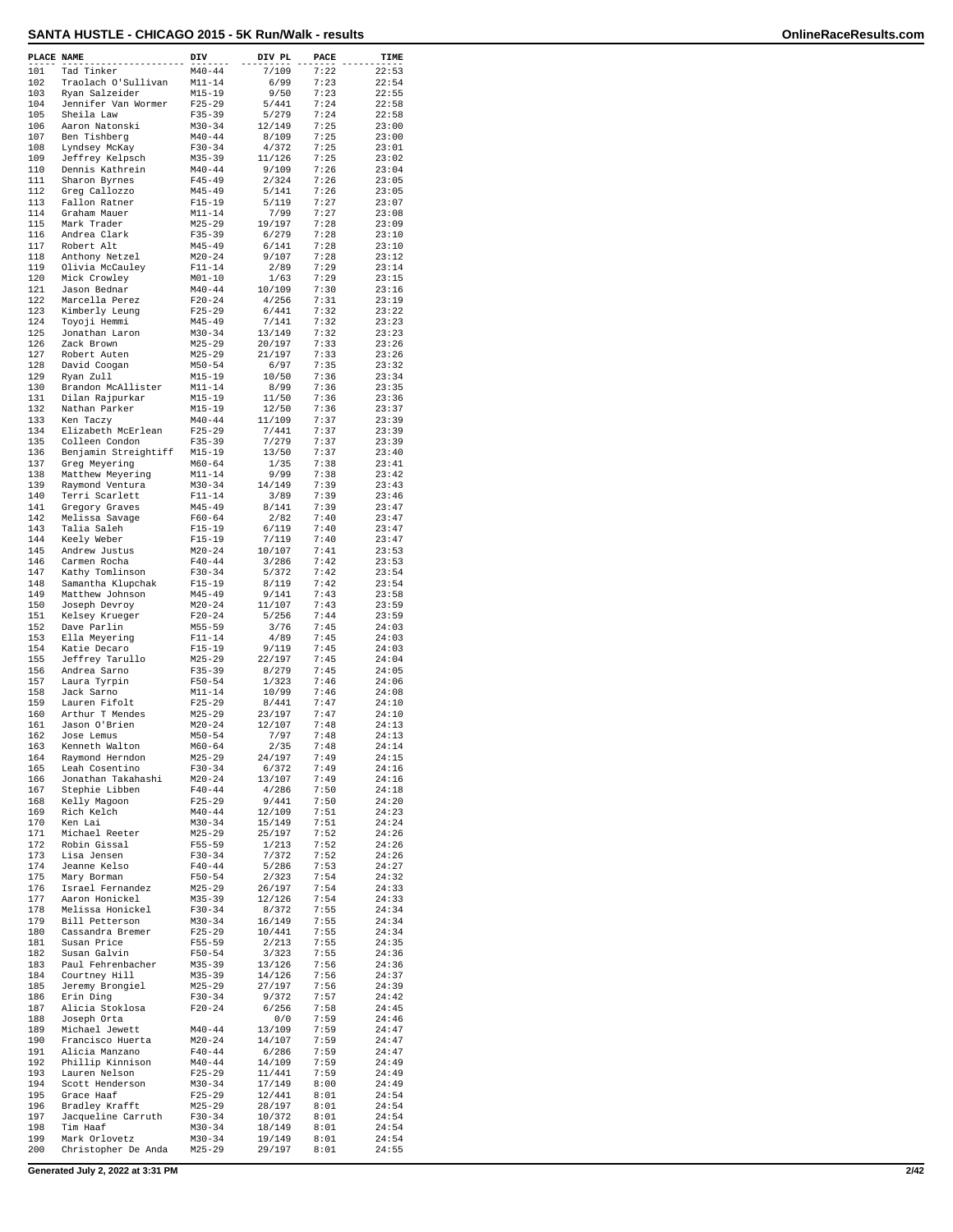| PLACE NAME |                                                | DIV                      | DIV PL           | PACE         | TIME           |
|------------|------------------------------------------------|--------------------------|------------------|--------------|----------------|
| 201        | Lisa Knaggs                                    | $F50 - 54$               | 4/323            | 8:01         | 24:55          |
| 202        | Dan Lim                                        | $M20 - 24$               | 15/107           | 8:02         | 24:55          |
| 203        | Robin Bingham                                  | $F20 - 24$               | 7/256            | 8:02         | 24:55          |
| 204<br>205 | Jon La Berg                                    | $M25 - 29$               | 30/197           | 8:02<br>8:02 | 24:57<br>24:57 |
| 206        | Jamie Prisco<br>David Bremer                   | $M25 - 29$<br>$M20 - 24$ | 31/197<br>16/107 | 8:02         | 24:57          |
| 207        | Bradley Summer                                 | $M35 - 39$               | 15/126           | 8:03         | 24:59          |
| 208        | Kendall Harms                                  | $F15-19$                 | 10/119           | 8:03         | 24:59          |
| 209        | Jessica Fuller                                 | $F15 - 19$               | 11/119           | 8:03         | 25:00          |
| 210        | John Dzak                                      | $M45 - 49$               | 10/141           | 8:03         | 25:00          |
| 211        | Rebecca Lenzini                                | $F20 - 24$               | 8/256            | 8:03         | 25:01          |
| 212        | Carmen Darling                                 | $F35 - 39$               | 9/279            | 8:04         | 25:02          |
| 213        | Corie Darling                                  | $F30-34$                 | 11/372           | 8:04         | 25:02          |
| 214<br>215 | Brian Flood<br>Juliana Romanis                 | $M30 - 34$<br>$F30-34$   | 20/149<br>12/372 | 8:04<br>8:04 | 25:02<br>25:02 |
| 216        | Ivan Romanis                                   | $M15 - 19$               | 14/50            | 8:05         | 25:05          |
| 217        | Jaime Acosta                                   | $M35 - 39$               | 16/126           | 8:05         | 25:06          |
| 218        | Craig Taczy                                    | $M35 - 39$               | 17/126           | 8:05         | 25:07          |
| 219        | Jeff Ekeberg                                   | $M30 - 34$               | 21/149           | 8:05         | 25:07          |
| 220        | Cameron Albin                                  | $M25 - 29$               | 32/197           | 8:06         | 25:08          |
| 221        | Kathryn Walter                                 | $F20 - 24$               | 9/256            | 8:06         | 25:09          |
| 222        | Alexis Jones                                   | $F20 - 24$               | 10/256           | 8:06         | 25:09          |
| 223        | Anup Sathy                                     | $M45 - 49$               | 11/141           | 8:06         | 25:09          |
| 224        | Linda Russo                                    | $F45 - 49$               | 3/324            | 8:06         | 25:10          |
| 225<br>226 | Lindsay Grieves<br>Lauren Davidson             | $F35 - 39$<br>$F11 - 14$ | 10/279<br>5/89   | 8:06<br>8:07 | 25:10<br>25:11 |
| 227        | Alicia Ford                                    | $F30-34$                 | 13/372           | 8:07         | 25:11          |
| 228        | Henry Daar                                     | $M60 - 64$               | 3/35             | 8:07         | 25:11          |
| 229        | Edward Rivera                                  | $M45 - 49$               | 12/141           | 8:07         | 25:12          |
| 230        | John Merlock                                   | $M55 - 59$               | 4/76             | 8:07         | 25:12          |
| 231        | Thomas Pasquesi                                | $M30 - 34$               | 22/149           | 8:08         | 25:14          |
| 232        | Tyler Deaton                                   | $M25 - 29$               | 33/197           | 8:08         | 25:14          |
| 233        | Whitney Hlubik                                 | $F30-34$                 | 14/372           | 8:08         | 25:14          |
| 234        | Matthew Williams                               | $M20 - 24$               | 17/107           | 8:08         | 25:15          |
| 235<br>236 | Samantha Zidek-Zvonar F45-49<br>Laura Campbell | $F25 - 29$               | 4/324<br>13/441  | 8:08<br>8:09 | 25:16<br>25:17 |
| 237        | Bryn Jones                                     | $F11 - 14$               | 6/89             | 8:09         | 25:18          |
| 238        | Eric Wudtke                                    | $M25 - 29$               | 34/197           | 8:09         | 25:18          |
| 239        | Declan Jones                                   | $M01 - 10$               | 2/63             | 8:09         | 25:18          |
| 240        | Patrick Moriarty                               | $M40 - 44$               | 15/109           | 8:09         | 25:19          |
| 241        | Scott Froemming                                | $M25 - 29$               | 35/197           | 8:09         | 25:20          |
| 242        | Brian Thornley                                 | $M35 - 39$               | 18/126           | 8:10         | 25:20          |
| 243        | Brad Say                                       | $M45 - 49$               | 13/141           | 8:10         | 25:21          |
| 244        | Erin Summer                                    | $F30 - 34$               | 15/372           | 8:10         | 25:22          |
| 245        | Mia Cuevas                                     | $F01 - 10$               | 1/62             | 8:10         | 25:22          |
| 246<br>247 | Raul Ortega<br>Tina Pero                       | $M30 - 34$<br>$F35 - 39$ | 23/149<br>11/279 | 8:11<br>8:12 | 25:25<br>25:28 |
| 248        | Everett Hill                                   | $M55 - 59$               | 5/76             | 8:12         | 25:29          |
| 249        | Trevor Yamada                                  | $M15 - 19$               | 15/50            | 8:13         | 25:30          |
| 250        | Frankie Harvey                                 | $M11 - 14$               | 11/99            | 8:13         | 25:31          |
| 251        | Josh Reigle                                    | $M20 - 24$               | 18/107           | 8:13         | 25:31          |
| 252        | Tom Humphrey                                   | $M50 - 54$               | 8/97             | 8:14         | 25:33          |
| 253        | Magda Von Roth                                 | $F35 - 39$               | 12/279           | 8:14         | 25:34          |
| 254        | Mariah Divis                                   | $F20 - 24$               | 11/256           | 8:14         | 25:34          |
| 255<br>256 | Terry Ryan<br>Kathleen Sullivan                | $M45 - 49$               | 14/141           | 8:14         | 25:34<br>25:34 |
| 257        | Sarah Pouloa                                   | $F30 - 34$<br>$F20 - 24$ | 16/372<br>12/256 | 8:14<br>8:14 | 25:34          |
| 258        | Noreen Russo                                   | $F30 - 34$               | 17/372           | 8:14         | 25:34          |
| 259        | Scott Brinks                                   | $M40 - 44$               | 16/109           | 8:14         | 25:35          |
| 260        | Natalie Nicholls                               | $F20 - 24$               | 13/256           | 8:14         | 25:35          |
| 261        | Steven Dennis                                  | $M20 - 24$               | 19/107           | 8:14         | 25:35          |
| 262        | Hannah Cushing                                 | $F15 - 19$               | 12/119           | 8:15         | 25:36          |
| 263        | Graham Stark                                   | $M25 - 29$               | 36/197           | 8:15         | 25:36          |
| 264        | Kathryn Naranjo                                | $F20 - 24$               | 14/256           | 8:15         | 25:36          |
| 265        | Leke Brisku                                    | $M40 - 44$               | 17/109           | 8:15         | 25:37          |
| 266<br>267 | Richard Gamboa<br>Brent Nelson                 | $M40 - 44$<br>$M20 - 24$ | 18/109<br>20/107 | 8:15<br>8:15 | 25:37<br>25:38 |
| 268        | Amy Nagel                                      | $F35 - 39$               | 13/279           | 8:15         | 25:38          |
| 269        | J.R. Naughton                                  | $M15 - 19$               | 16/50            | 8:16         | 25:40          |
| 270        | Shenay Lochridge                               | $F45 - 49$               | 5/324            | 8:16         | 25:41          |
| 271        | Ruth Minnick                                   | $F30 - 34$               | 18/372           | 8:17         | 25:43          |
| 272        | Mikey Moriarty                                 | $M11 - 14$               | 12/99            | 8:17         | 25:43          |
| 273        | Roger Carstens                                 | $M11 - 14$               | 13/99            | 8:18         | 25:45          |
| 274        | Dan Lopiccolo                                  | $M25 - 29$               | 37/197           | 8:18         | 25:47          |
| 275        | Leeanna Knauff                                 | $F40 - 44$               | 7/286            | 8:18         | 25:47          |
| 276        | Christopher Sarvis Sar M20-24                  |                          | 21/107<br>38/197 | 8:19         | 25:48          |
| 277<br>278 | Diamond Clay<br>Ramon Montes                   | $M25 - 29$<br>$M40 - 44$ | 19/109           | 8:19<br>8:19 | 25:49<br>25:50 |
| 279        | Anna Hockett                                   | $F30-34$                 | 19/372           | 8:19         | 25:50          |
| 280        | Lia Gorogianis                                 | $F20 - 24$               | 15/256           | 8:19         | 25:50          |
| 281        | Alyssa Skopick                                 | $F15 - 19$               | 13/119           | 8:19         | 25:50          |
| 282        | Maja Metcalf                                   | $F11 - 14$               | 7/89             | 8:19         | 25:51          |
| 283        | John Wang                                      | $M11 - 14$               | 14/99            | 8:19         | 25:51          |
| 284        | Brie Bosshart                                  | $F35 - 39$               | 14/279           | 8:20         | 25:52          |
| 285        | Karen Tiljak                                   | $F50 - 54$               | 5/323            | 8:22         | 25:58          |
| 286        | Jeremy Steinberg                               | $M25 - 29$               | 39/197           | 8:22         | 25:58          |
| 287        | David Segal                                    | $M45 - 49$               | 15/141           | 8:23         | 26:00          |
| 288<br>289 | Rachael Nass<br>Daniel Tarullo                 | $F20 - 24$<br>$M55 - 59$ | 16/256<br>6/76   | 8:23<br>8:23 | 26:01<br>26:02 |
| 290        | Matt Chaplin                                   | $M25 - 29$               | 40/197           | 8:24         | 26:03          |
| 291        | Julie Atzman                                   | $F35 - 39$               | 15/279           | 8:24         | 26:04          |
| 292        | Jason McAllister                               | $M11 - 14$               | 15/99            | 8:24         | 26:05          |
| 293        | Brandon McMillan                               | $M25 - 29$               | 41/197           | 8:24         | 26:05          |
| 294        | Stephanie Hasan                                | $F30-34$                 | 20/372           | 8:24         | 26:06          |
| 295        | Allison Getz                                   | $F50 - 54$               | 6/323            | 8:24         | 26:06          |
| 296        | Molly Weisman                                  | $F25 - 29$               | 14/441           | 8:24         | 26:06          |
| 297<br>298 | Emme Sharrah<br>Lisa Gagnon                    | $F35 - 39$<br>$F45 - 49$ | 16/279<br>6/324  | 8:24<br>8:24 | 26:06<br>26:06 |
| 299        | George Blash                                   | $M60 - 64$               | 4/35             | 8:24         | 26:06          |
| 300        | Marcel Hasan                                   | M25-29                   | 42/197           | 8:24         | 26:06          |
|            |                                                |                          |                  |              |                |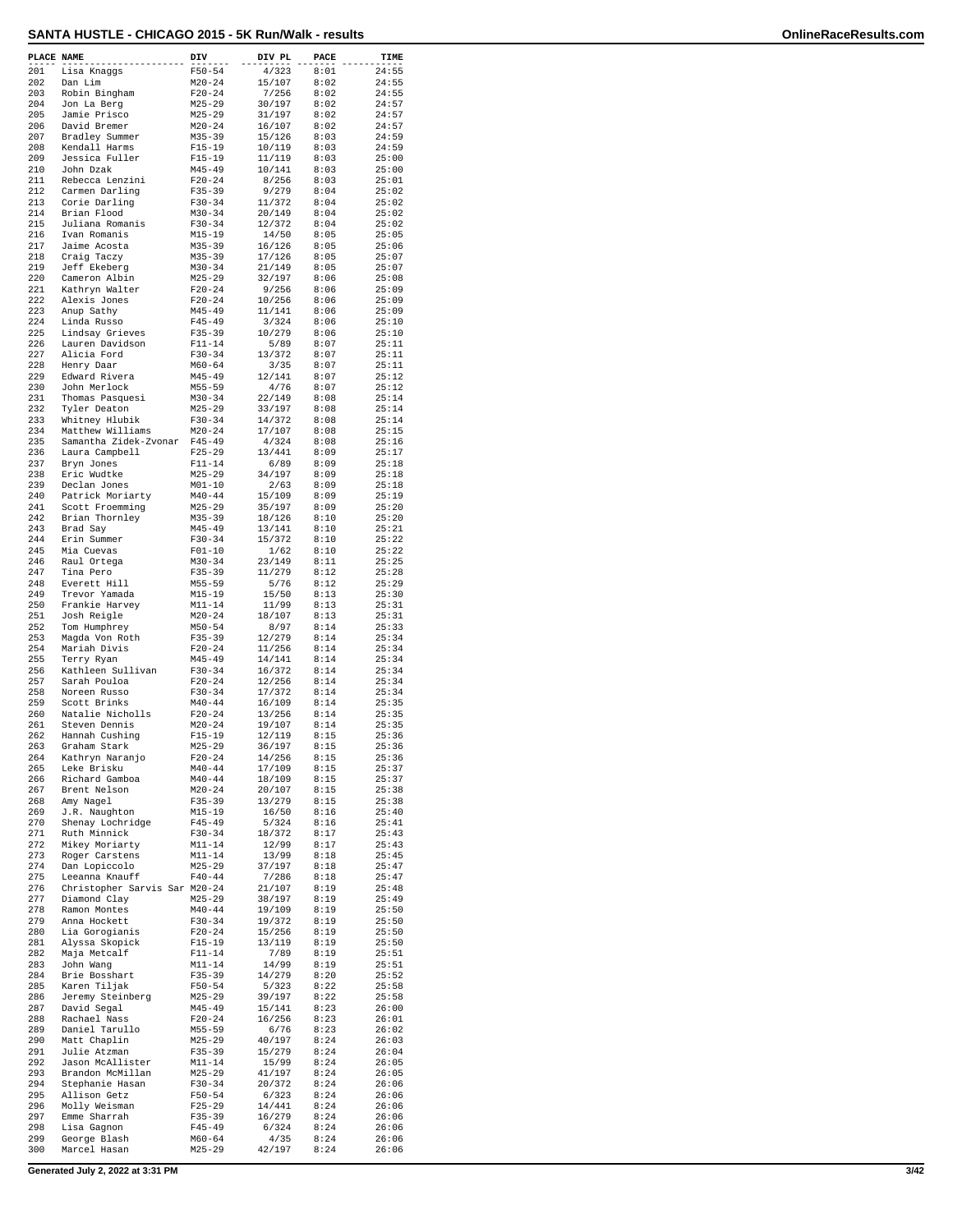| PLACE NAME |                                                | DIV                      | DIV PL           | PACE         | TIME           |
|------------|------------------------------------------------|--------------------------|------------------|--------------|----------------|
| 301        | Brogan Conklin                                 | $M30 - 34$               | 24/149           | 8:24         | 26:06          |
| 302<br>303 | Michael Gabel<br>Dylan Nygren                  | $M25 - 29$<br>$M11 - 14$ | 43/197<br>16/99  | 8:25<br>8:25 | 26:07<br>26:08 |
| 304        | Max Mendoza                                    | $M11 - 14$               | 17/99            | 8:25         | 26:09          |
| 305        | Cecily Barajas                                 | $F25 - 29$               | 15/441           | 8:25         | 26:09          |
| 306<br>307 | Andrew Ziskind<br>John Gissal                  | $M55 - 59$<br>$M60 - 64$ | 7/76<br>5/35     | 8:25<br>8:25 | 26:09<br>26:09 |
| 308        | Tammie Murphy                                  | $F45 - 49$               | 7/324            | 8:26         | 26:10          |
| 309        | Laurie Dohrn                                   | $F60 - 64$               | 3/82             | 8:26         | 26:10          |
| 310<br>311 | Laura Joss<br>Tasha Lumpkin                    | $F30 - 34$<br>$F40 - 44$ | 21/372<br>8/286  | 8:26<br>8:26 | 26:11<br>26:12 |
| 312        | Amando Flores                                  | $M25 - 29$               | 44/197           | 8:27         | 26:14          |
| 313        | Jacquelyn Klupchak                             | $F11 - 14$               | 8/89             | 8:28         | 26:16          |
| 314<br>315 | Mark Hagerty<br>Hayden Radomski                | $M30 - 34$<br>$M01 - 10$ | 25/149<br>3/63   | 8:28<br>8:28 | 26:16<br>26:17 |
| 316        | Neil Long                                      | $M40 - 44$               | 20/109           | 8:28         | 26:17          |
| 317        | Natalia Daniel                                 | $F25 - 29$               | 16/441           | 8:28         | 26:18          |
| 318<br>319 | Jodie Parks<br>Jena Tagliola Tagliola F25-29   | $F30-34$                 | 22/372<br>17/441 | 8:29<br>8:29 | 26:20<br>26:20 |
| 320        | Kristin Arnold                                 | $F35 - 39$               | 17/279           | 8:29         | 26:21          |
| 321        | Calvin Brinks                                  | $M55 - 59$               | 8/76             | 8:30         | 26:23          |
| 322<br>323 | Jason Schock<br>Julian Brennan-Pomatto M15-19  | $M40 - 44$               | 21/109<br>17/50  | 8:30<br>8:30 | 26:23<br>26:24 |
| 324        | Kevin Joyce                                    | $M35 - 39$               | 19/126           | 8:30         | 26:24          |
| 325        | Chris Laubach                                  | $M55 - 59$               | 9/76             | 8:30         | 26:24          |
| 326<br>327 | Claire Lewinski<br>Ian Radomski                | $F30 - 34$<br>$M45 - 49$ | 23/372<br>16/141 | 8:31<br>8:31 | 26:25<br>26:26 |
| 328        | Marleen Crespo                                 | $F11 - 14$               | 9/89             | 8:31         | 26:28          |
| 329        | Diego Ramos                                    | $M11 - 14$               | 18/99            | 8:32         | 26:29          |
| 330<br>331 | Jack Stringer<br>Richard Gummalauski Gu M45-49 | $M11 - 14$               | 19/99<br>17/141  | 8:32<br>8:32 | 26:31<br>26:31 |
| 332        | Kevin Baldwin                                  | $M30 - 34$               | 26/149           | 8:33         | 26:32          |
| 333<br>334 | Talya Brow                                     | $F01 - 10$<br>$M60 - 64$ | 2/62             | 8:33         | 26:32          |
| 335        | Mark Strand<br>Marjorie Strand                 | $F55 - 59$               | 6/35<br>3/213    | 8:33<br>8:33 | 26:32<br>26:32 |
| 336        | Ryan McCune                                    | $M01 - 10$               | 4/63             | 8:34         | 26:35          |
| 337<br>338 | Nina Castillo                                  | $F20 - 24$<br>$F25 - 29$ | 17/256<br>18/441 | 8:34<br>8:34 | 26:36<br>26:36 |
| 339        | Kelly Chaplin<br>Richard Pleet                 | $M70 - 74$               | 1/4              | 8:34         | 26:36          |
| 340        | Lance Mueller                                  | $M01 - 10$               | 5/63             | 8:34         | 26:37          |
| 341<br>342 | Keith Klebacha<br>Brett Simons                 | $M40 - 44$<br>$M45 - 49$ | 22/109<br>18/141 | 8:35<br>8:35 | 26:38<br>26:38 |
| 343        | Brian Ip                                       | $M25 - 29$               | 45/197           | 8:35         | 26:39          |
| 344        | Yong Wu                                        | $M25 - 29$               | 46/197           | 8:35         | 26:40          |
| 345<br>346 | Samuel Kniffen<br>Christina Soto               | $M01 - 10$<br>$F30 - 34$ | 6/63<br>24/372   | 8:35<br>8:35 | 26:40<br>26:40 |
| 347        | Valerie Bielowicz                              | $F45 - 49$               | 8/324            | 8:36         | 26:41          |
| 348        | Eric Donnelly                                  | $M30 - 34$               | 27/149           | 8:36         | 26:41          |
| 349<br>350 | David Joseph<br>Keri Berry                     | $M55 - 59$<br>$F45 - 49$ | 10/76<br>9/324   | 8:36<br>8:36 | 26:42<br>26:42 |
| 351        | Evan Vondrasek                                 | $M20 - 24$               | 22/107           | 8:36         | 26:42          |
| 352        | Heather Taylor                                 | $F30 - 34$               | 25/372           | 8:36         | 26:42          |
| 353<br>354 | Avery Tassone<br>Caitlin Higgins               | $F01 - 10$<br>$F25 - 29$ | 3/62<br>19/441   | 8:36<br>8:36 | 26:43<br>26:43 |
| 355        | Kevin Tassone                                  | $M45 - 49$               | 19/141           | 8:36         | 26:43          |
| 356        | Anna Sewell                                    | $F11 - 14$               | 10/89            | 8:36         | 26:43          |
| 357<br>358 | Justin Kopale<br>Maddie Meyer                  | $M20 - 24$<br>$F15 - 19$ | 23/107<br>14/119 | 8:36<br>8:36 | 26:43<br>26:43 |
| 359        | Scott Douglas                                  | $M45 - 49$               | 20/141           | 8:36         | 26:43          |
| 360<br>361 | Alyson Ficca                                   | $F11 - 14$<br>$M40 - 44$ | 11/89<br>23/109  | 8:37<br>8:37 | 26:44<br>26:45 |
| 362        | Andres Ordonez<br>Ella Jane Miller             | $F01 - 10$               | 4/62             | 8:37         | 26:45          |
| 363        | Stephen Hicks                                  | M25-29                   | 47/197           | 8:38         | 26:47          |
| 364<br>365 | Petra Cooper                                   | F55-59<br>$F30-34$       | 4/213<br>26/372  | 8:38         | 26:47<br>26:48 |
| 366        | Nicole Vensas<br>Aiyana Hernandez              | F11-14                   | 12/89            | 8:38<br>8:38 | 26:49          |
| 367        | Sarah Marek                                    | $F25-29$                 | 20/441           | 8:39         | 26:50          |
| 368<br>369 | Rebeca Hisatomi<br>Adam Wiemerslage            | $F25-29$<br>$M20 - 24$   | 21/441<br>24/107 | 8:39<br>8:40 | 26:53<br>26:53 |
| 370        | Roy Pyers                                      | $M35 - 39$               | 20/126           | 8:40         | 26:54          |
| 371        | Jeffrey Scadron                                | $M45 - 49$               | 21/141           | 8:40         | 26:54          |
| 372<br>373 | John Fry<br>Eric Bloom                         | M55-59<br>M15-19         | 11/76<br>18/50   | 8:40<br>8:40 | 26:54<br>26:55 |
| 374        | Stephanie Sienkiewicz F20-24                   |                          | 18/256           | 8:40         | 26:55          |
| 375        | Scott Klupchak                                 | M11-14                   | 20/99            | 8:40         | 26:56          |
| 376<br>377 | Sarah Davis<br>Nick Redding                    | $F20 - 24$<br>$M25 - 29$ | 19/256<br>48/197 | 8:41<br>8:41 | 26:57<br>26:58 |
| 378        | David Richmond                                 | M65-69                   | 1/15             | 8:41         | 26:58          |
| 379        | Paul Krauter                                   | M45-49                   | 22/141           | 8:41         | 26:59          |
| 380<br>381 | Ronan Krauter<br>Amanda Patino                 | $M01 - 10$<br>$F20-24$   | 7/63<br>20/256   | 8:41<br>8:42 | 26:59<br>27:00 |
| 382        | Ashley Graves                                  | F11-14                   | 13/89            | 8:42         | 27:00          |
| 383        | Kate Thomas                                    | $M25 - 29$               | 49/197           | 8:42         | 27:01          |
| 384<br>385 | Seamus O'Sullivan<br>Jacqui Nielson            | M11-14<br>F25-29         | 21/99<br>22/441  | 8:42<br>8:42 | 27:01<br>27:01 |
| 386        | Kevin Curtin                                   | $M25 - 29$               | 50/197           | 8:42         | 27:02          |
| 387        | Tessa Rimstidt                                 | F20-24                   | 21/256           | 8:42         | 27:02          |
| 388<br>389 | Erin O'Donnell<br>Mayra Monroy                 | F20-24<br>$M20-24$       | 22/256<br>25/107 | 8:42<br>8:42 | 27:02<br>27:02 |
| 390        | Ashley Fuqua                                   | F25-29                   | 23/441           | 8:42         | 27:02          |
| 391<br>392 | Nicholas Heimer                                | M30-34<br>$M20 - 24$     | 28/149           | 8:42         | 27:02          |
| 393        | Luke McLeese<br>Misia Krasowski                | F20-24                   | 26/107<br>23/256 | 8:43<br>8:43 | 27:02<br>27:03 |
| 394        | Ryan Bedingfield                               | $M20 - 24$               | 27/107           | 8:43         | 27:03          |
| 395<br>396 | Judy Smadu<br>Nicole Paplauski                 | $F45 - 49$<br>$F20-24$   | 10/324<br>24/256 | 8:43<br>8:43 | 27:04<br>27:04 |
| 397        | Luke Brcic                                     | M25-29                   | 51/197           | 8:43         | 27:05          |
| 398        | Kristopher Wozny                               | $M25 - 29$               | 52/197           | 8:43         | 27:05          |
| 399<br>400 | Sammie Harms<br>Katie Contreras                | $F11 - 14$<br>$F20-24$   | 14/89<br>25/256  | 8:44<br>8:44 | 27:05<br>27:06 |
|            |                                                |                          |                  |              |                |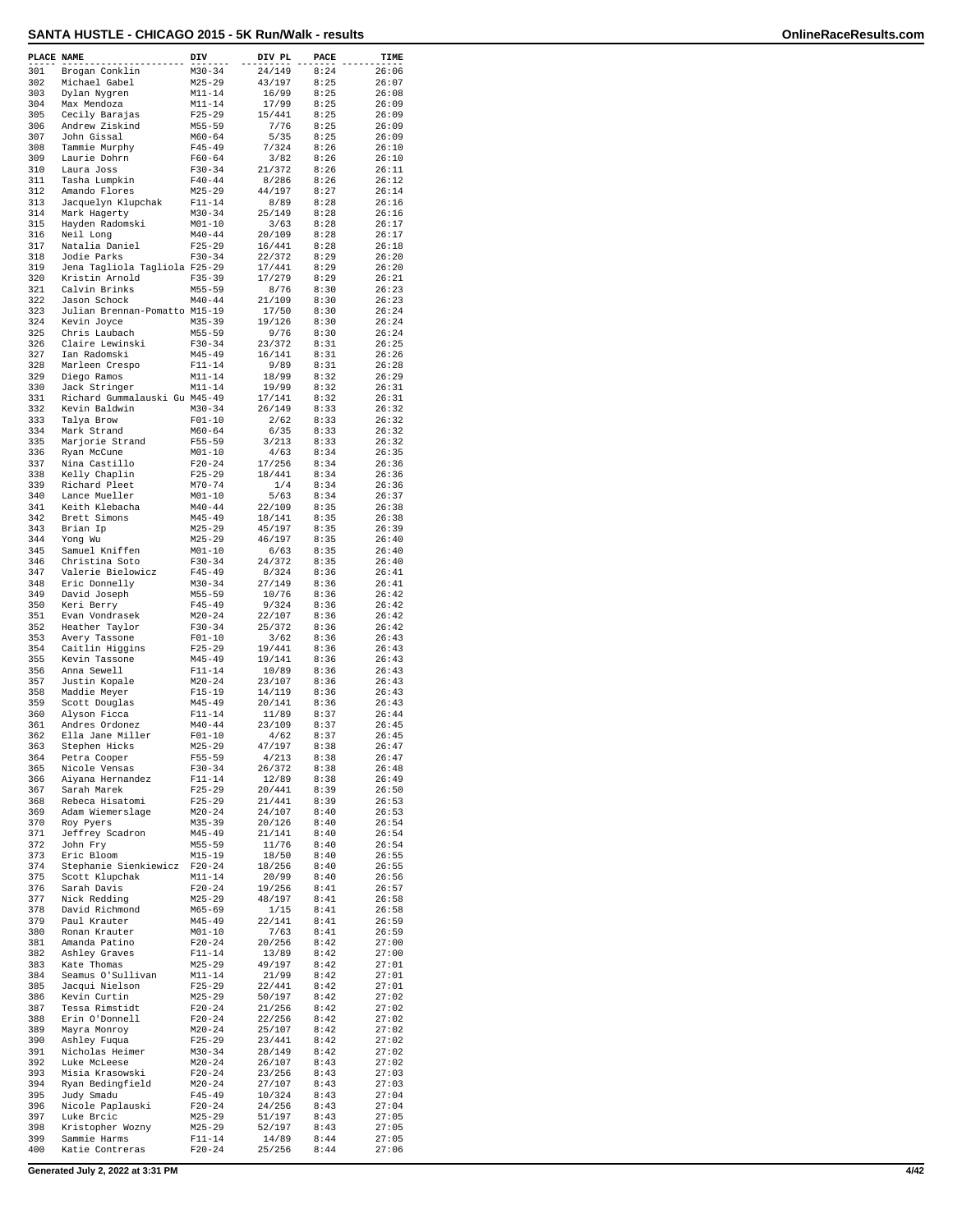| 401<br>Jessica Lilja<br>402<br>Wuraola Sosina      | $F35 - 39$<br>$F15 - 19$ | 18/279           | 8:44         | 27:06          |
|----------------------------------------------------|--------------------------|------------------|--------------|----------------|
|                                                    |                          | 15/119           | 8:44         | 27:06          |
| 403<br>Kenneth Sweet                               | $M45 - 49$               | 23/141           | 8:44         | 27:07          |
| 404<br>Allie Curtin                                | $F25 - 29$               | 24/441           | 8:44         | 27:07          |
| 405<br>Laura Meyer<br>406<br>Nahomy Villalobos     | $F30 - 34$<br>$F20 - 24$ | 27/372<br>26/256 | 8:44<br>8:44 | 27:07<br>27:07 |
| 407<br>Meghan Dwyer                                | $F20 - 24$               | 27/256           | 8:44         | 27:08          |
| 408<br>Michelle Desimone<br>409<br>Michael Salgat  | $F20 - 24$<br>$M35 - 39$ | 28/256<br>21/126 | 8:44<br>8:45 | 27:08<br>27:09 |
| 410<br>Doug Vroegindewey                           | $M55 - 59$               | 12/76            | 8:45         | 27:10          |
| 411<br>Jessika Majszak<br>412<br>Jenny Krzysik     | $F20 - 24$<br>$F25 - 29$ | 29/256<br>25/441 | 8:45<br>8:45 | 27:10<br>27:10 |
| 413<br>Pekka Verkasalo                             | $M70 - 74$               | 2/4              | 8:45         | 27:10          |
| 414<br>Marcello Montes                             | $M11 - 14$               | 22/99            | 8:45         | 27:11          |
| 415<br>Aaron May<br>416<br>Deanna Troike           | $M20 - 24$<br>$F40 - 44$ | 28/107<br>9/286  | 8:46<br>8:46 | 27:12<br>27:12 |
| 417<br>Lisa Zagar                                  | $F25 - 29$               | 26/441           | 8:46         | 27:13          |
| 418<br>Nicole Green<br>419<br>Jason Moore          | $F25 - 29$<br>$M30 - 34$ | 27/441<br>29/149 | 8:46<br>8:46 | 27:13<br>27:13 |
| 420<br>Christopher Barraza                         | $M30 - 34$               | 30/149           | 8:46         | 27:14          |
| 421<br>Zelia Vazquez<br>422<br>Christee Joesten    | $F30 - 34$<br>$F30-34$   | 28/372<br>29/372 | 8:46<br>8:46 | 27:14<br>27:15 |
| 423<br>Cameron Aune                                | $M20 - 24$               | 29/107           | 8:47         | 27:15          |
| 424<br>Rachel James<br>425<br>Sabrina Ehmke        | $F25 - 29$<br>$F30-34$   | 28/441<br>30/372 | 8:47<br>8:47 | 27:15<br>27:16 |
| 426<br>Greg Lamb                                   | $M25 - 29$               | 53/197           | 8:47         | 27:16          |
| 427<br>Elizabeth Brauneis<br>428<br>Frank Lemanski | $F25 - 29$<br>$M50 - 54$ | 29/441<br>9/97   | 8:47<br>8:47 | 27:16<br>27:16 |
| 429<br>Stacia Greenfield                           | $F45 - 49$               | 11/324           | 8:47         | 27:17          |
| 430<br>Clare Ruscello                              | $F25 - 29$               | 30/441           | 8:48         | 27:18          |
| 431<br>Shane Cole<br>432<br>Neal Mulville          | $M45 - 49$<br>$M25 - 29$ | 24/141<br>54/197 | 8:48<br>8:48 | 27:18<br>27:18 |
| 433<br>Stephanie Gray                              | $F35 - 39$               | 19/279           | 8:48         | 27:18          |
| 434<br>Taylor Cole<br>435<br>Bryan Adams           | $F15-19$<br>$M30 - 34$   | 16/119<br>31/149 | 8:48<br>8:48 | 27:18<br>27:18 |
| 436<br>Kelsey Mueller                              | $F25 - 29$               | 31/441           | 8:48         | 27:19          |
| 437<br>Florence Ramos                              | $F45 - 49$               | 12/324           | 8:48         | 27:19          |
| 438<br>Sylvia Podlipni<br>439<br>Kate Clemenz      | $F25 - 29$<br>$F11 - 14$ | 32/441<br>15/89  | 8:48<br>8:48 | 27:19<br>27:20 |
| 440<br>Todd Medintz                                | $M40 - 44$               | 24/109           | 8:48         | 27:20          |
| 441<br>Dhruv Patel<br>442<br>Natalie Emmer         | $M20 - 24$<br>$F25 - 29$ | 30/107<br>33/441 | 8:48<br>8:49 | 27:21<br>27:21 |
| 443<br>Alicia Allen                                | $F30 - 34$               | 31/372           | 8:49         | 27:23          |
| 444<br>Doug Ficca<br>445<br>Erin Okeefe            | $M50 - 54$<br>$F35 - 39$ | 10/97<br>20/279  | 8:50<br>8:50 | 27:24<br>27:24 |
| 446<br>Christi Wojciechowski                       | $F40 - 44$               | 10/286           | 8:50         | 27:24          |
| 447<br>Bryan Hughes<br>448<br>David Hussar         | $M30 - 34$<br>$M30 - 34$ | 32/149<br>33/149 | 8:50<br>8:50 | 27:25<br>27:25 |
| 449<br>Ashleigh Jardine                            | $F25 - 29$               | 34/441           | 8:50         | 27:25          |
| 450<br>Candis Kenny<br>451                         | $F35 - 39$<br>$M45 - 49$ | 21/279<br>25/141 | 8:50<br>8:50 | 27:25<br>27:25 |
| Javier Martinez<br>452<br>Zachary Reindel          | $M25 - 29$               | 55/197           | 8:50         | 27:26          |
| 453<br>Laura Magana                                | $F25 - 29$               | 35/441           | 8:51         | 27:28          |
| 454<br>Laura Jakubowski<br>455<br>Jeffrey Skutnick | $F30 - 34$<br>$M50 - 54$ | 32/372<br>11/97  | 8:51<br>8:51 | 27:29<br>27:29 |
| 456<br>Jennifer Slemp                              | $F30 - 34$               | 33/372           | 8:52         | 27:31          |
| 457<br>Barb Beck<br>458<br>Matthew Skelly          | $F50 - 54$<br>$M25 - 29$ | 7/323<br>56/197  | 8:52<br>8:52 | 27:31<br>27:31 |
| 459<br>Steven Foster                               | $M45 - 49$               | 26/141           | 8:52         | 27:32          |
| 460<br>Sharron Taylor<br>461<br>Sylwia Krukowska   | $F45 - 49$<br>$F30 - 34$ | 13/324<br>34/372 | 8:52<br>8:52 | 27:32<br>27:32 |
| 462<br>Anita Alvarez                               | $F55 - 59$               | 5/213            | 8:52         | 27:32          |
| 463<br>Ashley Desiato<br>464<br>Karen Corbett      | $F20 - 24$<br>$F50 - 54$ | 30/256<br>8/323  | 8:52<br>8:52 | 27:32<br>27:33 |
| 465<br>Kyle Boyer                                  | $M30 - 34$               | 34/149           | 8:53         | 27:34          |
| 466<br>Pete Dudek                                  | $M55 - 59$               | 13/76            | 8:53         | 27:34<br>27:35 |
| 467<br>Beth O'Donnell<br>Mary McMahon<br>468       | F45-49<br>$F25-29$       | 14/324<br>36/441 | 8:53<br>8:53 | 27:35          |
| 469<br>Tiffanie Shouse                             | $F35 - 39$               | 22/279           | 8:53         | 27:35          |
| 470<br>Daniel Hollich<br>471<br>Eva Churchill      | $M25 - 29$<br>$F15-19$   | 57/197<br>17/119 | 8:53<br>8:53 | 27:36<br>27:36 |
| 472<br>Danielle Sheppard                           | $F30-34$                 | 35/372           | 8:53         | 27:36          |
| 473<br>John Haga<br>474<br>Aaron Schoofs           | $M45 - 49$<br>$M20 - 24$ | 27/141<br>31/107 | 8:54<br>8:54 | 27:37<br>27:37 |
| 475<br>Don Christianson                            | $M45 - 49$               | 28/141           | 8:54         | 27:38          |
| 476<br>Kelsey Deegan<br>477<br>Lindsey Vaughn      | $F20-24$<br>$F30-34$     | 31/256<br>36/372 | 8:54<br>8:54 | 27:38<br>27:38 |
| 478<br>Kenneth Moore                               | $M30 - 34$               | 35/149           | 8:54         | 27:39          |
| 479<br>Natalie Enda<br>480<br>Jose Godinez         | $F20-24$<br>$M40 - 44$   | 32/256<br>25/109 | 8:54<br>8:54 | 27:39<br>27:39 |
| 481<br>Melissa Brown                               | F30-34                   | 37/372           | 8:54         | 27:39          |
| 482<br>Hoang Nguyen                                | M30-34                   | 36/149           | 8:54         | 27:39          |
| 483<br>Meggan Moore<br>484<br>Josh Grant           | $F30-34$<br>$M30 - 34$   | 38/372<br>37/149 | 8:54<br>8:54 | 27:39<br>27:39 |
| 485<br>Merlin Ryan                                 | M11-14                   | 23/99            | 8:55         | 27:40          |
| 486<br>Amy Rychener<br>487<br>Kristin Born         | $F11 - 14$<br>$F30-34$   | 16/89<br>39/372  | 8:55<br>8:55 | 27:40<br>27:40 |
| 488<br>Inga Auskalniene                            | $F35 - 39$               | 23/279           | 8:55         | 27:41          |
| Kerri McClimen<br>489<br>490<br>Robert Crabbe      | $F11 - 14$<br>$M30 - 34$ | 17/89<br>38/149  | 8:55<br>8:55 | 27:41<br>27:42 |
| 491<br>John Brennen                                | M75-79                   | 1/1              | 8:55         | 27:42          |
| 492<br>Lisa Gemo<br>493<br>Jaclyn McMillin         | $F40 - 44$<br>$F25-29$   | 11/286<br>37/441 | 8:56<br>8:56 | 27:43<br>27:43 |
| 494<br>Brian Roache                                | M40-44                   | 26/109           | 8:56         | 27:45          |
| 495<br>Eric Bauer<br>496<br>Cate Crowley           | $M20-24$<br>$F01 - 10$   | 32/107<br>5/62   | 8:56<br>8:57 | 27:45<br>27:47 |
| 497<br>Melissa Naegele                             | $F20-24$                 | 33/256           | 8:57         | 27:47          |
| 498<br>Leigh Moffett<br>499<br>Alex Martin         | $F25-29$<br>$M20 - 24$   | 38/441<br>33/107 | 8:57<br>8:57 | 27:48<br>27:48 |
| 500<br>Julia Muscarello                            | $F20 - 24$               | 34/256           | 8:57         | 27:48          |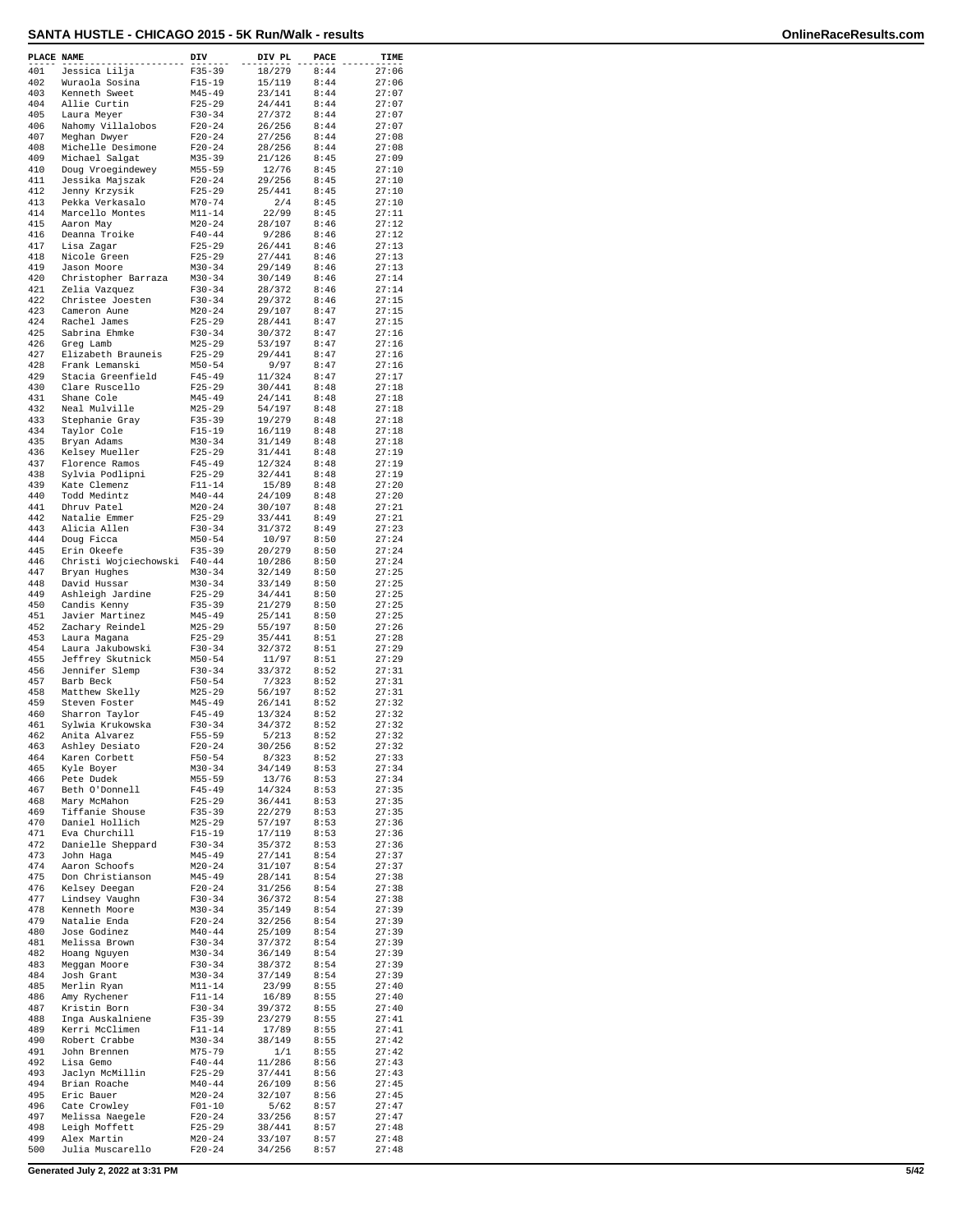| PLACE NAME |                                    | DIV                      | DIV PL           | PACE         | TIME           |
|------------|------------------------------------|--------------------------|------------------|--------------|----------------|
| 501        | Amee Seitz                         | $F45 - 49$               | 15/324           | 8:57         | 27:48          |
| 502        | Victoria Wu                        | $F15 - 19$               | 18/119           | 8:57         | 27:48          |
| 503<br>504 | Colleen McGuire<br>Alexia Brown    | $F25-29$<br>$F20 - 24$   | 39/441<br>35/256 | 8:57<br>8:58 | 27:49<br>27:49 |
| 505        | Marc Lindblom                      | $M30 - 34$               | 39/149           | 8:58         | 27:49          |
| 506        | Jodi Baker                         | $F40 - 44$               | 12/286           | 8:58         | 27:51          |
| 507<br>508 | Kara Wooldridge<br>Carl Lake       | $F20 - 24$<br>$M45 - 49$ | 36/256<br>29/141 | 8:58<br>8:59 | 27:52<br>27:52 |
| 509        | Stephen Tahir                      | $M50 - 54$               | 12/97            | 8:59         | 27:52          |
| 510        | Jackie Hundseder                   | $F25 - 29$               | 40/441           | 8:59         | 27:53          |
| 511        | Joseph Stoklosa                    | $M55 - 59$               | 14/76            | 9:00         | 27:57          |
| 512<br>513 | Nathan Campo<br>Talia Rivera       | $M25 - 29$<br>$F20 - 24$ | 58/197<br>37/256 | 9:00<br>9:00 | 27:57<br>27:58 |
| 514        | David Gotzh                        | $M35 - 39$               | 22/126           | 9:01         | 27:59          |
| 515        | Keri Sanden                        | $F20 - 24$               | 38/256           | 9:01         | 27:59          |
| 516        | Richard Bojda                      | $M35 - 39$               | 23/126           | 9:01         | 27:59          |
| 517<br>518 | Gail Upshaw<br>Mary Fry            | $F50 - 54$<br>$F55 - 59$ | 9/323<br>6/213   | 9:01<br>9:01 | 28:00<br>28:00 |
| 519        | Michael Denny                      | $M55 - 59$               | 15/76            | 9:01         | 28:00          |
| 520        | Elaine Gould                       | $F45 - 49$               | 16/324           | 9:01         | 28:00          |
| 521<br>522 | Melissa Marti                      | $F25 - 29$<br>$M35 - 39$ | 41/441           | 9:01<br>9:01 | 28:00<br>28:01 |
| 523        | Brian Sigman<br>Lisa Lim           | $F40 - 44$               | 24/126<br>13/286 | 9:01         | 28:01          |
| 524        | Kyle Perrine                       | $M25 - 29$               | 59/197           | 9:02         | 28:02          |
| 525        | Michelle Billone                   | $F25 - 29$               | 42/441           | 9:02         | 28:02          |
| 526<br>527 | Ericka Binkley                     | $F30-34$<br>$F30-34$     | 40/372<br>41/372 | 9:02<br>9:02 | 28:02<br>28:02 |
| 528        | Morgan Kautz<br>Abby Benton        | $F25 - 29$               | 43/441           | 9:02         | 28:02          |
| 529        | Catherine Kapustynski              | $F25 - 29$               | 44/441           | 9:02         | 28:02          |
| 530        | Aubrey Gavron                      | $F25 - 29$               | 45/441           | 9:02         | 28:03          |
| 531<br>532 | Nicholas Billone<br>Brady Nevara   | $M25 - 29$<br>$F11 - 14$ | 60/197<br>18/89  | 9:02<br>9:02 | 28:03<br>28:03 |
| 533        | Jody Birk                          | $M40 - 44$               | 27/109           | 9:03         | 28:06          |
| 534        | Miguel Orozco                      | $M35 - 39$               | 25/126           | 9:03         | 28:06          |
| 535        | Jacquelin Koch                     | $F40 - 44$               | 14/286           | 9:03         | 28:06          |
| 536<br>537 | Samantha Amoroso<br>Adele Cobbs    | $F30-34$<br>$F40 - 44$   | 42/372<br>15/286 | 9:03<br>9:03 | 28:07<br>28:07 |
| 538        | Mara Romanelli                     | $F25 - 29$               | 46/441           | 9:03         | 28:07          |
| 539        | Ricardo Reyes                      | $M20 - 24$               | 34/107           | 9:04         | 28:08          |
| 540        | Alexander Dela Cruz                | $M20 - 24$               | 35/107           | 9:04         | 28:09          |
| 541<br>542 | Jodie Guardi<br>Kendra Beaty       | $F35 - 39$<br>$F25-29$   | 24/279<br>47/441 | 9:04<br>9:04 | 28:09<br>28:10 |
| 543        | Julio Cruz                         | $M45 - 49$               | 30/141           | 9:04         | 28:10          |
| 544        | Allayna Gagnard                    | $F15 - 19$               | 19/119           | 9:04         | 28:11          |
| 545        | Brigid Bendig                      | $F15-19$                 | 20/119           | 9:04         | 28:11          |
| 546<br>547 | Dianne Van Wormer<br>Lauren Long   | $F45 - 49$<br>$F25 - 29$ | 17/324<br>48/441 | 9:05<br>9:05 | 28:11<br>28:11 |
| 548        | Trish Leeney                       | $F40 - 44$               | 16/286           | 9:05         | 28:11          |
| 549        | Peter Shannon                      | $M30 - 34$               | 40/149           | 9:05         | 28:11          |
| 550        | Joe Archer                         | $M20 - 24$               | 36/107           | 9:05         | 28:12          |
| 551<br>552 | Sam Picchiotti<br>Andrew Novak     | $M20 - 24$<br>$M11 - 14$ | 37/107<br>24/99  | 9:05<br>9:05 | 28:12<br>28:12 |
| 553        | Mark Weqwerth                      | $M45 - 49$               | 31/141           | 9:05         | 28:12          |
| 554        | Brendan Barnes                     | $M15 - 19$               | 19/50            | 9:05         | 28:13          |
| 555        | Melissa Rudolph                    | $F35 - 39$               | 25/279           | 9:05         | 28:13          |
| 556<br>557 | Dylan Pearson<br>Rachel Broyles    | $M20 - 24$<br>$F30-34$   | 38/107<br>43/372 | 9:05<br>9:05 | 28:14<br>28:14 |
| 558        | Kenneth Stewart Jr.                | $M30 - 34$               | 41/149           | 9:06         | 28:14          |
| 559        | Maggie Sullivan                    | $F20 - 24$               | 39/256           | 9:06         | 28:14          |
| 560<br>561 | Rebecca Nilson<br>Sammy Poda       | $F40 - 44$<br>$F11 - 14$ | 17/286<br>19/89  | 9:06<br>9:06 | 28:14<br>28:14 |
| 562        | Joseph Bylina                      | $M30 - 34$               | 42/149           | 9:07         | 28:17          |
| 563        | Danny Demko                        | M25-29                   | 61/197           | 9:07         | 28:17          |
| 564        | Michael Garland                    | $M25 - 29$               | 62/197           | 9:07         | 28:18          |
| 565<br>566 | Michael Radosevic<br>Sean McNamara | $M25 - 29$<br>M45-49     | 63/197<br>32/141 | 9:07<br>9:07 | 28:18<br>28:19 |
| 567        | Joseph Maudsley                    | $M30 - 34$               | 43/149           | 9:07         | 28:19          |
| 568        | Sarajane Koehl                     | $F40 - 44$               | 18/286           | 9:07         | 28:19          |
| 569<br>570 | Maureen Daugherty                  | $F50 - 54$               | 10/323           | 9:07<br>9:08 | 28:20          |
| 571        | Gabby Galaz<br>Bryan Radtke        | $F20-24$<br>$M35 - 39$   | 40/256<br>26/126 | 9:08         | 28:20<br>28:21 |
| 572        | Kate McNamara                      | $F01-10$                 | 6/62             | 9:08         | 28:21          |
| 573        | Rytas Vitkus                       | $M20 - 24$               | 39/107           | 9:08         | 28:21          |
| 574<br>575 | Steven Petrizzi<br>Don Buytaert    | $M35 - 39$<br>M45-49     | 27/126<br>33/141 | 9:08<br>9:08 | 28:22<br>28:23 |
| 576        | Jacob Dietrich                     | $M15 - 19$               | 20/50            | 9:08         | 28:23          |
| 577        | Shawna Grant                       | $F40 - 44$               | 19/286           | 9:09         | 28:23          |
| 578        | Caitlin Doepp                      | $F25-29$                 | 49/441           | 9:09         | 28:23          |
| 579<br>580 | Beth Day<br>John Hannon            | $F45 - 49$<br>$M45 - 49$ | 18/324<br>34/141 | 9:09<br>9:10 | 28:25<br>28:27 |
| 581        | Shawn Reed                         | $M40 - 44$               | 28/109           | 9:10         | 28:27          |
| 582        | Michael Thomas                     | F50-54                   | 11/323           | 9:10         | 28:27          |
| 583        | Yana Carstens                      | $F30-34$                 | 44/372           | 9:10         | 28:27          |
| 584<br>585 | Kyle Smith<br>John Dolansky        | M20-24<br>M45-49         | 40/107<br>35/141 | 9:10<br>9:10 | 28:28<br>28:28 |
| 586        | Kelly Pottle                       | $F20 - 24$               | 41/256           | 9:10         | 28:28          |
| 587        | Morgan Harlow                      | F15-19                   | 21/119           | 9:10         | 28:29          |
| 588        | Ellyse Orndorff                    | F20-24                   | 42/256           | 9:10         | 28:29          |
| 589<br>590 | Lauren Elliott<br>Timothy Moore    | $F35 - 39$<br>M50-54     | 26/279<br>13/97  | 9:10<br>9:11 | 28:29<br>28:29 |
| 591        | Steven Jamnik                      | $M50 - 54$               | 14/97            | 9:11         | 28:30          |
| 592        | Lori Beck                          | $F40 - 44$               | 20/286           | 9:11         | 28:31          |
| 593        | Corey Lucia                        | $M20-24$                 | 41/107           | 9:11         | 28:31          |
| 594<br>595 | Dan Lapins<br>Jessica Yeh          | M01-10<br>$F25-29$       | 8/63<br>50/441   | 9:11<br>9:11 | 28:31<br>28:32 |
| 596        | Kelsey Shinners                    | $F20-24$                 | 43/256           | 9:12         | 28:32          |
| 597        | Rebecca Gomez                      | F35-39                   | 27/279           | 9:12         | 28:33          |
| 598        | Zachary Tranchida                  | $M25 - 29$               | 64/197           | 9:12         | 28:33          |
| 599<br>600 | Colleen Jones<br>Jamie McCune      | F45-49<br>$F45 - 49$     | 19/324<br>20/324 | 9:12<br>9:12 | 28:33<br>28:33 |
|            |                                    |                          |                  |              |                |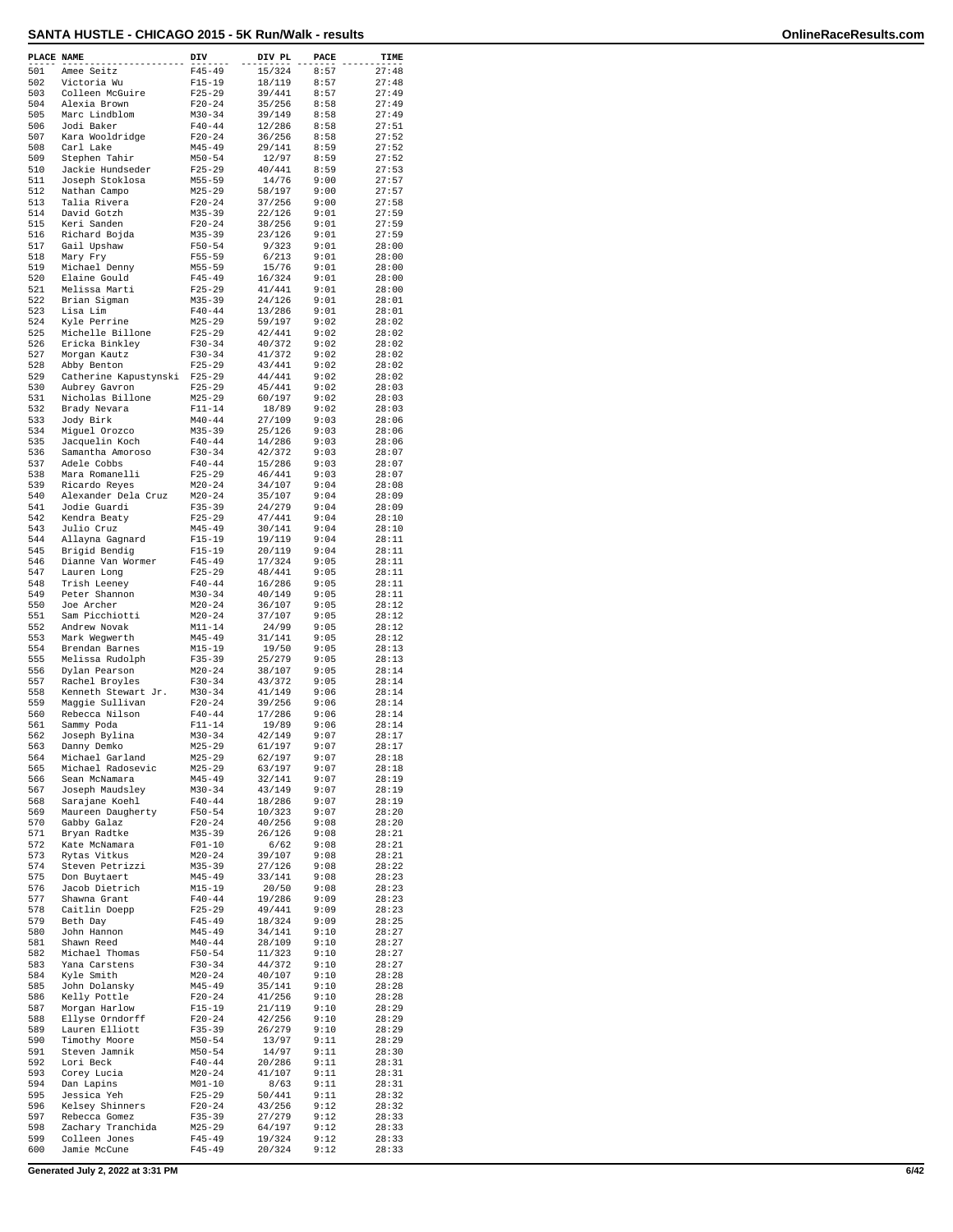| PLACE NAME |                                                   | DIV                      | DIV PL           | PACE         | TIME           |
|------------|---------------------------------------------------|--------------------------|------------------|--------------|----------------|
| 601        | Dan Raker                                         | M35-39                   | 28/126           | 9:12         | 28:33          |
| 602        | Kathleen Cowan                                    | $F35 - 39$               | 28/279           | 9:12         | 28:33          |
| 603<br>604 | Kyra Marcano<br>John Bero                         | $F30-34$<br>$M25 - 29$   | 45/372<br>65/197 | 9:12<br>9:12 | 28:33<br>28:33 |
| 605        | Micah Dyrst                                       | $M11 - 14$               | 25/99            | 9:12         | 28:33          |
| 606        | Anne Caudill                                      | $F35 - 39$               | 29/279           | 9:12         | 28:34          |
| 607<br>608 | Jerry Stevens<br>Liz Dyrst                        | $M50 - 54$<br>$F40 - 44$ | 15/97<br>21/286  | 9:12<br>9:12 | 28:34<br>28:34 |
| 609        | Hannah Caudill                                    | $F01 - 10$               | 7/62             | 9:12         | 28:34          |
| 610        | Danielle Jordan                                   | $F20-24$                 | 44/256           | 9:12         | 28:34          |
| 611<br>612 | Michael Snider<br>Jeanne Doran                    | $M35 - 39$<br>$F50 - 54$ | 29/126<br>12/323 | 9:12<br>9:12 | 28:34<br>28:35 |
| 613        | Reece McCowan                                     | M15-19                   | 21/50            | 9:13         | 28:36          |
| 614        | Allison Bell                                      | $F25 - 29$               | 51/441           | 9:13         | 28:36          |
| 615<br>616 | Mia Johnson<br>Lauren Norton                      | $F15 - 19$<br>$F20-24$   | 22/119<br>45/256 | 9:13<br>9:13 | 28:37<br>28:37 |
| 617        | Trevor Hansen                                     | $M25 - 29$               | 66/197           | 9:13         | 28:37          |
| 618        | Christine Snelgrove                               | $F45 - 49$               | 21/324           | 9:13         | 28:38          |
| 619<br>620 | Maredith Splendoria'<br>Peter Scale               | $F55 - 59$<br>$M25 - 29$ | 7/213<br>67/197  | 9:13<br>9:13 | 28:38<br>28:38 |
| 621        | Chris Anguil                                      | $M20 - 24$               | 42/107           | 9:13         | 28:38          |
| 622        | Michael Cannon                                    | $M35 - 39$               | 30/126           | 9:13         | 28:39          |
| 623<br>624 | Brian Cain<br>Jennifer Hughes                     | $M20 - 24$<br>$F30-34$   | 43/107<br>46/372 | 9:13<br>9:14 | 28:39<br>28:40 |
| 625        | Keely Moos                                        | $F30-34$                 | 47/372           | 9:14         | 28:41          |
| 626        | Jeff Heddles                                      | $M40 - 44$               | 29/109           | 9:14         | 28:41          |
| 627<br>628 | Hannah Buvala<br>Tina Howe                        | $F20 - 24$<br>$F30-34$   | 46/256<br>48/372 | 9:14<br>9:14 | 28:41<br>28:41 |
| 629        | Jessi Dehlin                                      | $F25 - 29$               | 52/441           | 9:14         | 28:42          |
| 630        | Morgan Saras                                      | $F20 - 24$               | 47/256           | 9:15         | 28:42          |
| 631<br>632 | Kate Johnson<br>Kelly Berquist                    | $F20-24$<br>$F30 - 34$   | 48/256<br>49/372 | 9:15<br>9:15 | 28:42<br>28:42 |
| 633        | Brett Johnson                                     | $M20 - 24$               | 44/107           | 9:15         | 28:42          |
| 634        | Suzanne Hirasuna                                  | $F20-24$                 | 49/256           | 9:15         | 28:43          |
| 635<br>636 | Charlotte Hoo<br>Claire Doyle                     | $F20-24$<br>$F15 - 19$   | 50/256<br>23/119 | 9:15<br>9:15 | 28:43<br>28:44 |
| 637        | Jeremy Escondo                                    | $M20 - 24$               | 45/107           | 9:15         | 28:45          |
| 638        | Lora Wright                                       | $F40 - 44$               | 22/286           | 9:15         | 28:45          |
| 639<br>640 | Arely Graves<br>Jake Burger                       | $F35 - 39$<br>$M25 - 29$ | 30/279<br>68/197 | 9:16<br>9:16 | 28:45<br>28:46 |
| 641        | Jeffrey Ellis                                     | $M40 - 44$               | 30/109           | 9:16         | 28:46          |
| 642        | Kent Ford                                         | $M55 - 59$               | 16/76            | 9:16         | 28:46          |
| 643<br>644 | Joseph Kohut<br>Joe Leddy                         | $M55 - 59$<br>$M35 - 39$ | 17/76<br>31/126  | 9:16<br>9:16 | 28:47<br>28:47 |
| 645        | Michelle Myrant                                   | $F35 - 39$               | 31/279           | 9:16         | 28:47          |
| 646        | Colleen Rathz                                     | $F20-24$                 | 51/256           | 9:16         | 28:47          |
| 647<br>648 | Mike Murphy<br>Amanda Tucker                      | $M20 - 24$<br>$F20 - 24$ | 46/107<br>52/256 | 9:16<br>9:16 | 28:47<br>28:47 |
| 649        | Kate Greco                                        | $F25 - 29$               | 53/441           | 9:17         | 28:48          |
| 650        | Donna Camp                                        | $F50 - 54$               | 13/323           | 9:17         | 28:48          |
| 651<br>652 | Tom Webb<br>Andrew Thayer                         | $M35 - 39$<br>$M25 - 29$ | 32/126<br>69/197 | 9:17<br>9:17 | 28:49<br>28:49 |
| 653        | Raymond Heyer                                     | $M50 - 54$               | 16/97            | 9:17         | 28:49          |
| 654        | Katie Soso                                        | $F30-34$                 | 50/372           | 9:17         | 28:50          |
| 655<br>656 | Rebecca Cavanaugh                                 | $F25 - 29$<br>$F40 - 44$ | 54/441           | 9:17<br>9:17 | 28:50<br>28:50 |
| 657        | Christina Kneitz<br>Kathleen O'Hare               | $F45 - 49$               | 23/286<br>22/324 | 9:17         | 28:51          |
| 658        | Pawel Bak                                         | $M30 - 34$               | 44/149           | 9:17         | 28:51          |
| 659<br>660 | Emily Stampanato                                  | $F30-34$<br>$F25 - 29$   | 51/372<br>55/441 | 9:17<br>9:17 | 28:51<br>28:51 |
| 661        | Huyen Thayer<br>Angela McLeod                     | $F30-34$                 | 52/372           | 9:17         | 28:51          |
| 662        | Natalie Zahniser-Word                             | $F30 - 34$               | 53/372           | 9:18         | 28:51          |
| 663        | Eric Chenoweth                                    | $M30 - 34$               | 45/149           | 9:18         | 28:51          |
| 664<br>665 | Julie Kelsey<br>Christina Phillips                | $F50 - 54$<br>$F35 - 39$ | 14/323<br>32/279 | 9:18<br>9:18 | 28:52<br>28:53 |
| 666        | Greg Elsbree                                      | $M50 - 54$               | 17/97            | 9:18         | 28:53          |
| 667        | Carolyn Glantz                                    | $F25 - 29$<br>$F50 - 54$ | 56/441           | 9:18<br>9:18 | 28:53          |
| 668<br>669 | Julie Pease<br>Michael Tumbush                    | $M25 - 29$               | 15/323<br>70/197 | 9:18         | 28:53<br>28:54 |
| 670        | Lindsey Miller                                    | $F20 - 24$               | 53/256           | 9:18         | 28:54          |
| 671<br>672 | Rebecca Zyks                                      | $F25-29$<br>$M35 - 39$   | 57/441<br>33/126 | 9:18<br>9:19 | 28:54<br>28:55 |
| 673        | Arjun Gautam<br>Carrie Medina                     | $F35 - 39$               | 33/279           | 9:19         | 28:55          |
| 674        | Dana Hopkins                                      | $F20 - 24$               | 54/256           | 9:19         | 28:55          |
| 675<br>676 | Marco A Vazquez<br>Dana Robinson                  | $M40 - 44$<br>$F25 - 29$ | 31/109<br>58/441 | 9:19<br>9:19 | 28:55<br>28:56 |
| 677        | Amberly Kenny                                     | $M30 - 34$               | 46/149           | 9:19         | 28:56          |
| 678        | Matthew Chlosta                                   | $M20 - 24$               | 47/107           | 9:19         | 28:57          |
| 679        | Joanne Churchill                                  | $F50 - 54$               | 16/323           | 9:20         | 28:58          |
| 680<br>681 | Becky Lauerman<br>Amanda Walsh                    | $F45 - 49$<br>$F30-34$   | 23/324<br>54/372 | 9:20<br>9:20 | 28:58<br>28:59 |
| 682        | Yazeed Aleissa                                    | $M25 - 29$               | 71/197           | 9:20         | 28:59          |
| 683        | Angel Alvarado                                    | $M20 - 24$               | 48/107           | 9:20         | 28:59          |
| 684<br>685 | Nathaniel Wandel<br>Ruthie Maldonado-Delwi F55-59 | $M25 - 29$               | 72/197<br>8/213  | 9:20<br>9:21 | 29:00<br>29:01 |
| 686        | Stephanie Harvey                                  | $F40 - 44$               | 24/286           | 9:21         | 29:02          |
| 687        | Maria Reyes                                       | $F15 - 19$               | 24/119           | 9:21         | 29:03          |
| 688<br>689 | Joe Klupchak<br>Brenna Scanlan                    | $M45 - 49$<br>$F35 - 39$ | 36/141<br>34/279 | 9:22<br>9:22 | 29:04<br>29:05 |
| 690        | Mike Greco                                        | $M25 - 29$               | 73/197           | 9:22         | 29:05          |
| 691        | Marcin Klimek                                     | $M35 - 39$               | 34/126           | 9:22         | 29:06          |
| 692<br>693 | Sandra Waichulis<br>Jeff Dornbos                  | $F30-34$<br>$M35 - 39$   | 55/372<br>35/126 | 9:22<br>9:23 | 29:06<br>29:07 |
| 694        | Emily Rue                                         | $F20-24$                 | 55/256           | 9:23         | 29:08          |
| 695        | T Houlden                                         | $F50 - 54$               | 17/323           | 9:23         | 29:09          |
| 696<br>697 | Emilio Vega<br>Nolan McKanna                      | $M40 - 44$<br>$M20 - 24$ | 32/109<br>49/107 | 9:23<br>9:23 | 29:09<br>29:09 |
| 698        | Lidia Paredes                                     | $F25 - 29$               | 59/441           | 9:23         | 29:09          |
| 699        | Jessica Ambrose                                   | $F25 - 29$               | 60/441           | 9:23         | 29:09          |
| 700        | Sara Woldhuis                                     | $F45 - 49$               | 24/324           | 9:23         | 29:10          |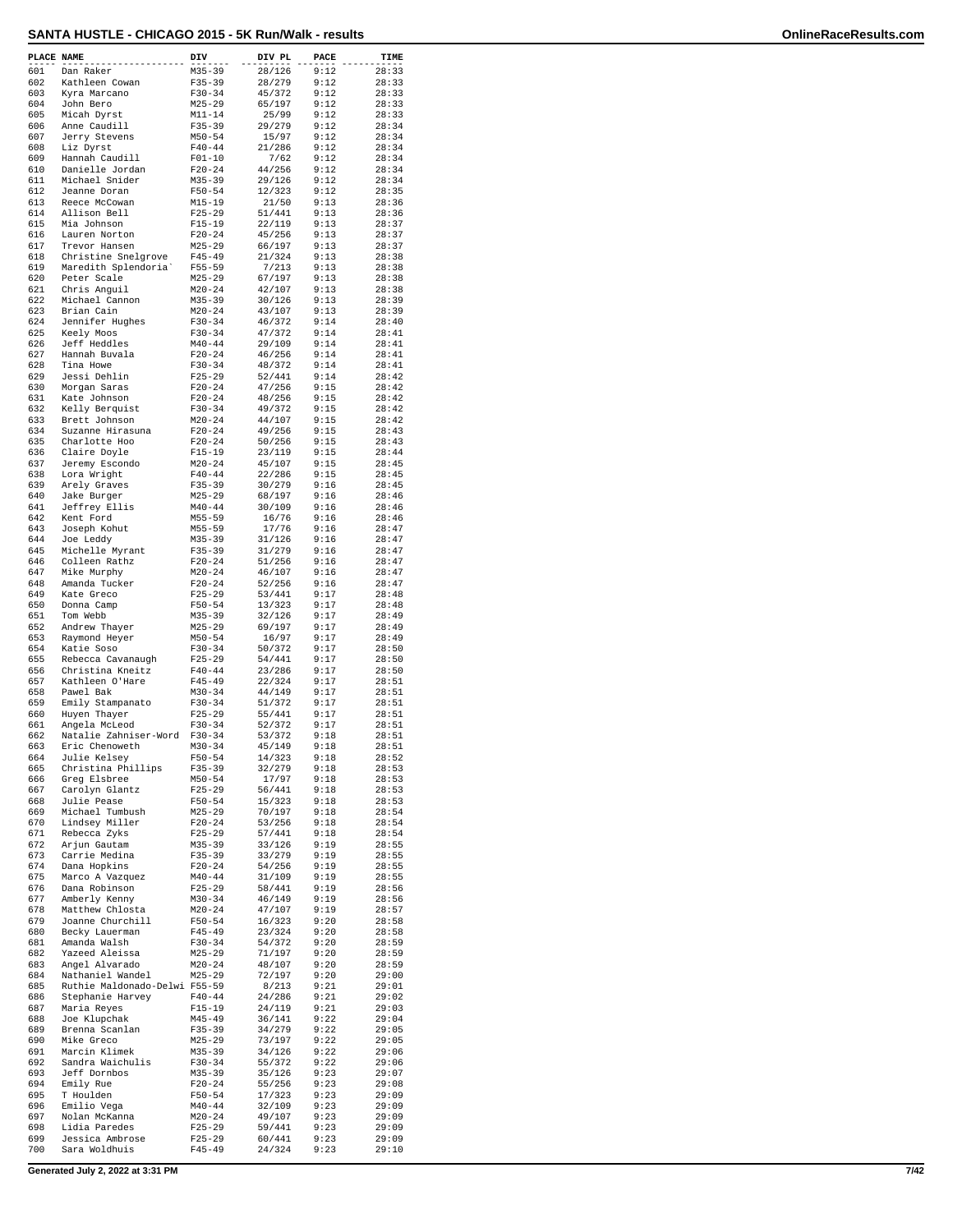| PLACE NAME |                                       | DIV                      | DIV PL           | PACE         | TIME           |
|------------|---------------------------------------|--------------------------|------------------|--------------|----------------|
| 701        | Denise Elsbree                        | $F50 - 54$               | 18/323           | 9:24         | 29:10          |
| 702<br>703 | Tina Guzzio<br>Roy Guzzio             | $F45 - 49$<br>$M55 - 59$ | 25/324<br>18/76  | 9:24<br>9:24 | 29:10<br>29:10 |
| 704        | Jon Huffman                           | $M11 - 14$               | 26/99            | 9:24         | 29:10          |
| 705        | Robert Miller                         | $M20 - 24$               | 50/107           | 9:24         | 29:10          |
| 706<br>707 | Jose Jacquez<br>Lauren Dami           | $M55 - 59$<br>$F15 - 19$ | 19/76<br>25/119  | 9:24<br>9:24 | 29:10<br>29:10 |
| 708        | Jake Stanfield                        | $M25 - 29$               | 74/197           | 9:24         | 29:11          |
| 709        | Karen Brunk                           | $F40 - 44$               | 25/286           | 9:24         | 29:11          |
| 710<br>711 | Jake Lenfield<br>Daniel Niemiec       | $M15 - 19$<br>$M20 - 24$ | 22/50<br>51/107  | 9:24<br>9:24 | 29:12<br>29:12 |
| 712        | Anna Bednarz                          | $F25 - 29$               | 61/441           | 9:24         | 29:12          |
| 713        | Brent Bell                            | $M30 - 34$               | 47/149           | 9:24         | 29:12          |
| 714        | Bruce Young                           | $M60 - 64$               | 7/35             | 9:24         | 29:12          |
| 715<br>716 | Lisa Durham<br>Samantha Grams         | $F50 - 54$<br>$F25 - 29$ | 19/323<br>62/441 | 9:24<br>9:25 | 29:13<br>29:13 |
| 717        | Carter Baker                          | $F11 - 14$               | 20/89            | 9:25         | 29:14          |
| 718        | Tyson Vanek                           | $M40 - 44$               | 33/109           | 9:25         | 29:14          |
| 719<br>720 | Amy Garcia<br>Dora Segedin            | $F40 - 44$<br>$F11 - 14$ | 26/286<br>21/89  | 9:25<br>9:25 | 29:14<br>29:15 |
| 721        | Brian Schaeffer                       | $M25 - 29$               | 75/197           | 9:25         | 29:15          |
| 722        | Nicole Lee                            | $F30 - 34$               | 56/372           | 9:25         | 29:16          |
| 723<br>724 | Ellen Gallagher<br>Matt Mechnig       | $F25 - 29$<br>$M25 - 29$ | 63/441<br>76/197 | 9:26<br>9:26 | 29:16<br>29:16 |
| 725        | Agatha Lewandowska                    | $F20 - 24$               | 56/256           | 9:26         | 29:16          |
| 726        | Rebecca Lee                           | $F25 - 29$               | 64/441           | 9:26         | 29:17          |
| 727<br>728 | Megan Martin<br>Claire Daley          | $F35 - 39$<br>$F11 - 14$ | 35/279<br>22/89  | 9:26<br>9:26 | 29:17<br>29:17 |
| 729        | Lora Daley                            | $F40 - 44$               | 27/286           | 9:26         | 29:17          |
| 730        | James Percy                           | $M30 - 34$               | 48/149           | 9:26         | 29:17          |
| 731        | Susan Simanaitis                      | $F35 - 39$               | 36/279           | 9:26         | 29:18          |
| 732<br>733 | Justin Kanter<br>John Johnson         | $M30 - 34$<br>$M20 - 24$ | 49/149<br>52/107 | 9:26<br>9:26 | 29:19<br>29:19 |
| 734        | Evan Stein                            |                          | 0/0              | 9:27         | 29:19          |
| 735        | Deidre Fischer                        | $F30 - 34$               | 57/372           | 9:27         | 29:19          |
| 736        | McKenna Lybbert                       | $F20 - 24$               | 57/256           | 9:27         | 29:19          |
| 737<br>738 | Mark Diaz<br>Brian Stoneback          | $M40 - 44$<br>$M30 - 34$ | 34/109<br>50/149 | 9:27<br>9:27 | 29:19<br>29:20 |
| 739        | Natalie Horcher                       | $F20 - 24$               | 58/256           | 9:27         | 29:20          |
| 740        | Shannon Pritchett                     | $F25 - 29$               | 65/441           | 9:27         | 29:20          |
| 741        | Eric Sanders                          | $M45 - 49$               | 37/141           | 9:27         | 29:21          |
| 742<br>743 | Ben Sanders<br>Angie Juarez           | $M01 - 10$<br>$F25 - 29$ | 9/63<br>66/441   | 9:27<br>9:27 | 29:21<br>29:21 |
| 744        | Elizabeth Huffman                     | $F25 - 29$               | 67/441           | 9:27         | 29:21          |
| 745        | Adam Schultz                          | $M25 - 29$               | 77/197           | 9:27         | 29:21          |
| 746        | Ed Lorenz                             | $M50 - 54$               | 18/97            | 9:27         | 29:22          |
| 747<br>748 | Robert Rambo<br>Michael Del Piero     | $M30 - 34$<br>$F55 - 59$ | 51/149<br>9/213  | 9:27<br>9:27 | 29:22<br>29:22 |
| 749        | Ayesha Boyd                           | $F30 - 34$               | 58/372           | 9:28         | 29:22          |
| 750        | Melissa Taylor                        | $F25 - 29$               | 68/441           | 9:28         | 29:22          |
| 751        | Jonathan Lown                         | $M20 - 24$               | 53/107           | 9:28         | 29:24          |
| 752<br>753 | Christine Saucedo<br>Lucia Lorenz     | $F20 - 24$<br>$F25 - 29$ | 59/256<br>69/441 | 9:28<br>9:28 | 29:24<br>29:24 |
| 754        | Amber Vorderer                        | $F20 - 24$               | 60/256           | 9:28         | 29:25          |
| 755        | Col Chin                              | $M01 - 10$               | 10/63            | 9:28         | 29:25          |
| 756        | Shannon Sweezy                        | $F20 - 24$               | 61/256           | 9:28         | 29:25<br>29:25 |
| 757<br>758 | Angela Florida<br>Mary Arnold         | $F30-34$<br>$F45 - 49$   | 59/372<br>26/324 | 9:28<br>9:29 | 29:26          |
| 759        | Remy Clark                            | $F30 - 34$               | 60/372           | 9:29         | 29:26          |
| 760        | Cat Kirsche                           | $F30 - 34$               | 61/372           | 9:29         | 29:27          |
| 761<br>762 | Kevin Daugherty<br>Elizabeth Lewis    | $M45 - 49$<br>$F20 - 24$ | 38/141<br>62/256 | 9:29<br>9:29 | 29:27<br>29:27 |
| 763        | Brenda Hixson                         | $F45 - 49$               | 27/324           | 9:29         | 29:28          |
| 764        | Jennifer Bennett                      | $F35 - 39$               | 37/279           | 9:30         | 29:29          |
| 765        | Diane Griswell                        | $F45 - 49$               | 28/324           | 9:30         | 29:29          |
| 766<br>767 | Lindsay Marquette<br>David Janus      | $F30 - 34$<br>$M25 - 29$ | 62/372<br>78/197 | 9:30<br>9:30 | 29:30<br>29:31 |
| 768        | Tim Fletcher                          | $M40 - 44$               | 35/109           | 9:31         | 29:32          |
| 769        | Brandon Dorsey                        | $M20 - 24$               | 54/107           | 9:31         | 29:32          |
| 770        | Colleen Russell                       | $F30 - 34$               | 63/372           | 9:31         | 29:32          |
| 771<br>772 | Erin Ginter<br>Genevieve Gilbert      | $F35 - 39$<br>$F15-19$   | 38/279<br>26/119 | 9:31<br>9:31 | 29:33<br>29:33 |
| 773        | Dani Story                            | $F20-24$                 | 63/256           | 9:31         | 29:34          |
| 774        | Marcey Zajac                          | $F40 - 44$               | 28/286           | 9:31         | 29:34          |
| 775        | Deb Reinacher                         | $F35 - 39$               | 39/279           | 9:31         | 29:34          |
| 776<br>777 | Jessica O'Young<br>Dawn Geist         | $F25 - 29$<br>$F35 - 39$ | 70/441<br>40/279 | 9:32<br>9:32 | 29:35<br>29:35 |
| 778        | Hannah Sawyer                         | $F20 - 24$               | 64/256           | 9:32         | 29:35          |
| 779        | Jamie Minuskin                        | $F20 - 24$               | 65/256           | 9:32         | 29:35          |
| 780        | Arlyne Chin                           | $F40 - 44$               | 29/286           | 9:32         | 29:36          |
| 781<br>782 | Celia Johnson<br>Sandra Castillo      | $F30-34$<br>$F35 - 39$   | 64/372<br>41/279 | 9:32<br>9:32 | 29:36<br>29:37 |
| 783        | Maria Brown                           | $F50 - 54$               | 20/323           | 9:32         | 29:37          |
| 784        | Kristen Adomshick                     | $F30 - 34$               | 65/372           | 9:32         | 29:37          |
| 785        | Susan Garcia                          | $F40 - 44$               | 30/286           | 9:33         | 29:38          |
| 786<br>787 | Ann Marie Johnson<br>Chris Johnson    | $F50 - 54$<br>$M50 - 54$ | 21/323<br>19/97  | 9:33<br>9:33 | 29:39<br>29:39 |
| 788        | Michelle Jarosz                       | $F25 - 29$               | 71/441           | 9:33         | 29:40          |
| 789        | Nellie Starr                          | $F45 - 49$               | 29/324           | 9:33         | 29:40          |
| 790        | John Larsen                           | $M45 - 49$               | 39/141<br>72/441 | 9:33<br>9:33 | 29:40          |
| 791<br>792 | Katie Bigoness<br>Krzysztof Twarowski | $F25 - 29$<br>$M30 - 34$ | 52/149           | 9:34         | 29:41<br>29:41 |
| 793        | Gustavo Alvarado                      | $M50 - 54$               | 20/97            | 9:34         | 29:42          |
| 794        | Taylor Janus                          | $F25 - 29$               | 73/441           | 9:34         | 29:42          |
| 795<br>796 | Patrick Casey<br>Jodi Small           | $M20 - 24$<br>$F40 - 44$ | 55/107<br>31/286 | 9:34<br>9:34 | 29:42<br>29:43 |
| 797        | Rebekah Bowen                         | $F25 - 29$               | 74/441           | 9:34         | 29:43          |
| 798        | Peter Field                           | $M40 - 44$               | 36/109           | 9:34         | 29:43          |
| 799        | Nick Lemanski                         | $M11 - 14$               | 27/99            | 9:34         | 29:43          |
| 800        | Nicola Sherry                         | $F35 - 39$               | 42/279           | 9:34         | 29:44          |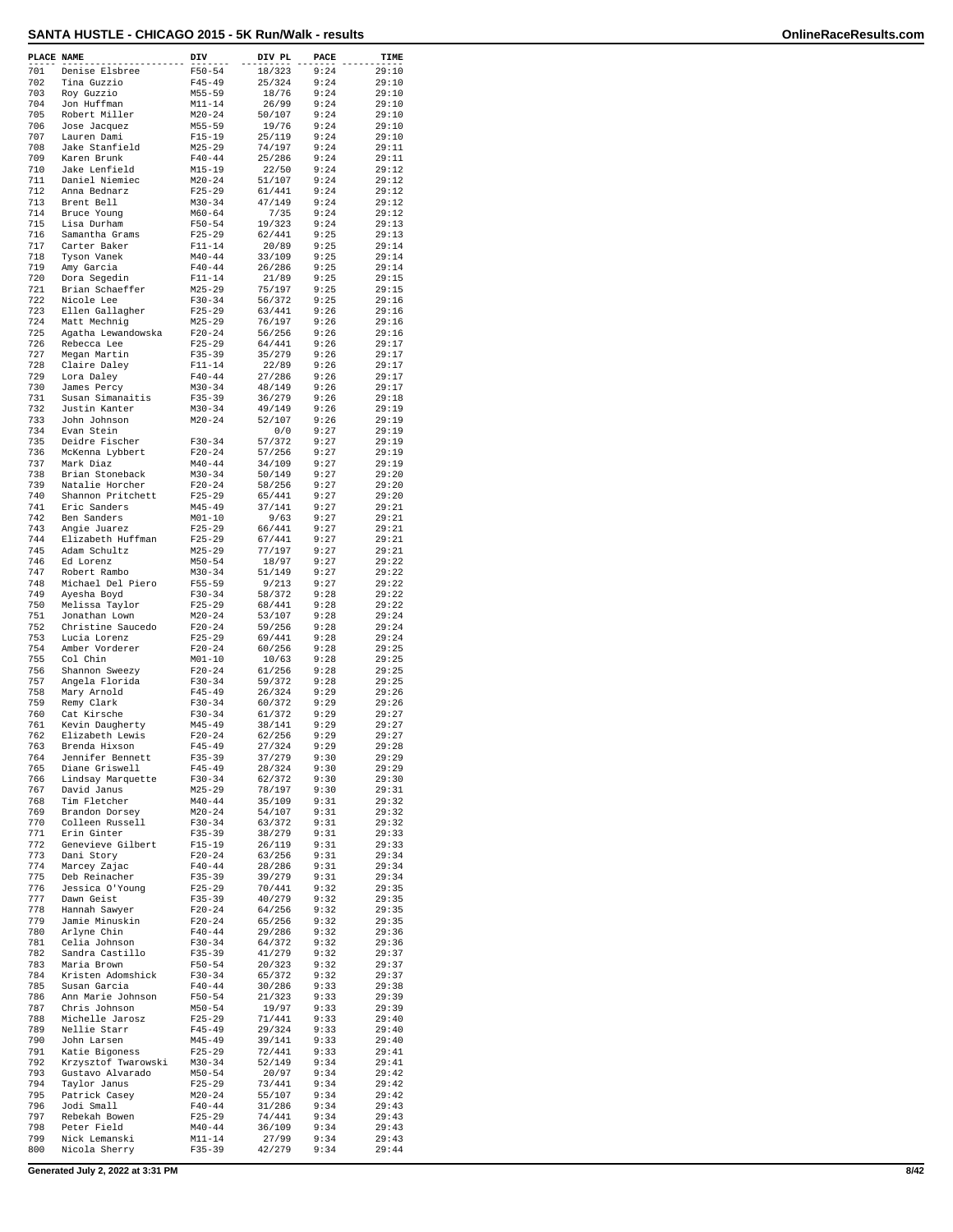| PLACE NAME |                                       | DIV                      | DIV PL           | PACE         | TIME           |
|------------|---------------------------------------|--------------------------|------------------|--------------|----------------|
| 801        | Michelle Flynn                        | $F30 - 34$               | 66/372           | 9:34         | 29:44          |
| 802        | Brenda Strain                         | $F60 - 64$               | 4/82             | 9:35         | 29:45          |
| 803        | Tim Dahl                              | $M25 - 29$               | 79/197           | 9:35         | 29:46          |
| 804        | Andrew Pettee                         | $M30 - 34$               | 53/149           | 9:35         | 29:46          |
| 805        | Tommy Johnston                        | $M50 - 54$               | 21/97            | 9:35         | 29:46          |
| 806        | Clark Young                           | $M55 - 59$               | 20/76            | 9:35         | 29:46          |
| 807        | Ryan Mullin                           | $M25 - 29$               | 80/197           | 9:36         | 29:49          |
| 808<br>809 | Maeve Oconnor<br>Jenn Craig           | $F20 - 24$<br>$F35 - 39$ | 66/256<br>43/279 | 9:36<br>9:37 | 29:50<br>29:51 |
| 810        | Kathleen Freeman                      | $F15 - 19$               | 27/119           | 9:37         | 29:51          |
| 811        | Jeffrey Miller                        | $M50 - 54$               | 22/97            | 9:37         | 29:51          |
| 812        | Susan Miller                          | $F50 - 54$               | 22/323           | 9:37         | 29:51          |
| 813        | John Boyle                            | $M45 - 49$               | 40/141           | 9:37         | 29:52          |
| 814        | Nancy Obrien                          | $F45 - 49$               | 30/324           | 9:37         | 29:53          |
| 815        | Kelly Thielbar                        | $F30-34$                 | 67/372           | 9:38         | 29:54          |
| 816        | Joel Myrant                           | $M45 - 49$               | 41/141           | 9:38         | 29:54          |
| 817        | Zina Castanuela                       | $F50 - 54$               | 23/323           | 9:38         | 29:54          |
| 818        | Lynette Wilson                        | $F45 - 49$               | 31/324           | 9:38         | 29:55          |
| 819        | Andrea Hemmer                         | $F25 - 29$               | 75/441           | 9:38         | 29:55          |
| 820        | Grace Renier                          | $F11 - 14$               | 23/89            | 9:38         | 29:55          |
| 821        | Aaron Grudowski                       | $M20 - 24$               | 56/107           | 9:38         | 29:56          |
| 822        | Tim Walsh                             | $M50 - 54$               | 23/97            | 9:38         | 29:56          |
| 823<br>824 | Hayden Davis<br>Beth Osowski          | $M01 - 10$<br>$F35 - 39$ | 11/63<br>44/279  | 9:39<br>9:39 | 29:57<br>29:57 |
| 825        | Dylan Maloney                         | $M20 - 24$               | 57/107           | 9:39         | 29:57          |
| 826        | Kindy Segovia                         | $F55 - 59$               | 10/213           | 9:39         | 29:57          |
| 827        | Gil Segovia                           | $M55 - 59$               | 21/76            | 9:39         | 29:58          |
| 828        | Erica Bray-Parker                     | $F45 - 49$               | 32/324           | 9:39         | 29:59          |
| 829        | Donald Miller                         | $M35 - 39$               | 36/126           | 9:39         | 29:59          |
| 830        | Merideth Segovia                      | $F25 - 29$               | 76/441           | 9:39         | 29:59          |
| 831        | Anna Harvey                           | $F45 - 49$               | 33/324           | 9:39         | 29:59          |
| 832        | Mike Muthleb                          | $M25 - 29$               | 81/197           | 9:39         | 29:59          |
| 833        | Christian Wickersham                  | $M20 - 24$               | 58/107           | 9:40         | 30:00          |
| 834        | Tori Davis                            | $F20 - 24$               | 67/256           | 9:40         | 30:00          |
| 835<br>836 | Mercedes Silva<br>Amy Diller          | $F40 - 44$<br>$F30-34$   | 32/286           | 9:40         | 30:00<br>30:00 |
| 837        | Amanda Berndt                         | $F25 - 29$               | 68/372<br>77/441 | 9:40<br>9:40 | 30:00          |
| 838        | Noah Grudowski Grudows M15-19         |                          | 23/50            | 9:40         | 30:00          |
| 839        | Tyler Grudowski                       | $M20 - 24$               | 59/107           | 9:40         | 30:01          |
| 840        | Theresa Lanning                       | $F50 - 54$               | 24/323           | 9:40         | 30:01          |
| 841        | Nathan Streeter                       | $M15 - 19$               | 24/50            | 9:40         | 30:01          |
| 842        | Felicia Shaviri                       | $F45 - 49$               | 34/324           | 9:40         | 30:02          |
| 843        | Jaimie Hewitt                         | $F30-34$                 | 69/372           | 9:40         | 30:02          |
| 844        | Kathie Dolansky                       | $F50 - 54$               | 25/323           | 9:40         | 30:02          |
| 845        | Keith Yamada                          | $M45 - 49$               | 42/141           | 9:41         | 30:03          |
| 846        | Charles Downing                       | $M25 - 29$               | 82/197           | 9:41         | 30:03          |
| 847        | Carolyn Masterton                     | $F20-24$                 | 68/256           | 9:41         | 30:03          |
| 848        | Rebecca Marshall                      | $F30-34$                 | 70/372           | 9:41         | 30:03          |
| 849<br>850 | Vicki Renier                          | $F45 - 49$<br>$M25 - 29$ | 35/324           | 9:41<br>9:41 | 30:04<br>30:04 |
| 851        | Thomas Rougas<br>Jackie Richardson    | $F35 - 39$               | 83/197<br>45/279 | 9:41         | 30:04          |
| 852        | John Tondreau                         | $M30 - 34$               | 54/149           | 9:41         | 30:05          |
| 853        | Christine McVey                       | $F20 - 24$               | 69/256           | 9:41         | 30:05          |
| 854        | Keith Cowling                         | $M40 - 44$               | 37/109           | 9:41         | 30:05          |
| 855        | Ashleigh Ricardo                      | $F30-34$                 | 71/372           | 9:41         | 30:05          |
| 856        | Kathleen Fiquieras                    | $F50 - 54$               | 26/323           | 9:41         | 30:05          |
| 857        | Lynette Morris                        | $F35 - 39$               | 46/279           | 9:41         | 30:05          |
| 858        | Caitlin Rowlands                      | $F30-34$                 | 72/372           | 9:42         | 30:06          |
| 859        | Jessica Theis                         | $F20 - 24$               | 70/256           | 9:42         | 30:06          |
| 860        | Allison Theis                         | $F20-24$                 | 71/256           | 9:42         | 30:06          |
| 861<br>862 | Jessica Tondreau<br>Kimberly Jancosek | $F30-34$<br>$F55 - 59$   | 73/372<br>11/213 | 9:42<br>9:42 | 30:06<br>30:07 |
| 863        | Annabel Krueger                       | $F01 - 10$               | 8/62             | 9:42         | 30:07          |
| 864        | Catherine Krueger                     | $F40 - 44$               | 33/286           | 9:42         | 30:07          |
| 865        | Lindsey Pilmer                        | $F25 - 29$               | 78/441           | 9:42         | 30:07          |
| 866        | Kelli Lowry                           | $F25 - 29$               | 79/441           | 9:42         | 30:07          |
| 867        | Angelie Drew                          | $F35 - 39$               | 47/279           | 9:42         | 30:08          |
| 868        | Keri Ambrose                          | $F50 - 54$               | 27/323           | 9:42         | 30:08          |
| 869        | Robert Lagoni                         | $M30 - 34$               | 55/149           | 9:42         | 30:08          |
| 870        | Mary Perkins                          | $F50 - 54$               | 28/323           | 9:43         | 30:10          |
| 871        | Hailey Althoff                        | $F25 - 29$               | 80/441           | 9:43         | 30:10          |
| 872        | Angelica Lozano                       | $F25-29$                 | 81/441           | 9:43         | 30:10          |
| 873<br>874 | Alice Del Raso<br>John McEvoy         | $F45 - 49$<br>$M35 - 39$ | 36/324           | 9:43<br>9:43 | 30:10          |
| 875        | Joseph Cowling                        | $M11 - 14$               | 37/126<br>28/99  | 9:43         | 30:11<br>30:11 |
| 876        | Peter Cowling                         | $M11 - 14$               | 29/99            | 9:44         | 30:12          |
| 877        | Natasha Spencer                       | $F40 - 44$               | 34/286           | 9:44         | 30:12          |
| 878        | Shawn Regalado                        | $M45 - 49$               | 43/141           | 9:44         | 30:12          |
| 879        | Kevin McGee                           | $M45 - 49$               | 44/141           | 9:44         | 30:12          |
| 880        | David Cowling                         | $M15 - 19$               | 25/50            | 9:44         | 30:13          |
| 881        | Ben Crotty                            | $M11 - 14$               | 30/99            | 9:44         | 30:13          |
| 882        | Lauren Whisnant                       | $F25 - 29$               | 82/441           | 9:44         | 30:13          |
| 883        | Katherine Schuster                    | $F45 - 49$               | 37/324           | 9:44         | 30:14          |
| 884        | Lindsay Schick                        | $F25 - 29$               | 83/441           | 9:44         | 30:14          |
| 885        | Eva Bates                             | $F40 - 44$               | 35/286           | 9:44         | 30:14          |
| 886<br>887 | Beth McNamara<br>Alissa Hruby         | $F50 - 54$<br>$F35 - 39$ | 29/323<br>48/279 | 9:44<br>9:45 | 30:14<br>30:15 |
| 888        | Rosa Ferreira                         | $F40 - 44$               | 36/286           | 9:45         | 30:15          |
| 889        | Anthony Robertson                     | $M50 - 54$               | 24/97            | 9:45         | 30:17          |
| 890        | Courtney Lundgren                     | $F25 - 29$               | 84/441           | 9:45         | 30:17          |
| 891        | Frances Nieto                         | $F40 - 44$               | 37/286           | 9:45         | 30:17          |
| 892        | Allison Kostes                        | $F20 - 24$               | 72/256           | 9:45         | 30:18          |
| 893        | Alicia Ross                           | $F30-34$                 | 74/372           | 9:46         | 30:19          |
| 894        | Kami Francis-Jordon                   | $F30-34$                 | 75/372           | 9:46         | 30:20          |
| 895        | Thomas Baltz                          | $M50 - 54$               | 25/97            | 9:46         | 30:21          |
| 896        | Bonnie De Anda                        | $F25 - 29$               | 85/441           | 9:47         | 30:22          |
| 897        | Ryan Williams                         | M35-39                   | 38/126           | 9:47         | 30:22          |
| 898<br>899 | Rob Moon<br>Laura Junge               | $M50 - 54$<br>$F45 - 49$ | 26/97<br>38/324  | 9:47<br>9:47 | 30:22<br>30:22 |
| 900        | Lynn Miller                           | $F40 - 44$               | 38/286           | 9:47         | 30:22          |
|            |                                       |                          |                  |              |                |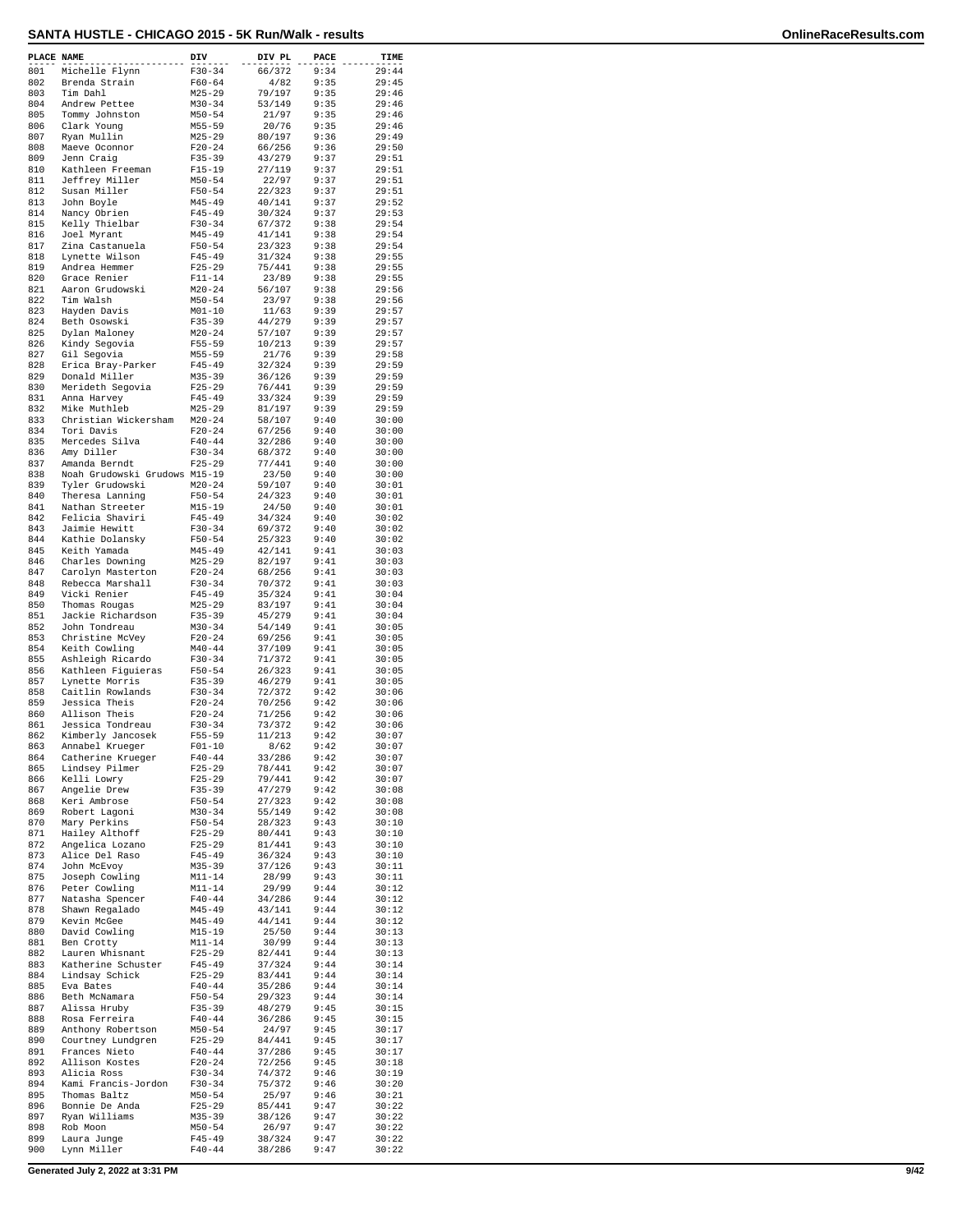| PLACE NAME |                                     | DIV                      | DIV PL           | PACE           | TIME           |
|------------|-------------------------------------|--------------------------|------------------|----------------|----------------|
| 901        | Rebecca Bates                       | $F40 - 44$               | 39/286           | 9:47           | 30:23          |
| 902        | Sue Landgraf                        | $F55 - 59$               | 12/213           | 9:47           | 30:24          |
| 903        | Juan Jose Yunez                     | $M30 - 34$               | 56/149           | 9:47           | 30:24          |
| 904<br>905 | Tracy Moon                          | $F45 - 49$<br>$F35 - 39$ | 39/324           | 9:48<br>9:48   | 30:25<br>30:25 |
| 906        | Joanna Terracciano<br>Theresa Pratt | $F50 - 54$               | 49/279<br>30/323 | 9:48           | 30:25          |
| 907        | Cannon Lenfield                     | $M15 - 19$               | 26/50            | 9:48           | 30:25          |
| 908        | Maureen Mikulski                    | $F60 - 64$               | 5/82             | 9:48           | 30:26          |
| 909        | Lisa Gordon                         | $F45 - 49$               | 40/324           | 9:48           | 30:26          |
| 910        | Kelsey Naso                         | $F25 - 29$               | 86/441           | 9:48           | 30:26          |
| 911        | John Genualdi                       | $M55 - 59$               | 22/76            | 9:48           | 30:27          |
| 912        | Diane Biedakiewicz                  | $F55 - 59$               | 13/213           | 9:49           | 30:29          |
| 913        | Jason McCune                        | $M45 - 49$               | 45/141           | 9:51           | 30:34          |
| 914<br>915 | John Cody<br>John Lenz              | $M60 - 64$<br>$M30 - 34$ | 8/35<br>57/149   | 9:51<br>9:51   | 30:34<br>30:35 |
| 916        | Cassandra Buchholz                  | $F30-34$                 | 76/372           | 9:51           | 30:36          |
| 917        | Jackson Menendez                    | $M01 - 10$               | 12/63            | 9:51           | 30:36          |
| 918        | Sue Zebleckis                       | $F50 - 54$               | 31/323           | 9:51           | 30:36          |
| 919        | Emily Lenz                          | $F30 - 34$               | 77/372           | 9:51           | 30:37          |
| 920        | Michael Hagen                       | $M25 - 29$               | 84/197           | 9:52           | 30:37          |
| 921        | Lauren Eskridge                     | $F20 - 24$               | 73/256           | 9:52           | 30:37          |
| 922        | Ray Hoffman                         | $M45 - 49$               | 46/141           | 9:52           | 30:38          |
| 923<br>924 | William Karnoscak<br>Alexis Miller  | $M55 - 59$<br>$F30-34$   | 23/76<br>78/372  | 9:52<br>9:52   | 30:38          |
| 925        | Natallie Santana                    | $F30-34$                 | 79/372           | 9:52           | 30:38<br>30:38 |
| 926        | Kathleen Conroy                     | $F55 - 59$               | 14/213           | 9:52           | 30:38          |
| 927        | Taneasha Smith                      | $F30-34$                 | 80/372           | 9:52           | 30:39          |
| 928        | Elizabeth Hein                      | $F45 - 49$               | 41/324           | 9:52           | 30:39          |
| 929        | Daniel Vaughan                      | $M20 - 24$               | 60/107           | 9:52           | 30:39          |
| 930        | Elena Buis                          | $F20 - 24$               | 74/256           | 9:52           | 30:39          |
| 931        | Edan Dimalanta                      | $M25 - 29$               | 85/197           | 9:52           | 30:39          |
| 932<br>933 | Katelyne Tobias                     | $F20-24$                 | 75/256           | 9:52           | 30:39          |
| 934        | Holly Norberg<br>Casey Plach        | $F20 - 24$<br>$F20 - 24$ | 76/256<br>77/256 | 9:52<br>9:52   | 30:39<br>30:40 |
| 935        | Vanessa Coronado                    | $F35 - 39$               | 50/279           | 9:53           | 30:40          |
| 936        | Chris Forman                        | $M20 - 24$               | 61/107           | 9:53           | 30:41          |
| 937        | Jenny Bolander                      | $F30-34$                 | 81/372           | 9:53           | 30:41          |
| 938        | Laura Ducharme                      | $F25 - 29$               | 87/441           | 9:53           | 30:41          |
| 939        | Lupe De Torres                      | $F30-34$                 | 82/372           | 9:53           | 30:41          |
| 940        | Sal Cuevas                          | $M35 - 39$               | 39/126           | 9:54           | 30:44          |
| 941        | Celia Alba                          | $F11 - 14$               | 24/89            | 9:54           | 30:44          |
| 942        | Sarah Gomez                         | $F15-19$                 | 28/119           | 9:54           | 30:44          |
| 943<br>944 | Lisa Borst<br>Michael Pham          | $F40 - 44$               | 40/286           | 9:54<br>9:54   | 30:45<br>30:45 |
| 945        | Lisa Calvillo                       | $M25 - 29$<br>$F30-34$   | 86/197<br>83/372 | 9:54           | 30:45          |
| 946        | Brian Stevens                       | $M55 - 59$               | 24/76            | 9:54           | 30:45          |
| 947        | Meghan Reilly                       | $F35 - 39$               | 51/279           | 9:54           | 30:45          |
| 948        | David Johnson                       | $M30 - 34$               | 58/149           | 9:54           | 30:46          |
| 949        | Andrea Johnson                      | $F55 - 59$               | 15/213           | 9:55           | 30:46          |
| 950        | Mike Zinni                          | $M35 - 39$               | 40/126           | 9:55           | 30:47          |
| 951        | Erin Moore                          | $F30-34$                 | 84/372           | 9:55           | 30:47          |
| 952<br>953 | Suzanne Vaughan                     | $F50 - 54$               | 32/323<br>88/441 | 9:55<br>9:55   | 30:48<br>30:48 |
| 954        | Nicole Larocco<br>Lucas Henry       | $F25 - 29$<br>$M35 - 39$ | 41/126           | 9:56           | 30:49          |
| 955        | Oscar Reyes                         | $M40 - 44$               | 38/109           | 9:56           | 30:50          |
| 956        | Reena A Alba                        | $F20 - 24$               | 78/256           | 9:56           | 30:50          |
| 957        | Audra Bell                          | $F35 - 39$               | 52/279           | 9:56           | 30:50          |
| 958        | Nicole Totosz                       | $F35 - 39$               | 53/279           | 9:56           | 30:50          |
| 959        | Anna McMahon                        | $F25 - 29$               | 89/441           | 9:56           | 30:52          |
| 960        | Alex Milne                          | M15-19                   | 27/50            | 9:56           | 30:52          |
| 961        | Mary Cody                           | $F60 - 64$               | 6/82<br>79/256   | 9:57           | 30:54          |
| 962<br>963 | Danielle Andrada<br>Mila Rao        | $F20 - 24$<br>$F20 - 24$ | 80/256           | 9:57<br>9:57   | 30:54<br>30:54 |
| 964        | Chris Hamm                          | $M25 - 29$               | 87/197           | 9:57           | 30:54          |
| 965        | Sarah Blatchford                    | $F25 - 29$               | 90/441           | 9:57           | 30:54          |
| 966        | Michelle Batad                      | $F15 - 19$               | 29/119           | 9:57           | 30:55          |
| 967        | Richard Esposto                     | $M25 - 29$               | 88/197           | 9:57           | 30:55          |
| 968        | Steve Crotty                        | $M40 - 44$               | 39/109           | 9:57           | 30:55          |
| 969        | Catherine Davis                     | $F25 - 29$               | 91/441           | 9:57           | 30:55          |
| 970        | Lilly Cohen                         | $F01 - 10$<br>$M11 - 14$ | 9/62             | 9:58           | 30:55          |
| 971<br>972 | Kyle Narciso<br>Nicole Wojnarowski  | $F40 - 44$               | 31/99<br>41/286  | 9:58<br>9:58   | 30:56<br>30:56 |
| 973        | Jessica Paisker                     | $F45 - 49$               | 42/324           | 9:58           | 30:56          |
| 974        | Shailan Rajpurkar                   | $M11 - 14$               | 32/99            | 9:58           | 30:56          |
| 975        | Matthew Disandro                    | $M30 - 34$               | 59/149           | 9:58           | 30:56          |
| 976        | Amar Rajpurkar                      | $M45 - 49$               | 47/141           | 9:58           | 30:57          |
| 977        | Richard Cohen                       | $M50 - 54$               | 27/97            | 9:58           | 30:57          |
| 978        | Janet Knox                          | $F45 - 49$               | 43/324           | 9:58           | 30:57          |
| 979        | Lisa Gold                           | $F45 - 49$               | 44/324           | 9:58           | 30:58          |
| 980        | Jeanette Hunter                     | $F40 - 44$               | 42/286           | 9:59           | 30:59          |
| 981<br>982 | Kristi Miller<br>Oscar De Leon      | $F45 - 49$<br>M15-19     | 45/324<br>28/50  | 9:59<br>9:59   | 31:00<br>31:00 |
| 983        | Jason Rangel                        | $M40 - 44$               | 40/109           | 9:59           | 31:01          |
| 984        | Kelly Ziemkiewicz                   | $F35 - 39$               | 54/279           | 9:59           | 31:01          |
| 985        | Becky Phelps                        | $F50 - 54$               | 33/323           | 9:59           | 31:01          |
| 986        | Lisa Richards                       | $F35 - 39$               | 55/279           | 10:00          | 31:02          |
| 987        | Kathryn Meyer                       | $F30-34$                 | 85/372           | 10:00          | 31:02          |
| 988        | Melissa Heckner                     | $F25 - 29$               | 92/441           | 10:00          | 31:02          |
| 989        | Mark Gannon                         | $M35 - 39$               | 42/126           | 10:00          | 31:02          |
| 990        | Jessica Amedeo                      | $F30-34$                 | 86/372           | 10:00          | 31:02          |
| 991<br>992 | Dan Jensen<br>Justin Moore          | $M30 - 34$<br>$M25 - 29$ | 60/149<br>89/197 | 10:00<br>10:00 | 31:02<br>31:02 |
| 993        | Daniel Schleis                      | $M30 - 34$               | 61/149           | 10:00          | 31:02          |
| 994        | Donald Hajdari                      | $M25 - 29$               | 90/197           | 10:00          | 31:03          |
| 995        | Jackson Chin                        | $M11 - 14$               | 33/99            | 10:00          | 31:03          |
| 996        | Jack Riley                          | $M11 - 14$               | 34/99            | 10:00          | 31:04          |
| 997        | Ken Chin                            | $M45 - 49$               | 48/141           | 10:00          | 31:04          |
| 998        | Jillian Naleck                      | $F25 - 29$               | 93/441           | 10:00          | 31:04          |
| 999        | Michael Tamburo                     | $M50 - 54$               | 28/97            | 10:00          | 31:05          |
| 1000       | Lisa Cordero                        | $F45 - 49$               | 46/324           | 10:01          | 31:05          |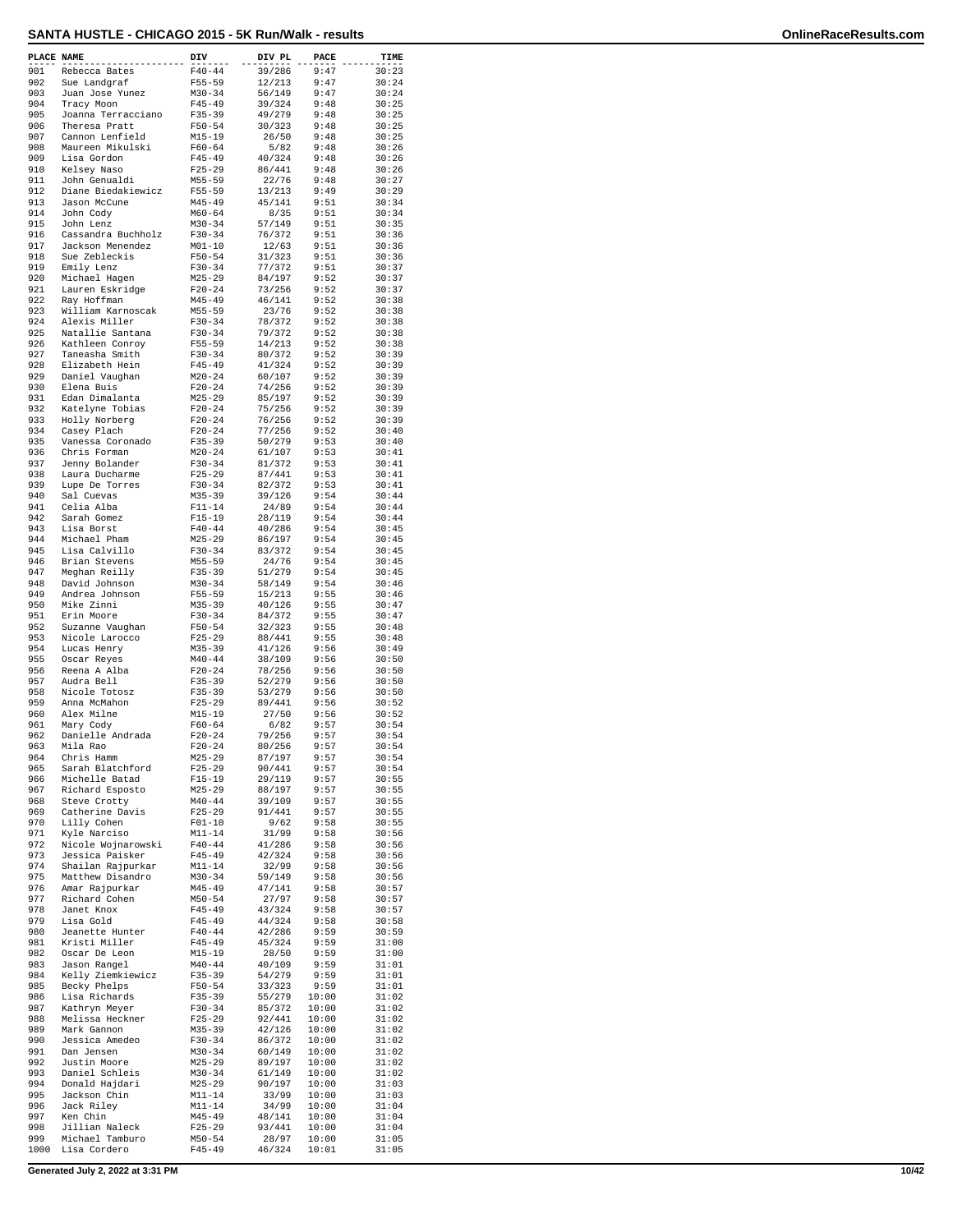| PLACE NAME   |                                     | DIV                      | DIV PL            | PACE           | TIME           |
|--------------|-------------------------------------|--------------------------|-------------------|----------------|----------------|
| 1001         | Meredith Holmberg                   | $F25 - 29$               | 94/441            | 10:01          | 31:05          |
| 1002         | Douglas Holmberg                    | $M50 - 54$               | 29/97             | 10:01          | 31:05          |
| 1003<br>1004 | Michael Hellmann<br>Jasleen Singh   | $M25 - 29$<br>$F20 - 24$ | 91/197<br>81/256  | 10:01<br>10:01 | 31:05<br>31:06 |
| 1005         | Lika Serikova                       | $F01 - 10$               | 10/62             | 10:01          | 31:06          |
| 1006         | Patricia Do                         | $F35 - 39$               | 56/279            | 10:01          | 31:06          |
| 1007<br>1008 | Roman Serikov<br>Anne Srokowski     | $M35 - 39$<br>$F30 - 34$ | 43/126<br>87/372  | 10:01<br>10:01 | 31:07<br>31:07 |
| 1009         | Martha Segura                       | $F45 - 49$               | 47/324            | 10:01          | 31:07          |
| 1010         | Cody Moon                           | $M35 - 39$               | 44/126            | 10:01          | 31:07          |
| 1011<br>1012 | Annie Leibold<br>Kathleen Davidson  | $F25 - 29$<br>$F45 - 49$ | 95/441<br>48/324  | 10:01<br>10:01 | 31:07<br>31:07 |
| 1013         | Nanci Gorogianis                    | $F55 - 59$               | 16/213            | 10:01          | 31:07          |
| 1014         | Sara Butterbrodt                    | $F25 - 29$               | 96/441            | 10:01<br>10:01 | 31:08          |
| 1015<br>1016 | Kimberly Asbury<br>Michelle Santos  | $F50 - 54$<br>$F50 - 54$ | 34/323<br>35/323  | 10:01          | 31:08<br>31:08 |
| 1017         | Adrienne Oleary                     | $F20 - 24$               | 82/256            | 10:02          | 31:08          |
| 1018         | Sergio Guzman<br>Debra Schotz       | $M50 - 54$               | 30/97             | 10:02          | 31:09          |
| 1019<br>1020 | Kelly Dickson                       | $F45 - 49$<br>$F55 - 59$ | 49/324<br>17/213  | 10:02<br>10:02 | 31:09<br>31:10 |
| 1021         | Keith Dickson                       | $M55 - 59$               | 25/76             | 10:02          | 31:11          |
| 1022<br>1023 | Porter Hanna<br>Daniel Grieco       | $M30 - 34$<br>$M25 - 29$ | 62/149<br>92/197  | 10:02<br>10:02 | 31:11<br>31:11 |
| 1024         | Laura Dodgen                        | $F55 - 59$               | 18/213            | 10:03          | 31:11          |
| 1025         | Sherin Joseph                       | $F25 - 29$               | 97/441            | 10:03          | 31:11          |
| 1026<br>1027 | Richard Smith Smith<br>Kim Regalado | $M35 - 39$<br>$F45 - 49$ | 45/126<br>50/324  | 10:03<br>10:03 | 31:11<br>31:11 |
| 1028         | Samantha Steele                     | $F35 - 39$               | 57/279            | 10:03          | 31:11          |
| 1029         | Xochilt Vazquez                     | $F20 - 24$               | 83/256            | 10:03          | 31:11          |
| 1030<br>1031 | Eli Lampson<br>Haley Skala          | $M35 - 39$<br>$F20 - 24$ | 46/126<br>84/256  | 10:03<br>10:03 | 31:12<br>31:12 |
| 1032         | Meg Penrose                         | $F45 - 49$               | 51/324            | 10:03          | 31:13          |
| 1033         | Cori Cameron                        | $F25-29$                 | 98/441            | 10:03          | 31:14          |
| 1034<br>1035 | Ramon Dela Cruz<br>Erin Daniels     | $M50 - 54$<br>$F35 - 39$ | 31/97<br>58/279   | 10:03<br>10:03 | 31:14<br>31:14 |
| 1036         | Daniel Lopez                        | $M30 - 34$               | 63/149            | 10:04          | 31:14          |
| 1037         | Andrea Nehrbass                     | $F30-34$                 | 88/372            | 10:04          | 31:14          |
| 1038<br>1039 | Jeff Cameron<br>Francisca Rojas     | $M25 - 29$<br>$F20-24$   | 93/197<br>85/256  | 10:04<br>10:04 | 31:15<br>31:15 |
| 1040         | Judy Carter                         | $F50 - 54$               | 36/323            | 10:04          | 31:15          |
| 1041         | Matthew Koch                        | $M55 - 59$               | 26/76             | 10:04          | 31:15          |
| 1042<br>1043 | Kathleen Steele<br>Alicia Anderson  | $F40 - 44$<br>$F25-29$   | 43/286<br>99/441  | 10:04<br>10:04 | 31:15<br>31:15 |
| 1044         | Alvaro Bellolio                     | $M30 - 34$               | 64/149            | 10:04          | 31:16          |
| 1045         | Marla Bradley                       | $F45 - 49$               | 52/324            | 10:04          | 31:17          |
| 1046<br>1047 | Brian Vasa<br>Allison Nadelhaft     | $M55 - 59$<br>M35-39     | 27/76<br>47/126   | 10:04<br>10:04 | 31:17<br>31:17 |
| 1048         | Ana Avila                           | $F40 - 44$               | 44/286            | 10:05          | 31:17          |
| 1049         | Karen Durbin<br>Amanda Birdwhistell | $F20 - 24$<br>$F30 - 34$ | 86/256            | 10:05          | 31:17          |
| 1050<br>1051 | Gina Mandros                        | $F30 - 34$               | 89/372<br>90/372  | 10:05<br>10:05 | 31:18<br>31:18 |
| 1052         | Charles Hopson                      | $M20 - 24$               | 62/107            | 10:05          | 31:18          |
| 1053<br>1054 | Liz Peterman<br>Emily Mraz          | $F30-34$<br>$F30 - 34$   | 91/372<br>92/372  | 10:05<br>10:05 | 31:19<br>31:19 |
| 1055         | Lo Bannerman                        | $F20 - 24$               | 87/256            | 10:05          | 31:19          |
| 1056         | Megan Vaccaro                       | $F25 - 29$               | 100/441           | 10:05          | 31:20          |
| 1057<br>1058 | Rachel Orr<br>Noemi Arcos           | $F25 - 29$<br>$F30-34$   | 101/441<br>93/372 | 10:05<br>10:06 | 31:20<br>31:21 |
| 1059         | Erin McGuire                        | $F50 - 54$               | 37/323            | 10:06          | 31:21          |
| 1060         | Joshua Hanna                        | $M30 - 34$               | 65/149            | 10:06          | 31:22          |
| 1061<br>1062 | Jayne Baessler<br>Mark Longo        | $F30-34$<br>$M55 - 59$   | 94/372<br>28/76   | 10:06<br>10:06 | 31:22<br>31:23 |
| 1063         | Hania Stefanski                     | $F50 - 54$               | 38/323            | 10:06          | 31:23          |
| 1064         | Eric Zucker                         | $M55 - 59$               | 29/76             | 10:06          | 31:23          |
| 1065<br>1066 | Lauren Paisker<br>Emma Bednar       | $F15 - 19$<br>F11-14     | 30/119<br>25/89   | 10:07<br>10:07 | 31:25<br>31:25 |
| 1067         | Chris Jackson                       | $M45 - 49$               | 49/141            | 10:07          | 31:25          |
| 1068<br>1069 | Kathleen Cabral                     | $F35 - 39$               | 59/279            | 10:07<br>10:07 | 31:25          |
| 1070         | Jenny Bures<br>Nicole Hedrick       | $F35 - 39$<br>$F25-29$   | 60/279<br>102/441 | 10:07          | 31:26<br>31:26 |
| 1071         | Shannon Coughlin                    | $F15-19$                 | 31/119            | 10:08          | 31:27          |
| 1072<br>1073 | Krista Blom<br>Christina Deeke      | $F20 - 24$<br>$F40 - 44$ | 88/256<br>45/286  | 10:08<br>10:08 | 31:27<br>31:27 |
| 1074         | Jeremy Parker                       | $M45 - 49$               | 50/141            | 10:08          | 31:27          |
| 1075         | Joseph Blom                         | $M20 - 24$               | 63/107            | 10:08          | 31:27          |
| 1076<br>1077 | Tariq Kinq<br>Micki Pocker          | $M30 - 34$<br>$F30-34$   | 66/149<br>95/372  | 10:08<br>10:08 | 31:27<br>31:27 |
| 1078         | Brandee Johnston                    | $F55 - 59$               | 19/213            | 10:08          | 31:28          |
| 1079         | Breanne Block                       | $F15-19$                 | 32/119            | 10:08          | 31:28          |
| 1080<br>1081 | Alex Treece<br>Linda Shinners       | $M01 - 10$<br>$F45 - 49$ | 13/63<br>53/324   | 10:08<br>10:08 | 31:28<br>31:29 |
| 1082         | Carmen Conover                      | $F50 - 54$               | 39/323            | 10:09          | 31:30          |
| 1083         | Kerry Brady                         | $F20-24$                 | 89/256            | 10:09          | 31:30          |
| 1084<br>1085 | Christy Lamaze<br>Ray Rutz          | $F45 - 49$<br>$M45 - 49$ | 54/324<br>51/141  | 10:09<br>10:09 | 31:31<br>31:31 |
| 1086         | Nicholas Reed                       | $M25 - 29$               | 94/197            | 10:09          | 31:32          |
| 1087         | Sara Wilkins                        | $F25 - 29$               | 103/441           | 10:09          | 31:32          |
| 1088<br>1089 | Breanne Mumm<br>Brittany Walls      | $F25-29$<br>$F20-24$     | 104/441<br>90/256 | 10:09<br>10:10 | 31:32<br>31:33 |
| 1090         | Catherine Crawford                  | $F25 - 29$               | 105/441           | 10:10          | 31:33          |
| 1091         | Cecilia Rico                        | $F11 - 14$               | 26/89             | 10:10          | 31:33          |
| 1092<br>1093 | Natalie Pierce<br>Heather Hall      | $F25 - 29$<br>$F40 - 44$ | 106/441<br>46/286 | 10:10<br>10:10 | 31:33<br>31:33 |
| 1094         | Ernesto Martinez-Ordaz M40-44       |                          | 41/109            | 10:10          | 31:33          |
| 1095<br>1096 | Brooke Drzewiecki                   | $F15-19$                 | 33/119            | 10:10          | 31:34          |
| 1097         | Gregory Zukowski<br>Maggie Ryan     | $M35 - 39$<br>$F55 - 59$ | 48/126<br>20/213  | 10:10<br>10:10 | 31:34<br>31:34 |
| 1098         | Daniela Huila                       | $F20-24$                 | 91/256            | 10:10          | 31:35          |
| 1099<br>1100 | Liya Radi<br>Maureen Lesak          | $F30-34$<br>$F40 - 44$   | 96/372<br>47/286  | 10:10<br>10:10 | 31:35<br>31:35 |
|              |                                     |                          |                   |                |                |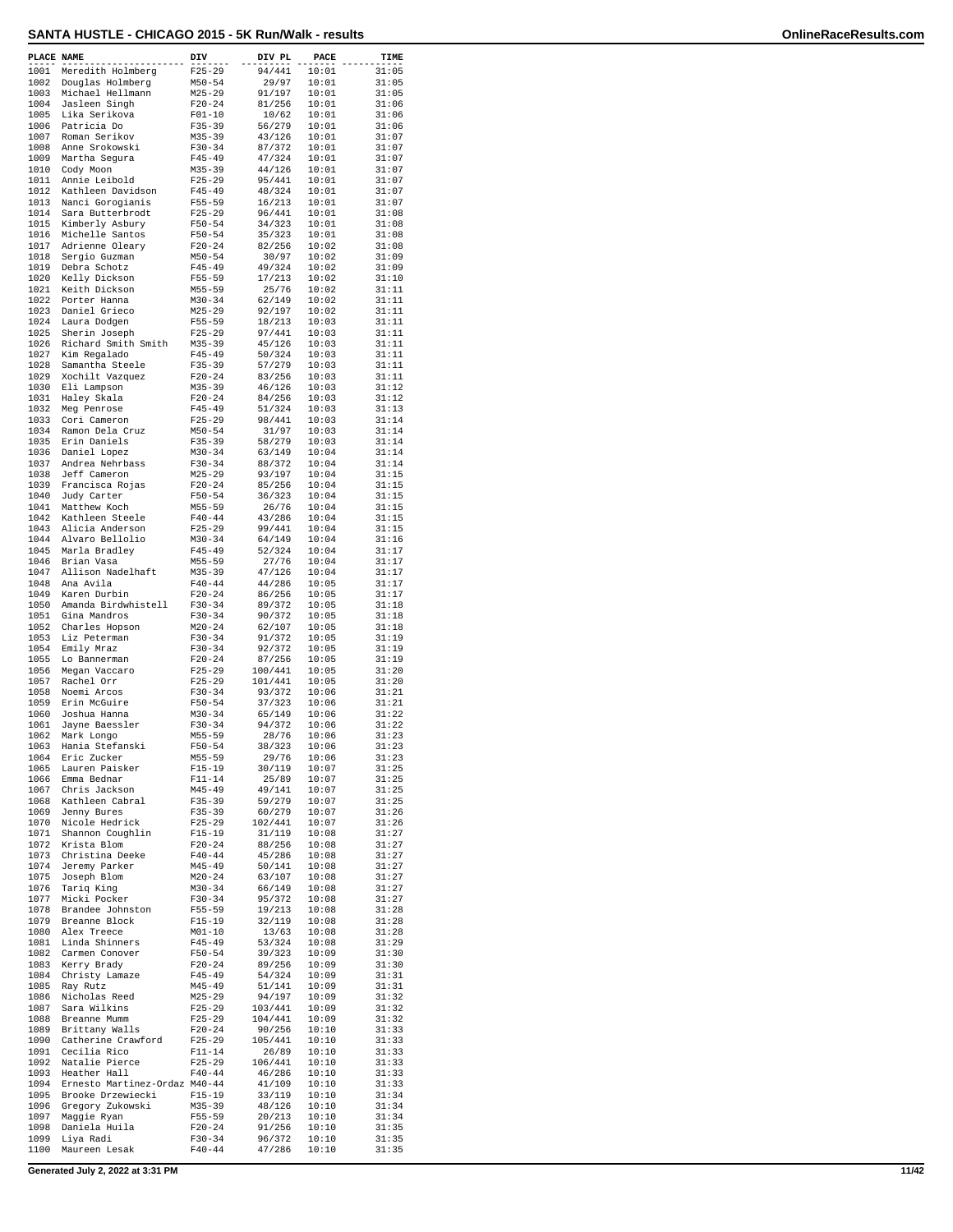| PLACE NAME   |                                       | DIV                      | DIV PL             | PACE           | TIME           |
|--------------|---------------------------------------|--------------------------|--------------------|----------------|----------------|
| 1101         | Bethany Evans                         | $F25 - 29$               | 107/441            | 10:10          | 31:35          |
| 1102<br>1103 | Carolyn Raeckers<br>Karl Flener       | $F25 - 29$<br>$M40 - 44$ | 108/441<br>42/109  | 10:10<br>10:10 | 31:35<br>31:35 |
| 1104         | Keith Ritari                          | $M40 - 44$               | 43/109             | 10:10          | 31:35          |
| 1105         | Tom Donaldson                         | $M60 - 64$               | 9/35               | 10:11          | 31:36          |
| 1106<br>1107 | Mary Ann Donaldson<br>Kristie Haefner | $F60 - 64$<br>$F20-24$   | 7/82<br>92/256     | 10:11<br>10:11 | 31:36<br>31:37 |
| 1108         | David Horejs                          | $M55 - 59$               | 30/76              | 10:11          | 31:37          |
| 1109         | Kirsten Krantz                        | $F45 - 49$               | 55/324             | 10:11          | 31:37          |
| 1110<br>1111 | Mallory Horejs<br>Mike Gary           | $F25 - 29$<br>$M30 - 34$ | 109/441<br>67/149  | 10:11<br>10:11 | 31:37<br>31:37 |
| 1112         | Jennifer Halper                       | $F20 - 24$               | 93/256             | 10:11          | 31:37          |
| 1113         | Samantha Frassinone                   | $F15-19$                 | 34/119             | 10:11          | 31:38          |
| 1114<br>1115 | Nancy Scullion<br>Marge Mahoney       | $F50 - 54$<br>$F60 - 64$ | 40/323<br>8/82     | 10:11<br>10:11 | 31:38<br>31:39 |
| 1116         | Kyle Kruse                            | $M35 - 39$               | 49/126             | 10:12          | 31:39          |
| 1117<br>1118 | Kaitlin Digan<br>Tracy Cardin         | $F25 - 29$<br>$F50 - 54$ | 110/441<br>41/323  | 10:12<br>10:12 | 31:39<br>31:40 |
| 1119         | Jamie Kruse                           | $F30-34$                 | 97/372             | 10:12          | 31:40          |
| 1120         | Karin Walker                          | $F40 - 44$               | 48/286             | 10:12          | 31:41          |
| 1121<br>1122 | Greg Meindl<br>Ashley Redding         | $M25 - 29$<br>$F30 - 34$ | 95/197<br>98/372   | 10:12<br>10:12 | 31:41<br>31:41 |
| 1123         | Kathleen Storey                       | $F25 - 29$               | 111/441            | 10:12          | 31:41          |
| 1124         | Erin Pedersen                         | $F25 - 29$               | 112/441            | 10:12          | 31:41          |
| 1125<br>1126 | Jamie Meindl<br>Nick Filip            | $F30-34$<br>$M50 - 54$   | 99/372<br>32/97    | 10:12<br>10:12 | 31:41<br>31:42 |
| 1127         | Cindy Filip                           | $F50 - 54$               | 42/323             | 10:12          | 31:42          |
| 1128         | Kelsey Bayer                          | $F20 - 24$               | 94/256             | 10:13          | 31:42          |
| 1129<br>1130 | Thompson Dawn<br>Brandon Gorson       | $F45 - 49$<br>$M25 - 29$ | 56/324<br>96/197   | 10:13<br>10:13 | 31:42<br>31:43 |
| 1131         | Maggie Pentek                         | $F20-24$                 | 95/256             | 10:13          | 31:43          |
| 1132<br>1133 | Hanah Detaeye                         | $F20 - 24$<br>$F20-24$   | 96/256<br>97/256   | 10:13<br>10:13 | 31:43<br>31:43 |
| 1134         | Xueer Yu<br>Ashley Gorson             | $F25 - 29$               | 113/441            | 10:13          | 31:43          |
| 1135         | Jessie Urban                          | $F25 - 29$               | 114/441            | 10:13          | 31:43          |
| 1136<br>1137 | Jason Garcia<br>Sean Crosson          | $M30 - 34$<br>$M01 - 10$ | 68/149<br>14/63    | 10:13<br>10:13 | 31:43<br>31:43 |
| 1138         | Sandy Veronese                        | $F50 - 54$               | 43/323             | 10:13          | 31:43          |
| 1139         | Julie Anderson                        | $F45 - 49$               | 57/324             | 10:13          | 31:44          |
| 1140<br>1141 | Valerie Uihlein<br>Nelson Yan         | $F35 - 39$<br>$M25 - 29$ | 61/279<br>97/197   | 10:13<br>10:13 | 31:44<br>31:44 |
| 1142         | Chris Scharon                         | $M25 - 29$               | 98/197             | 10:13          | 31:44          |
| 1143<br>1144 | Katie Clark                           | $F35 - 39$               | 62/279             | 10:13<br>10:13 | 31:45<br>31:45 |
| 1145         | Kyle Sill<br>Joe Lenfield             | $M25 - 29$<br>$M01 - 10$ | 99/197<br>15/63    | 10:13          | 31:45          |
| 1146         | Julie Ries                            | $F35 - 39$               | 63/279             | 10:14          | 31:45          |
| 1147<br>1148 | James Taylor<br>Maria Aveledo         | $M50 - 54$<br>$F25 - 29$ | 33/97<br>115/441   | 10:14<br>10:14 | 31:45<br>31:45 |
| 1149         | Jessica Yandun                        | $F25 - 29$               | 116/441            | 10:14          | 31:46          |
| 1150         | Andrew Scheingold                     | $M01 - 10$               | 16/63              | 10:14          | 31:46          |
| 1151<br>1152 | Aly Klein<br>Brendan Crosson          | $F20-24$<br>$M01 - 10$   | 98/256<br>17/63    | 10:14<br>10:14 | 31:46<br>31:46 |
| 1153         | Patrick Crosson                       | $M45 - 49$               | 52/141             | 10:14          | 31:47          |
| 1154<br>1155 | Brian Skaja                           | $M50 - 54$               | 34/97<br>100/372   | 10:14          | 31:47          |
| 1156         | Kelly Jung<br>Melissa Paraf           | $F30-34$<br>$F30 - 34$   | 101/372            | 10:14<br>10:15 | 31:48<br>31:48 |
| 1157         | Jody Knapp                            | $M45 - 49$               | 53/141             | 10:15          | 31:48          |
| 1158<br>1159 | Johannah Steinbrecher<br>Dana Clark   | $F30 - 34$<br>$F30-34$   | 102/372<br>103/372 | 10:15<br>10:15 | 31:48<br>31:48 |
| 1160         | Margaret Mullaghy                     | $F20 - 24$               | 99/256             | 10:15          | 31:48          |
| 1161         | David Tomlinson                       | $M25 - 29$               | 100/197            | 10:15          | 31:49          |
| 1162<br>1163 | Alex Motola<br>Lauren Lawler          | $M20 - 24$<br>F30-34     | 64/107<br>104/372  | 10:15<br>10:15 | 31:49<br>31:49 |
| 1164         | Anson Mulville                        | $M25 - 29$               | 101/197            | 10:15          | 31:49          |
| 1165         | Melissa Olsen                         | $F30-34$                 | 105/372            | 10:15          | 31:49          |
| 1166<br>1167 | Barbara Saunders<br>Melanie Kachinsky | F65-69<br>$F20-24$       | 1/30<br>100/256    | 10:15<br>10:15 | 31:50<br>31:51 |
| 1168         | Charles Jackson                       | $M30 - 34$               | 69/149             | 10:15          | 31:51          |
| 1169<br>1170 | William Barry<br>Juli Coughlin        | $M01 - 10$<br>$F45 - 49$ | 18/63<br>58/324    | 10:15<br>10:15 | 31:51<br>31:51 |
| 1171         | Kelli Coughliln                       | $F11 - 14$               | 27/89              | 10:15          | 31:51          |
| 1172         | Alberto Valenciana                    | $M40 - 44$               | 44/109             | 10:15          | 31:51          |
| 1173<br>1174 | Stephen Morales<br>Matt Hensler       | $M40 - 44$<br>$M25 - 29$ | 45/109<br>102/197  | 10:16<br>10:16 | 31:52<br>31:52 |
| 1175         | Kurt Ross                             | M25-29                   | 103/197            | 10:16          | 31:52          |
| 1176         | Diego Valenciana                      | $M01 - 10$               | 19/63              | 10:16          | 31:52          |
| 1177<br>1178 | Adam Brown<br>Annika Bagazinski       | $M25 - 29$<br>$F11 - 14$ | 104/197<br>28/89   | 10:16<br>10:16 | 31:52<br>31:52 |
| 1179         | Licyau Wong                           | $F30-34$                 | 106/372            | 10:16          | 31:52          |
| 1180<br>1181 | Susan Blatchford                      | $F50 - 54$               | 44/323<br>101/256  | 10:16<br>10:16 | 31:52<br>31:53 |
| 1182         | Michelle Szczap<br>Jessica Cook       | $F20-24$<br>F30-34       | 107/372            | 10:16          | 31:53          |
| 1183         | George Klippel                        | $M65 - 69$               | 2/15               | 10:16          | 31:53          |
| 1184<br>1185 | Edward Ribeiro<br>Linda Vroegindewey  | M45-49<br>$F55 - 59$     | 54/141<br>21/213   | 10:16<br>10:16 | 31:53<br>31:54 |
| 1186         | Rebecca Heithoff                      | $F25 - 29$               | 117/441            | 10:17          | 31:55          |
| 1187         | Natalie Richardson                    | $F25 - 29$               | 118/441            | 10:17          | 31:55          |
| 1188<br>1189 | Laura Fitzgerald<br>Stacie Drozdik    | $F25 - 29$<br>$F25 - 29$ | 119/441<br>120/441 | 10:17<br>10:17 | 31:56<br>31:56 |
| 1190         | Kiljoong Kim                          | M45-49                   | 55/141             | 10:17          | 31:56          |
| 1191<br>1192 | Jenna Stupar                          | $F25 - 29$               | 121/441<br>59/324  | 10:17<br>10:17 | 31:56          |
| 1193         | Marcela Rico<br>Spensir Stec          | $F45 - 49$<br>$M11 - 14$ | 35/99              | 10:17          | 31:56<br>31:57 |
| 1194         | Norine Mosele                         | F55-59                   | 22/213             | 10:18          | 31:58          |
| 1195<br>1196 | Stephanie Sirna<br>Gina Mucovich      | $F25 - 29$<br>$F25 - 29$ | 122/441<br>123/441 | 10:18<br>10:18 | 31:58<br>31:58 |
| 1197         | Anita Ledonne                         | F65-69                   | 2/30               | 10:18          | 31:58          |
| 1198         | Sally Connolly                        | F55-59                   | 23/213             | 10:18          | 31:59          |
| 1199<br>1200 | Cody Connolly<br>Sophia Berg          | $F20-24$<br>$F25 - 29$   | 102/256<br>124/441 | 10:18<br>10:18 | 31:59<br>31:59 |
|              |                                       |                          |                    |                |                |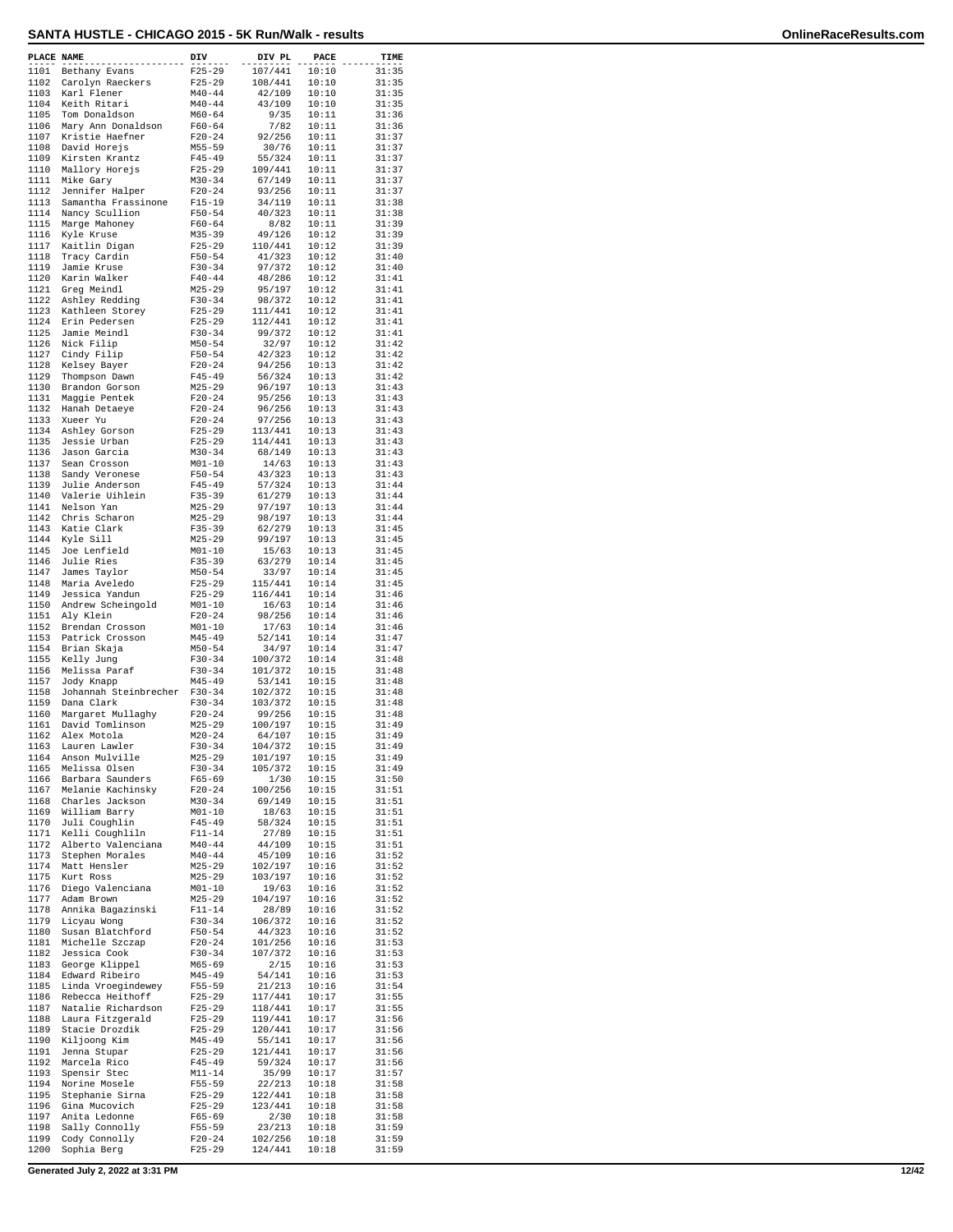| PLACE NAME   | .                                          | DIV                      | DIV PL             | PACE           | TIME           |
|--------------|--------------------------------------------|--------------------------|--------------------|----------------|----------------|
| 1201         | Juliette Guzman                            | $F25 - 29$               | 125/441            | 10:18          | 32:00          |
| 1202         | Sam Greenstreet                            | $M25 - 29$               | 105/197            | 10:19          | 32:01          |
| 1203<br>1204 | Todd Ziedonis<br>Jennifer Williams         | $M45 - 49$<br>$F20 - 24$ | 56/141<br>103/256  | 10:19<br>10:19 | 32:01<br>32:02 |
| 1205         | William Cahill                             | $M45 - 49$               | 57/141             | 10:19          | 32:03          |
| 1206         | Carla Santosuosso                          | $F30 - 34$               | 108/372            | 10:19          | 32:03          |
| 1207         | Jose De Jesus                              | $M40 - 44$               | 46/109             | 10:19          | 32:03          |
| 1208<br>1209 | Katy Dehaven<br>Melanie Arthur             | $F30-34$<br>$F30-34$     | 109/372<br>110/372 | 10:19<br>10:19 | 32:03<br>32:03 |
| 1210         | Gabriel Corona                             | $M35 - 39$               | 50/126             | 10:20          | 32:04          |
| 1211         | Amanda Burke                               | $F25 - 29$               | 126/441            | 10:20          | 32:04          |
| 1212         | Scott Galbreath                            | $M01 - 10$               | 20/63              | 10:20          | 32:04          |
| 1213         | Mark Riechers                              | $M25 - 29$               | 106/197            | 10:20<br>10:20 | 32:04<br>32:05 |
| 1214<br>1215 | Alison Wojack<br>Nicholas Cervantes        | $F25 - 29$<br>$M35 - 39$ | 127/441<br>51/126  | 10:20          | 32:05          |
| 1216         | Stephanie Childers                         | $F35 - 39$               | 64/279             | 10:20          | 32:05          |
| 1217         | Jacqueline Lagoni                          | $F30 - 34$               | 111/372            | 10:20          | 32:05          |
| 1218         | Gariann Mickelson                          | F55-59                   | 24/213             | 10:20          | 32:06          |
| 1219<br>1220 | Robert Leonard<br>Gregory Sobocha          | $M20 - 24$<br>$M35 - 39$ | 65/107<br>52/126   | 10:20<br>10:20 | 32:06<br>32:06 |
| 1221         | Jana Daviess                               | $F35 - 39$               | 65/279             | 10:21          | 32:07          |
| 1222         | Cheryl Nitahara                            | $F50 - 54$               | 45/323             | 10:21          | 32:07          |
| 1223         | Lynda Partington                           | $F50 - 54$               | 46/323             | 10:21          | 32:07          |
| 1224<br>1225 | Aidan Olson<br>Jaclyn Kiska                | $M11 - 14$<br>$F25 - 29$ | 36/99<br>128/441   | 10:21<br>10:21 | 32:07<br>32:08 |
| 1226         | Sue Kiska                                  | $F55 - 59$               | 25/213             | 10:21          | 32:08          |
| 1227         | Casey McCullough                           | $M20 - 24$               | 66/107             | 10:21          | 32:08          |
| 1228         | Paiget Drummond                            | $F11 - 14$               | 29/89              | 10:21          | 32:09          |
| 1229<br>1230 | Emily Moravec<br>Matthew Bender            | $F20 - 24$<br>$M20 - 24$ | 104/256<br>67/107  | 10:21<br>10:21 | 32:09<br>32:09 |
| 1231         | Rocco Stachowiak                           | $M20 - 24$               | 68/107             | 10:21          | 32:10          |
| 1232         | Betsy Weiss                                | $F40 - 44$               | 49/286             | 10:21          | 32:10          |
| 1233         | Kathy McCoy                                | $F50 - 54$               | 47/323             | 10:22          | 32:10          |
| 1234<br>1235 | Joseph Grandt<br>Curtis Massat             | $M55 - 59$<br>$M30 - 34$ | 31/76<br>70/149    | 10:22<br>10:22 | 32:10<br>32:10 |
| 1236         | Haley Woodward                             | $F20 - 24$               | 105/256            | 10:22          | 32:11          |
| 1237         | Geri Dimas                                 | $F20 - 24$               | 106/256            | 10:22          | 32:11          |
| 1238         | Mary Beth Winkeljohn                       | $F50 - 54$               | 48/323             | 10:22          | 32:11          |
| 1239<br>1240 | Margaret Lupton                            | $F25 - 29$               | 129/441            | 10:22<br>10:22 | 32:11          |
| 1241         | Tanya Drummond<br>Sally Andrasco           | $F30 - 34$<br>$F55 - 59$ | 112/372<br>26/213  | 10:22          | 32:12<br>32:12 |
| 1242         | Lori Adlesick                              | $F45 - 49$               | 60/324             | 10:22          | 32:12          |
| 1243         | Shawn Kim                                  | $F55 - 59$               | 27/213             | 10:23          | 32:13          |
| 1244         | Nathan Schoenike                           | $M11 - 14$               | 37/99              | 10:23          | 32:13          |
| 1245<br>1246 | Margie Zucker<br>Angela Fucigna            | $F50 - 54$<br>$F40 - 44$ | 49/323<br>50/286   | 10:23<br>10:23 | 32:13<br>32:15 |
| 1247         | Katherine Fischer                          | $F35 - 39$               | 66/279             | 10:23          | 32:15          |
| 1248         | Heather Ross                               | $F30-34$                 | 113/372            | 10:23          | 32:15          |
| 1249         | Erin Carney                                | $F20 - 24$               | 107/256            | 10:24          | 32:16          |
| 1250<br>1251 | Sheilagh Delorenzo<br>Sharene Shariatzadeh | $F45 - 49$<br>$F45 - 49$ | 61/324<br>62/324   | 10:24<br>10:24 | 32:17<br>32:17 |
| 1252         | Heather Dunkel                             | $F40 - 44$               | 51/286             | 10:24          | 32:18          |
| 1253         | Laura Coughlin                             | $F40 - 44$               | 52/286             | 10:24          | 32:18          |
| 1254<br>1255 | Dara Crowfoot<br>Christine Snider          | $F45 - 49$<br>$F45 - 49$ | 63/324             | 10:25          | 32:20          |
| 1256         | Kevin Glennon                              | $M20 - 24$               | 64/324<br>69/107   | 10:25<br>10:25 | 32:21<br>32:21 |
| 1257         | Joan Brooks                                | $F50 - 54$               | 50/323             | 10:25          | 32:22          |
| 1258         | Ian Fuller                                 | $M30 - 34$               | 71/149             | 10:25          | 32:22          |
| 1259         | Seryozha Sundstrom                         | $M30 - 34$<br>$M01 - 10$ | 72/149<br>21/63    | 10:26          | 32:23          |
| 1260<br>1261 | Brogan Borst<br>Kelly Rody                 | $F35 - 39$               | 67/279             | 10:26<br>10:26 | 32:23<br>32:23 |
| 1262         | Lucy Rutkowski                             | $F40 - 44$               | 53/286             | 10:26          | 32:24          |
| 1263         | Ryan Gordon                                | $M30 - 34$               | 73/149             | 10:26          | 32:24          |
| 1264         | Jennifer Bercier                           | $F45 - 49$               | 65/324             | 10:26          | 32:24          |
| 1265<br>1266 | Carly Andersson<br>Tracy Rager             | $F11 - 14$<br>$F45 - 49$ | 30/89<br>66/324    | 10:26<br>10:26 | 32:24<br>32:25 |
| 1267         | Megan McGrath                              | $F40 - 44$               | 54/286             | 10:26          | 32:25          |
| 1268         | Aidan O'Dell                               | M11-14                   | 38/99              | 10:26          | 32:25          |
| 1269         | Aurea Scadron                              | $F40 - 44$               | 55/286             | 10:26          | 32:25          |
| 1270<br>1271 | Jessica Rudman<br>Joshua Andersson         | $F30-34$<br>$M40 - 44$   | 114/372<br>47/109  | 10:26<br>10:26 | 32:25<br>32:25 |
| 1272         | Ashley Morasca                             | $F30-34$                 | 115/372            | 10:27          | 32:26          |
| 1273         | Susan Lingo                                | $F50 - 54$               | 51/323             | 10:27          | 32:26          |
| 1274         | Joanna Gorecki                             | F30-34                   | 116/372            | 10:27          | 32:26          |
| 1275<br>1276 | Melissa Drapac<br>Jasen Massey             | F30-34<br>$M25 - 29$     | 117/372<br>107/197 | 10:27<br>10:27 | 32:26<br>32:27 |
| 1277         | David Shank                                | $M45 - 49$               | 58/141             | 10:27          | 32:27          |
| 1278         | Jillian Homans                             | $F20-24$                 | 108/256            | 10:27          | 32:27          |
| 1279         | Patricia Kelly                             | F55-59                   | 28/213             | 10:27          | 32:27          |
| 1280<br>1281 | Peter Hanson                               | M11-14                   | 39/99              | 10:27<br>10:27 | 32:27          |
| 1282         | Hermila Alvarez<br>Anthony McCormally      | F50-54<br>$M11 - 14$     | 52/323<br>40/99    | 10:27          | 32:28<br>32:28 |
| 1283         | Chris Rhoades                              | $M11 - 14$               | 41/99              | 10:27          | 32:28          |
| 1284         | Tony Mccormally McCorm M35-39              |                          | 53/126             | 10:27          | 32:28          |
| 1285         | Lori Braaten                               | $F25 - 29$               | 130/441            | 10:28          | 32:29          |
| 1286<br>1287 | Sam Shank<br>Brixton Ewald                 | $M11 - 14$<br>$M11 - 14$ | 42/99<br>43/99     | 10:28<br>10:28 | 32:29<br>32:29 |
| 1288         | Carey Pecoraro                             | $F40 - 44$               | 56/286             | 10:28          | 32:30          |
| 1289         | Lisa Gardeen                               | $F30-34$                 | 118/372            | 10:28          | 32:30          |
| 1290         | Mike Ryan                                  | M55-59                   | 32/76              | 10:28          | 32:30          |
| 1291<br>1292 | Melody Smolik<br>Fleur Ewald               | $F40 - 44$<br>F40-44     | 57/286<br>58/286   | 10:28<br>10:28 | 32:30<br>32:30 |
| 1293         | Angela Chereso                             | F20-24                   | 109/256            | 10:28          | 32:30          |
| 1294         | Maggie Cassidy                             | F30-34                   | 119/372            | 10:28          | 32:31          |
| 1295         | Meghan Ryan                                | $F30-34$                 | 120/372            | 10:28          | 32:31          |
| 1296<br>1297 | Rachel Landgraf<br>Stacy Thomas            | $F20-24$<br>$F50 - 54$   | 110/256<br>53/323  | 10:29<br>10:29 | 32:32<br>32:32 |
| 1298         | Daryl Massey                               | $F55 - 59$               | 29/213             | 10:29          | 32:32          |
| 1299         | Amy Lies                                   | $F40 - 44$               | 59/286             | 10:29          | 32:32          |
| 1300         | Jackie Giannattasio                        | $F30-34$                 | 121/372            | 10:29          | 32:33          |

**Generated July 2, 2022 at 3:31 PM 13/42**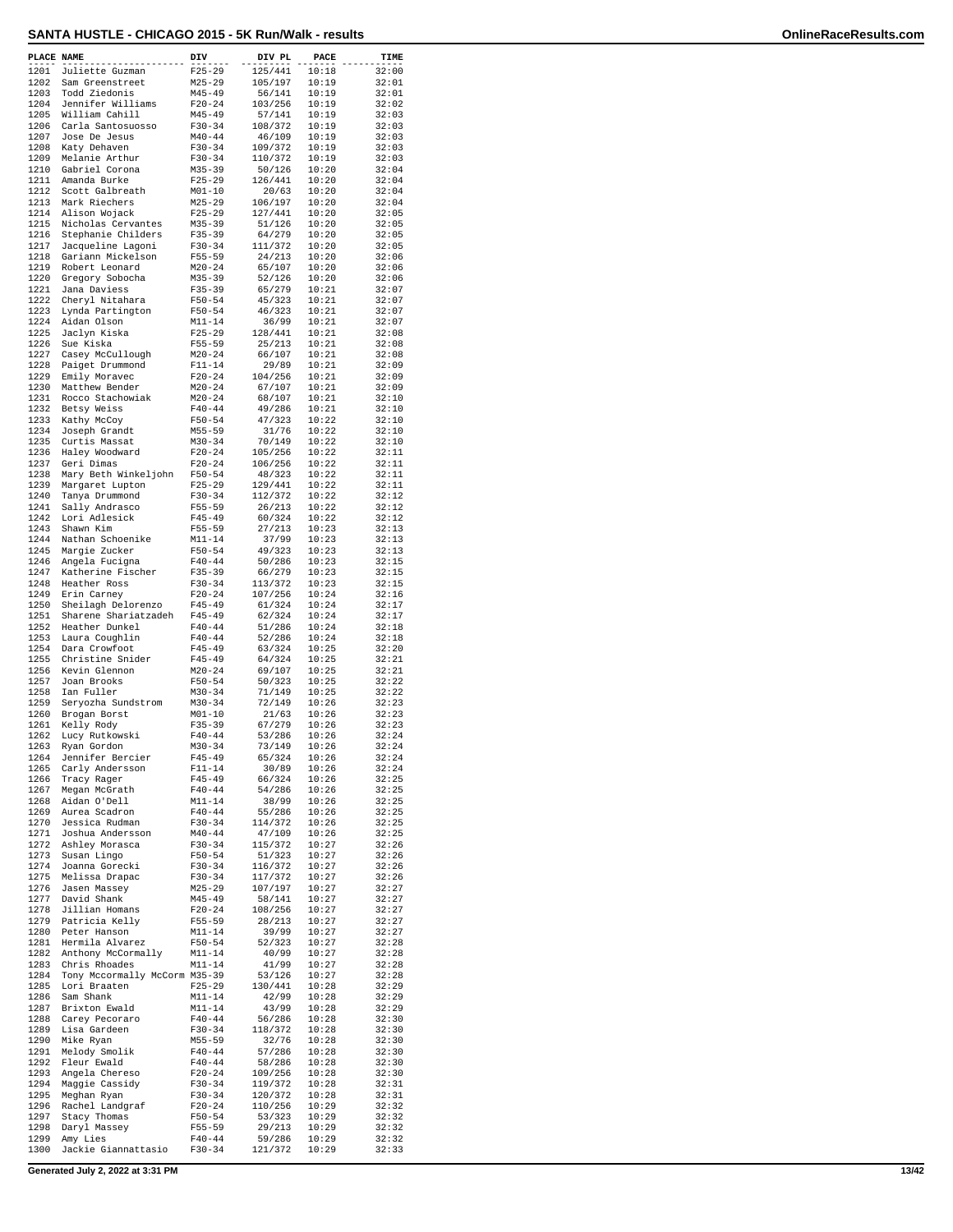| PLACE NAME   |                                      | DIV                      | DIV PL             | PACE           | TIME           |
|--------------|--------------------------------------|--------------------------|--------------------|----------------|----------------|
| 1301         | Lisa Williams                        | $F50 - 54$               | 54/323             | 10:29          | 32:33          |
| 1302         | Marybeth Papiese                     | $F35 - 39$               | 68/279             | 10:29          | 32:34          |
| 1303<br>1304 | Renee Bigeck<br>Liz Hamilton         | $F45 - 49$               | 67/324<br>122/372  | 10:29<br>10:30 | 32:35          |
| 1305         | Marko Beader                         | $F30-34$<br>$M20 - 24$   | 70/107             | 10:30          | 32:35<br>32:36 |
| 1306         | Linnea Vantrease                     | $F30 - 34$               | 123/372            | 10:30          | 32:36          |
| 1307         | Franklin Fisher                      | $M11 - 14$               | 44/99              | 10:30          | 32:37          |
| 1308         | Meagan Metkowski                     | $F25 - 29$               | 131/441            | 10:30          | 32:38          |
| 1309<br>1310 | Elena Remais                         | $F50 - 54$<br>$F15 - 19$ | 55/323<br>35/119   | 10:31<br>10:31 | 32:39<br>32:39 |
| 1311         | Brittany Park<br>Amy Wiktor          | $F25 - 29$               | 132/441            | 10:31          | 32:39          |
| 1312         | Jill Belinc                          | $F25 - 29$               | 133/441            | 10:31          | 32:40          |
| 1313         | Antonio Barrios                      | $M25 - 29$               | 108/197            | 10:31          | 32:40          |
| 1314<br>1315 | Kevin Rosner<br>Meghan Okeefe        | $M25 - 29$<br>$F30-34$   | 109/197            | 10:31          | 32:41<br>32:41 |
| 1316         | Wesley Yee                           | $M45 - 49$               | 124/372<br>59/141  | 10:31<br>10:32 | 32:41          |
| 1317         | Kimberly Yee                         | $F35 - 39$               | 69/279             | 10:32          | 32:41          |
| 1318         | Stephanie Hill                       | $F30 - 34$               | 125/372            | 10:32          | 32:41          |
| 1319         | Stephen Coppi                        | $M25 - 29$               | 110/197            | 10:32          | 32:41          |
| 1320<br>1321 | Silvina Karova<br>Tyler Smith        | $F30-34$<br>$M11 - 14$   | 126/372<br>45/99   | 10:32<br>10:32 | 32:41<br>32:41 |
| 1322         | Allison Winkler                      | $F25 - 29$               | 134/441            | 10:32          | 32:42          |
| 1323         | Dan Okeefe                           | $M60 - 64$               | 10/35              | 10:32          | 32:42          |
| 1324         | Jason Zimmermann                     | $M30 - 34$               | 74/149             | 10:32          | 32:42          |
| 1325<br>1326 | Seong Ha                             | $M35 - 39$<br>$F50 - 54$ | 54/126<br>56/323   | 10:32<br>10:32 | 32:42<br>32:42 |
| 1327         | Sandy Sroubek<br>Tom Glennon         | $M30 - 34$               | 75/149             | 10:32          | 32:42          |
| 1328         | Casee Schmidt                        | $F25 - 29$               | 135/441            | 10:32          | 32:42          |
| 1329         | Lynn Lakoma                          | $F30 - 34$               | 127/372            | 10:32          | 32:43          |
| 1330         | Lauren Plesha                        | $F25 - 29$               | 136/441            | 10:32          | 32:43          |
| 1331<br>1332 | Richard De Jong<br>Douglas Smith     | $M30 - 34$<br>$M50 - 54$ | 76/149<br>35/97    | 10:32<br>10:32 | 32:43<br>32:44 |
| 1333         | Sarah Cullen                         | $F25 - 29$               | 137/441            | 10:33          | 32:45          |
| 1334         | Megan Marshall                       | $F25 - 29$               | 138/441            | 10:33          | 32:45          |
| 1335         | Rachel Broadhurst                    | $F25 - 29$               | 139/441            | 10:33          | 32:45          |
| 1336         | Fareine Suarez                       | $F25 - 29$               | 140/441            | 10:33          | 32:45          |
| 1337<br>1338 | John Doyle<br>Noah Riley             | $M40 - 44$<br>$M11 - 14$ | 48/109<br>46/99    | 10:33<br>10:33 | 32:46<br>32:46 |
| 1339         | Rosalia Godinez                      | $F40 - 44$               | 60/286             | 10:33          | 32:46          |
| 1340         | Kim Iaquinta                         | $F45 - 49$               | 68/324             | 10:33          | 32:47          |
| 1341         | Jennifer Moots                       | $F25 - 29$               | 141/441            | 10:34          | 32:47          |
| 1342<br>1343 | Kelly Ferguson                       | $F25 - 29$<br>$M25 - 29$ | 142/441            | 10:34          | 32:48          |
| 1344         | Nick Ferguson<br>Nicole Bianucci     | $F25 - 29$               | 111/197<br>143/441 | 10:34<br>10:34 | 32:48<br>32:48 |
| 1345         | Candice Villarreal                   | $F35 - 39$               | 70/279             | 10:34          | 32:49          |
| 1346         | Megan Vandegriff                     | $F25 - 29$               | 144/441            | 10:34          | 32:50          |
| 1347         | Kaylee Baker                         | $F20 - 24$               | 111/256            | 10:34          | 32:50          |
| 1348<br>1349 | Rumi Morales<br>Gregor Shields       | $F35 - 39$<br>$M25 - 29$ | 71/279<br>112/197  | 10:34<br>10:34 | 32:50<br>32:50 |
| 1350         | Michael Willis                       | $M50 - 54$               | 36/97              | 10:35          | 32:51          |
| 1351         | Jeffrey Burke                        | $M25 - 29$               | 113/197            | 10:35          | 32:51          |
| 1352         | Colleen Harstad                      | $F30-34$                 | 128/372            | 10:35          | 32:52          |
| 1353<br>1354 | Jayne Willis                         | $F50 - 54$               | 57/323             | 10:35          | 32:52          |
| 1355         | Miles Asher<br>Zoe Korman            | $M01 - 10$<br>$F15 - 19$ | 22/63<br>36/119    | 10:35<br>10:35 | 32:52<br>32:52 |
| 1356         | Matt Pino                            | $M25 - 29$               | 114/197            | 10:36          | 32:56          |
| 1357         | Beth Pawlowski                       | $F45 - 49$               | 69/324             | 10:37          | 32:57          |
| 1358         | Margaret Novak                       | $F45 - 49$               | 70/324             | 10:37          | 32:58          |
| 1359<br>1360 | Emmie Sathy<br>Megan Lott            | $F11 - 14$<br>$F25 - 29$ | 31/89<br>145/441   | 10:37<br>10:37 | 32:58<br>32:59 |
| 1361         | Jennifer Prelak                      | $F35 - 39$               | 72/279             | 10:37          | 32:59          |
| 1362         | Maria Costenero                      | $F25 - 29$               | 146/441            | 10:37          | 32:59          |
| 1363         | Erika Alvarez Lockie                 | $F45 - 49$               | 71/324             | 10:38          | 33:00          |
| 1364         | Kurt Plocher                         | $M50 - 54$               | 37/97              | 10:38          | 33:00          |
| 1365<br>1366 | Laura Trainor Gabel<br>Gina Fortin   | $F25 - 29$<br>F25-29     | 147/441<br>148/441 | 10:38<br>10:38 | 33:01<br>33:01 |
| 1367         | Michelle Trainor                     | $F20-24$                 | 112/256            | 10:38          | 33:02          |
| 1368         | Melissa Decicco                      | $F20-24$                 | 113/256            | 10:38          | 33:02          |
| 1369         | William Dehn                         | $M20 - 24$               | 71/107             | 10:38          | 33:02          |
| 1370<br>1371 | John Onstwedder<br>Debra Vasquez     | $M50 - 54$<br>$F50 - 54$ | 38/97<br>58/323    | 10:39<br>10:39 | 33:06<br>33:06 |
| 1372         | Cathy Onstwedder                     | F55-59                   | 30/213             | 10:40          | 33:06          |
| 1373         | Vicki Simpson                        | $F45 - 49$               | 72/324             | 10:40          | 33:06          |
| 1374         | Marja Kolis                          | $F55 - 59$               | 31/213             | 10:40          | 33:06          |
| 1375         | Jennifer Wilson                      | F45-49                   | 73/324             | 10:40          | 33:06          |
| 1376<br>1377 | Robert Campbell<br>Carol Lorenz      | $M55 - 59$<br>$F50 - 54$ | 33/76<br>59/323    | 10:40<br>10:40 | 33:06<br>33:07 |
| 1378         | Mark Netzel                          | $M55 - 59$               | 34/76              | 10:40          | 33:07          |
| 1379         | Alison Johnson                       | $F40 - 44$               | 61/286             | 10:40          | 33:07          |
| 1380         | Ciji Henderson                       | $F30-34$                 | 129/372            | 10:40          | 33:08          |
| 1381         | Gina Lusis                           | F45-49                   | 74/324             | 10:40          | 33:08          |
| 1382<br>1383 | Philip Reardon<br>Julie Samuelson    | M45-49<br>$F25 - 29$     | 60/141<br>149/441  | 10:40<br>10:40 | 33:08<br>33:08 |
| 1384         | Carmen Loya                          | F60-64                   | 9/82               | 10:40          | 33:08          |
| 1385         | Kimberly Eberl                       | F35-39                   | 73/279             | 10:40          | 33:09          |
| 1386         | Kimberly Hayden                      | $F40 - 44$               | 62/286             | 10:40          | 33:09          |
| 1387         | Hannah Gerwing                       | F11-14                   | 32/89              | 10:41          | 33:09          |
| 1388<br>1389 | Michelle Lenczuk<br>Jennifer Gerwing | $F30 - 34$<br>$F45 - 49$ | 130/372<br>75/324  | 10:41<br>10:41 | 33:09<br>33:09 |
| 1390         | Vanessa Kaegi                        | F30-34                   | 131/372            | 10:41          | 33:09          |
| 1391         | Emma Lusis                           | F11-14                   | 33/89              | 10:41          | 33:10          |
| 1392         | Cynthia Cease                        | $F35 - 39$               | 74/279             | 10:41          | 33:11          |
| 1393         | Debbie Vaccaro                       | F45-49                   | 76/324             | 10:41          | 33:12          |
| 1394<br>1395 | Cheryl Caveney<br>Allison Maher      | F45-49<br>$F20 - 24$     | 77/324<br>114/256  | 10:42<br>10:42 | 33:13<br>33:13 |
| 1396         | Kelly Vole                           | F35-39                   | 75/279             | 10:42          | 33:13          |
| 1397         | Pamela Cahill                        | F55-59                   | 32/213             | 10:42          | 33:13          |
| 1398         | Jane Johnson                         | $F55 - 59$               | 33/213             | 10:42          | 33:13          |
| 1399<br>1400 | Madeline Rychel<br>Leslie Toepfer    | $M25 - 29$<br>F45-49     | 115/197<br>78/324  | 10:42<br>10:42 | 33:13<br>33:14 |
|              |                                      |                          |                    |                |                |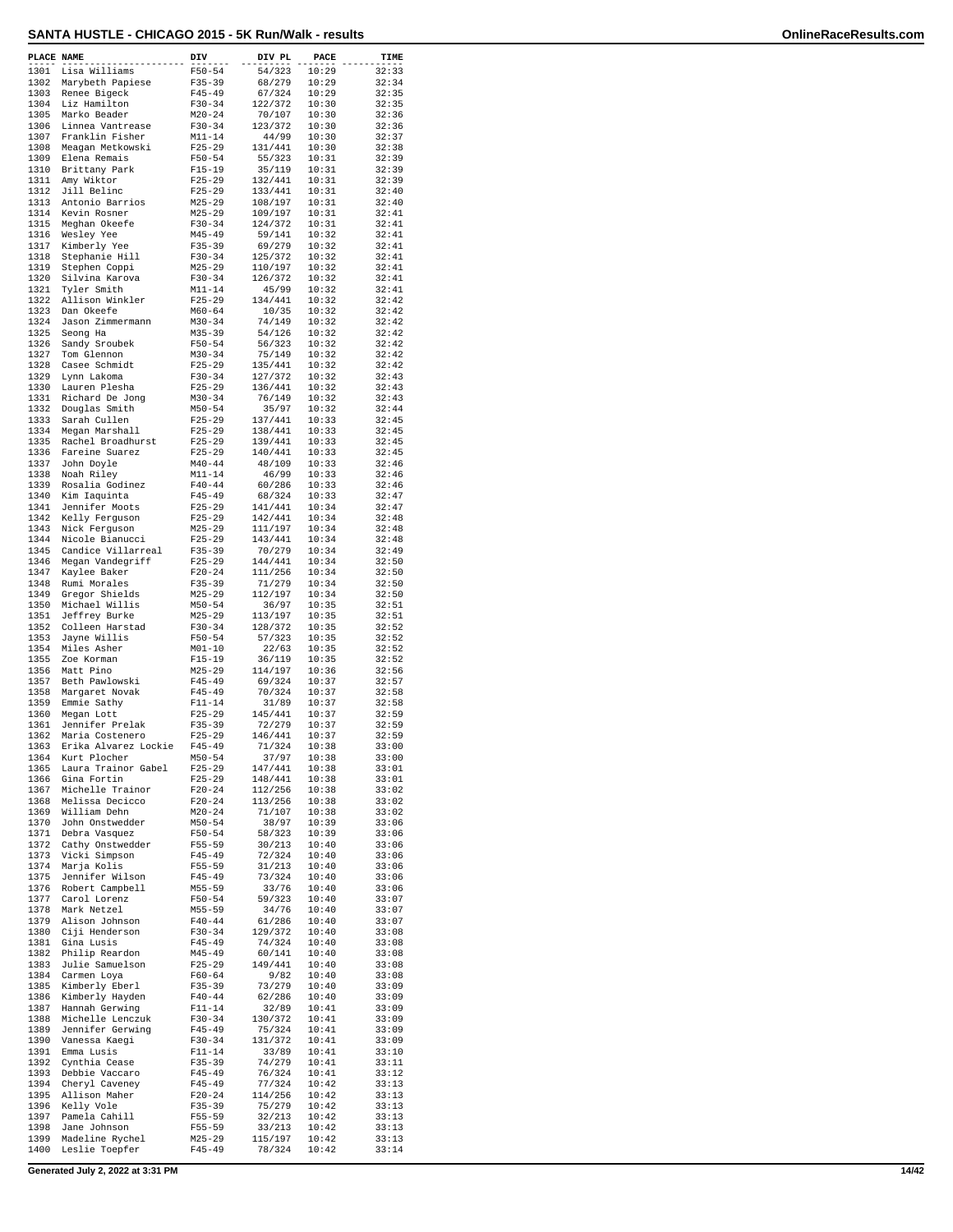| PLACE NAME   |                                        | DIV                      | DIV PL             | PACE           | TIME           |
|--------------|----------------------------------------|--------------------------|--------------------|----------------|----------------|
| 1401         | Andrea Wendlandt                       | $F30-34$                 | 132/372            | 10:42          | 33:14          |
| 1402         | Lauren Cutrone                         | $F35 - 39$               | 76/279             | 10:42          | 33:14          |
| 1403         | Debi Pulfer                            | $F50 - 54$               | 60/323             | 10:42          | 33:14          |
| 1404<br>1405 | Ed McMahon                             | $M50 - 54$               | 39/97<br>79/324    | 10:42          | 33:15<br>33:15 |
| 1406         | Kaye Lengerich<br>Elizabeth Griesmaier | $F45 - 49$<br>$F20-24$   | 115/256            | 10:42<br>10:43 | 33:16          |
| 1407         | Tom Vaccaro                            | $M55 - 59$               | 35/76              | 10:43          | 33:16          |
| 1408         | Coady Ahern                            | $F20 - 24$               | 116/256            | 10:43          | 33:16          |
| 1409<br>1410 | William Bourne<br>Mark Borst           | $M40 - 44$<br>$M40 - 44$ | 49/109<br>50/109   | 10:43<br>10:43 | 33:16<br>33:18 |
| 1411         | Xandru Borst                           | $M11 - 14$               | 47/99              | 10:43          | 33:18          |
| 1412         | Jennifer Babycz                        | $F35 - 39$               | 77/279             | 10:44          | 33:19          |
| 1413         | Emily Vasiliou                         | $F45 - 49$               | 80/324             | 10:44          | 33:20          |
| 1414<br>1415 | Catherine Doyle<br>Coralie Janssen     | $F40 - 44$<br>$F50 - 54$ | 63/286<br>61/323   | 10:44<br>10:44 | 33:21<br>33:21 |
| 1416         | Katherine Tonelli                      | $F35 - 39$               | 78/279             | 10:45          | 33:21          |
| 1417         | Shawn Halloran                         | $M30 - 34$               | 77/149             | 10:45          | 33:22          |
| 1418         | Sarah Thompson Johanse F30-34          |                          | 133/372            | 10:45          | 33:23          |
| 1419<br>1420 | Robyn Davis<br>Elizabeth Vaca          | $F35 - 39$<br>$F45 - 49$ | 79/279<br>81/324   | 10:45<br>10:45 | 33:24<br>33:24 |
| 1421         | Leigh Kukanza                          | $F20-24$                 | 117/256            | 10:46          | 33:24          |
| 1422         | Kim Wahl                               | $F40 - 44$               | 64/286             | 10:46          | 33:25          |
| 1423         | Jessica Zimmermann                     | $F30-34$                 | 134/372            | 10:46          | 33:25          |
| 1424<br>1425 | Sandra Sterling<br>Lucia Sterling      | $F35 - 39$<br>$F01 - 10$ | 80/279<br>11/62    | 10:46<br>10:46 | 33:26<br>33:26 |
| 1426         | Polly Clark                            | $F45 - 49$               | 82/324             | 10:46          | 33:27          |
| 1427         | Christina Luviano                      | $F45 - 49$               | 83/324             | 10:47          | 33:28          |
| 1428         | Tina Kloess                            | $F40 - 44$               | 65/286             | 10:47          | 33:28          |
| 1429<br>1430 | Sarah Samuels<br>Karina Jumpa          | $F30-34$<br>$F20-24$     | 135/372<br>118/256 | 10:47<br>10:47 | 33:28<br>33:28 |
| 1431         | Jenny Willcox                          | $F50 - 54$               | 62/323             | 10:47          | 33:28          |
| 1432         | Alexandra Annicella                    | $F20 - 24$               | 119/256            | 10:47          | 33:28          |
| 1433         | Jennifer Hernandez                     | $F50 - 54$               | 63/323             | 10:47          | 33:28          |
| 1434<br>1435 | Katie Sloan<br>Megan Gullickson        | $F25 - 29$<br>$F25 - 29$ | 150/441<br>151/441 | 10:47<br>10:47 | 33:29<br>33:29 |
| 1436         | Andrew Caveney                         | $M45 - 49$               | 61/141             | 10:47          | 33:29          |
| 1437         | Hunter Darukhanavala                   | $M11 - 14$               | 48/99              | 10:47          | 33:30          |
| 1438         | Caitlin Immel                          | $F30 - 34$               | 136/372            | 10:47<br>10:47 | 33:30          |
| 1439<br>1440 | Jeff Immel<br>Hayley Darukhanavala     | $M35 - 39$<br>$F15-19$   | 55/126<br>37/119   | 10:47          | 33:30<br>33:30 |
| 1441         | Debra Nagel                            | $F45 - 49$               | 84/324             | 10:47          | 33:30          |
| 1442         | Jenna Landenberger                     | $F20-24$                 | 120/256            | 10:47          | 33:30          |
| 1443<br>1444 | Thomas MacDonald                       | $M30 - 34$               | 78/149             | 10:48          | 33:32          |
| 1445         | Bryan Benson<br>Aubrene Fiore          | $M25 - 29$<br>$F35 - 39$ | 116/197<br>81/279  | 10:48<br>10:48 | 33:32<br>33:32 |
| 1446         | Thomas Elster                          | $M01 - 10$               | 23/63              | 10:48          | 33:32          |
| 1447         | Nancy Lodewyck                         | $F50 - 54$               | 64/323             | 10:48          | 33:32          |
| 1448<br>1449 | Katy Elster<br>Sara Horvath            | $F40 - 44$<br>$F25-29$   | 66/286<br>152/441  | 10:48<br>10:48 | 33:33<br>33:34 |
| 1450         | Olga Rivera                            | $F45 - 49$               | 85/324             | 10:49          | 33:34          |
| 1451         | Shannon Vanek                          | $F35 - 39$               | 82/279             | 10:49          | 33:34          |
| 1452         | Kelly Klug                             | $F40 - 44$               | 67/286             | 10:49          | 33:35          |
| 1453<br>1454 | Christina Chaplin<br>Raquel Salazar    | $F25-29$<br>$F30-34$     | 153/441<br>137/372 | 10:49<br>10:50 | 33:36<br>33:37 |
| 1455         | Heather Birk                           | $F40 - 44$               | 68/286             | 10:50          | 33:38          |
| 1456         | Kevin Drenth                           | $M25 - 29$               | 117/197            | 10:50          | 33:38          |
| 1457         | Stacey Nevara                          | $F45 - 49$               | 86/324             | 10:50          | 33:38          |
| 1458<br>1459 | Doris Knuth<br>Maggi Rademacher        | $F60 - 64$<br>$F40 - 44$ | 10/82<br>69/286    | 10:50<br>10:51 | 33:39<br>33:40 |
| 1460         | Teresa Davila                          | $F45 - 49$               | 87/324             | 10:51          | 33:40          |
| 1461         | Courtney Romba                         | $F25 - 29$               | 154/441            | 10:51          | 33:41          |
| 1462         | Steve Novak                            | $M45 - 49$<br>$F30 - 34$ | 62/141             | 10:51          | 33:42<br>33:43 |
| 1463<br>1464 | Meghan Schott<br>Patrick Kerrigan      | $M45 - 49$               | 138/372<br>63/141  | 10:51<br>10:51 | 33:43          |
| 1465         | Brian Halloran                         | $M45 - 49$               | 64/141             | 10:52          | 33:43          |
| 1466         | Tamara Teruel Halloran F35-39          |                          | 83/279             | 10:52          | 33:43          |
| 1467<br>1468 | Kathryn Kwell<br>Brian Gascoin         | $F50 - 54$<br>M55-59     | 65/323<br>36/76    | 10:52<br>10:52 | 33:44<br>33:44 |
| 1469         | Sally Scarlett                         | $F50 - 54$               | 66/323             | 10:52          | 33:44          |
| 1470         | Kat Barker                             | $F25 - 29$               | 155/441            | 10:52          | 33:45          |
| 1471         | Cindy Laprairie                        | F55-59                   | 34/213             | 10:52          | 33:46          |
| 1472<br>1473 | Caroline McCarthy<br>Cara Tiezzi       | $F25 - 29$<br>$F45 - 49$ | 156/441<br>88/324  | 10:52<br>10:52 | 33:46<br>33:46 |
| 1474         | Elizabeth Tiezzi                       | $F45 - 49$               | 89/324             | 10:53          | 33:47          |
| 1475         | Kristin Buchman                        | $F25 - 29$               | 157/441            | 10:53          | 33:47          |
| 1476         | Kathleen Braun                         | $F60 - 64$               | 11/82              | 10:53          | 33:47          |
| 1477<br>1478 | Greg Ungar<br>Ashleigh Dunbaugh        | $M50 - 54$<br>$F20 - 24$ | 40/97<br>121/256   | 10:53<br>10:53 | 33:47<br>33:48 |
| 1479         | Crystal Robles                         | $F25 - 29$               | 158/441            | 10:53          | 33:48          |
| 1480         | Courtney Chudleigh                     | $F30-34$                 | 139/372            | 10:53          | 33:48          |
| 1481         | David Zull                             | M60-64                   | 11/35              | 10:53          | 33:48          |
| 1482<br>1483 | Sarah Rees<br>Joel Farietta            | $F25 - 29$<br>$M35 - 39$ | 159/441<br>56/126  | 10:53<br>10:53 | 33:48<br>33:48 |
| 1484         | Nicholas Young                         | $M20 - 24$               | 72/107             | 10:53          | 33:49          |
| 1485         | Ana McCauley                           | $F45 - 49$               | 90/324             | 10:54          | 33:49          |
| 1486<br>1487 | Kate Andrews                           | $F20 - 24$               | 122/256            | 10:54          | 33:49          |
| 1488         | David Schulman<br>Annaluisa Farietta   | M25-29<br>$F30-34$       | 118/197<br>140/372 | 10:54<br>10:54 | 33:49<br>33:50 |
| 1489         | Kelly Neil                             | $F25 - 29$               | 160/441            | 10:54          | 33:50          |
| 1490         | Katharine Kelly                        | $F25 - 29$               | 161/441            | 10:54          | 33:50          |
| 1491         | Thomas Sappenfield                     | M55-59                   | 37/76              | 10:54          | 33:50          |
| 1492<br>1493 | Traci Pavlik<br>Davina Serrano         | $F45 - 49$<br>F30-34     | 91/324<br>141/372  | 10:54<br>10:54 | 33:50<br>33:50 |
| 1494         | Patrick McCauley                       | $M50 - 54$               | 41/97              | 10:54          | 33:51          |
| 1495         | Chuck Kirchner                         | $M45 - 49$               | 65/141             | 10:54          | 33:52          |
| 1496<br>1497 | Cal Kirchner<br>Annette Boster         | M15-19<br>$F50 - 54$     | 29/50<br>67/323    | 10:54<br>10:54 | 33:52<br>33:52 |
| 1498         | Jenny Na                               | $F35 - 39$               | 84/279             | 10:54          | 33:52          |
| 1499         | Linda Shea                             | F50-54                   | 68/323             | 10:55          | 33:52          |
| 1500         | Hayle Gosnell                          | $F25 - 29$               | 162/441            | 10:55          | 33:53          |

**Generated July 2, 2022 at 3:31 PM 15/42**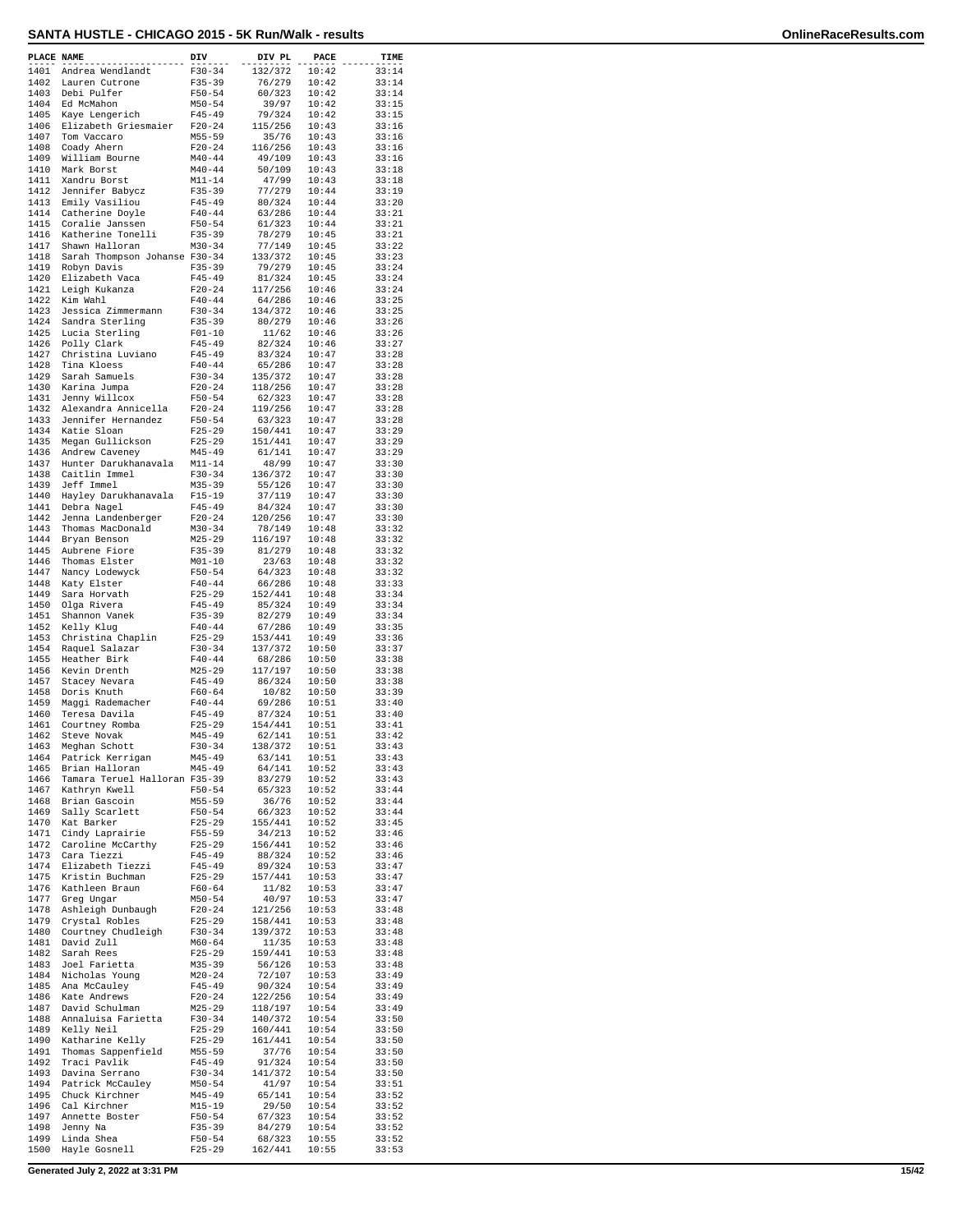| PLACE NAME   |                                      | DIV                      | DIV PL             | PACE           | TIME           |
|--------------|--------------------------------------|--------------------------|--------------------|----------------|----------------|
| 1501         | Shannon Liston                       | $F25 - 29$               | 163/441            | 10:55          | 33:53          |
| 1502<br>1503 | Ashley Konicki                       | $F25 - 29$<br>$F50 - 54$ | 164/441<br>69/323  | 10:55<br>10:55 | 33:53<br>33:53 |
| 1504         | Bridget Regan<br>Jason Folkerts      | $M30 - 34$               | 79/149             | 10:55          | 33:54          |
| 1505         | Rebecca Springer                     | $F25 - 29$               | 165/441            | 10:55          | 33:54          |
| 1506<br>1507 | Susan Andersen                       | $F55 - 59$               | 35/213<br>70/286   | 10:55<br>10:55 | 33:54<br>33:54 |
| 1508         | Mary Osswald<br>Kelly Innis          | $F40 - 44$<br>$F50 - 54$ | 70/323             | 10:55          | 33:55          |
| 1509         | Megan Low                            | $F40 - 44$               | 71/286             | 10:56          | 33:56          |
| 1510         | Jennifer Knop                        | $F25 - 29$               | 166/441            | 10:56          | 33:56          |
| 1511<br>1512 | Terry Im<br>R.A. Huber               | $M35 - 39$<br>$F40 - 44$ | 57/126<br>72/286   | 10:56<br>10:56 | 33:57<br>33:57 |
| 1513         | Ted Guarnero                         | $M50 - 54$               | 42/97              | 10:56          | 33:58          |
| 1514         | Michelle Enders                      | $F40 - 44$               | 73/286             | 10:57          | 33:59          |
| 1515<br>1516 | Deirdre Dennett<br>Kacy Irwin        | F35-39<br>$F30 - 34$     | 85/279<br>142/372  | 10:57<br>10:57 | 33:59<br>33:59 |
| 1517         | Jennifer Young                       | $F35 - 39$               | 86/279             | 10:57          | 33:59          |
| 1518         | Elizabeth Fremgen                    | $F15 - 19$               | 38/119             | 10:57          | 33:59          |
| 1519<br>1520 | Vanessa Asher<br>Joanna Stopa        | $F40 - 44$<br>$F30-34$   | 74/286<br>143/372  | 10:57<br>10:57 | 34:00<br>34:00 |
| 1521         | Jennifer Campbell                    | $F35 - 39$               | 87/279             | 10:57          | 34:02          |
| 1522         | Noah Czarnecki                       | $M11 - 14$               | 49/99              | 10:58          | 34:02          |
| 1523<br>1524 | Kimberly Wandless<br>Kristee Billiot | $F45 - 49$<br>$F40 - 44$ | 92/324<br>75/286   | 10:58<br>10:58 | 34:02<br>34:03 |
| 1525         | Corinne Mounce                       | $F50 - 54$               | 71/323             | 10:58          | 34:03          |
| 1526         | Keith Billiot                        | $M45 - 49$               | 66/141             | 10:58          | 34:03          |
| 1527<br>1528 | Dianna Soenksen<br>Ellison Neumann   | $F25-29$<br>$F11 - 14$   | 167/441<br>34/89   | 10:58<br>10:58 | 34:04<br>34:04 |
| 1529         | Jamie Sovcik                         | $F50 - 54$               | 72/323             | 10:58          | 34:05          |
| 1530         | Alex Flynn                           | $M11 - 14$               | 50/99              | 10:58          | 34:05          |
| 1531         | Jennifer Neumann                     | $F40 - 44$               | 76/286             | 10:59          | 34:05          |
| 1532<br>1533 | Bridget Cascio<br>Bryan Barndt       | $F15-19$<br>$M30 - 34$   | 39/119<br>80/149   | 10:59<br>10:59 | 34:05<br>34:05 |
| 1534         | Nicole Campbell                      | $F45 - 49$               | 93/324             | 10:59          | 34:06          |
| 1535         | Vlad Serikov                         | $M11 - 14$               | 51/99              | 10:59          | 34:07          |
| 1536<br>1537 | Linda Zarling<br>Heidi Boos          | $F45 - 49$<br>$F25 - 29$ | 94/324<br>168/441  | 10:59<br>10:59 | 34:07<br>34:07 |
| 1538         | Rachel Wooton                        | $F20 - 24$               | 123/256            | 10:59          | 34:07          |
| 1539         | Oxana Serikova                       | $F35 - 39$               | 88/279             | 10:59          | 34:07          |
| 1540<br>1541 | Mark Rodriguez                       | $M25 - 29$<br>$F45 - 49$ | 119/197            | 10:59<br>11:00 | 34:08<br>34:08 |
| 1542         | Tracy Stein<br>Sydney Schneider      | $F25 - 29$               | 95/324<br>169/441  | 11:00          | 34:09          |
| 1543         | Elizabeth Kort                       | $F60 - 64$               | 12/82              | 11:00          | 34:10          |
| 1544         | Courtney Anderson                    | $F35 - 39$               | 89/279             | 11:00          | 34:10          |
| 1545<br>1546 | Aaron Anderson<br>Kelly Ferneding    | $M40 - 44$<br>$F30 - 34$ | 51/109<br>144/372  | 11:00<br>11:00 | 34:10<br>34:10 |
| 1547         | James Kotel                          | $M50 - 54$               | 43/97              | 11:00          | 34:10          |
| 1548         | Lauren Coffman                       | $F20 - 24$               | 124/256            | 11:01          | 34:13          |
| 1549<br>1550 | Nathan Dodge<br>Kelly Daley          | $M30 - 34$<br>$F45 - 49$ | 81/149<br>96/324   | 11:01<br>11:02 | 34:13<br>34:15 |
| 1551         | Nancy Tiano                          | $F40 - 44$               | 77/286             | 11:03          | 34:17          |
| 1552         | Casey McKenna                        | $F25 - 29$               | 170/441            | 11:03          | 34:17          |
| 1553<br>1554 | Katherine Dobbs<br>Jillian Ruden     | $F25 - 29$<br>$F20 - 24$ | 171/441<br>125/256 | 11:03<br>11:03 | 34:18<br>34:19 |
| 1555         | Fer Mejia                            | $F35 - 39$               | 90/279             | 11:03          | 34:19          |
| 1556         | Olivia Radziszewski                  | $F25 - 29$               | 172/441            | 11:03          | 34:19          |
| 1557<br>1558 | Candice Guerrero<br>Meggan Mikal     | $F45 - 49$<br>$F30 - 34$ | 97/324<br>145/372  | 11:03<br>11:03 | 34:19<br>34:19 |
| 1559         | Lindsay Mayer                        | $F30-34$                 | 146/372            | 11:03          | 34:20          |
| 1560         | Dionisio Vaccaro                     | $M45 - 49$               | 67/141             | 11:03          | 34:20          |
| 1561<br>1562 | Craig Clough                         | $M60 - 64$<br>$M45 - 49$ | 12/35<br>68/141    | 11:03<br>11:03 | 34:20<br>34:20 |
| 1563         | John Czarnecki<br>Jeff Whyte         | $M45 - 49$               | 69/141             | 11:03          | 34:20          |
| 1564         | Hailey Whyte                         | $F11 - 14$               | 35/89              | 11:04          | 34:20          |
| 1565         | Lacie Whyte                          | $F40 - 44$               | 78/286             | 11:04          | 34:21          |
| 1566<br>1567 | Marisa Baudin<br>Sonja Pearl         | $F35 - 39$<br>$F50 - 54$ | 91/279<br>73/323   | 11:04<br>11:04 | 34:21<br>34:22 |
| 1568         | Madeline Koehl                       | $F11 - 14$               | 36/89              | 11:04          | 34:22          |
| 1569         | Kate Royster                         | $F11 - 14$               | 37/89              | 11:04          | 34:22          |
| 1570<br>1571 | Kristen Skutnick<br>Akilah Wiles     | $F50 - 54$<br>$F40 - 44$ | 74/323<br>79/286   | 11:04<br>11:04 | 34:23<br>34:23 |
| 1572         | Becky Lockwood                       | $F35 - 39$               | 92/279             | 11:05          | 34:24          |
| 1573         | Joseph Gervino                       | $M20 - 24$               | 73/107             | 11:05          | 34:24          |
| 1574<br>1575 | Kirk Gaertner<br>Pamela Destefano    | $M45 - 49$<br>$F50 - 54$ | 70/141<br>75/323   | 11:05<br>11:05 | 34:25<br>34:25 |
| 1576         | Alec Gaertner                        | $M11 - 14$               | 52/99              | 11:05          | 34:25          |
| 1577         | Rebecca McNeill                      | $F30-34$                 | 147/372            | 11:05          | 34:25          |
| 1578         | Jonathan Greenspahn                  | M45-49                   | 71/141             | 11:05          | 34:26          |
| 1579<br>1580 | Shanteau Allen<br>Meghan Loring      | $F30 - 34$<br>$F30-34$   | 148/372<br>149/372 | 11:05<br>11:05 | 34:26<br>34:27 |
| 1581         | Rosa Bergmann                        | $F40 - 44$               | 80/286             | 11:06          | 34:27          |
| 1582         | Caitlin Scannell                     | $F25 - 29$               | 173/441            | 11:06          | 34:28          |
| 1583<br>1584 | Tonya Krynzel<br>Jamie Berning       | $F40 - 44$<br>$F30 - 34$ | 81/286<br>150/372  | 11:06<br>11:06 | 34:28<br>34:28 |
| 1585         | Sandra Fuller                        | $F35 - 39$               | 93/279             | 11:06          | 34:29          |
| 1586         | Rachel Krieger                       | $F25-29$                 | 174/441            | 11:06          | 34:29          |
| 1587<br>1588 | Emily Soto<br>Carla Modugno          | $F25 - 29$<br>$F30-34$   | 175/441<br>151/372 | 11:07<br>11:07 | 34:30<br>34:30 |
| 1589         | Eden Harris                          | $F01 - 10$               | 12/62              | 11:07          | 34:30          |
| 1590         | Jonathan Harris                      | $M40 - 44$               | 52/109             | 11:07          | 34:31          |
| 1591         | Connor Butler                        | $M11 - 14$               | 53/99              | 11:07          | 34:31          |
| 1592<br>1593 | Joshua Kading<br>Clare Butler        | $M35 - 39$<br>$F25 - 29$ | 58/126<br>176/441  | 11:07<br>11:07 | 34:32<br>34:32 |
| 1594         | Jason Muldrow                        | $M30 - 34$               | 82/149             | 11:07          | 34:32          |
| 1595         | Tina Miller                          | $F45 - 49$               | 98/324             | 11:07          | 34:32          |
| 1596<br>1597 | Maura Mueller<br>Alison Ryley        | $F11 - 14$<br>$F35 - 39$ | 38/89<br>94/279    | 11:07<br>11:08 | 34:32<br>34:34 |
| 1598         | Molly Murphy                         | $F15-19$                 | 40/119             | 11:08          | 34:34          |
| 1599         | Mary Murphy                          | F15-19                   | 41/119             | 11:08          | 34:34          |
| 1600         | Sara Kleinschmidt                    | F60-64                   | 13/82              | 11:08          | 34:35          |

**Generated July 2, 2022 at 3:31 PM 16/42**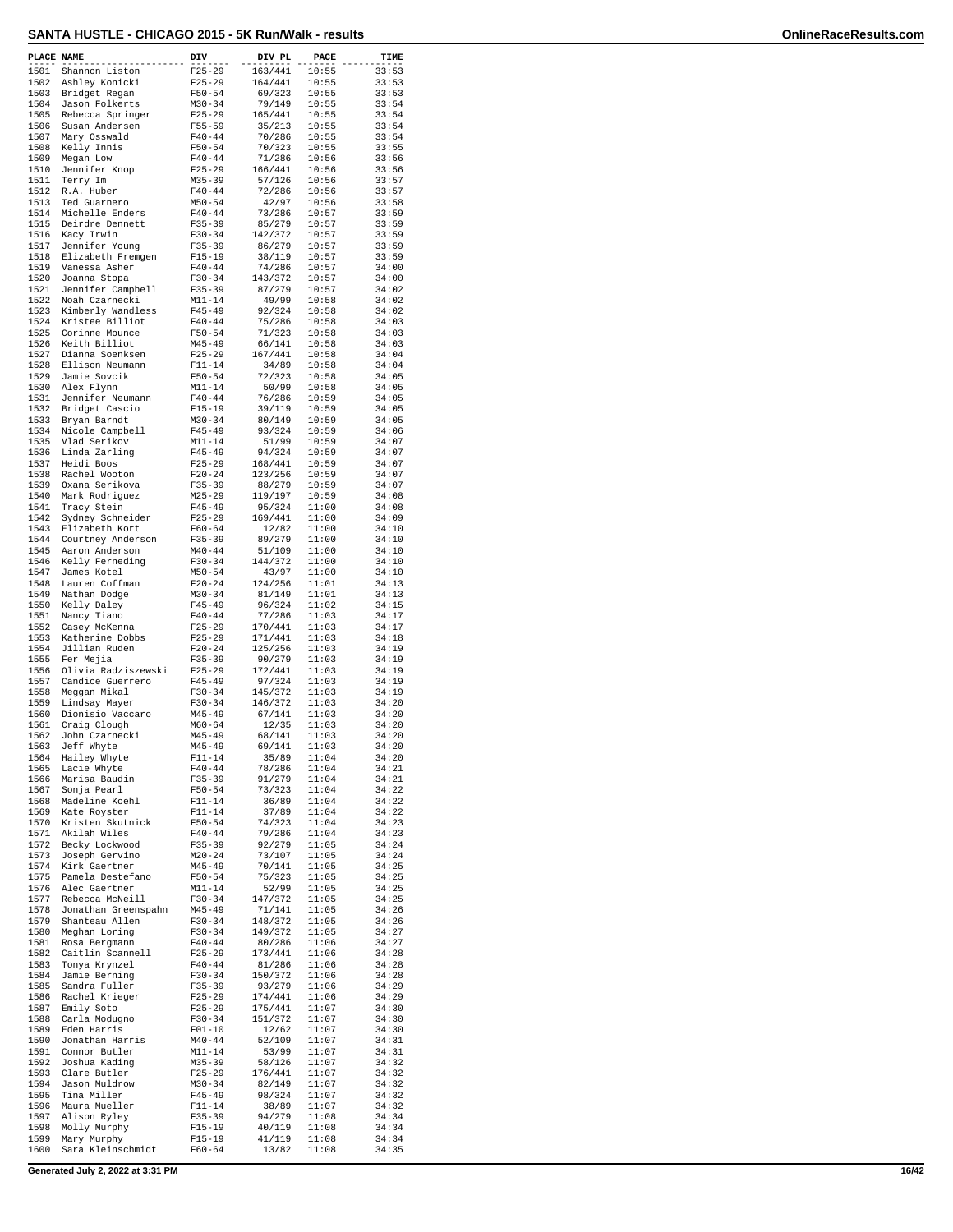| PLACE NAME   |                                      | DIV                      | DIV PL             | PACE           | TIME           |
|--------------|--------------------------------------|--------------------------|--------------------|----------------|----------------|
| 1601         | Daniel Leszczewicz                   | $M50 - 54$               | 44/97              | 11:08          | 34:36          |
| 1602         | Tana Williams                        | $F45 - 49$               | 99/324             | 11:08          | 34:36          |
| 1603         | Anne Connelly                        | $F45 - 49$               | 100/324            | 11:08          | 34:36          |
| 1604<br>1605 | Kevin Jordan                         | $M45 - 49$<br>$F50 - 54$ | 72/141             | 11:09<br>11:09 | 34:36<br>34:36 |
| 1606         | Andria Barry<br>Mary Craig           | $F50 - 54$               | 76/323<br>77/323   | 11:09          | 34:36          |
| 1607         | Grace Crothy                         | $F01-10$                 | 13/62              | 11:09          | 34:37          |
| 1608         | Will Novak                           | $M11 - 14$               | 54/99              | 11:10          | 34:40          |
| 1609<br>1610 | Nicole Brennan                       | $F35 - 39$               | 95/279             | 11:10          | 34:40          |
| 1611         | John Koehl<br>Stephanie Manola       | $M40 - 44$<br>$F30 - 34$ | 53/109<br>152/372  | 11:10<br>11:10 | 34:41<br>34:41 |
| 1612         | Megan Williams                       | $F01 - 10$               | 14/62              | 11:10          | 34:41          |
| 1613         | Julie Williams                       | $F35 - 39$               | 96/279             | 11:10          | 34:42          |
| 1614<br>1615 | Grace Marcordes<br>Harold Clark      | $F50 - 54$<br>$M45 - 49$ | 78/323<br>73/141   | 11:11<br>11:11 | 34:42<br>34:43 |
| 1616         | Gabrielle Holyszko                   | $F20-24$                 | 126/256            | 11:11          | 34:43          |
| 1617         | Andrew Devroy                        | $M20 - 24$               | 74/107             | 11:11          | 34:44          |
| 1618         | Eric Coronado                        | $M20 - 24$               | 75/107             | 11:11          | 34:44          |
| 1619<br>1620 | Mary May<br>Christine Kutanovski     | $F45 - 49$<br>$F40 - 44$ | 101/324<br>82/286  | 11:11<br>11:11 | 34:45<br>34:45 |
| 1621         | Lisa Harlow                          | $F35 - 39$               | 97/279             | 11:11          | 34:45          |
| 1622         | Chris Ray                            | $M35 - 39$               | 59/126             | 11:11          | 34:45          |
| 1623         | Neringa Flores                       | $F30-34$                 | 153/372            | 11:11          | 34:45          |
| 1624<br>1625 | Stephanie Wattigny<br>Heidi Long     | $F20-24$<br>$F25 - 29$   | 127/256<br>177/441 | 11:11<br>11:12 | 34:45<br>34:45 |
| 1626         | Michael Flores                       | $M35 - 39$               | 60/126             | 11:12          | 34:45          |
| 1627         | Maggie Murphy                        | $F25 - 29$               | 178/441            | 11:12          | 34:45          |
| 1628         | Ella Schotz                          | $F11 - 14$               | 39/89              | 11:12          | 34:46          |
| 1629<br>1630 | Olivia Schotz<br>Leah Bradley        | $F15 - 19$<br>$F11 - 14$ | 42/119<br>40/89    | 11:12<br>11:12 | 34:46<br>34:46 |
| 1631         | Kristy Odden                         | $F35 - 39$               | 98/279             | 11:12          | 34:47          |
| 1632         | Magaly Arocho                        | $F35 - 39$               | 99/279             | 11:12          | 34:47          |
| 1633         | Ian Hughes                           | $M30 - 34$               | 83/149             | 11:13          | 34:49          |
| 1634<br>1635 | Kristen Hughes<br>Lisa Gibson        | $F25 - 29$<br>$F45 - 49$ | 179/441<br>102/324 | 11:13<br>11:13 | 34:49<br>34:50 |
| 1636         | Megan Hoyt                           | $F30-34$                 | 154/372            | 11:13          | 34:51          |
| 1637         | Dawn Moore                           | $F50 - 54$               | 79/323             | 11:14          | 34:54          |
| 1638         | Philip Sloan                         | $M30 - 34$               | 84/149             | 11:14          | 34:54          |
| 1639<br>1640 | Stephanie Volrath<br>Patrick Bradley | $F25 - 29$<br>$M20 - 24$ | 180/441<br>76/107  | 11:14<br>11:14 | 34:54<br>34:54 |
| 1641         | Samantha Volrath                     | $F25 - 29$               | 181/441            | 11:14          | 34:54          |
| 1642         | Janice Gancarz                       | $F45 - 49$               | 103/324            | 11:15          | 34:55          |
| 1643         | Mary Pohl                            | $F60 - 64$               | 14/82              | 11:15          | 34:56          |
| 1644<br>1645 | Evon Perez<br>Justin Frieman         | $F20 - 24$<br>$M30 - 34$ | 128/256<br>85/149  | 11:15<br>11:15 | 34:56<br>34:57 |
| 1646         | Matthew Mikels                       | $M30 - 34$               | 86/149             | 11:15          | 34:57          |
| 1647         | Virginia Pillman                     | $F60 - 64$               | 15/82              | 11:15          | 34:57          |
| 1648         | Elizabeth Dampf                      | $F30 - 34$               | 155/372            | 11:15          | 34:57          |
| 1649<br>1650 | Kendra Melodia<br>Katie Williams     | $F40 - 44$<br>$F30-34$   | 83/286<br>156/372  | 11:15<br>11:16 | 34:58<br>34:58 |
| 1651         | Nancy Healy                          | $F50 - 54$               | 80/323             | 11:16          | 34:58          |
| 1652         | Kevin Grattan                        | $M30 - 34$               | 87/149             | 11:16          | 34:58          |
| 1653         | Sarah Lichtenberg                    | $F30-34$                 | 157/372            | 11:16          | 34:59          |
| 1654<br>1655 | Bernard Paschal<br>Joshua Pelton     | $M45 - 49$<br>$M30 - 34$ | 74/141<br>88/149   | 11:16<br>11:16 | 34:59<br>34:59 |
| 1656         | Narcisa Despoiu                      | $F45 - 49$               | 104/324            | 11:17          | 35:03          |
| 1657         | Ion Despoiu                          | $M45 - 49$               | 75/141             | 11:17          | 35:04          |
| 1658         | Madeline MacK                        | $F11 - 14$               | 41/89              | 11:17          | 35:04          |
| 1659<br>1660 | Geoff Fuller<br>Henry Mendoza        | $M25 - 29$<br>$M50 - 54$ | 120/197<br>45/97   | 11:17<br>11:17 | 35:04<br>35:04 |
| 1661         | Elaine Carlson                       | $F45 - 49$               | 105/324            | 11:18          | 35:04          |
| 1662         | Anthony Lazu                         | $M25 - 29$               | 121/197            | 11:18          | 35:04          |
| 1663         | Deanna L. Finn                       | $F50 - 54$               | 81/323             | 11:18          | 35:05          |
| 1664<br>1665 | Lauren Kitchens<br>Rachel Wille      | $F25 - 29$<br>$F20 - 24$ | 182/441<br>129/256 | 11:18<br>11:18 | 35:05<br>35:05 |
| 1666         | Katie Kelly                          | $F20 - 24$               | 130/256            | 11:18          | 35:06          |
| 1667         | Colleen Martin                       | $F20 - 24$               | 131/256            | 11:18          | 35:06          |
| 1668         | Rita Sidorenko                       | $F25 - 29$               | 183/441            | 11:18          | 35:06          |
| 1669<br>1670 | Anna Trufyn<br>Katie Kelly           | $F25 - 29$<br>$F25 - 29$ | 184/441<br>185/441 | 11:18<br>11:18 | 35:06<br>35:07 |
| 1671         | Philip Schaefer                      | $M60 - 64$               | 13/35              | 11:18          | 35:07          |
| 1672         | Roxanne Ernst                        | $F50 - 54$               | 82/323             | 11:19          | 35:07          |
| 1673<br>1674 | Sheila Klupchak<br>Sarah Wunder      | $F45 - 49$               | 106/324<br>100/279 | 11:19<br>11:19 | 35:07<br>35:07 |
| 1675         | Meghan Murphy                        | $F35 - 39$<br>$F20-24$   | 132/256            | 11:19          | 35:07          |
| 1676         | Rebecca Cravens                      | $F25 - 29$               | 186/441            | 11:19          | 35:08          |
| 1677         | David Degrazia                       | $M40 - 44$               | 54/109             | 11:19          | 35:08          |
| 1678<br>1679 | Stephanie Wright<br>Kelly Degrazia   | $F40 - 44$<br>$F40 - 44$ | 84/286<br>85/286   | 11:19<br>11:19 | 35:08<br>35:09 |
| 1680         | John Kaney                           | $M55 - 59$               | 38/76              | 11:19          | 35:09          |
| 1681         | Tim Duvall                           | $M45 - 49$               | 76/141             | 11:19          | 35:09          |
| 1682         | Jill Duvall                          | $F45 - 49$               | 107/324            | 11:19          | 35:09          |
| 1683<br>1684 | Bruce Johnson<br>Josh Remaley        | $M55 - 59$<br>$M25 - 29$ | 39/76<br>122/197   | 11:19<br>11:19 | 35:09<br>35:10 |
| 1685         | Magdalena Siembab                    | $F25 - 29$               | 187/441            | 11:19          | 35:10          |
| 1686         | Tegan Keely                          | $F30-34$                 | 158/372            | 11:20          | 35:10          |
| 1687         | Julie Fleskes                        | F30-34                   | 159/372            | 11:20          | 35:10          |
| 1688<br>1689 | Alissa Campbell<br>Brett Schaefer    | $F25 - 29$<br>$M30 - 34$ | 188/441<br>89/149  | 11:20<br>11:20 | 35:10<br>35:11 |
| 1690         | Danette Schaefer                     | F55-59                   | 36/213             | 11:20          | 35:11          |
| 1691         | Michael Layman                       | $M11 - 14$               | 55/99              | 11:20          | 35:11          |
| 1692         | Jocelyn Miller                       | $F01 - 10$               | 15/62              | 11:20          | 35:11          |
| 1693<br>1694 | Dianna Law<br>Susan Kuhel            | F60-64<br>F55-59         | 16/82<br>37/213    | 11:20<br>11:20 | 35:11<br>35:12 |
| 1695         | Toni Kasper                          | $F55 - 59$               | 38/213             | 11:21          | 35:14          |
| 1696         | Marcia Gehring                       | $F40 - 44$               | 86/286             | 11:21          | 35:14          |
| 1697         | Mary Adams                           | $F25 - 29$               | 189/441            | 11:21          | 35:15          |
| 1698<br>1699 | Sara Strok<br>Darcy Peters           | $F25 - 29$<br>$F20-24$   | 190/441<br>133/256 | 11:21<br>11:22 | 35:16<br>35:17 |
| 1700         | Robert Cardenas                      | $M20 - 24$               | 77/107             | 11:22          | 35:17          |
|              |                                      |                          |                    |                |                |

**Generated July 2, 2022 at 3:31 PM 17/42**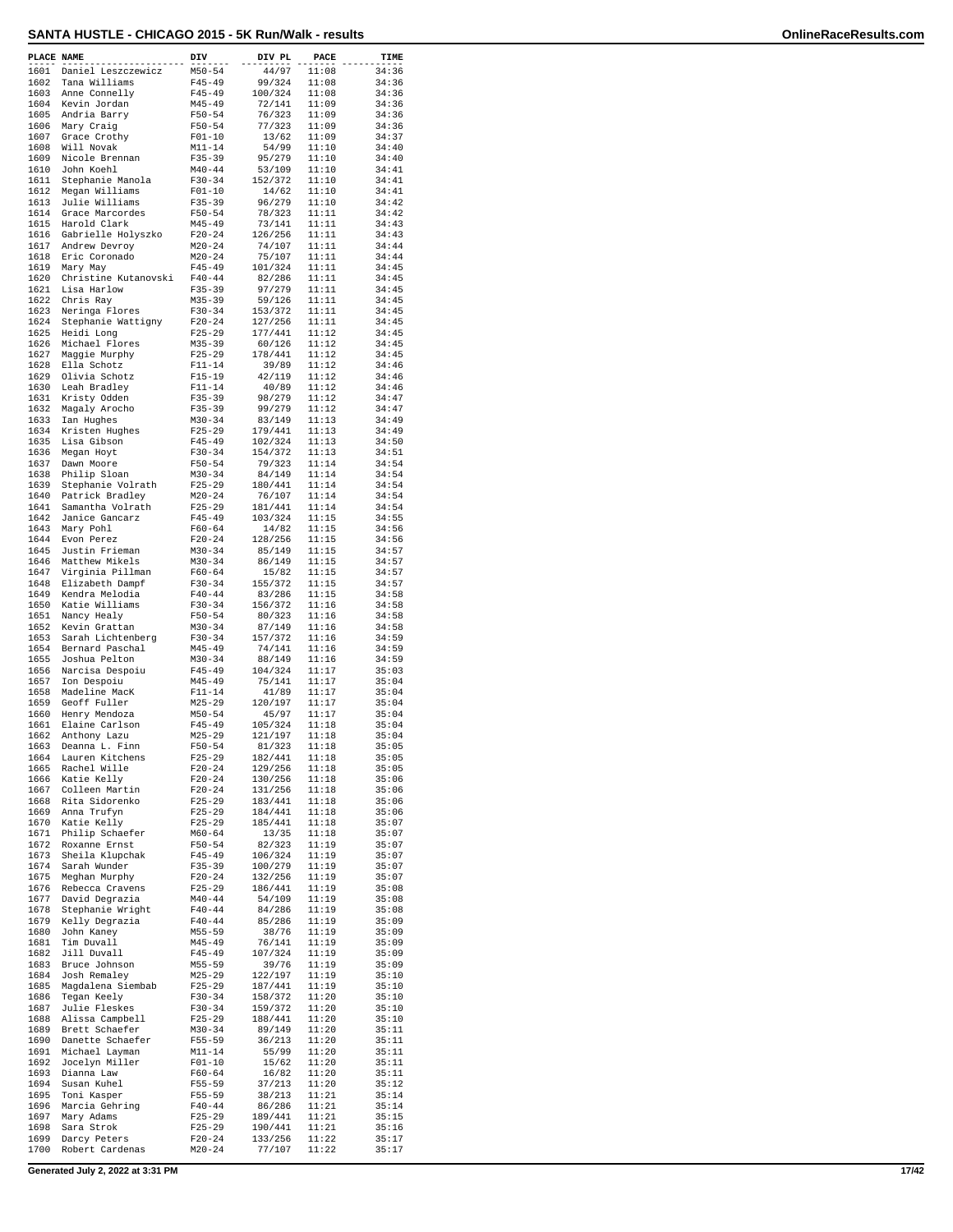| PLACE NAME   |                                       | DIV                      | DIV PL             | PACE           | TIME           |
|--------------|---------------------------------------|--------------------------|--------------------|----------------|----------------|
| 1701         | Pamela Hobson                         | $F55 - 59$               | 39/213             | 11:22          | 35:17          |
| 1702         | Michael Puente                        | $M25 - 29$               | 123/197            | 11:22          | 35:19          |
| 1703         | June Lee                              | $F50 - 54$               | 83/323             | 11:22          | 35:19          |
| 1704         | Janet Mendez                          | $F20-24$                 | 134/256            | 11:22          | 35:19          |
| 1705<br>1706 | Julie Berezewski                      | $F25 - 29$               | 191/441            | 11:22          | 35:19<br>35:19 |
| 1707         | Mary Slowik<br>Steffany Amacher       | $F50 - 54$<br>$F30-34$   | 84/323<br>160/372  | 11:23<br>11:23 | 35:20          |
| 1708         | Christina Ostien                      | $F25 - 29$               | 192/441            | 11:23          | 35:20          |
| 1709         | Stephen Simak                         | $M25 - 29$               | 124/197            | 11:23          | 35:21          |
| 1710         | Kristina Cvetkovic                    | $F25 - 29$               | 193/441            | 11:23          | 35:21          |
| 1711         | Kathleen Hayden                       | $F45 - 49$               | 108/324            | 11:23          | 35:21          |
| 1712         | Ian Loudermilk                        | $M11 - 14$               | 56/99              | 11:23          | 35:21          |
| 1713         | Andrea Evans                          | $F45 - 49$               | 109/324            | 11:23          | 35:21          |
| 1714         | Marcus Heywood                        | $M11 - 14$               | 57/99              | 11:23          | 35:21          |
| 1715         | Kenya McCarter                        | $M35 - 39$               | 61/126<br>194/441  | 11:23          | 35:22          |
| 1716<br>1717 | Dominique Head<br>Kiran McCarter      | $F25-29$<br>$M01 - 10$   | 24/63              | 11:23<br>11:23 | 35:22<br>35:22 |
| 1718         | Meagan O'Keefe                        | $F25-29$                 | 195/441            | 11:24          | 35:23          |
| 1719         | Heather Groff                         | $F30 - 34$               | 161/372            | 11:24          | 35:24          |
| 1720         | Elizabeth Mannion                     | $F25 - 29$               | 196/441            | 11:24          | 35:24          |
| 1721         | Jessica Fanucchi                      | $F25 - 29$               | 197/441            | 11:24          | 35:24          |
| 1722         | Wilhelmena Wade                       | $F50 - 54$               | 85/323             | 11:24          | 35:24          |
| 1723         | Marisol Reyes                         | $F35 - 39$               | 101/279            | 11:25          | 35:26          |
| 1724         | Alana Santos                          | $F15-19$                 | 43/119             | 11:25          | 35:26          |
| 1725         | Kathy O'Brien                         | $F60 - 64$               | 17/82              | 11:25          | 35:26          |
| 1726         | Norma Vega                            | $F50 - 54$               | 86/323             | 11:25          | 35:26          |
| 1727         | Stephanie Jablonski                   | $F25 - 29$               | 198/441            | 11:25          | 35:26          |
| 1728<br>1729 | Chuck Eiler<br>Edwin Osafo            | $M40 - 44$<br>$M30 - 34$ | 55/109<br>90/149   | 11:25<br>11:25 | 35:26<br>35:27 |
| 1730         | Catherine Plocher                     | $F40 - 44$               | 87/286             | 11:25          | 35:27          |
| 1731         | Rebecca Ozelie                        | $F35 - 39$               | 102/279            | 11:25          | 35:27          |
| 1732         | Aleida Lozano Netzel                  | $F55 - 59$               | 40/213             | 11:25          | 35:27          |
| 1733         | Maria Coan                            | $F45 - 49$               | 110/324            | 11:25          | 35:27          |
| 1734         | Rebecca Schumacher                    | $F25 - 29$               | 199/441            | 11:25          | 35:28          |
| 1735         | Jordan Brandt                         | $F20-24$                 | 135/256            | 11:25          | 35:28          |
| 1736         | Jackie Keene                          | $F50 - 54$               | 87/323             | 11:25          | 35:28          |
| 1737         | Jacob Kunkel                          | $M25 - 29$               | 125/197            | 11:25          | 35:28          |
| 1738         | Leonora Kunkel                        | $F25 - 29$               | 200/441            | 11:25          | 35:28          |
| 1739         | Jennifer Wallen                       | $F40 - 44$               | 88/286             | 11:25          | 35:29          |
| 1740         | Craig Konwinski                       | M25-29                   | 126/197            | 11:26          | 35:30          |
| 1741         | Patrick Losiniecki                    | $M15 - 19$               | 30/50              | 11:26          | 35:30          |
| 1742         | Lori Johnson                          | $F25-29$                 | 201/441            | 11:26          | 35:30          |
| 1743         | Elizabeth Scurto                      | $F20 - 24$               | 136/256            | 11:26          | 35:31          |
| 1744<br>1745 | Patrick Michaud                       | $M35 - 39$               | 62/126             | 11:26          | 35:31<br>35:32 |
| 1746         | Jennie Watkins<br>Brianna Pilling     | $F25 - 29$<br>$F25-29$   | 202/441<br>203/441 | 11:26<br>11:27 | 35:32          |
| 1747         | Alex Johnson                          | $M25 - 29$               | 127/197            | 11:27          | 35:32          |
| 1748         | MacKenzie Ferguson                    | $F25-29$                 | 204/441            | 11:27          | 35:33          |
| 1749         | Krista Peterson                       | $F30 - 34$               | 162/372            | 11:27          | 35:33          |
| 1750         | Concetta Scurto                       | $F20 - 24$               | 137/256            | 11:27          | 35:34          |
| 1751         | Elyse Cowles                          | $F25 - 29$               | 205/441            | 11:27          | 35:34          |
| 1752         | Courtney Knysch                       | $F25 - 29$               | 206/441            | 11:27          | 35:35          |
| 1753         | Holly Devine                          | $F30-34$                 | 163/372            | 11:28          | 35:35          |
| 1754         | Andrew Tindell                        | $M11 - 14$               | 58/99              | 11:28          | 35:36          |
| 1755         | Shannon Tindell                       | $M45 - 49$               | 77/141             | 11:28          | 35:36          |
| 1756         | Doris Tindell                         | $F40 - 44$               | 89/286             | 11:28          | 35:36          |
| 1757         | Edward Tindell                        | $M11 - 14$               | 59/99              | 11:28          | 35:36          |
| 1758         | Julia Anderson                        | $F25-29$                 | 207/441            | 11:28          | 35:36          |
| 1759<br>1760 | Grant Conner<br>Evangelia Bekiaris    | $M20 - 24$<br>$F45 - 49$ | 78/107<br>111/324  | 11:28<br>11:28 | 35:37<br>35:37 |
| 1761         | Chris Jones                           | $M25 - 29$               | 128/197            | 11:28          | 35:37          |
| 1762         | Kristal Buzin                         | $F25 - 29$               | 208/441            | 11:28          | 35:37          |
| 1763         | Josie Vazquez                         | F25-29                   | 209/441            | 11:28          | 35:37          |
| 1764         | Martha Johnson                        | F55-59                   | 41/213             | 11:28          | 35:38          |
| 1765         | Teri Nosek                            | $F45 - 49$               | 112/324            | 11:28          | 35:38          |
| 1766         | Joseph Vazquez                        | M25-29                   | 129/197            | 11:28          | 35:38          |
| 1767         | Sarah Bartulis                        | $F35 - 39$               | 103/279            | 11:29          | 35:38          |
| 1768         | Jason Bartulis                        | $M40 - 44$               | 56/109             | 11:29          | 35:38          |
| 1769         | Selena Brosnan                        | F35-39                   | 104/279            | 11:29          | 35:39          |
| 1770         | Max Bartulis                          | $M01 - 10$               | 25/63              | 11:29          | 35:40          |
| 1771<br>1772 | Stephanie Tussing<br>Melissa Sersland | $F25 - 29$<br>$F25 - 29$ | 210/441<br>211/441 | 11:29<br>11:29 | 35:40<br>35:40 |
| 1773         | Sue Wilt                              | $F55 - 59$               | 42/213             | 11:29          | 35:41          |
| 1774         | Scott Combs                           | $M45 - 49$               | 78/141             | 11:29          | 35:41          |
| 1775         | Marta Michalska-Smith                 | $F25 - 29$               | 212/441            | 11:30          | 35:41          |
| 1776         | Kelsey Eitel                          | $F25 - 29$               | 213/441            | 11:30          | 35:41          |
| 1777         | Lisa Guckien                          | $F50 - 54$               | 88/323             | 11:30          | 35:42          |
| 1778         | Matt Michalska-Smith                  | $M25 - 29$               | 130/197            | 11:30          | 35:42          |
| 1779         | Cindy Tran                            | $F45 - 49$               | 113/324            | 11:30          | 35:42          |
| 1780         | Thomas Frankowicz                     | $M35 - 39$               | 63/126             | 11:30          | 35:43          |
| 1781         | Grant Cartwright                      | M25-29                   | 131/197            | 11:30          | 35:44          |
| 1782         | Selena Konopacki                      | $F35 - 39$               | 105/279            | 11:31          | 35:44          |
| 1783         | Urszula Szamreto                      | $F25 - 29$               | 214/441            | 11:31          | 35:44          |
| 1784         | Devin Marino                          | M25-29                   | 132/197            | 11:31          | 35:45          |
| 1785         | Janelle Perez                         | $F40 - 44$<br>$F30 - 34$ | 90/286<br>164/372  | 11:31<br>11:31 | 35:45<br>35:45 |
| 1786<br>1787 | Emily Hearlston<br>Caitlin Hillsman   | F25-29                   | 215/441            | 11:31          | 35:45          |
| 1788         | Robert Kramer                         | $M40 - 44$               | 57/109             | 11:31          | 35:46          |
| 1789         | Heather Schaefer                      | $F30 - 34$               | 165/372            | 11:31          | 35:46          |
| 1790         | Brynn Weimer                          | F30-34                   | 166/372            | 11:31          | 35:46          |
| 1791         | Carolyn Kukurba                       | $F35 - 39$               | 106/279            | 11:31          | 35:47          |
| 1792         | Ot Koehl                              | $M11 - 14$               | 60/99              | 11:31          | 35:47          |
| 1793         | Jeffrey Novak                         | $M45 - 49$               | 79/141             | 11:32          | 35:48          |
| 1794         | Nicki Bryniczka                       | $F20-24$                 | 138/256            | 11:32          | 35:48          |
| 1795         | Lily Staatz                           | $F11 - 14$               | 42/89              | 11:32          | 35:48          |
| 1796         | Lauren Dejong                         | F45-49                   | 114/324            | 11:32          | 35:48          |
| 1797         | Kyra Chambliss                        | $F25-29$                 | 216/441            | 11:32          | 35:48          |
| 1798         | Nick Slicer                           | $M30 - 34$               | 91/149             | 11:32          | 35:49          |
| 1799         | Vincent Mei                           | $M25 - 29$               | 133/197            | 11:32          | 35:49          |
| 1800         | Katie Ruark                           | F35-39                   | 107/279            | 11:32          | 35:49          |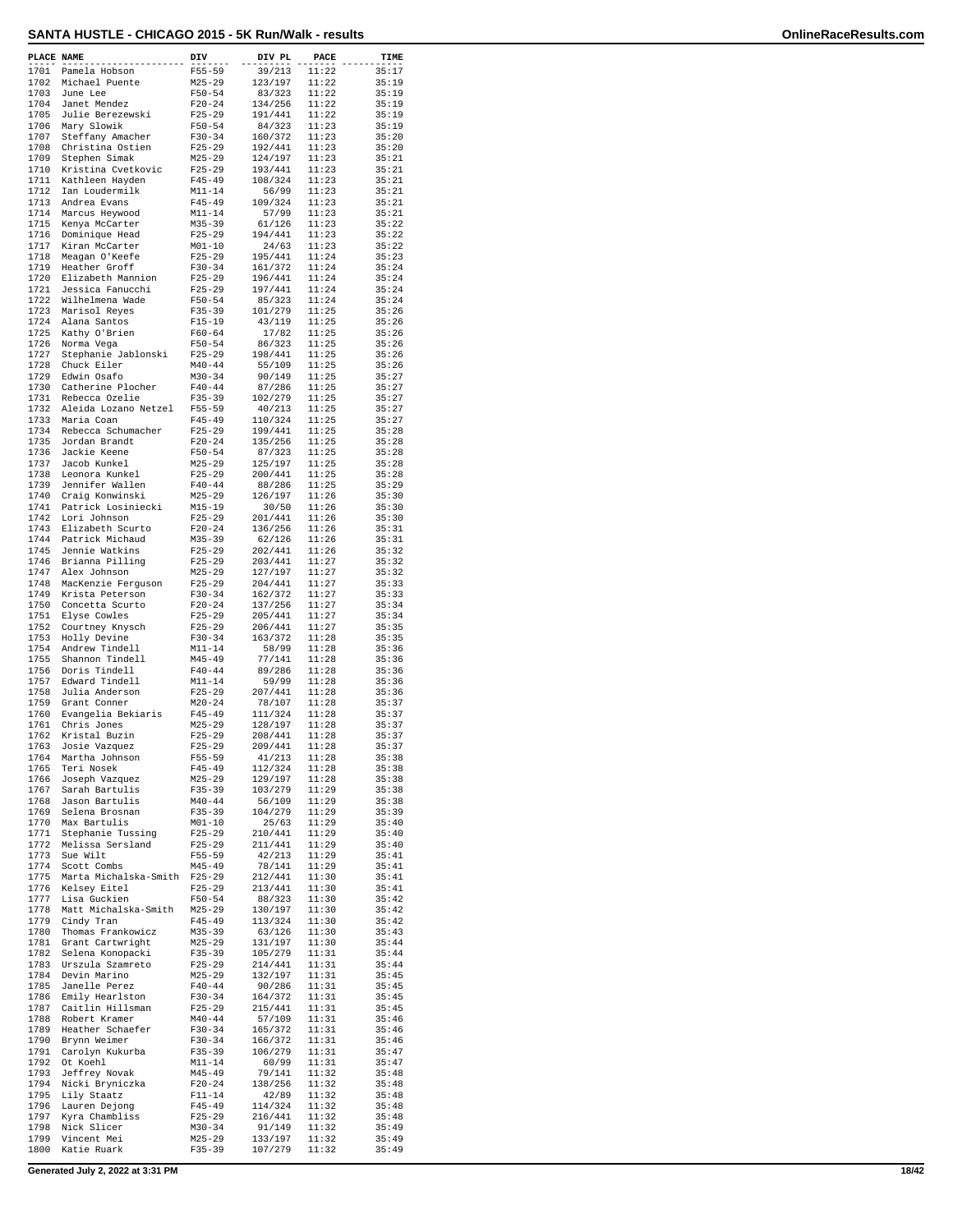| PLACE NAME   |                                        |                          |                    |                |                |
|--------------|----------------------------------------|--------------------------|--------------------|----------------|----------------|
| 1801         | Jennifer Kolovos                       | DIV<br>$F40 - 44$        | DIV PL<br>91/286   | PACE<br>11:32  | TIME<br>35:50  |
| 1802         | Matt Jackson                           | $M25 - 29$               | 134/197            | 11:32          | 35:50          |
| 1803         | Marissa Xicotencatl                    | $F15-19$                 | 44/119             | 11:32          | 35:50          |
| 1804         | Amy Karlstedt                          | $F20 - 24$               | 139/256            | 11:32          | 35:50          |
| 1805<br>1806 | Nicole Gebultowicz<br>Brittany Manning | $F25 - 29$<br>$F25-29$   | 217/441<br>218/441 | 11:32<br>11:32 | 35:50<br>35:50 |
| 1807         | Christine Long                         | $F45 - 49$               | 115/324            | 11:33          | 35:51          |
| 1808         | Jeremy Blair                           | $M30 - 34$               | 92/149             | 11:33          | 35:51          |
| 1809<br>1810 | Mary Fleischer<br>John Blair           | $F50 - 54$<br>$M35 - 39$ | 89/323<br>64/126   | 11:33<br>11:33 | 35:51<br>35:51 |
| 1811         | Steven Long                            | $M45 - 49$               | 80/141             | 11:33          | 35:51          |
| 1812         | Mark Stierwalt                         | $M45 - 49$               | 81/141             | 11:33          | 35:52          |
| 1813         | Samekh Masden                          | $F35 - 39$               | 108/279            | 11:33          | 35:52          |
| 1814<br>1815 | Eileen Finnegan<br>Kylie Stafford      | $F45 - 49$<br>$F15-19$   | 116/324<br>45/119  | 11:33<br>11:33 | 35:52<br>35:52 |
| 1816         | Sarah Staatz                           | $F15 - 19$               | 46/119             | 11:33          | 35:53          |
| 1817         | Ian Scarlett                           | $M50 - 54$               | 46/97              | 11:33          | 35:53          |
| 1818<br>1819 | Angela Pisani                          | $F25 - 29$<br>$F45 - 49$ | 219/441<br>117/324 | 11:33<br>11:33 | 35:53<br>35:53 |
| 1820         | Marsha Stierwalt<br>Jacqueline Abarca  | $F45 - 49$               | 118/324            | 11:33          | 35:53          |
| 1821         | Christine Hughes                       | $F40 - 44$               | 92/286             | 11:34          | 35:54          |
| 1822         | Margaret Jungels                       | $M40 - 44$               | 58/109             | 11:34          | 35:54          |
| 1823<br>1824 | Camille Gehrenbeck<br>Kaitlin Swain    | $F45 - 49$<br>$F25-29$   | 119/324<br>220/441 | 11:34<br>11:34 | 35:55<br>35:55 |
| 1825         | Heidi Breski                           | $F30 - 34$               | 167/372            | 11:34          | 35:55          |
| 1826         | Kimberley Silver                       | $F35 - 39$               | 109/279            | 11:34          | 35:55          |
| 1827<br>1828 | Jeff Pisani                            | M55-59                   | 40/76<br>168/372   | 11:34          | 35:55          |
| 1829         | Kristina Kortenkamp<br>Mike Mendoza    | $F30-34$<br>$M30 - 34$   | 93/149             | 11:34<br>11:34 | 35:55<br>35:56 |
| 1830         | Riacela Ortiz                          | $F40 - 44$               | 93/286             | 11:34          | 35:56          |
| 1831         | Kristine Drankiewicz                   | $F35 - 39$               | 110/279            | 11:34          | 35:56          |
| 1832<br>1833 | Linda Obrien<br>Caroline Campana       | $F50 - 54$<br>$F25 - 29$ | 90/323<br>221/441  | 11:34<br>11:34 | 35:56<br>35:56 |
| 1834         | Joseph Anderson                        | $M35 - 39$               | 65/126             | 11:35          | 35:57          |
| 1835         | Noelle Fischer                         | $F45 - 49$               | 120/324            | 11:35          | 35:57          |
| 1836         | John Scherer                           | $M50 - 54$<br>$F50 - 54$ | 47/97              | 11:35          | 35:59          |
| 1837<br>1838 | Jean Riley<br>Tae Yoo                  | $M35 - 39$               | 91/323<br>66/126   | 11:35<br>11:35 | 35:59<br>35:59 |
| 1839         | Kristina Bacci                         | F45-49                   | 121/324            | 11:36          | 36:00          |
| 1840         | Charles Dupree                         | $M40 - 44$               | 59/109             | 11:36          | 36:00          |
| 1841<br>1842 | Michelle Cowling<br>Elizabeth Onesto   | $F40 - 44$<br>$F40 - 44$ | 94/286<br>95/286   | 11:36<br>11:36 | 36:00<br>36:00 |
| 1843         | Sonya Streeter                         | $F40 - 44$               | 96/286             | 11:36          | 36:00          |
| 1844         | Sharie Phelan                          | $F55 - 59$               | 43/213             | 11:36          | 36:01          |
| 1845         | Vasugi Thinakaran                      | $F50 - 54$               | 92/323             | 11:36          | 36:01          |
| 1846<br>1847 | Amanda Harrington<br>Marc Johnson      | $F25 - 29$<br>$M30 - 34$ | 222/441<br>94/149  | 11:36<br>11:36 | 36:02<br>36:02 |
| 1848         | Nathaniel Renteria                     | M35-39                   | 67/126             | 11:36          | 36:02          |
| 1849         | Michael Kenneth-Jones                  | $M25 - 29$               | 135/197            | 11:36          | 36:02          |
| 1850<br>1851 | Deandre Steward<br>Hannah Huey-Jones   | $M25 - 29$<br>$F25-29$   | 136/197<br>223/441 | 11:37<br>11:37 | 36:03<br>36:03 |
| 1852         | Jim Fitts                              | $M50 - 54$               | 48/97              | 11:37          | 36:04          |
| 1853         | Denise Jirsa                           | $F55 - 59$               | 44/213             | 11:37          | 36:04          |
| 1854<br>1855 | Sharon Davis                           | $F50 - 54$               | 93/323             | 11:37          | 36:04          |
| 1856         | Julie Moss<br>Greg Leos                | $F45 - 49$<br>$M45 - 49$ | 122/324<br>82/141  | 11:37<br>11:37 | 36:04<br>36:05 |
| 1857         | Frederic Dangoy                        | $M40 - 44$               | 60/109             | 11:37          | 36:05          |
| 1858         | Lisa Sepper                            | $F50 - 54$               | 94/323             | 11:37          | 36:05          |
| 1859<br>1860 | Cindy Fitts<br>Ryan Summers            | $F45 - 49$<br>$M30 - 34$ | 123/324<br>95/149  | 11:37<br>11:37 | 36:05<br>36:05 |
| 1861         | Dawn Van Kempen                        | $F40 - 44$               | 97/286             | 11:37          | 36:06          |
| 1862         | Jamie Summers                          | $F30 - 34$               | 169/372            | 11:38          | 36:06          |
| 1863         | Erin Tank                              | F30-34                   | 170/372            | 11:38          | 36:06          |
| 1864<br>1865 | Sophie Meyer<br>Miriam Schmid          | $F01-10$<br>$F20 - 24$   | 16/62<br>140/256   | 11:38<br>11:38 | 36:07<br>36:08 |
| 1866         | Jenna Watson                           | $F35 - 39$               | 111/279            | 11:38          | 36:09          |
| 1867         | Daniel Lynch                           | $M20 - 24$               | 79/107             | 11:39          | 36:10          |
| 1868<br>1869 | Anh Bien<br>Elizabeth Rodriquez        | $M25 - 29$<br>$F25 - 29$ | 137/197<br>224/441 | 11:39<br>11:39 | 36:10<br>36:10 |
| 1870         | Lisa Crivolio                          | $F25 - 29$               | 225/441            | 11:39          | 36:10          |
| 1871         | Corazon Avila                          | $F11 - 14$               | 43/89              | 11:39          | 36:10          |
| 1872         | Terrence Gardner                       | $M50 - 54$               | 49/97<br>95/323    | 11:39          | 36:11          |
| 1873<br>1874 | Pam Hamilton<br>Christina Brown        | $F50 - 54$<br>$F35 - 39$ | 112/279            | 11:39<br>11:39 | 36:11<br>36:12 |
| 1875         | Lora Barker                            | $F40 - 44$               | 98/286             | 11:39          | 36:12          |
| 1876         | Mary Howicz                            | $F45 - 49$               | 124/324            | 11:39          | 36:12          |
| 1877<br>1878 | Lucy Callahan<br>Judy Durbin           | $F11 - 14$<br>$F50 - 54$ | 44/89<br>96/323    | 11:40<br>11:40 | 36:12<br>36:13 |
| 1879         | Patricia Cochran                       | $F50 - 54$               | 97/323             | 11:40          | 36:13          |
| 1880         | Denise Silva                           | $F60 - 64$               | 18/82              | 11:40          | 36:13          |
| 1881         | Jeremy Coker                           | M35-39                   | 68/126             | 11:40          | 36:15          |
| 1882<br>1883 | Scott Coles<br>Ethan Bielowicz         | $M25 - 29$<br>$M15 - 19$ | 138/197<br>31/50   | 11:41<br>11:41 | 36:15<br>36:16 |
| 1884         | Sandra Coles                           | $F20-24$                 | 141/256            | 11:41          | 36:16          |
| 1885         | Tamera Hengesbaugh                     | $F50 - 54$               | 98/323             | 11:41          | 36:16          |
| 1886<br>1887 | Stephanie Keeler<br>Scott Olds         | $F20 - 24$<br>M55-59     | 142/256<br>41/76   | 11:41<br>11:41 | 36:16<br>36:16 |
| 1888         | Catherine Showalter                    | F25-29                   | 226/441            | 11:41          | 36:16          |
| 1889         | Gail Jones                             | $F60 - 64$               | 19/82              | 11:41          | 36:17          |
| 1890         | Kimberly Olds                          | F50-54                   | 99/323             | 11:41          | 36:17          |
| 1891<br>1892 | Lori Nolan<br>Nooah Gumushian          | $F30 - 34$<br>$M15 - 19$ | 171/372<br>32/50   | 11:41<br>11:42 | 36:18<br>36:19 |
| 1893         | Dennis Diaz                            | M35-39                   | 69/126             | 11:42          | 36:21          |
| 1894         | Janet Castellon                        | F30-34                   | 172/372            | 11:42          | 36:21          |
| 1895<br>1896 | Adrianna D'Angelo<br>Addison Poquette  | $F25 - 29$<br>$F01 - 10$ | 227/441<br>17/62   | 11:43<br>11:43 | 36:22<br>36:22 |
| 1897         | Whitney Birschbach                     | $F20 - 24$               | 143/256            | 11:43          | 36:22          |
| 1898         | Dave Janus                             | $M45 - 49$               | 83/141             | 11:43          | 36:23          |
| 1899         | Joseph Poquette                        | $M40 - 44$               | 61/109             | 11:43          | 36:23          |
| 1900         | Chris Rendleman                        | F25-29                   | 228/441            | 11:43          | 36:23          |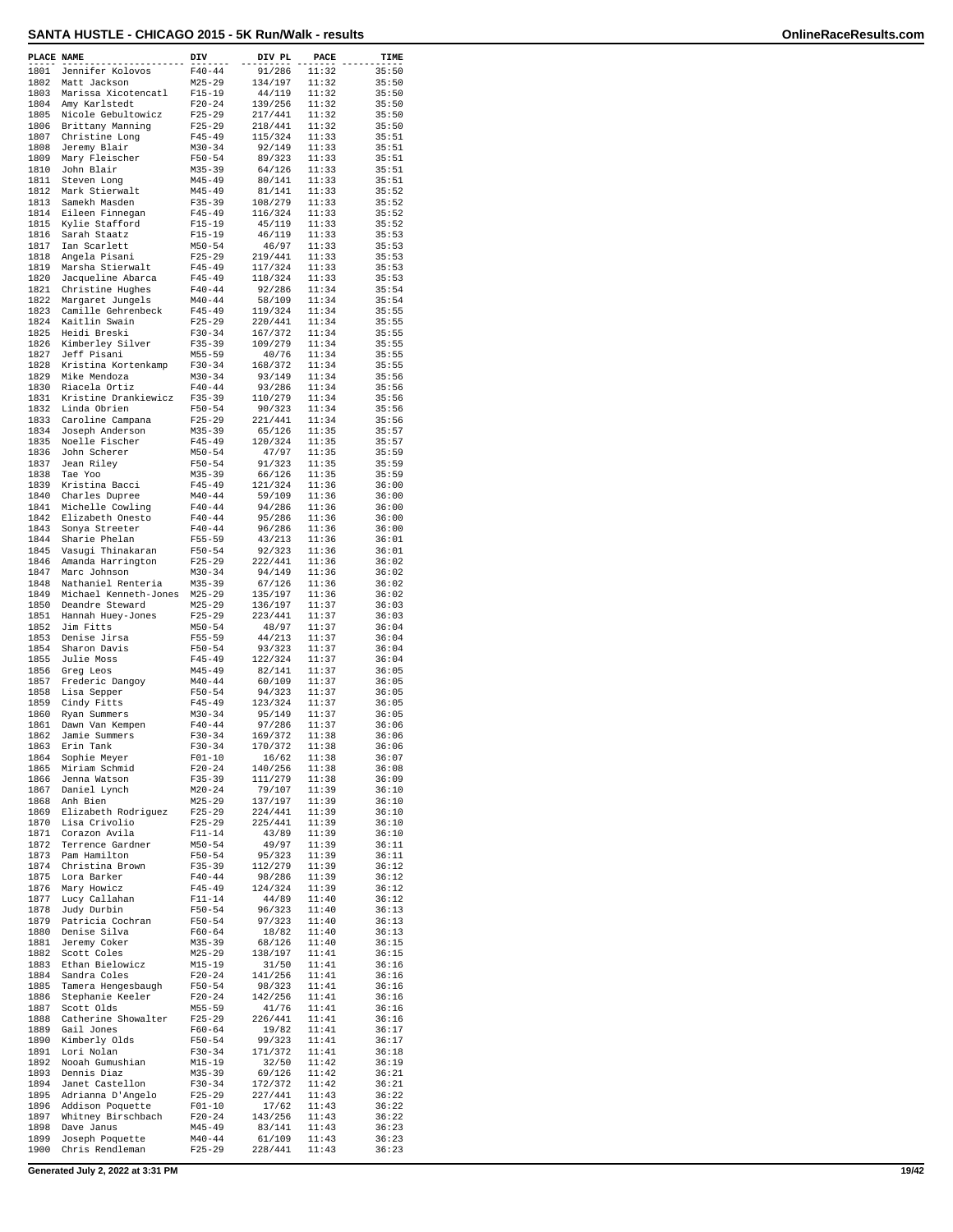| PLACE NAME   |                                       | DIV                      | DIV PL             | <b>PACE</b>    | TIME           |
|--------------|---------------------------------------|--------------------------|--------------------|----------------|----------------|
| 1901         | Kate Rendleman                        | $F25 - 29$               | 229/441            | 11:43          | 36:24          |
| 1902<br>1903 | Ashley Poquette<br>Jessica Gillespie  | $F01 - 10$               | 18/62<br>173/372   | 11:43          | 36:24          |
| 1904         | Monica Nash                           | $F30-34$<br>$F35 - 39$   | 113/279            | 11:43<br>11:43 | 36:24<br>36:24 |
| 1905         | Chelsea Yoo                           | $F30-34$                 | 174/372            | 11:43          | 36:24          |
| 1906         | Mary Slomkowski                       | $F20-24$                 | 144/256            | 11:43          | 36:24          |
| 1907         | Brian Nash                            | $M40 - 44$               | 62/109             | 11:44          | 36:25          |
| 1908         | Mary Kay Brady                        | $F60 - 64$               | 20/82<br>175/372   | 11:44          | 36:26          |
| 1909<br>1910 | Jessica Verne<br>Ariel Pontikes       | $F30 - 34$<br>$F20-24$   | 145/256            | 11:44<br>11:44 | 36:27<br>36:27 |
| 1911         | Melissa Sodko                         | $F40 - 44$               | 99/286             | 11:45          | 36:29          |
| 1912         | Rosalyn Staple                        | $F30 - 34$               | 176/372            | 11:45          | 36:29          |
| 1913         | Meaghan Jungels                       | $F11 - 14$               | 45/89              | 11:45          | 36:30          |
| 1914         | Dina Frigo                            | $F30-34$                 | 177/372            | 11:45          | 36:30          |
| 1915         | Claira Panos                          | $F11 - 14$               | 46/89              | 11:45          | 36:30          |
| 1916<br>1917 | Lisa Mena<br>Carl Allegretti          | $F30-34$                 | 178/372<br>0/0     | 11:45<br>11:46 | 36:30<br>36:32 |
| 1918         | Christopher Louis                     | $M35 - 39$               | 70/126             | 11:46          | 36:32          |
| 1919         | Alyssia Russo                         | $F11 - 14$               | 47/89              | 11:46          | 36:32          |
| 1920         | Maria Johnson                         | $F50 - 54$               | 100/323            | 11:46          | 36:33          |
| 1921         | Olivia Hughes                         | $F11 - 14$               | 48/89              | 11:46          | 36:34          |
| 1922<br>1923 | John Renier<br>Mike Voss              | $M50 - 54$<br>$M60 - 64$ | 50/97<br>14/35     | 11:47<br>11:47 | 36:34<br>36:34 |
| 1924         | Allyson Vaulx                         | $F40 - 44$               | 100/286            | 11:47          | 36:34          |
| 1925         | Kristin Maulsby                       | $M40 - 44$               | 63/109             | 11:47          | 36:34          |
| 1926         | Corinne Ewald                         | $F01 - 10$               | 19/62              | 11:47          | 36:34          |
| 1927         | Jennifer Ewald                        | $F40 - 44$               | 101/286            | 11:47          | 36:36          |
| 1928<br>1929 | Sylvia Chlosta                        | $F25 - 29$               | 230/441            | 11:47<br>11:47 | 36:36          |
| 1930         | Sebastian Chlosta<br>Brianna Lillyman | $M20 - 24$<br>$F20 - 24$ | 80/107<br>146/256  | 11:47          | 36:36<br>36:36 |
| 1931         | Vicky Horcher                         | $F25 - 29$               | 231/441            | 11:47          | 36:37          |
| 1932         | Lauren Lynn                           | $F25 - 29$               | 232/441            | 11:47          | 36:37          |
| 1933         | Brianna Berkley                       | $F25 - 29$               | 233/441            | 11:48          | 36:37          |
| 1934         | Angela Stewart                        | $F20-24$                 | 147/256            | 11:48          | 36:38          |
| 1935<br>1936 | Alicia Schiller                       | $F35 - 39$               | 114/279            | 11:48<br>11:48 | 36:38<br>36:38 |
| 1937         | Amy Crivolio<br>Mark Losiniecki       | $F20-24$<br>$M40 - 44$   | 148/256<br>64/109  | 11:48          | 36:38          |
| 1938         | Linzy Wagner                          | $F20 - 24$               | 149/256            | 11:48          | 36:39          |
| 1939         | Jaclyn Eng                            | $F25 - 29$               | 234/441            | 11:49          | 36:41          |
| 1940         | Jennifer Kuhlmann                     | $F35 - 39$               | 115/279            | 11:49          | 36:41          |
| 1941         | Angelina Wu                           | $F15-19$                 | 47/119             | 11:49          | 36:41          |
| 1942<br>1943 | Jasen Pinkerton                       | $M20 - 24$               | 81/107             | 11:49          | 36:41          |
| 1944         | Shannon Palmer<br>Melanie Cain        | $F40 - 44$<br>$F20 - 24$ | 102/286<br>150/256 | 11:50<br>11:50 | 36:44<br>36:45 |
| 1945         | Tamatha Parochetti                    | $F45 - 49$               | 125/324            | 11:50          | 36:45          |
| 1946         | Michelle Edwards                      | F45-49                   | 126/324            | 11:50          | 36:46          |
| 1947         | Amy Hernandez                         | $F11 - 14$               | 49/89              | 11:51          | 36:47          |
| 1948         | Carly Hildebrand                      | $F15-19$                 | 48/119             | 11:51          | 36:48          |
| 1949<br>1950 | Emma Panos<br>Jesica Paulson          | $F15-19$<br>$F45 - 49$   | 49/119<br>127/324  | 11:51<br>11:52 | 36:49<br>36:51 |
| 1951         | Jeremiah Torres                       | $M15 - 19$               | 33/50              | 11:52          | 36:51          |
| 1952         | Jennifer Dawson                       | $F25-29$                 | 235/441            | 11:52          | 36:52          |
| 1953         | Emilia Bates                          | $F35 - 39$               | 116/279            | 11:52          | 36:52          |
| 1954         | Justin Gardner                        | $M25 - 29$               | 139/197            | 11:53          | 36:54          |
| 1955<br>1956 | Brett Perry                           | $M50 - 54$<br>$F20 - 24$ | 51/97<br>151/256   | 11:53<br>11:53 | 36:54<br>36:55 |
| 1957         | Abby Heck<br>Rachel Sanders           | $F11-14$                 | 50/89              | 11:53          | 36:55          |
| 1958         | Margaret Vincent                      | $F25 - 29$               | 236/441            | 11:53          | 36:55          |
| 1959         | Alyssa Hunt                           | $F35 - 39$               | 117/279            | 11:54          | 36:57          |
| 1960         | Alyssa Gauvin                         | $F20-24$                 | 152/256            | 11:54          | 36:58          |
| 1961         | Caitlin Clough                        | $F25-29$<br>$F55 - 59$   | 237/441<br>45/213  | 11:54          | 36:58          |
| 1962<br>1963 | Judy Belcik<br>Cindy Perry            | $F50 - 54$               | 101/323            | 11:54<br>11:54 | 36:58<br>36:58 |
| 1964         | Amanda Thompson                       | $F25 - 29$               | 238/441            | 11:54          | 36:58          |
| 1965         | Emily Bauman                          | $F25 - 29$               | 239/441            | 11:55          | 36:59          |
| 1966         | Briana Camacho                        | F15-19                   | 50/119             | 11:55          | 36:59          |
| 1967         | Nicole Barndt                         | $F30-34$                 | 179/372            | 11:55          | 37:00          |
| 1968<br>1969 | Marcia Garcia<br>Patty Anderson       | $F50 - 54$<br>$F60 - 64$ | 102/323<br>21/82   | 11:55<br>11:55 | 37:01<br>37:01 |
| 1970         | Melissa Buchholz                      | $F25 - 29$               | 240/441            | 11:55          | 37:01          |
| 1971         | Kate Hatlak                           | $F25 - 29$               | 241/441            | 11:56          | 37:03          |
| 1972         | Andrea Hedrick                        | $F40 - 44$               | 103/286            | 11:56          | 37:03          |
| 1973         | Jose Ramirez                          | $M20 - 24$               | 82/107             | 11:56<br>11:56 | 37:04          |
| 1974<br>1975 | Mallory Carl<br>Cynthia Stojic        | $F30-34$<br>$F55 - 59$   | 180/372<br>46/213  | 11:56          | 37:04<br>37:04 |
| 1976         | Natasa Beader                         | $F15-19$                 | 51/119             | 11:56          | 37:05          |
| 1977         | Katherine Dreher                      | $F25 - 29$               | 242/441            | 11:56          | 37:05          |
| 1978         | William Zitko                         | $M55 - 59$               | 42/76              | 11:57          | 37:06          |
| 1979         | Kirstyn Sampias                       | $F25 - 29$               | 243/441            | 11:57          | 37:06          |
| 1980<br>1981 | Elizabeth Wojtowicz                   | $F20-24$                 | 153/256<br>103/323 | 11:57<br>11:57 | 37:06          |
| 1982         | Sandy Sampias<br>Hiram Torres         | F50-54<br>$M25 - 29$     | 140/197            | 11:57          | 37:07<br>37:07 |
| 1983         | Marianne Sienkiewicz                  | $F55 - 59$               | 47/213             | 11:57          | 37:07          |
| 1984         | Danielle Fleckenstein                 | $F25 - 29$               | 244/441            | 11:57          | 37:07          |
| 1985         | Devin Justus                          | $M11 - 14$               | 61/99              | 11:58          | 37:08          |
| 1986         | Mary Canty                            | $F30-34$                 | 181/372            | 11:58          | 37:09          |
| 1987<br>1988 | Christina Trahanas<br>Stacie Popowski | F30-34<br>$F25 - 29$     | 182/372<br>245/441 | 11:58<br>11:58 | 37:09<br>37:10 |
| 1989         | Jeffrey Sulski                        | M55-59                   | 43/76              | 11:58          | 37:10          |
| 1990         | Shannon Marshall                      | $F01 - 10$               | 20/62              | 11:58          | 37:11          |
| 1991         | Jennifer Marcussen                    | $F40 - 44$               | 104/286            | 11:58          | 37:11          |
| 1992         | Chrissy Doyle                         | $F40 - 44$               | 105/286            | 11:59          | 37:12          |
| 1993<br>1994 | Li Mical<br>Caitlin Brown             | $F20-24$<br>$F25 - 29$   | 154/256<br>246/441 | 11:59<br>11:59 | 37:12<br>37:12 |
| 1995         | Kimberly Jenkins                      | $F50 - 54$               | 104/323            | 11:59          | 37:12          |
| 1996         | Jacob Runge                           | $M30 - 34$               | 96/149             | 11:59          | 37:13          |
| 1997         | Tim Noce                              | $M25 - 29$               | 141/197            | 11:59          | 37:13          |
| 1998         | Sue Toy                               | $F45 - 49$               | 128/324            | 11:59          | 37:13          |
| 1999         | Scott Toy                             | $M50 - 54$               | 52/97              | 11:59          | 37:13          |
| 2000         | Michelle Bahr                         | $F30-34$                 | 183/372            | 11:59          | 37:13          |

**Generated July 2, 2022 at 3:31 PM 20/42**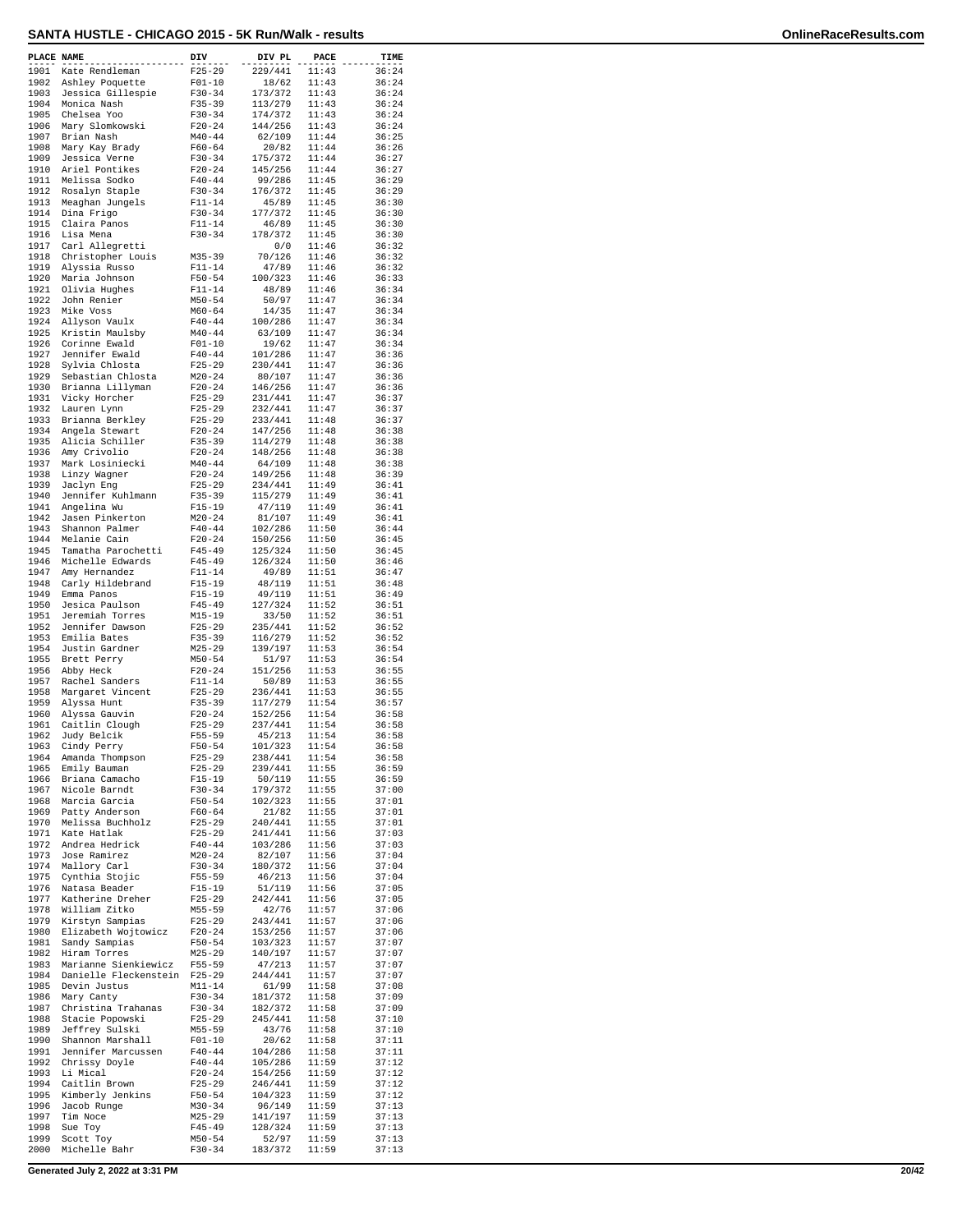| PLACE NAME   |                                               | DIV                      | DIV PL             | PACE           | TIME           |
|--------------|-----------------------------------------------|--------------------------|--------------------|----------------|----------------|
| 2001         | Emmy Brown                                    | $F20 - 24$               | 155/256            | 11:59          | 37:14          |
| 2002<br>2003 | Geremy Whalen<br>Ellie Nicol                  | $F25 - 29$<br>$F20 - 24$ | 247/441<br>156/256 | 11:59<br>11:59 | 37:14<br>37:14 |
| 2004         | Magdalena Miernik                             | $F25 - 29$               | 248/441            | 11:59          | 37:14          |
| 2005<br>2006 | Paula Lenters<br>Margaret Griesemer           | $F60 - 64$<br>$F25 - 29$ | 22/82<br>249/441   | 12:00<br>12:00 | 37:16<br>37:16 |
| 2007         | Rachael Hussar                                | $F20 - 24$               | 157/256            | 12:00          | 37:17          |
| 2008<br>2009 | Karen Fulkerson<br>Marie Jackimowicz          | $F50 - 54$<br>$F40 - 44$ | 105/323<br>106/286 | 12:01<br>12:01 | 37:18<br>37:18 |
| 2010         | Susan Blaul                                   | $F50 - 54$               | 106/323            | 12:01          | 37:18          |
| 2011<br>2012 | Christie Mall<br>Dulce Munoz                  | $F35 - 39$<br>$F25 - 29$ | 118/279<br>250/441 | 12:01<br>12:01 | 37:18<br>37:18 |
| 2013         | Kathryn Buckerfield                           | $F55 - 59$               | 48/213             | 12:01          | 37:18          |
| 2014<br>2015 | Julie Haga                                    | $F15 - 19$<br>$F45 - 49$ | 52/119<br>129/324  | 12:01          | 37:18<br>37:18 |
| 2016         | Stacy Rosebush<br>Jesse Coronado              | $M65 - 69$               | 3/15               | 12:01<br>12:01 | 37:19          |
| 2017         | Rachael Kretschmar                            | $F25 - 29$               | 251/441            | 12:01          | 37:20          |
| 2018<br>2019 | John Franklin<br>Shanna Wood                  | $M35 - 39$<br>$F30 - 34$ | 71/126<br>184/372  | 12:01<br>12:01 | 37:20<br>37:20 |
| 2020         | Irene Pipilas                                 | $F40 - 44$               | 107/286            | 12:02          | 37:21          |
| 2021<br>2022 | Jeremy St. Croix<br>Erin Lahti                | $M35 - 39$<br>$F25 - 29$ | 72/126<br>252/441  | 12:02<br>12:02 | 37:21<br>37:21 |
| 2023         | Joyce Cornelisse                              | $F50 - 54$               | 107/323            | 12:02          | 37:21          |
| 2024<br>2025 | Trisha Moran<br>Rikki Treece                  | $F30-34$<br>$F35 - 39$   | 185/372<br>119/279 | 12:02<br>12:02 | 37:22<br>37:22 |
| 2026         | Tom Leddy                                     | $M40 - 44$               | 65/109             | 12:02          | 37:22          |
| 2027<br>2028 | Molly Kelly<br>Andrew Porter                  | $F01 - 10$<br>$M60 - 64$ | 21/62<br>15/35     | 12:02<br>12:02 | 37:22<br>37:22 |
| 2029         | Kelly Cieplak                                 | $F25 - 29$               | 253/441            | 12:02          | 37:22          |
| 2030<br>2031 | Linda Atkinson<br>Kate Latshaw                | $F30-34$<br>$F25 - 29$   | 186/372<br>254/441 | 12:02<br>12:02 | 37:23<br>37:23 |
| 2032         | Linda Ruzich                                  | $F60 - 64$               | 23/82              | 12:02          | 37:23          |
| 2033<br>2034 | Ellie Stein<br>Taylor Allen                   | $F11 - 14$<br>$M20 - 24$ | 51/89<br>83/107    | 12:03<br>12:03 | 37:25<br>37:26 |
| 2035         | Tinishia Legaux                               | $F35 - 39$               | 120/279            | 12:03          | 37:26          |
| 2036<br>2037 | Ricardo Mena<br>Prince Holman                 | $M25 - 29$<br>$M11 - 14$ | 142/197<br>62/99   | 12:03<br>12:03 | 37:26<br>37:26 |
| 2038         | Sean Hehir                                    | $M20 - 24$               | 84/107             | 12:03          | 37:26          |
| 2039<br>2040 | Sarah Supple<br>Molly Murphy                  | $F20 - 24$<br>$F20 - 24$ | 158/256<br>159/256 | 12:03<br>12:03 | 37:27<br>37:27 |
| 2041         | Britt Knapp                                   | $F40 - 44$               | 108/286            | 12:04          | 37:27          |
| 2042<br>2043 | Barb Glaser                                   | $F50 - 54$               | 108/323            | 12:04<br>12:04 | 37:28<br>37:28 |
| 2044         | Julie Doronzo<br>Paul Garcia                  | $F45 - 49$<br>$M30 - 34$ | 130/324<br>97/149  | 12:04          | 37:29          |
| 2045         | Dylan Glaser                                  | $M20 - 24$               | 85/107             | 12:04          | 37:29          |
| 2046<br>2047 | Rebecca Shepherd<br>Corey Wetzel              | $F35 - 39$<br>$F30 - 34$ | 121/279<br>187/372 | 12:04<br>12:04 | 37:29<br>37:29 |
| 2048         | Brittany Hennigan                             | $F25 - 29$               | 255/441            | 12:05          | 37:30          |
| 2049<br>2050 | Julie Sullivan<br>Keith Ahlborn               | $F45 - 49$<br>$M65 - 69$ | 131/324<br>4/15    | 12:05<br>12:05 | 37:30<br>37:31 |
| 2051         | Shannon Scheibler-Vent F45-49                 |                          | 132/324            | 12:05          | 37:31          |
| 2052<br>2053 | Christie Scheibler-Ven F35-39<br>Mary Navarro | $F50 - 54$               | 122/279<br>109/323 | 12:05<br>12:05 | 37:31<br>37:32 |
| 2054         | Saleh Eftaiha                                 | $M30 - 34$               | 98/149             | 12:05          | 37:33          |
| 2055<br>2056 | Lili Zhang<br>Geoff Hall                      | $F40 - 44$<br>$M50 - 54$ | 109/286<br>53/97   | 12:06<br>12:06 | 37:33<br>37:34 |
| 2057         | Marsha Erdahl                                 | $F35 - 39$               | 123/279            | 12:06          | 37:35          |
| 2058<br>2059 | Emily Bryant<br>Kristi Kumorek                | $F20 - 24$<br>$F20 - 24$ | 160/256<br>161/256 | 12:07<br>12:07 | 37:37<br>37:37 |
| 2060         | Brianna Jones                                 | $F20 - 24$               | 162/256            | 12:07          | 37:37          |
| 2061<br>2062 | Aimee Faller<br>Carol Linderman               | $F30 - 34$<br>$F40 - 44$ | 188/372<br>110/286 | 12:07<br>12:07 | 37:38<br>37:38 |
| 2063         | Ethan Linderman                               | $M40 - 44$               | 66/109             | 12:07          | 37:38          |
| 2064<br>2065 | Ethan Meyers<br>Patrick Wallace               | $M15 - 19$<br>$M50 - 54$ | 34/50<br>54/97     | 12:08<br>12:08 | 37:39<br>37:40 |
| 2066         | Eric Castillo                                 | $M40 - 44$               | 67/109             | 12:08          | 37:40          |
| 2067<br>2068 | Carys Kelly<br>Sara Sardina                   | $F01 - 10$<br>$F25 - 29$ | 22/62<br>256/441   | 12:08<br>12:08 | 37:40<br>37:40 |
| 2069         | Shelley Hans                                  | $F45 - 49$               | 133/324            | 12:08          | 37:41          |
| 2070<br>2071 | Laurie Barry<br>Sheila Teplitz-Crawfor F40-44 | $F45 - 49$               | 134/324<br>111/286 | 12:08<br>12:08 | 37:42<br>37:42 |
| 2072         | Lisa Teplitz-Crawford                         | F45-49                   | 135/324            | 12:08          | 37:42          |
| 2073<br>2074 | Patti Snow<br>Stamatina Mitropoulos           | $F55 - 59$<br>$F20 - 24$ | 49/213<br>163/256  | 12:09<br>12:09 | 37:43<br>37:44 |
| 2075         | Kevin Kelly                                   | $M40 - 44$               | 68/109             | 12:09          | 37:44          |
| 2076<br>2077 | Carey Polacek<br>Christina Losiniecki         | F35-39<br>$F40 - 44$     | 124/279<br>112/286 | 12:09<br>12:09 | 37:44<br>37:44 |
| 2078         | Debbie Pasko                                  | $F50 - 54$               | 110/323            | 12:09          | 37:45          |
| 2079<br>2080 | Teagan Miller<br>Ignas Matelionis             | $F20 - 24$<br>$M15 - 19$ | 164/256<br>35/50   | 12:09<br>12:09 | 37:45<br>37:45 |
| 2081         | Nadir Elias                                   | $M25 - 29$               | 143/197            | 12:10          | 37:46          |
| 2082<br>2083 | Kristina Valles<br>Kamila Wierzbiak           | $F45 - 49$<br>$F15-19$   | 136/324<br>53/119  | 12:10<br>12:10 | 37:47<br>37:47 |
| 2084         | Amelia Zollner                                | F11-14                   | 52/89              | 12:10          | 37:48          |
| 2085<br>2086 | Liz Urban<br>Mark Zollner                     | $F40 - 44$<br>$M45 - 49$ | 113/286            | 12:11<br>12:11 | 37:49<br>37:49 |
| 2087         | Julie Staatz                                  | $F55 - 59$               | 84/141<br>50/213   | 12:11          | 37:49          |
| 2088         | Christopher Hita                              | $M40 - 44$               | 69/109             | 12:11          | 37:49          |
| 2089<br>2090 | Nohemy Mena<br>Marlies De Kluyver             | $F30 - 34$<br>F45-49     | 189/372<br>137/324 | 12:11<br>12:11 | 37:50<br>37:50 |
| 2091         | Melissa King                                  | $F45 - 49$               | 138/324            | 12:11          | 37:51          |
| 2092<br>2093 | Kristen Larson<br>Caleb Buie                  | $F25 - 29$<br>$M11 - 14$ | 257/441<br>63/99   | 12:11<br>12:11 | 37:51<br>37:51 |
| 2094         | Stephanie Sevilla                             | $F15-19$                 | 54/119             | 12:11          | 37:51          |
| 2095<br>2096 | Joseph Fillmore<br>April Weissler             | $M60 - 64$<br>$F40 - 44$ | 16/35<br>114/286   | 12:12<br>12:12 | 37:52<br>37:52 |
| 2097         | Anthony Hallman                               | $M40 - 44$               | 70/109             | 12:12          | 37:53          |
| 2098<br>2099 | John Buie<br>Joanna Ram                       | $M45 - 49$<br>$F40 - 44$ | 85/141<br>115/286  | 12:12<br>12:12 | 37:53<br>37:53 |
| 2100         | Erin Dougherty                                | $F35 - 39$               | 125/279            | 12:12          | 37:53          |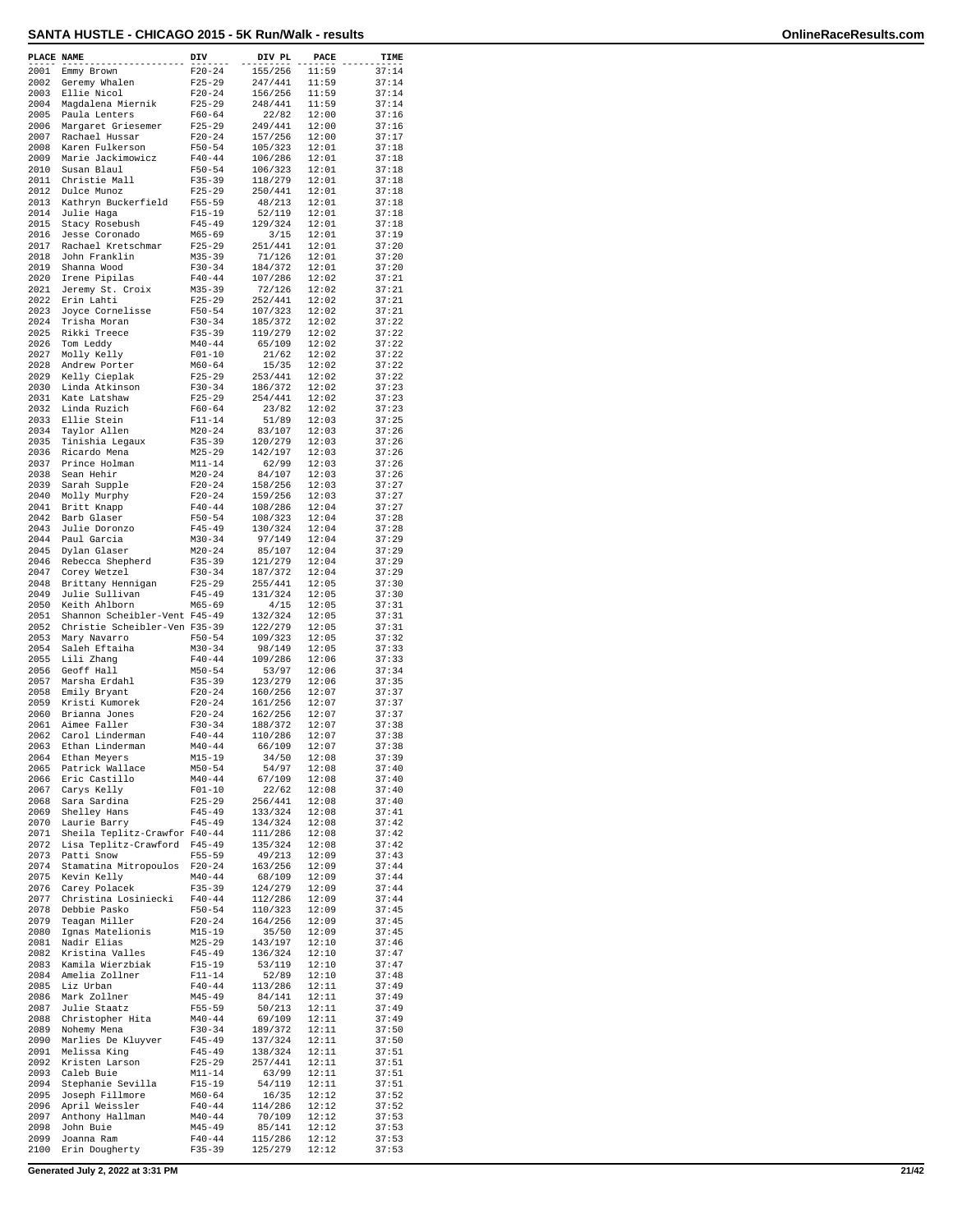| PLACE NAME   |                                       | DIV                      | DIV PL             | PACE           | TIME           |
|--------------|---------------------------------------|--------------------------|--------------------|----------------|----------------|
| 2101         | John Puchalski                        | $M30 - 34$               | 99/149             | 12:12          | 37:53          |
| 2102         | Joseph McNicholas                     | $M25 - 29$               | 144/197            | 12:12          | 37:54          |
| 2103         | Charlotte Andersson                   | $F01 - 10$               | 23/62              | 12:12          | 37:54          |
| 2104<br>2105 | Maggie Carroll                        | $F25 - 29$<br>$F55 - 59$ | 258/441            | 12:12<br>12:12 | 37:54          |
| 2106         | Maureen McNicholas<br>Jennifer Kotel  | $F40 - 44$               | 51/213<br>116/286  | 12:12          | 37:54<br>37:54 |
| 2107         | Cheryl Novotny                        | $F35 - 39$               | 126/279            | 12:12          | 37:55          |
| 2108         | Kristen Novak                         | $F40 - 44$               | 117/286            | 12:13          | 37:55          |
| 2109<br>2110 | Melissa India                         | $F35 - 39$               | 127/279            | 12:13<br>12:13 | 37:56<br>37:56 |
| 2111         | Shaan Bhakta<br>Ronnie Petric         | $M15 - 19$<br>$M25 - 29$ | 36/50<br>145/197   | 12:13          | 37:56          |
| 2112         | Courtney Skala                        | $F25 - 29$               | 259/441            | 12:13          | 37:57          |
| 2113         | Susan Shank                           | $F01 - 10$               | 24/62              | 12:13          | 37:58          |
| 2114<br>2115 | Phil Rowan<br>Carole Clemente         | $M30 - 34$<br>$F50 - 54$ | 100/149<br>111/323 | 12:14<br>12:14 | 37:58<br>37:58 |
| 2116         | Maureen Clemente                      | $F50 - 54$               | 112/323            | 12:14          | 37:59          |
| 2117         | Adam Ekhoff                           | $M30 - 34$               | 101/149            | 12:14          | 38:00          |
| 2118         | Kathleen Kanter                       | $F65 - 69$               | 3/30               | 12:14          | 38:00          |
| 2119<br>2120 | Jack Hughes<br>Brian Powers Powers    | $M01 - 10$<br>$M30 - 34$ | 26/63<br>102/149   | 12:15<br>12:15 | 38:03<br>38:03 |
| 2121         | Jami Tarasievich                      | $F25 - 29$               | 260/441            | 12:15          | 38:03          |
| 2122         | Kimmy Powers                          | $F25 - 29$               | 261/441            | 12:15          | 38:03          |
| 2123         | Julie-Ann Gillespie                   | $F30 - 34$               | 190/372            | 12:16          | 38:04          |
| 2124<br>2125 | Raul Balderas<br>Megan Hammer         | $M45 - 49$<br>$F20-24$   | 86/141<br>165/256  | 12:16<br>12:16 | 38:04<br>38:05 |
| 2126         | Joe Scharon                           | $M60 - 64$               | 17/35              | 12:16          | 38:05          |
| 2127         | Mary Schumacher                       | F30-34                   | 191/372            | 12:16          | 38:05          |
| 2128         | Ines Jimenez                          | $F20 - 24$               | 166/256            | 12:17          | 38:09          |
| 2129<br>2130 | Jake Henkel<br>Libby Wickwire         | $M35 - 39$<br>$F20-24$   | 73/126<br>167/256  | 12:17<br>12:17 | 38:09<br>38:10 |
| 2131         | Octavian Ratiu                        | $M30 - 34$               | 103/149            | 12:17          | 38:10          |
| 2132         | Michael Lockard                       | $M30 - 34$               | 104/149            | 12:18          | 38:11          |
| 2133         | Laura Pasternock                      | F30-34                   | 192/372            | 12:18          | 38:11          |
| 2134<br>2135 | Rebecca Sutich<br>Ann Mark            | $F20 - 24$<br>$F20 - 24$ | 168/256<br>169/256 | 12:18<br>12:18 | 38:11<br>38:12 |
| 2136         | Maddie Meyers                         | $F15 - 19$               | 55/119             | 12:18          | 38:13          |
| 2137         | Renee Knickrehm                       | $F45 - 49$               | 139/324            | 12:19          | 38:14          |
| 2138         | Keith Davis                           | $M40 - 44$               | 71/109             | 12:20          | 38:18          |
| 2139<br>2140 | Daniel Altman<br>Tracy Vizza          | $M30 - 34$<br>$F40 - 44$ | 105/149<br>118/286 | 12:20<br>12:20 | 38:18<br>38:19 |
| 2141         | Sarah Ghantous                        | $F45 - 49$               | 140/324            | 12:21          | 38:20          |
| 2142         | Cassandra Kernbauer                   | $F25 - 29$               | 262/441            | 12:21          | 38:20          |
| 2143         | Sofia Hernandez                       | $F65 - 69$               | 4/30               | 12:21          | 38:20          |
| 2144<br>2145 | Zerina Spahic<br>Lynn Meyers          | $F25 - 29$<br>$F40 - 44$ | 263/441<br>119/286 | 12:21<br>12:21 | 38:22<br>38:22 |
| 2146         | Leanne Adams                          | $F25 - 29$               | 264/441            | 12:21          | 38:22          |
| 2147         | Andrew Xiong                          | $M20 - 24$               | 86/107             | 12:21          | 38:22          |
| 2148         | Tracy Grandlund                       | $M45 - 49$               | 87/141             | 12:21          | 38:23          |
| 2149<br>2150 | Monica Hall<br>Wendy Murphy           | $F35 - 39$<br>$F50 - 54$ | 128/279<br>113/323 | 12:22<br>12:22 | 38:23<br>38:23 |
| 2151         | Jessica Fang                          | $F20-24$                 | 170/256            | 12:22          | 38:23          |
| 2152         | Jessica Haig                          | $F30-34$                 | 193/372            | 12:22          | 38:24          |
| 2153         | David Meyers                          | $M45 - 49$               | 88/141             | 12:22          | 38:24          |
| 2154<br>2155 | Alex Adams<br>Kendrick Hall           | $F25 - 29$<br>$M40 - 44$ | 265/441<br>72/109  | 12:22<br>12:22 | 38:24<br>38:24 |
| 2156         | Maria Ronstadt                        | $F15 - 19$               | 56/119             | 12:22          | 38:24          |
| 2157         | Marlee Cittadino                      | $F40 - 44$               | 120/286            | 12:22          | 38:24          |
| 2158         | Addison Fawley                        | $F01 - 10$               | 25/62              | 12:22          | 38:25          |
| 2159<br>2160 | Jennifer Douglass<br>Jessica Jancosek | $F25 - 29$<br>$F20-24$   | 266/441<br>171/256 | 12:22<br>12:22 | 38:25<br>38:25 |
| 2161         | Kelsey Sohrweide                      | $F25 - 29$               | 267/441            | 12:22          | 38:25          |
| 2162         | Diane Homans                          | $F55 - 59$               | 52/213             | 12:23          | 38:26          |
| 2163         | Damecko Pope                          | M35-39                   | 74/126             | 12:23          | 38:26          |
| 2164<br>2165 | Matt Lillpop<br>Marcy Kucia           | $M45 - 49$<br>$F15 - 19$ | 89/141<br>57/119   | 12:23<br>12:23 | 38:26<br>38:27 |
| 2166         | Joe Adamiec                           | M25-29                   | 146/197            | 12:23          | 38:28          |
| 2167         | Eli Diaz                              | $M35 - 39$               | 75/126             | 12:23          | 38:28          |
| 2168<br>2169 | Bliss Packer<br>Todd Wiencek          | $F65 - 69$<br>$M45 - 49$ | 5/30               | 12:23<br>12:24 | 38:28          |
| 2170         | Sarah Hamilton                        | $F15 - 19$               | 90/141<br>58/119   | 12:24          | 38:29<br>38:29 |
| 2171         | Suzanne Sweeney                       | $F50 - 54$               | 114/323            | 12:24          | 38:30          |
| 2172         | Summer Lecas                          | F15-19                   | 59/119             | 12:24          | 38:30          |
| 2173<br>2174 | Victoria Canova<br>Sue Lecas          | $F30-34$<br>$F45 - 49$   | 194/372<br>141/324 | 12:24          | 38:30          |
| 2175         | Nathan Henneberry                     | $M11 - 14$               | 64/99              | 12:24<br>12:25 | 38:31<br>38:34 |
| 2176         | Sara De Paul                          | $F20 - 24$               | 172/256            | 12:25          | 38:35          |
| 2177         | Nicole Burt                           | $F30 - 34$               | 195/372            | 12:25          | 38:35          |
| 2178<br>2179 | Mary Burns<br>Tracey Croy             | $F45 - 49$<br>$F40 - 44$ | 142/324<br>121/286 | 12:26<br>12:26 | 38:36<br>38:37 |
| 2180         | Sully Chern                           | $M11 - 14$               | 65/99              | 12:26          | 38:38          |
| 2181         | Edoardo Cassano                       | $M11 - 14$               | 66/99              | 12:27          | 38:39          |
| 2182         | Robin Ledonne                         | $F40 - 44$               | 122/286            | 12:27          | 38:39          |
| 2183<br>2184 | Carsyn Rodriguez<br>Natalie King      | $F20 - 24$<br>$F30 - 34$ | 173/256<br>196/372 | 12:27<br>12:27 | 38:40<br>38:40 |
| 2185         | Michele Eubank                        | $F50 - 54$               | 115/323            | 12:27          | 38:40          |
| 2186         | Jennifer Shearer                      | $F35 - 39$               | 129/279            | 12:27          | 38:40          |
| 2187         | Katie Saffold                         | $F25 - 29$               | 268/441            | 12:27          | 38:40          |
| 2188         | Ashley Sternquist<br>Cindy Herrera    | $F25 - 29$               | 269/441<br>270/441 | 12:27<br>12:27 | 38:41          |
| 2189<br>2190 | Christine Nadrowski                   | $F25 - 29$<br>$F25 - 29$ | 271/441            | 12:27          | 38:41<br>38:41 |
| 2191         | Dana Straka                           | $F50 - 54$               | 116/323            | 12:27          | 38:41          |
| 2192         | Deanna Bellandi                       | $F45 - 49$               | 143/324            | 12:28          | 38:42          |
| 2193         | Yvette Vasquez                        | F45-49                   | 144/324            | 12:28          | 38:43          |
| 2194<br>2195 | Jean Paul Coffy<br>Jean Weaver        | $M40 - 44$<br>$F50 - 54$ | 73/109<br>117/323  | 12:28<br>12:28 | 38:43<br>38:44 |
| 2196         | Yakini Ajanaku                        | $F45 - 49$               | 145/324            | 12:28          | 38:44          |
| 2197         | Mark Kliethermes                      | M55-59                   | 44/76              | 12:29          | 38:45          |
| 2198<br>2199 | Aaron Oneill<br>Jasen Zurisk          | $M35 - 39$<br>$M35 - 39$ | 76/126<br>77/126   | 12:29<br>12:30 | 38:48<br>38:49 |
| 2200         | Jillian Sosnowski                     | $F25 - 29$               | 272/441            | 12:30          | 38:49          |
|              |                                       |                          |                    |                |                |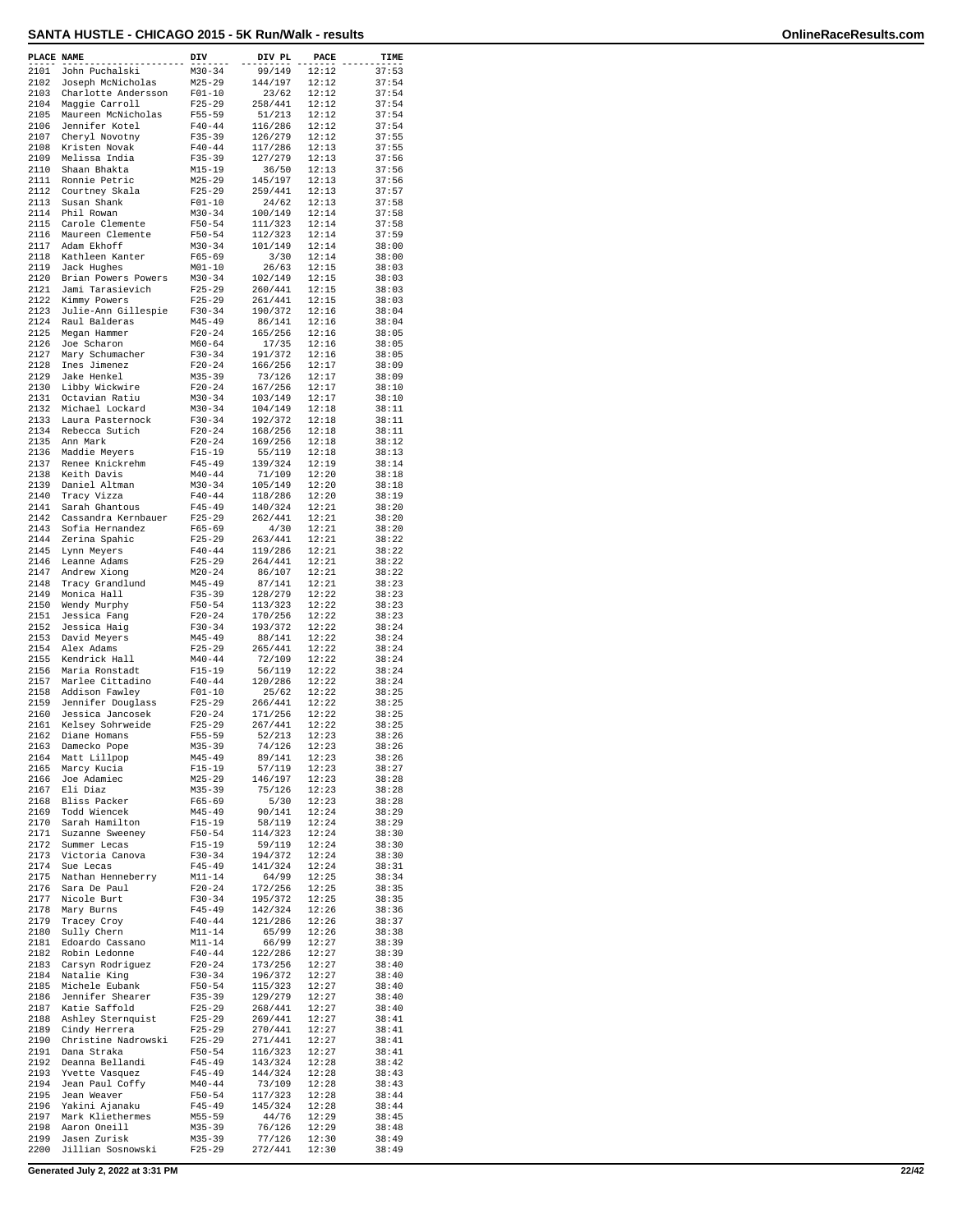| PLACE NAME   |                                      | DIV                      | DIV PL             | PACE           | TIME           |
|--------------|--------------------------------------|--------------------------|--------------------|----------------|----------------|
| 2201         | Steven McKenna                       | $M25 - 29$               | 147/197            | 12:30          | 38:49          |
| 2202<br>2203 | Analhi Nunez<br>Vinkeia Oneill       | $F20 - 24$<br>$F35 - 39$ | 174/256<br>130/279 | 12:30<br>12:30 | 38:49<br>38:49 |
| 2204         | Ryan Ann Fitzgibbons                 | $F25 - 29$               | 273/441            | 12:30          | 38:49          |
| 2205         | Ken Rufener                          | $M50 - 54$               | 55/97              | 12:30          | 38:50          |
| 2206<br>2207 | Beth Lasalle<br>Ravinder Chana       | $F55 - 59$<br>$M30 - 34$ | 53/213<br>106/149  | 12:30<br>12:30 | 38:50<br>38:51 |
| 2208         | Lauren Cardelli                      | $F50 - 54$               | 118/323            | 12:30          | 38:51          |
| 2209         | Hannah Ram                           | $F01 - 10$               | 26/62              | 12:31          | 38:51          |
| 2210<br>2211 | Nereyda Sanchez<br>Carol V Steele    | $F35 - 39$<br>$F55 - 59$ | 131/279<br>54/213  | 12:31<br>12:31 | 38:51<br>38:53 |
| 2212         | Ariana Falk                          | $F25 - 29$               | 274/441            | 12:31          | 38:53          |
| 2213         | Chris O'Connor                       | $M30 - 34$               | 107/149            | 12:32          | 38:55          |
| 2214<br>2215 | Breanna Radtke<br>Lynn Dillman       | $F35 - 39$<br>$F45 - 49$ | 132/279<br>146/324 | 12:33<br>12:33 | 38:57<br>38:57 |
| 2216         | Ray Ortiz                            | $M20 - 24$               | 87/107             | 12:33          | 38:58          |
| 2217         | Tina Motola                          | $F50 - 54$               | 119/323            | 12:33          | 38:58          |
| 2218<br>2219 | Nidal Abbed<br>Abby Craig            | $M25 - 29$<br>$F25-29$   | 148/197<br>275/441 | 12:33<br>12:33 | 38:58<br>38:58 |
| 2220         | Jessi Beck                           | $F30 - 34$               | 197/372            | 12:33          | 38:58          |
| 2221         | Jaclyn Pezdek                        | $F35 - 39$               | 133/279            | 12:33          | 38:59          |
| 2222<br>2223 | Jorge Meraz<br>Hope Pavich           | $M30 - 34$<br>$F30 - 34$ | 108/149<br>198/372 | 12:33<br>12:33 | 38:59<br>39:00 |
| 2224         | Isaballa Terry                       | $F30-34$                 | 199/372            | 12:34          | 39:00          |
| 2225         | Karen Pavel                          | $F60 - 64$               | 24/82              | 12:34          | 39:01          |
| 2226<br>2227 | Cynthia Panfil<br>Anastasia Burgess  | $F50 - 54$<br>$F35 - 39$ | 120/323<br>134/279 | 12:34<br>12:34 | 39:01<br>39:01 |
| 2228         | Geralyn Hansen                       | F55-59                   | 55/213             | 12:34          | 39:02          |
| 2229<br>2230 | Roxann Brouwer<br>Manisha Mishra     | $F50 - 54$<br>$F30-34$   | 121/323<br>200/372 | 12:34<br>12:34 | 39:02<br>39:02 |
| 2231         | Jayne Madsen                         | $F50 - 54$               | 122/323            | 12:34          | 39:02          |
| 2232         | Victor Nava                          | $M45 - 49$               | 91/141             | 12:34          | 39:02          |
| 2233<br>2234 | Sydney Shapkauski                    | $F11 - 14$               | 53/89<br>276/441   | 12:35<br>12:35 | 39:04<br>39:05 |
| 2235         | Stephanie Juno<br>Kevin Scanlan      | $F25 - 29$<br>$M45 - 49$ | 92/141             | 12:35          | 39:06          |
| 2236         | Natacha Roman                        | $F25 - 29$               | 277/441            | 12:36          | 39:06          |
| 2237<br>2238 | Christine Remedios                   | $F50 - 54$<br>$F35 - 39$ | 123/323            | 12:36<br>12:36 | 39:07<br>39:07 |
| 2239         | Tracy Sagastume<br>Amy Scanlan       | $F45 - 49$               | 135/279<br>147/324 | 12:36          | 39:07          |
| 2240         | Brian Remedios                       | $M50 - 54$               | 56/97              | 12:36          | 39:07          |
| 2241<br>2242 | J Ezell<br>Lauren Ocasio             | $M65 - 69$<br>$F25 - 29$ | 5/15<br>278/441    | 12:36<br>12:36 | 39:08<br>39:08 |
| 2243         | Tracey Perna                         | $F55 - 59$               | 56/213             | 12:36          | 39:08          |
| 2244         | Elizabeth Keeney                     | $F35 - 39$               | 136/279            | 12:36          | 39:08          |
| 2245<br>2246 | Guy Ryan<br>Neal Verdick             | $M11 - 14$<br>$M35 - 39$ | 67/99<br>78/126    | 12:36<br>12:37 | 39:09<br>39:09 |
| 2247         | Laura Henneberry                     | $F60 - 64$               | 25/82              | 12:37          | 39:11          |
| 2248         | Sheri Conover                        | F55-59                   | 57/213             | 12:37          | 39:12          |
| 2249<br>2250 | Linda Sweeney<br>Joanna Cantu        | $F40 - 44$<br>$F30 - 34$ | 123/286<br>201/372 | 12:38<br>12:38 | 39:12<br>39:13 |
| 2251         | Pj Ryan                              | $F01 - 10$               | 27/62              | 12:38          | 39:14          |
| 2252         | Barbara Decesare                     | $F50 - 54$               | 124/323            | 12:38          | 39:14          |
| 2253<br>2254 | Kent Decesare<br>Richard Farrar      | $M45 - 49$<br>$M01 - 10$ | 93/141<br>27/63    | 12:38<br>12:39 | 39:15<br>39:16 |
| 2255         | P. J. Rhoades                        | $M11 - 14$               | 68/99              | 12:39          | 39:16          |
| 2256         | Arash Attar                          | $M30 - 34$               | 109/149            | 12:39          | 39:16          |
| 2257<br>2258 | Adam Goone<br>Jo Anne Bruzgul        | $M20 - 24$<br>$F65 - 69$ | 88/107<br>6/30     | 12:39<br>12:39 | 39:17<br>39:18 |
| 2259         | Jamie Shyan                          | $F35 - 39$               | 137/279            | 12:39          | 39:18          |
| 2260<br>2261 | Maggie Mehalek<br>Virginia Torelli   | F30-34                   | 202/372<br>28/62   | 12:39          | 39:18          |
| 2262         | Mary Claire Brady                    | $F01 - 10$<br>$F30 - 34$ | 203/372            | 12:39<br>12:39 | 39:18<br>39:19 |
| 2263         | Anne Rohan                           | F30-34                   | 204/372            | 12:40          | 39:19          |
| 2264<br>2265 | Ryan O'Boyle<br>Michelle Carr        | $M30 - 34$<br>$F25 - 29$ | 110/149<br>279/441 | 12:40          | 39:19          |
| 2266         | Rachna Bangia                        | $F25 - 29$               | 280/441            | 12:40<br>12:40 | 39:19<br>39:19 |
| 2267         | Cathy Headley                        | $F50 - 54$               | 125/323            | 12:40          | 39:20          |
| 2268<br>2269 | Natalie Taylor<br>Sahil Khosla       | $F35 - 39$<br>$M25 - 29$ | 138/279<br>149/197 | 12:40<br>12:41 | 39:22<br>39:22 |
| 2270         | Susan Gutierrez                      | $F55 - 59$               | 58/213             | 12:41          | 39:22          |
| 2271         | Kristi Oliver                        | $F45 - 49$               | 148/324            | 12:41          | 39:23          |
| 2272<br>2273 | Samantha Farrar<br>Sandra Horvath    | $F35 - 39$<br>$F55 - 59$ | 139/279<br>59/213  | 12:41<br>12:41 | 39:23<br>39:23 |
| 2274         | Sarah Rigor                          | $F35 - 39$               | 140/279            | 12:41          | 39:24          |
| 2275         | Heather Alexis                       | $F35 - 39$               | 141/279            | 12:41          | 39:24          |
| 2276<br>2277 | Renee Robinson<br>Jim Sommerer       | $F45 - 49$<br>M45-49     | 149/324<br>94/141  | 12:41<br>12:41 | 39:24<br>39:24 |
| 2278         | Michael Nygren                       | M45-49                   | 95/141             | 12:42          | 39:25          |
| 2279         | Jennifer Brouch                      | $F20-24$                 | 175/256            | 12:42          | 39:26          |
| 2280<br>2281 | Tyler Nygren<br>Joellen Daly         | $M01 - 10$<br>$F35 - 39$ | 28/63<br>142/279   | 12:42<br>12:42 | 39:26<br>39:27 |
| 2282         | Michelle Sexton                      | $F25-29$                 | 281/441            | 12:42          | 39:27          |
| 2283         | Madeline McCowan                     | $F25-29$                 | 282/441            | 12:42          | 39:28          |
| 2284<br>2285 | Druella Parker<br>Jenny Lams         | $F40 - 44$<br>$F40 - 44$ | 124/286<br>125/286 | 12:43<br>12:43 | 39:28<br>39:29 |
| 2286         | Megan MacK                           | $F40 - 44$               | 126/286            | 12:43          | 39:30          |
| 2287         | Dominic Colantonio                   | $M11 - 14$               | 69/99              | 12:43          | 39:30          |
| 2288<br>2289 | Ray Labayo<br>Timothy Hoogland       | M35-39<br>$M25 - 29$     | 79/126<br>150/197  | 12:43<br>12:44 | 39:31<br>39:31 |
| 2290         | Elizabeth Shields                    | $F30 - 34$               | 205/372            | 12:44          | 39:32          |
| 2291         | Bob Carlson                          | M45-49                   | 96/141             | 12:44          | 39:32          |
| 2292<br>2293 | Nicole Boler<br>Rachel Frohlichstein | $F40 - 44$<br>$F25 - 29$ | 127/286<br>283/441 | 12:44<br>12:44 | 39:33<br>39:33 |
| 2294         | Jessica Vasquez                      | $F35 - 39$               | 143/279            | 12:44          | 39:34          |
| 2295         | Maggi Schierloh                      | $F50 - 54$               | 126/323            | 12:45          | 39:34          |
| 2296<br>2297 | Suzanne Whitfield<br>M.S. Uihlein    | F50-54<br>$F45 - 49$     | 127/323<br>150/324 | 12:45<br>12:45 | 39:34<br>39:35 |
| 2298         | Nicole Kirsner                       | $F20-24$                 | 176/256            | 12:45          | 39:36          |
| 2299<br>2300 | Ryan Weidenaar<br>Erika Dornfeld     | $M11 - 14$<br>F25-29     | 70/99<br>284/441   | 12:45<br>12:45 | 39:37<br>39:37 |
|              |                                      |                          |                    |                |                |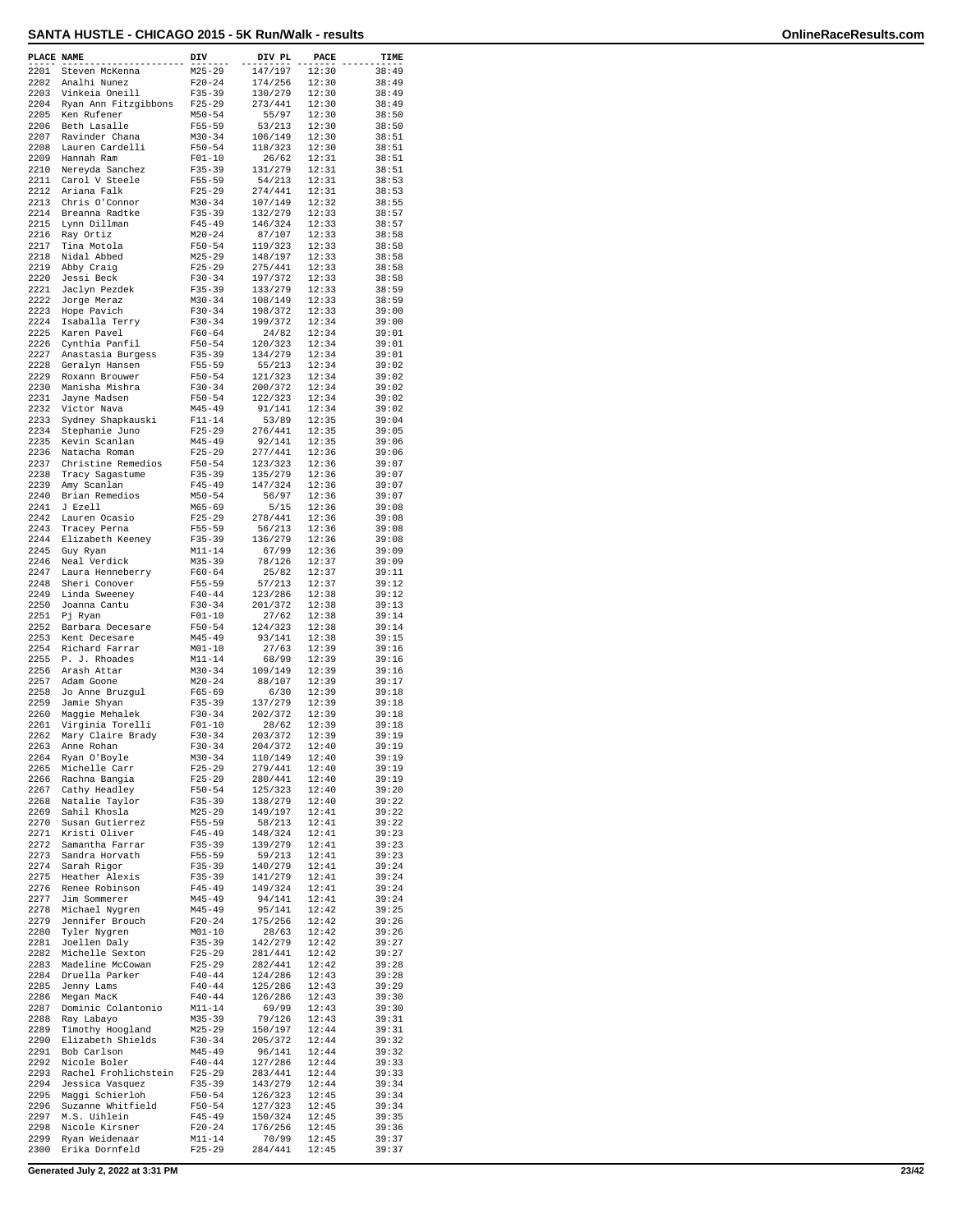| PLACE NAME   |                                        | DIV                      | DIV PL             | PACE           | TIME           |
|--------------|----------------------------------------|--------------------------|--------------------|----------------|----------------|
| 2301         | Jennie Watkins                         | $F55 - 59$               | 60/213             | 12:45          | 39:37          |
| 2302<br>2303 | Jean Brannen<br>Susan Krupa            | $F55 - 59$<br>$F35 - 39$ | 61/213<br>144/279  | 12:46<br>12:46 | 39:37<br>39:38 |
| 2304         | Juliann Krupa                          | $F25 - 29$               | 285/441            | 12:46          | 39:38          |
| 2305         | Jen Chen                               | $F25 - 29$               | 286/441            | 12:47          | 39:41          |
| 2306         | Barbara Okeefe                         | $F60 - 64$               | 26/82              | 12:47          | 39:41          |
| 2307         | Goza Parks                             | $F35 - 39$               | 145/279            | 12:47          | 39:41          |
| 2308         | Amin Panjwani                          | $M35 - 39$               | 80/126             | 12:47          | 39:42          |
| 2309         | Zohra Metalwala                        | $F30 - 34$               | 206/372            | 12:47          | 39:42          |
| 2310<br>2311 | Nicki Mazzocca<br>Haylee Kerridan      | $F30-34$<br>$F11 - 14$   | 207/372<br>54/89   | 12:48<br>12:48 | 39:44<br>39:44 |
| 2312         | Valencia Sherman-Green F30-34          |                          | 208/372            | 12:48          | 39:45          |
| 2313         | Margaret Selander                      | $F25 - 29$               | 287/441            | 12:48          | 39:45          |
| 2314         | Jonah Terry                            | $M15 - 19$               | 37/50              | 12:48          | 39:45          |
| 2315         | Dana Shank                             | $F40 - 44$               | 128/286            | 12:48          | 39:46          |
| 2316         | Kathy Harbke                           | $F55 - 59$               | 62/213             | 12:48          | 39:46          |
| 2317         | Michael Moreno                         | $M25 - 29$               | 151/197            | 12:48          | 39:47          |
| 2318<br>2319 | Julie Vargas<br>Jennifer Andersson     | $F25 - 29$<br>$F45 - 49$ | 288/441<br>151/324 | 12:49<br>12:49 | 39:47<br>39:47 |
| 2320         | Mary Brinks                            | $F30 - 34$               | 209/372            | 12:49          | 39:49          |
| 2321         | Stephanie Strucel                      | $F30 - 34$               | 210/372            | 12:49          | 39:49          |
| 2322         | Sherrie Habecker                       | $F50 - 54$               | 128/323            | 12:49          | 39:49          |
| 2323         | Pamela Davis                           | $F45 - 49$               | 152/324            | 12:50          | 39:50          |
| 2324         | Steve Lencioni                         | M45-49                   | 97/141             | 12:50          | 39:50          |
| 2325<br>2326 | Jack Royster<br>Caden Hellrung         | $M11 - 14$<br>$M01 - 10$ | 71/99<br>29/63     | 12:50<br>12:50 | 39:50<br>39:52 |
| 2327         | Daniel Simanaitis                      | $M45 - 49$               | 98/141             | 12:51          | 39:55          |
| 2328         | Kate Polina                            | $F11 - 14$               | 55/89              | 12:51          | 39:55          |
| 2329         | Isabella Reyes                         | $F11 - 14$               | 56/89              | 12:52          | 39:56          |
| 2330         | Brian Urban                            | $M35 - 39$               | 81/126             | 12:52          | 39:56          |
| 2331         | Suzanne Plezbert                       | $F30-34$                 | 211/372            | 12:52          | 39:57          |
| 2332         | Bobby Winner                           | $M35 - 39$               | 82/126             | 12:52          | 39:57          |
| 2333<br>2334 | Michelle Molina                        | $F40 - 44$               | 129/286            | 12:52<br>12:52 | 39:57<br>39:57 |
| 2335         | Brittney Winner<br>Christine Medunycia | $F30-34$<br>$F40 - 44$   | 212/372<br>130/286 | 12:52          | 39:57          |
| 2336         | Brianne Smith                          | $F30 - 34$               | 213/372            | 12:52          | 39:58          |
| 2337         | Angie Field                            | $F35 - 39$               | 146/279            | 12:52          | 39:58          |
| 2338         | Christine Haase                        | $F30 - 34$               | 214/372            | 12:52          | 39:58          |
| 2339         | Alison Farquhar                        | $F01 - 10$               | 29/62              | 12:53          | 39:59          |
| 2340         | Brendan Smith                          | $M25 - 29$               | 152/197            | 12:53          | 39:59          |
| 2341<br>2342 | Noelle D'Ambrosio                      | $F40 - 44$               | 131/286            | 12:53          | 40:01          |
| 2343         | Tania Pinkston<br>Jordan Pester        | $F11 - 14$<br>$F30 - 34$ | 57/89<br>215/372   | 12:53<br>12:53 | 40:01<br>40:01 |
| 2344         | Heather Holly                          | $F30-34$                 | 216/372            | 12:53          | 40:01          |
| 2345         | Shemar Thomas                          | $M11 - 14$               | 72/99              | 12:53          | 40:01          |
| 2346         | Mike Babycz                            | $M45 - 49$               | 99/141             | 12:53          | 40:02          |
| 2347         | Megan Pavich                           | $F35 - 39$               | 147/279            | 12:54          | 40:02          |
| 2348         | Erin Anderson                          | $F40 - 44$               | 132/286            | 12:54          | 40:02          |
| 2349<br>2350 | Queing Jones<br>Kathy Wolff            | $F40 - 44$<br>$F35 - 39$ | 133/286<br>148/279 | 12:54<br>12:54 | 40:02<br>40:03 |
| 2351         | Susan Kirchner                         | $F45 - 49$               | 153/324            | 12:54          | 40:03          |
| 2352         | Teresa Deal                            | $F50 - 54$               | 129/323            | 12:54          | 40:03          |
| 2353         | Ben Koehl                              | $M11 - 14$               | 73/99              | 12:54          | 40:05          |
| 2354         | Jamie Potts                            | $F35 - 39$               | 149/279            | 12:54          | 40:05          |
| 2355         | Aleksandar Zdravkovic                  | $M25 - 29$               | 153/197            | 12:54          | 40:05          |
| 2356         | Kevin Aulisio<br>Sam Rutili            | $M20 - 24$<br>$M11 - 14$ | 89/107<br>74/99    | 12:54          | 40:05          |
| 2357<br>2358 | Bill Weidenaar                         | $M50 - 54$               | 57/97              | 12:55<br>12:55 | 40:05<br>40:06 |
| 2359         | Robert Stines                          | $M35 - 39$               | 83/126             | 12:55          | 40:06          |
| 2360         | Kristin Schenn                         | $F35 - 39$               | 150/279            | 12:55          | 40:07          |
| 2361         | Danielle Colletti                      | $F20-24$                 | 177/256            | 12:55          | 40:07          |
| 2362         | Patrick Riley                          | $M40 - 44$               | 74/109             | 12:56          | 40:09          |
| 2363         | Nicholas Riley                         | $M11 - 14$               | 75/99              | 12:56          | 40:09          |
| 2364<br>2365 | Barbara Fischer                        | $F50 - 54$<br>$M25 - 29$ | 130/323<br>154/197 | 12:56<br>12:56 | 40:11<br>40:11 |
| 2366         | Alexander Klimacek<br>Deanna Weidenaar | $F50 - 54$               | 131/323            | 12:56          | 40:11          |
| 2367         | Kathi Leen                             | $F40 - 44$               | 134/286            | 12:57          | 40:12          |
| 2368         | Cassie Smith                           | $F15-19$                 | 60/119             | 12:57          | 40:13          |
| 2369         | Grace Doyle                            | $F15-19$                 | 61/119             | 12:57          | 40:13          |
| 2370         | Michael Bilas                          | $M25 - 29$               | 155/197            | 12:57          | 40:13          |
| 2371<br>2372 | Cole Daniels<br>Bill Magnuson          | $M55 - 59$<br>$M50 - 54$ | 45/76<br>58/97     | 12:57<br>12:58 | 40:14<br>40:16 |
| 2373         | Lucy Molina                            | $F35 - 39$               | 151/279            | 12:58          | 40:16          |
| 2374         | Lisa Magnuson                          | $F45 - 49$               | 154/324            | 12:58          | 40:17          |
| 2375         | Miguel Molina                          | $M40 - 44$               | 75/109             | 12:58          | 40:17          |
| 2376         | Adrianne Hall                          | $F25 - 29$               | 289/441            | 12:58          | 40:17          |
| 2377         | Mary Ryan                              | $F25 - 29$               | 290/441            | 12:58          | 40:18          |
| 2378         | Andrew Taylor                          | $M40 - 44$               | 76/109             | 12:58          | 40:18          |
| 2379<br>2380 | Andrea Kuntz<br>Sammy Smith            | $F25 - 29$<br>F11-14     | 291/441<br>58/89   | 12:59<br>12:59 | 40:20<br>40:20 |
| 2381         | Michelle Ray                           | $F35 - 39$               | 152/279            | 12:59          | 40:20          |
| 2382         | Melinda Chern                          | $F40 - 44$               | 135/286            | 12:59          | 40:21          |
| 2383         | Noelle Sefton                          | $F30-34$                 | 217/372            | 13:00          | 40:22          |
| 2384         | Mileen Zucker                          | $F45 - 49$               | 155/324            | 13:00          | 40:23          |
| 2385         | Michael Kish                           | $M40 - 44$               | 77/109             | 13:00          | 40:23          |
| 2386<br>2387 | Madeleine Van Kempen                   | $F01 - 10$<br>$F01 - 10$ | 30/62              | 13:00<br>13:00 | 40:23<br>40:24 |
| 2388         | Isabella McKenna<br>Ella Meyer         | $F01 - 10$               | 31/62<br>32/62     | 13:00          | 40:24          |
| 2389         | Mary McKenna                           | $F50 - 54$               | 132/323            | 13:01          | 40:24          |
| 2390         | John Brinks                            | $M30 - 34$               | 111/149            | 13:01          | 40:24          |
| 2391         | Robert Moore                           | $M35 - 39$               | 84/126             | 13:01          | 40:25          |
| 2392         | Allyse Sturdivant                      | $F35 - 39$               | 153/279            | 13:01          | 40:27          |
| 2393<br>2394 | Eric Rachmaciej<br>Don Delves          | $M25 - 29$<br>$M55 - 59$ | 156/197<br>46/76   | 13:01<br>13:02 | 40:27<br>40:27 |
| 2395         | Eric Dewitt                            | $M40 - 44$               | 78/109             | 13:02          | 40:27          |
| 2396         | Keely Ford                             | $F30-34$                 | 218/372            | 13:02          | 40:27          |
| 2397         | Kristin Kaske                          | $F35 - 39$               | 154/279            | 13:02          | 40:28          |
| 2398         | Karyn Sathy                            | $F45 - 49$               | 156/324            | 13:02          | 40:28          |
| 2399         | Chloe Shapkauski                       | $F01 - 10$               | 33/62              | 13:02          | 40:28          |
| 2400         | Mary Ponschke                          | F55-59                   | 63/213             | 13:02          | 40:28          |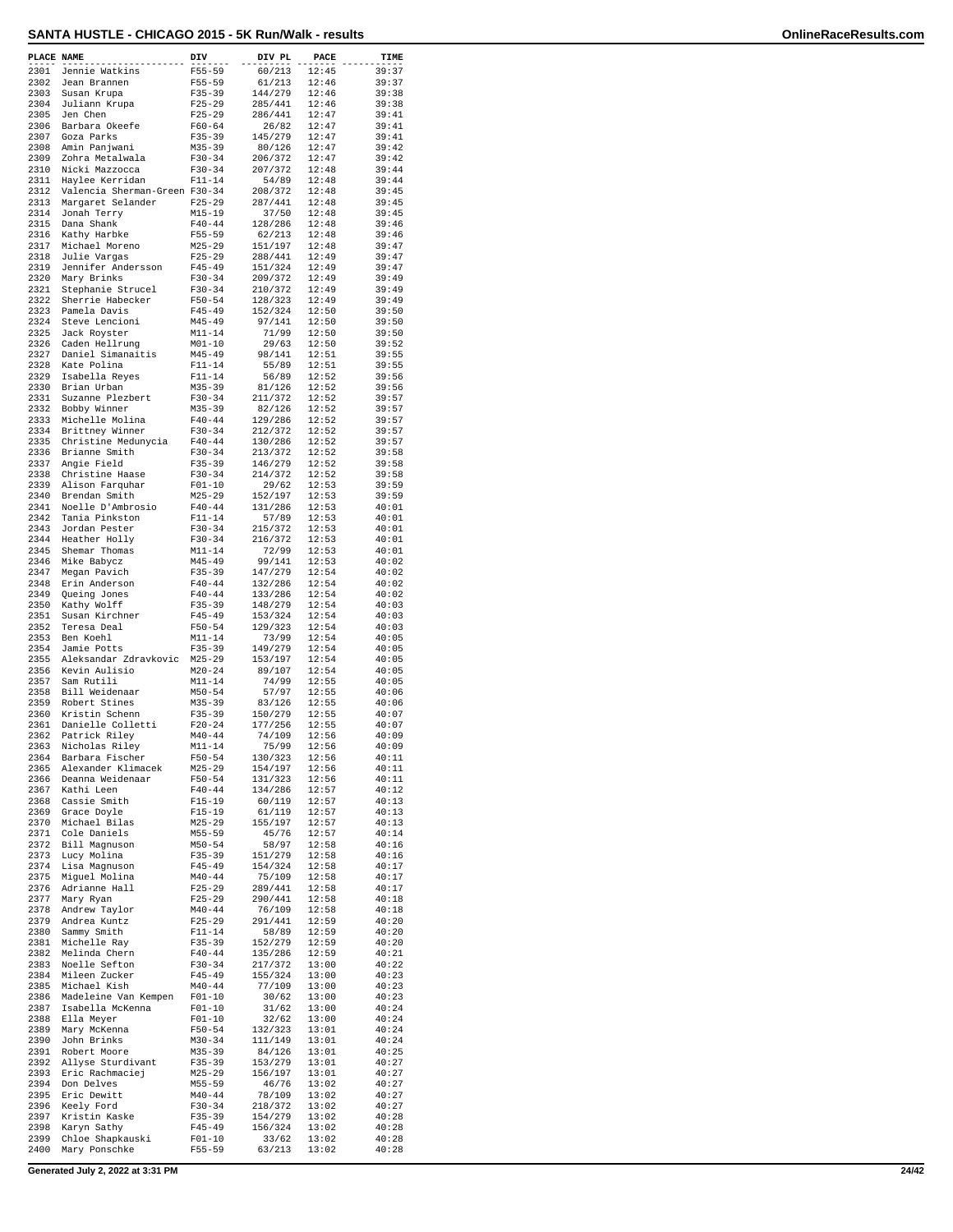| PLACE NAME   |                                         | DIV                      | DIV PL             | PACE           | TIME           |
|--------------|-----------------------------------------|--------------------------|--------------------|----------------|----------------|
| 2401         | Anabella Van Kempen                     | $F01 - 10$               | 34/62              | 13:02          | 40:28          |
| 2402         | Danielle Klimacek                       | $F30-34$                 | 219/372            | 13:02          | 40:29          |
| 2403<br>2404 | Sonja Beader<br>Rosie Hamilton          | $F50 - 54$<br>$F40 - 44$ | 133/323<br>136/286 | 13:02<br>13:02 | 40:29<br>40:30 |
| 2405         | Nikole Barach                           | $F40 - 44$               | 137/286            | 13:03          | 40:31          |
| 2406         | Kristyn Eskridge                        | $F25 - 29$               | 292/441            | 13:03          | 40:32          |
| 2407<br>2408 | Michelle Shapkauski<br>Bernardo Mendoza | $F40 - 44$<br>$M25 - 29$ | 138/286<br>157/197 | 13:04<br>13:04 | 40:33<br>40:33 |
| 2409         | Patricia Gomez                          | $F50 - 54$               | 134/323            | 13:04          | 40:34          |
| 2410         | Christina De La Pena                    | $F50 - 54$               | 135/323            | 13:04          | 40:35          |
| 2411         | Lisa Meyer                              | $F40 - 44$               | 139/286            | 13:04          | 40:35          |
| 2412<br>2413 | Valerie Turnquist<br>Andre Perrin       | $F30 - 34$<br>$M35 - 39$ | 220/372<br>85/126  | 13:04<br>13:04 | 40:35<br>40:36 |
| 2414         | Tessa Lusis                             | $F15 - 19$               | 62/119             | 13:05          | 40:37          |
| 2415         | Amy Crocilla                            | $F25 - 29$               | 293/441            | 13:05          | 40:38          |
| 2416<br>2417 | Lisa Riley<br>Diana Perez               | $F40 - 44$<br>$F20 - 24$ | 140/286<br>178/256 | 13:05<br>13:05 | 40:38<br>40:38 |
| 2418         | Alice Ohlinger                          | $F45 - 49$               | 157/324            | 13:05          | 40:38          |
| 2419         | Jason Butler                            | $M30 - 34$               | 112/149            | 13:05          | 40:39          |
| 2420<br>2421 | Shelly Kish                             | $F45 - 49$<br>$F40 - 44$ | 158/324            | 13:05<br>13:07 | 40:39<br>40:43 |
| 2422         | Stephanie Tuchten<br>Mitchell Tuchten   | $M01 - 10$               | 141/286<br>30/63   | 13:07          | 40:43          |
| 2423         | Saeid Delnavoz                          | $F30-34$                 | 221/372            | 13:07          | 40:43          |
| 2424         | Andria Bauer                            | $F50 - 54$               | 136/323            | 13:07          | 40:46          |
| 2425<br>2426 | Kellie Dean<br>Kristen Hughes           | $F30 - 34$<br>$F25 - 29$ | 222/372<br>294/441 | 13:08<br>13:08 | 40:46<br>40:46 |
| 2427         | Bill Gaston                             | $M50 - 54$               | 59/97              | 13:09          | 40:51          |
| 2428         | Jerome Sikorski                         | $M65 - 69$               | 6/15               | 13:10          | 40:52          |
| 2429<br>2430 | Melissa Freeman<br>Rony Martinez        | $F40 - 44$<br>$M35 - 39$ | 142/286<br>86/126  | 13:10<br>13:10 | 40:52<br>40:52 |
| 2431         | Candace Hutson                          | $F30 - 34$               | 223/372            | 13:10          | 40:53          |
| 2432         | Christy Newell                          | $F45 - 49$               | 159/324            | 13:10          | 40:53          |
| 2433         | Raquel Berven                           | $F50 - 54$<br>$F30 - 34$ | 137/323            | 13:10<br>13:11 | 40:54          |
| 2434<br>2435 | Suzanne MacK<br>Stephanie Frankel       | $F35 - 39$               | 224/372<br>155/279 | 13:11          | 40:55<br>40:56 |
| 2436         | Sandra Henderson                        | $F55 - 59$               | 64/213             | 13:11          | 40:56          |
| 2437         | Sue Taghabou                            | $F30-34$                 | 225/372            | 13:11          | 40:56          |
| 2438<br>2439 | Sandy Knafl<br>Sue Clark                | $F40 - 44$<br>$F45 - 49$ | 143/286<br>160/324 | 13:11<br>13:12 | 40:57<br>40:58 |
| 2440         | Tom Ewald                               | $M45 - 49$               | 100/141            | 13:12          | 40:59          |
| 2441         | Ciel Ewald                              | $F01 - 10$               | 35/62              | 13:12          | 41:00          |
| 2442<br>2443 | Loree Hupach<br>Denise Delves           | $F45 - 49$<br>$F60 - 64$ | 161/324<br>27/82   | 13:13<br>13:14 | 41:03<br>41:05 |
| 2444         | Thomas Kachinsky                        | $M55 - 59$               | 47/76              | 13:14          | 41:05          |
| 2445         | Taylor Kachinsky                        | $F20 - 24$               | 179/256            | 13:14          | 41:06          |
| 2446<br>2447 | Ruth Teplitz                            | $F50 - 54$               | 138/323            | 13:15          | 41:09          |
| 2448         | Ali Zaimi<br>Lynn Dillman               | $M35 - 39$<br>$F20 - 24$ | 87/126<br>180/256  | 13:15<br>13:16 | 41:10<br>41:11 |
| 2449         | Terry Morse                             | $F55 - 59$               | 65/213             | 13:16          | 41:12          |
| 2450<br>2451 | Brianne Dillman<br>Ana Tobias           | $F25 - 29$<br>$F35 - 39$ | 295/441<br>156/279 | 13:16<br>13:16 | 41:13<br>41:13 |
| 2452         | Tarra Gluss                             | $F30 - 34$               | 226/372            | 13:17          | 41:14          |
| 2453         | Natalia Liszka                          | $F15 - 19$               | 63/119             | 13:17          | 41:14          |
| 2454<br>2455 | Sean Wetendorf<br>Janee Elyse Johnson   | $M30 - 34$<br>$F45 - 49$ | 113/149<br>162/324 | 13:17<br>13:17 | 41:14<br>41:15 |
| 2456         | Hannah Knafl                            | $F11 - 14$               | 59/89              | 13:17          | 41:15          |
| 2457         | Stephanie Madl                          | $F15 - 19$               | 64/119             | 13:17          | 41:15          |
| 2458<br>2459 | Laura Mora<br>Lindsey Brandt            | $F65 - 69$<br>$F25 - 29$ | 7/30<br>296/441    | 13:17<br>13:17 | 41:15<br>41:15 |
| 2460         | Bridget Gibbs                           | $F45 - 49$               | 163/324            | 13:17          | 41:16          |
| 2461         | Joan Harwell                            | $F50 - 54$               | 139/323            | 13:18          | 41:17          |
| 2462         | Amy Pawlowski                           | $F40 - 44$<br>M45-49     | 144/286<br>101/141 | 13:18          | 41:18          |
| 2463<br>2464 | Steven Niwa<br>Kelly Abrassart          | $M40 - 44$               | 79/109             | 13:18<br>13:18 | 41:18<br>41:18 |
| 2465         | Rosemary Leonard                        | $F50 - 54$               | 140/323            | 13:18          | 41:19          |
| 2466         | Gina Geisert                            | $F40 - 44$               | 145/286            | 13:18          | 41:19          |
| 2467<br>2468 | Angela Anderson<br>Wayne Eng            | F35-39<br>M55-59         | 157/279<br>48/76   | 13:19<br>13:19 | 41:20<br>41:22 |
| 2469         | Elizabeth Koelper                       | $F30 - 34$               | 227/372            | 13:20          | 41:23          |
| 2470         | Rebe Sckrabulis                         | $F45 - 49$               | 164/324            | 13:20          | 41:23          |
| 2471<br>2472 | Meridith Halsey<br>Mark Ryt Ryt         | $F30-34$<br>$M15 - 19$   | 228/372<br>38/50   | 13:20<br>13:20 | 41:24<br>41:25 |
| 2473         | Mary Svachula                           | $F15 - 19$               | 65/119             | 13:20          | 41:25          |
| 2474         | Kate Harbourn                           | $F30 - 34$               | 229/372            | 13:20          | 41:25          |
| 2475<br>2476 | Melissa Altman<br>Francine Godwin       | $F30 - 34$<br>$F45 - 49$ | 230/372<br>165/324 | 13:20<br>13:21 | 41:25<br>41:26 |
| 2477         | Marisol Vazquez                         | F45-49                   | 166/324            | 13:21          | 41:27          |
| 2478         | Barb Weinert                            | F60-64                   | 28/82              | 13:22          | 41:30          |
| 2479<br>2480 | Rikkisha Candler<br>Lauren Stott        | $F35 - 39$<br>$F25 - 29$ | 158/279<br>297/441 | 13:22<br>13:22 | 41:30<br>41:31 |
| 2481         | Angela Wall                             | $F40 - 44$               | 146/286            | 13:22          | 41:32          |
| 2482         | Niki Kelly                              | $F40 - 44$               | 147/286            | 13:23          | 41:33          |
| 2483<br>2484 | Cynthia Martinez<br>Max Kelly           | $F50 - 54$<br>$M01 - 10$ | 141/323<br>31/63   | 13:23<br>13:23 | 41:33<br>41:33 |
| 2485         | Michael Brady                           | $M60 - 64$               | 18/35              | 13:23          | 41:33          |
| 2486         | Christine Cooper                        | $F55 - 59$               | 66/213             | 13:23          | 41:34          |
| 2487<br>2488 | Winona Agbabiaka<br>Mickeysue Traver    | F55-59<br>$F60 - 64$     | 67/213<br>29/82    | 13:24<br>13:24 | 41:36<br>41:38 |
| 2489         | Erika Myers                             | $F35 - 39$               | 159/279            | 13:24          | 41:38          |
| 2490         | Emily Bianchi                           | $F35 - 39$               | 160/279            | 13:24          | 41:38          |
| 2491<br>2492 | Michelle Hennan<br>Claire Coyle         | $F40 - 44$<br>$F15 - 19$ | 148/286<br>66/119  | 13:24<br>13:25 | 41:38<br>41:39 |
| 2493         | Christy McDougal                        | $F35 - 39$               | 161/279            | 13:25          | 41:41          |
| 2494         | Stacey Bonetti                          | $F30 - 34$               | 231/372            | 13:26          | 41:42          |
| 2495<br>2496 | Andrea Hastings<br>Rodolfo Cano         | $F45 - 49$<br>$M55 - 59$ | 167/324<br>49/76   | 13:26<br>13:26 | 41:42<br>41:42 |
| 2497         | Ron Babe                                | $M50 - 54$               | 60/97              | 13:26          | 41:43          |
| 2498         | Laura Wilson                            | $F50 - 54$               | 142/323            | 13:26          | 41:43          |
| 2499<br>2500 | Alexandra Evangelou<br>Jamie Guardi     | $F25 - 29$<br>F35-39     | 298/441<br>162/279 | 13:27<br>13:27 | 41:45<br>41:45 |
|              |                                         |                          |                    |                |                |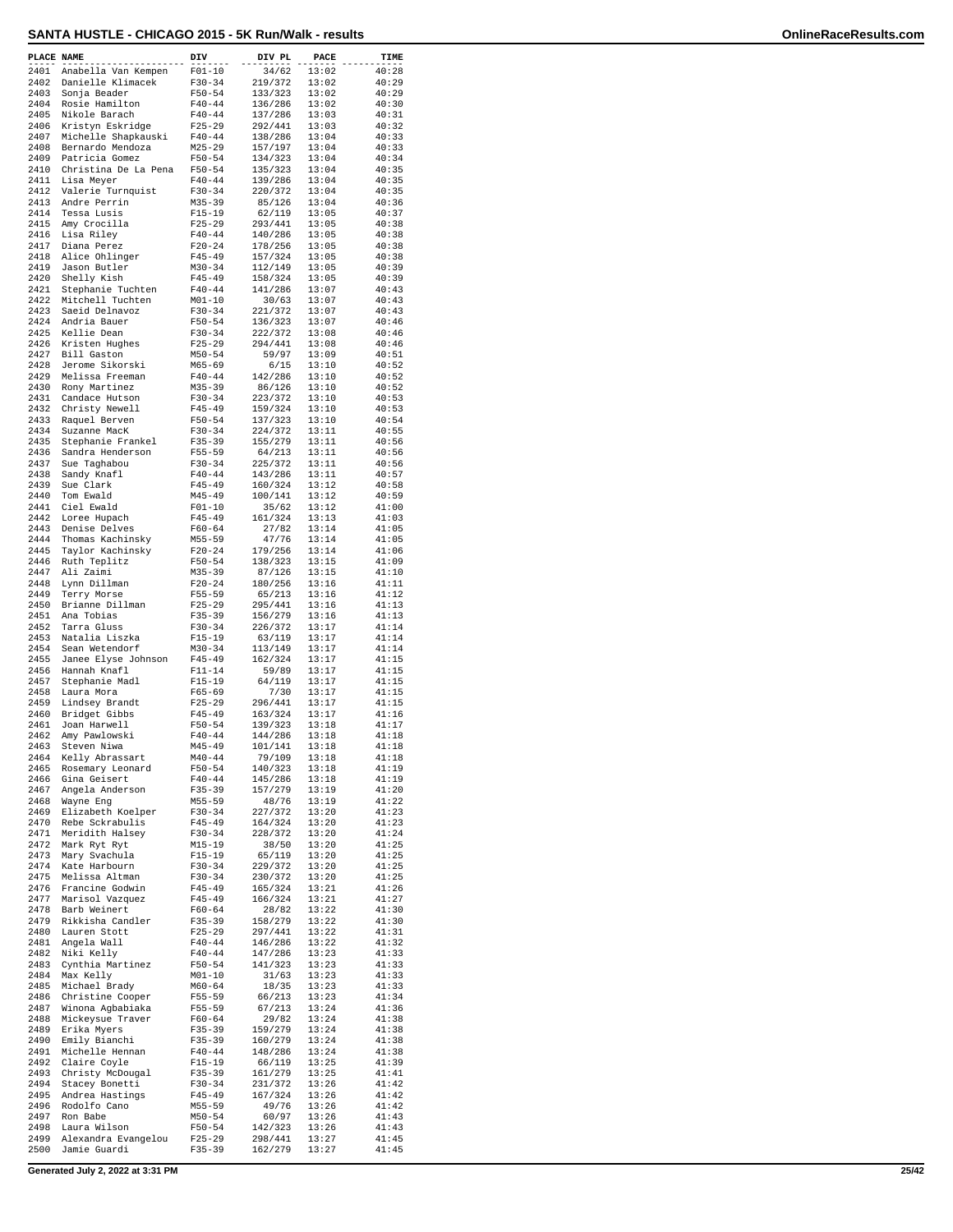| PLACE NAME   |                                                 | DIV                      | DIV PL             | PACE           | TIME           |
|--------------|-------------------------------------------------|--------------------------|--------------------|----------------|----------------|
| 2501         | Mandy Ogulnick                                  | $F20 - 24$               | 181/256            | 13:27          | 41:46          |
| 2502<br>2503 | Erica Zemaitis<br>Susan Lundgren                | $F35 - 39$<br>$F55 - 59$ | 163/279<br>68/213  | 13:27<br>13:27 | 41:46<br>41:47 |
| 2504         | Ari Ram                                         | $M01 - 10$               | 32/63              | 13:27          | 41:47          |
| 2505<br>2506 | Angelica Romano<br>Nilsa Rivera                 | $F35 - 39$<br>$F45 - 49$ | 164/279<br>168/324 | 13:27<br>13:28 | 41:48<br>41:48 |
| 2507         | Amit Arwindekar                                 | $M35 - 39$               | 88/126             | 13:28          | 41:48          |
| 2508<br>2509 | Nicholas Koehn<br>Danielle Koehn                | $M30 - 34$<br>$F25 - 29$ | 114/149<br>299/441 | 13:28<br>13:28 | 41:49<br>41:49 |
| 2510         | Louis Giambrone                                 | $M45 - 49$               | 102/141            | 13:28          | 41:50          |
| 2511         | Ulrike Zambori                                  | $F65 - 69$               | 8/30               | 13:28          | 41:51          |
| 2512<br>2513 | Alexis' Lorenzen<br>Mary Ortiz                  | $F30-34$<br>$F45 - 49$   | 232/372<br>169/324 | 13:29<br>13:29 | 41:51<br>41:51 |
| 2514         | Diane Archibald                                 | $F50 - 54$               | 143/323            | 13:29          | 41:51          |
| 2515<br>2516 | Margaret Hogan<br>Dann Jochum                   | F55-59<br>$M30 - 34$     | 69/213<br>115/149  | 13:29<br>13:29 | 41:52<br>41:53 |
| 2517         | Gretchen Jochum                                 | $F35 - 39$               | 165/279            | 13:29          | 41:53          |
| 2518<br>2519 | Peter King<br>Robin Johnson                     | $M25 - 29$<br>$F25 - 29$ | 158/197<br>300/441 | 13:29<br>13:29 | 41:53<br>41:54 |
| 2520         | Sean Renshaw                                    | $M45 - 49$               | 103/141            | 13:30          | 41:54          |
| 2521<br>2522 | Dawna Renshaw<br>Grace Molenda                  | $F45 - 49$<br>$F15 - 19$ | 170/324<br>67/119  | 13:30<br>13:30 | 41:54<br>41:55 |
| 2523         | Diane Jochum                                    | $F55 - 59$               | 70/213             | 13:30          | 41:55          |
| 2524         | Marybeth Lanier                                 | $F30-34$                 | 233/372            | 13:30          | 41:56          |
| 2525<br>2526 | Rachel Bishop<br>Maryann Carlson                | $F40 - 44$<br>$F30 - 34$ | 149/286<br>234/372 | 13:30<br>13:30 | 41:56<br>41:57 |
| 2527         | Charlotte Boer                                  | $F01 - 10$               | 36/62              | 13:30          | 41:57          |
| 2528<br>2529 | Harrietta Jackson<br>Rocky Valentino            | $F50 - 54$<br>$M20 - 24$ | 144/323<br>90/107  | 13:31<br>13:31 | 41:58<br>42:00 |
| 2530         | Mary Coyle                                      | $F50 - 54$               | 145/323            | 13:32          | 42:00          |
| 2531<br>2532 | Jeffrey Baird<br>Marcia Molenda                 | $M30 - 34$<br>$F50 - 54$ | 116/149<br>146/323 | 13:32<br>13:32 | 42:01<br>42:01 |
| 2533         | Bridget Baird                                   | $F30-34$                 | 235/372            | 13:32          | 42:02          |
| 2534         | Kathleen Schofield                              | $F20 - 24$               | 182/256            | 13:32          | 42:03          |
| 2535<br>2536 | Mary Schofield<br>Rus Darukhanavala             | $F25 - 29$<br>$M45 - 49$ | 301/441<br>104/141 | 13:32<br>13:33 | 42:03<br>42:05 |
| 2537         | Mitzi Darukhanavala                             | $F45 - 49$               | 171/324            | 13:33          | 42:06          |
| 2538<br>2539 | Saule Matrisciano<br>Marjorie R Conry           | $F45 - 49$<br>$F65 - 69$ | 172/324<br>9/30    | 13:33<br>13:34 | 42:06<br>42:09 |
| 2540         | Veronica Garcia                                 | $F20 - 24$               | 183/256            | 13:35          | 42:10          |
| 2541         | Heather Conry                                   | $F30 - 34$               | 236/372            | 13:35          | 42:10          |
| 2542<br>2543 | Theresa Sparlin<br>John Sanders                 | F55-59<br>$M45 - 49$     | 71/213<br>105/141  | 13:35<br>13:35 | 42:12<br>42:13 |
| 2544         | Linda Infante                                   | $F45 - 49$               | 173/324            | 13:36          | 42:13          |
| 2545<br>2546 | Jocelyn Sanders<br>Gary Simon                   | $F11 - 14$<br>$M50 - 54$ | 60/89<br>61/97     | 13:36<br>13:36 | 42:13<br>42:13 |
| 2547         | Julie Lyons                                     | $F35 - 39$               | 166/279            | 13:36          | 42:14          |
| 2548<br>2549 | Katie Morton<br>Rhonda Herra                    | $F20 - 24$<br>$F40 - 44$ | 184/256<br>150/286 | 13:36<br>13:36 | 42:14<br>42:15 |
| 2550         | Katie MacDonald                                 | $F25 - 29$               | 302/441            | 13:37          | 42:16          |
| 2551         | David Lavigne                                   | $M25 - 29$               | 159/197            | 13:37          | 42:18          |
| 2552<br>2553 | Wes Bodenhamer<br>Ana Ramirez                   | $M30 - 34$<br>$F25 - 29$ | 117/149<br>303/441 | 13:37<br>13:37 | 42:18<br>42:18 |
| 2554         | Claudia Terrones                                | $F60 - 64$               | 30/82              | 13:37          | 42:18          |
| 2555<br>2556 | Dominic Mc Avoy<br>Carley Bodenhamer            | $M50 - 54$<br>$F30 - 34$ | 62/97<br>237/372   | 13:37<br>13:37 | 42:18<br>42:18 |
| 2557         | Stephanie Simon                                 | $F35 - 39$               | 167/279            | 13:38          | 42:21          |
| 2558<br>2559 | Stacy Gaspar<br>Victoria Guy                    | $F40 - 44$<br>$F30 - 34$ | 151/286<br>238/372 | 13:38<br>13:39 | 42:21<br>42:24 |
| 2560         | Jon Harts                                       | $M35 - 39$               | 89/126             | 13:39          | 42:24          |
| 2561<br>2562 | Brittain Harts<br>Fernando Burciaga-Diaz M25-29 | $F35 - 39$               | 168/279<br>160/197 | 13:39<br>13:39 | 42:24<br>42:24 |
| 2563         | Adolfo Romanis                                  | $M30 - 34$               | 118/149            | 13:39          | 42:24          |
| 2564         | Colleen Vukovich                                | $F45 - 49$               | 174/324            | 13:40          | 42:25          |
| 2565<br>2566 | Christopher Romanis<br>Mary Beth Howard         | $M11 - 14$<br>F55-59     | 76/99<br>72/213    | 13:40<br>13:40 | 42:26<br>42:27 |
| 2567         | Jan Lisowski                                    | $F65 - 69$               | 10/30              | 13:40          | 42:28          |
| 2568<br>2569 | Clarisa Ruiz<br>Madlyn Bafundo                  | $F40 - 44$<br>$F50 - 54$ | 152/286<br>147/323 | 13:41<br>13:41 | 42:29<br>42:29 |
| 2570         | Oscar Alvarado                                  | $M11 - 14$               | 77/99              | 13:41          | 42:30          |
| 2571<br>2572 | Elizabeth Porter<br>Jennifer Vyenielo           | $F60 - 64$<br>F35-39     | 31/82<br>169/279   | 13:42<br>13:43 | 42:32<br>42:36 |
| 2573         | Katherine Nyman                                 | $F30 - 34$               | 239/372            | 13:43          | 42:37          |
| 2574         | Victoria Alcantar                               | $F25 - 29$               | 304/441            | 13:44          | 42:38          |
| 2575<br>2576 | Lynn Drenth<br>Gardeise Williams                | F55-59<br>$F50 - 54$     | 73/213<br>148/323  | 13:44<br>13:45 | 42:38<br>42:41 |
| 2577         | Marita Verkasalo                                | $F65 - 69$               | 11/30              | 13:46          | 42:44          |
| 2578<br>2579 | Kelly Hankins<br>Claudia Schefke                | $F20 - 24$<br>$F20 - 24$ | 185/256<br>186/256 | 13:46<br>13:46 | 42:45<br>42:45 |
| 2580         | Manny Hernandez                                 | $M45 - 49$               | 106/141            | 13:47          | 42:47          |
| 2581         | Mary Jo Rutz                                    | $F50 - 54$               | 149/323            | 13:47          | 42:48          |
| 2582<br>2583 | Laura Mikels<br>Kathryn Mikels                  | $F30-34$<br>$F55 - 59$   | 240/372<br>74/213  | 13:47<br>13:47 | 42:49<br>42:49 |
| 2584         | Victoria Drenth                                 | $F20 - 24$               | 187/256            | 13:48          | 42:50          |
| 2585<br>2586 | Jacob Lamb<br>Brenda Cruz                       | $M20 - 24$<br>$F20 - 24$ | 91/107<br>188/256  | 13:48<br>13:48 | 42:50<br>42:52 |
| 2587         | Lauren Ruiz                                     | $F20 - 24$               | 189/256            | 13:48          | 42:53          |
| 2588<br>2589 | Theresa Drumond                                 | $F50 - 54$<br>$F35 - 39$ | 150/323            | 13:49<br>13:49 | 42:54<br>42:55 |
| 2590         | Liz Palomar<br>Grace Hussar                     | $F30 - 34$               | 170/279<br>241/372 | 13:50          | 42:56          |
| 2591         | Mark Truax                                      | $M50 - 54$               | 63/97              | 13:50          | 42:58          |
| 2592<br>2593 | Elizabeth Bello<br>Bart Baker                   | $F35 - 39$<br>$M50 - 54$ | 171/279<br>64/97   | 13:51<br>13:51 | 42:59<br>43:01 |
| 2594         | Laurin Baker                                    | $F11 - 14$               | 61/89              | 13:51          | 43:01          |
| 2595<br>2596 | Tatiana Gorogianis<br>Ashley Summar             | $F20 - 24$<br>$F25 - 29$ | 190/256<br>305/441 | 13:52<br>13:53 | 43:04<br>43:06 |
| 2597         | Thomas Crivolio                                 | $M55 - 59$               | 50/76              | 13:53          | 43:06          |
| 2598<br>2599 | Mark Malave<br>Lori Crivolio                    | $M40 - 44$<br>F55-59     | 80/109<br>75/213   | 13:53<br>13:53 | 43:07<br>43:08 |
| 2600         | Aj Sharpe Mcclary                               | $M01 - 10$               | 33/63              | 13:53          | 43:08          |

**Generated July 2, 2022 at 3:31 PM 26/42**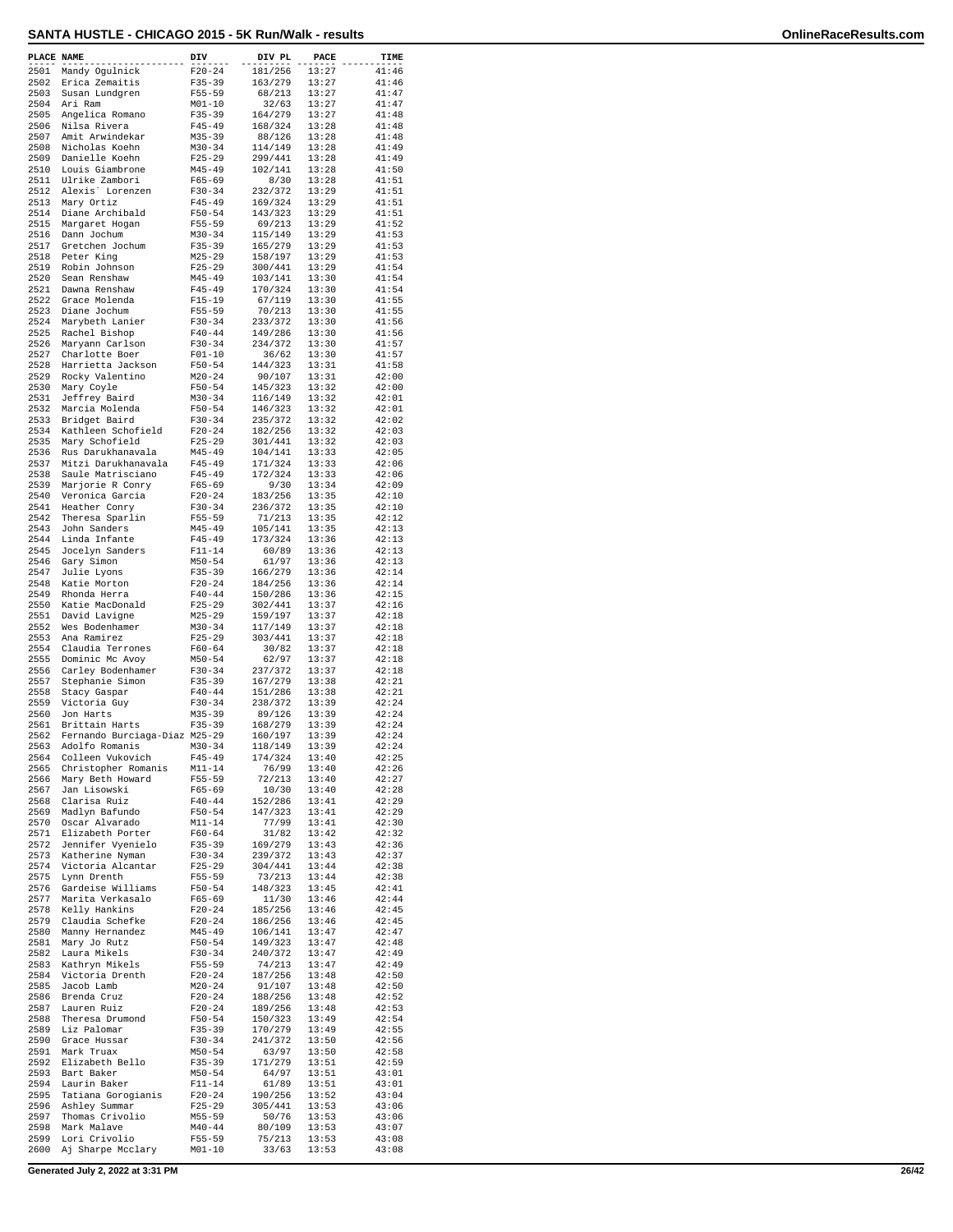| PLACE NAME   |                                           | DIV                      | DIV PL             | PACE           | TIME           |
|--------------|-------------------------------------------|--------------------------|--------------------|----------------|----------------|
| 2601         | Giedre Miller                             | $F25 - 29$               | 306/441            | 13:54          | 43:10          |
| 2602<br>2603 | James Butler<br>Paula Failla              | $M25 - 29$<br>$F60 - 64$ | 161/197<br>32/82   | 13:54<br>13:54 | 43:10<br>43:10 |
| 2604         | Luna Favaro                               | $F01 - 10$               | 37/62              | 13:54          | 43:10          |
| 2605<br>2606 | Melissa Potts<br>Keith Locascio           | $F35 - 39$<br>M35-39     | 172/279<br>90/126  | 13:54<br>13:54 | 43:10<br>43:11 |
| 2607         | Margie Krumpolz                           | $F55 - 59$               | 76/213             | 13:54          | 43:11          |
| 2608<br>2609 | Geri Golonka                              | $F50 - 54$               | 151/323<br>12/30   | 13:54          | 43:12          |
| 2610         | Bev Bonnema-Ream<br>Jennifer Lapins       | $F65 - 69$<br>$F40 - 44$ | 153/286            | 13:55<br>13:55 | 43:12<br>43:12 |
| 2611         | Cameron Miller                            | $M25 - 29$               | 162/197            | 13:55          | 43:13          |
| 2612<br>2613 | Nicole Drzewicki<br>Elissa Magnatowski    | $F30-34$<br>$F40 - 44$   | 242/372<br>154/286 | 13:55<br>13:55 | 43:13<br>43:14 |
| 2614         | Eric Messing                              | $M35 - 39$               | 91/126             | 13:56          | 43:15          |
| 2615         | Kay Less                                  | $F60 - 64$               | 33/82              | 13:56          | 43:16          |
| 2616<br>2617 | Cathy Hobgood<br>Sue Trebswether          | $F40 - 44$<br>$F45 - 49$ | 155/286<br>175/324 | 13:56<br>13:56 | 43:16<br>43:16 |
| 2618         | Megan Chinworth                           | $F20 - 24$               | 191/256            | 13:56          | 43:17          |
| 2619         | Manas Pradhan                             | $M35 - 39$               | 92/126             | 13:56          | 43:18          |
| 2620<br>2621 | Leon Jurda<br>Lauren Specchio             | $M15 - 19$<br>$F25 - 29$ | 39/50<br>307/441   | 13:57<br>13:57 | 43:18<br>43:19 |
| 2622         | Dee Atkins                                | $F40 - 44$               | 156/286            | 13:57          | 43:20          |
| 2623<br>2624 | Matthew Vanmoorleghem<br>Carla Messing    | $M35 - 39$<br>$F35 - 39$ | 93/126<br>173/279  | 13:57<br>13:58 | 43:20<br>43:22 |
| 2625         | Hannah Natenberg                          | $F11 - 14$               | 62/89              | 13:58          | 43:22          |
| 2626         | Debbie Shallon                            | $F40 - 44$               | 157/286            | 13:58          | 43:23          |
| 2627<br>2628 | Beth Hobbs<br>Kristy Ledvina              | $F30-34$<br>$F35 - 39$   | 243/372<br>174/279 | 13:59<br>13:59 | 43:24<br>43:25 |
| 2629         | Michelle Galbreath                        | $F30-34$                 | 244/372            | 13:59          | 43:25          |
| 2630<br>2631 | Becki Skoniecki<br>Bridget Smith          | $F45 - 49$<br>$F30 - 34$ | 176/324<br>245/372 | 13:59<br>14:00 | 43:26<br>43:28 |
| 2632         | Jody Stieg                                | $F30 - 34$               | 246/372            | 14:00          | 43:29          |
| 2633         | Sam Copeland                              | $F25 - 29$               | 308/441            | 14:00          | 43:29          |
| 2634<br>2635 | Selenne Dominguez<br>Lori Rinella         | $F25 - 29$<br>$F30-34$   | 309/441<br>247/372 | 14:00<br>14:00 | 43:30<br>43:30 |
| 2636         | Michael Pippenger                         | $M50 - 54$               | 65/97              | 14:00          | 43:30          |
| 2637         | Karen Sepulveda                           | $F50 - 54$               | 152/323            | 14:00          | 43:30          |
| 2638<br>2639 | Geno Sepulveda<br>Drew Gunn               | $M20 - 24$<br>$M25 - 29$ | 92/107<br>163/197  | 14:01<br>14:01 | 43:31<br>43:31 |
| 2640         | Edgar Palomo                              | $M25 - 29$               | 164/197            | 14:01          | 43:31          |
| 2641         | Olawale Shekoni                           | $M25 - 29$               | 165/197            | 14:01          | 43:31          |
| 2642<br>2643 | Brian Phillips<br>Roseann Bretzmann       | M35-39<br>$F35 - 39$     | 94/126<br>175/279  | 14:01<br>14:02 | 43:32<br>43:34 |
| 2644         | Holly Hanna                               | $F40 - 44$               | 158/286            | 14:02          | 43:36          |
| 2645<br>2646 | Hayden Hanna<br>Katy Vyskocil             | $M30 - 34$<br>$F30 - 34$ | 119/149<br>248/372 | 14:02<br>14:02 | 43:36<br>43:36 |
| 2647         | Eileen Stevens                            | $F25 - 29$               | 310/441            | 14:03          | 43:36          |
| 2648         | Teresa Zamudio                            | M45-49                   | 107/141            | 14:03          | 43:37          |
| 2649<br>2650 | Jaclyn Riplinger<br>Lisa Vokac            | $F30 - 34$<br>$F35 - 39$ | 249/372<br>176/279 | 14:03<br>14:03 | 43:37<br>43:38 |
| 2651         | Abigail Young                             | $F25 - 29$               | 311/441            | 14:03          | 43:38          |
| 2652<br>2653 | Elizabeth Lancaster<br>Nicole Taylor      | $F35 - 39$<br>$F25 - 29$ | 177/279<br>312/441 | 14:04<br>14:04 | 43:40<br>43:40 |
| 2654         | Jennifer Barney                           | $F40 - 44$               | 159/286            | 14:04          | 43:41          |
| 2655         | Margaret Clemons Adams F30-34             |                          | 250/372            | 14:04          | 43:42          |
| 2656<br>2657 | Brittany Zakerski<br>Daniel Kattan        | $F25 - 29$<br>$M30 - 34$ | 313/441<br>120/149 | 14:04<br>14:05 | 43:42<br>43:44 |
| 2658         | Pearl Truax                               | $F15 - 19$               | 68/119             | 14:05          | 43:45          |
| 2659<br>2660 | Chloe Heiser<br>Patricia Heiser           | $F15 - 19$<br>$F50 - 54$ | 69/119<br>153/323  | 14:06<br>14:06 | 43:47<br>43:47 |
| 2661         | Samantha Schwietert                       | $F25 - 29$               | 314/441            | 14:08          | 43:52          |
| 2662         | Jocelyn Koch                              | $F30 - 34$               | 251/372            | 14:08          | 43:53          |
| 2663<br>2664 | Bonnie McGovern<br>Tami Stevenson         | $F11 - 14$<br>$F35 - 39$ | 63/89<br>178/279   | 14:08<br>14:08 | 43:53<br>43:54 |
| 2665         | Mark Chereso                              | $M50 - 54$               | 66/97              | 14:08          | 43:54          |
|              | 2666 Ray Poquette<br>2667 Geralyn Chereso | M50-54<br>$F50 - 54$     | 67/97<br>154/323   | 14:08<br>14:09 | 43:55<br>43:55 |
| 2668         | Casey Halliday                            | $F30-34$                 | 252/372            | 14:09          | 43:56          |
| 2669         | Sandra Gancarz                            | $F40 - 44$               | 160/286            | 14:09          | 43:57          |
| 2670<br>2671 | Erika Barragan<br>Trina Poquette          | $F35 - 39$<br>$F40 - 44$ | 179/279<br>161/286 | 14:09<br>14:09 | 43:57<br>43:58 |
| 2672         | Michelle McDermott                        | $F40 - 44$               | 162/286            | 14:09          | 43:58          |
| 2673<br>2674 | Danyn McDermott<br>Casimira Kwak          | $F01-10$<br>$F30 - 34$   | 38/62<br>253/372   | 14:10<br>14:10 | 43:59<br>43:59 |
| 2675         | Cathy Whalen                              | $F60 - 64$               | 34/82              | 14:10          | 43:59          |
| 2676         | Lorrie Palladini                          | $F50 - 54$               | 155/323            | 14:10          | 44:00          |
| 2677<br>2678 | Victoria Nugent<br>Keiko Ikemoto          | $F30 - 34$<br>F35-39     | 254/372<br>180/279 | 14:10<br>14:11 | 44:01<br>44:01 |
| 2679         | Emily J. Tilsy                            | $F30-34$                 | 255/372            | 14:11          | 44:02          |
| 2680         | Keizo Shirakura                           | $M30 - 34$               | 121/149            | 14:11          | 44:02          |
| 2681<br>2682 | Serena Maruko<br>Brittany Mohns           | $F25-29$<br>$F25 - 29$   | 315/441<br>316/441 | 14:12<br>14:12 | 44:05<br>44:06 |
| 2683         | Kristen McHenry                           | $F45 - 49$               | 177/324            | 14:12          | 44:06          |
| 2684<br>2685 | Nancy Aune<br>Cassandra Kulik             | $F60 - 64$<br>$F40 - 44$ | 35/82<br>163/286   | 14:12<br>14:12 | 44:07<br>44:07 |
| 2686         | Jerri Lynn Baker                          | $F55 - 59$               | 77/213             | 14:12          | 44:07          |
| 2687         | Kristie Vest                              | F45-49                   | 178/324            | 14:13          | 44:08          |
| 2688<br>2689 | Amanda Corcoran<br>Jennifer Delamerced    | F30-34<br>$F40 - 44$     | 256/372<br>164/286 | 14:13<br>14:13 | 44:09<br>44:09 |
| 2690         | Chris Hamilton                            | M30-34                   | 122/149            | 14:13          | 44:10          |
| 2691<br>2692 | Michael Wall                              | $M40 - 44$<br>$M35 - 39$ | 81/109<br>95/126   | 14:13          | 44:10          |
| 2693         | Garrett Zopp<br>Megan Rosecrans           | $F30-34$                 | 257/372            | 14:15<br>14:15 | 44:15<br>44:16 |
| 2694         | Lorena Nunez                              | $F40 - 44$               | 165/286            | 14:15          | 44:16          |
| 2695<br>2696 | Bob Hupp<br>Sandra Carrion                | $M65 - 69$<br>F45-49     | 7/15<br>179/324    | 14:16<br>14:16 | 44:17<br>44:19 |
| 2697         | Jake Norbut                               | $M35 - 39$               | 96/126             | 14:16          | 44:19          |
| 2698         | Ashley Norbut                             | $F35 - 39$               | 181/279            | 14:16          | 44:19          |
| 2699<br>2700 | Mike Callahan<br>Allan Knapp              | $M55 - 59$<br>M30-34     | 51/76<br>123/149   | 14:17<br>14:18 | 44:21<br>44:23 |
|              |                                           |                          |                    |                |                |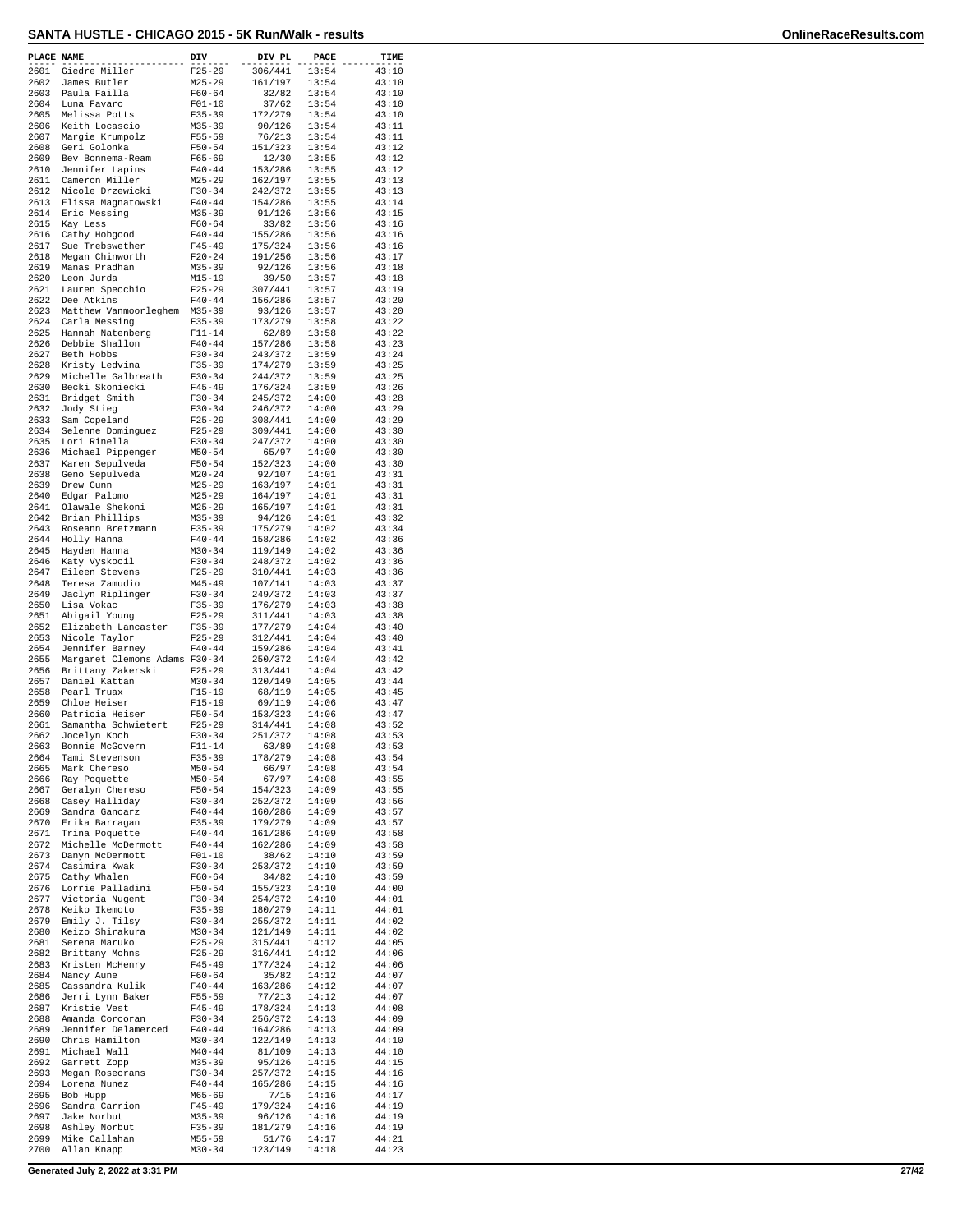| PLACE NAME   |                                                     | DIV                      | DIV PL             | PACE           | TIME           |
|--------------|-----------------------------------------------------|--------------------------|--------------------|----------------|----------------|
| 2701         | Terry Davis                                         | $F55 - 59$               | 78/213             | 14:19          | 44:27          |
| 2702         | Maryann Flores-Kopca                                | $F50 - 54$               | 156/323            | 14:19          | 44:28          |
| 2703<br>2704 | Sherrie Birts                                       | $F50 - 54$<br>$F30-34$   | 157/323<br>258/372 | 14:19<br>14:19 | 44:28<br>44:29 |
| 2705         | Jenny Bridenbaugh<br>Felicia Levy                   | $F45 - 49$               | 180/324            | 14:19          | 44:29          |
| 2706         | Katie Brammer                                       | $F30 - 34$               | 259/372            | 14:20          | 44:29          |
| 2707         | Lara Heritage                                       | $F45 - 49$               | 181/324            | 14:20          | 44:29          |
| 2708         | Ayelet Maas                                         | $F50 - 54$               | 158/323            | 14:20          | 44:30          |
| 2709         | Kristin Brown                                       | $F30-34$                 | 260/372            | 14:20          | 44:30          |
| 2710         | Lutitia Sneed                                       | $F15 - 19$               | 70/119             | 14:20          | 44:31          |
| 2711<br>2712 | Cori Veverka<br>Laura Finch                         | $F30-34$<br>$F30-34$     | 261/372<br>262/372 | 14:20<br>14:20 | 44:31<br>44:31 |
| 2713         | Lucas Persson                                       | $M01 - 10$               | 34/63              | 14:20          | 44:32          |
| 2714         | David Persson                                       | $M30 - 34$               | 124/149            | 14:21          | 44:33          |
| 2715         | Jessica Erin Ptacek                                 | $F11 - 14$               | 64/89              | 14:22          | 44:36          |
| 2716         | Darlene Rosenstiehl                                 | $F50 - 54$               | 159/323            | 14:22          | 44:37          |
| 2717         | Emma Struven                                        | $F11 - 14$               | 65/89              | 14:22          | 44:38          |
| 2718<br>2719 | Claire Hildebrand                                   | $F11 - 14$               | 66/89<br>192/256   | 14:23          | 44:39          |
| 2720         | Shannon Murphy<br>Kaitlynn McCamey                  | $F20 - 24$<br>$F20 - 24$ | 193/256            | 14:23<br>14:23 | 44:41<br>44:41 |
| 2721         | Penny McCamey                                       | $F50 - 54$               | 160/323            | 14:24          | 44:42          |
| 2722         | William Stevens                                     | $M11 - 14$               | 78/99              | 14:24          | 44:42          |
| 2723         | Linda Ruegsegger                                    | $F40 - 44$               | 166/286            | 14:24          | 44:43          |
| 2724         | Kristen Cote-Favaro                                 | $F40 - 44$               | 167/286            | 14:24          | 44:43          |
| 2725         | Sophia Velasco                                      | $F01-10$                 | 39/62              | 14:24          | 44:43          |
| 2726<br>2727 | Makena Ruegsegger                                   | $F01 - 10$               | 40/62<br>41/62     | 14:24<br>14:24 | 44:43<br>44:45 |
| 2728         | Amalia Favaro<br>Peter Ruegsegger                   | $F01-10$<br>$M01 - 10$   | 35/63              | 14:25          | 44:45          |
| 2729         | Dan Folena                                          | $M60 - 64$               | 19/35              | 14:25          | 44:47          |
| 2730         | Dara Gami                                           | $F01 - 10$               | 42/62              | 14:25          | 44:47          |
| 2731         | Alicia Mendoza                                      | $F35 - 39$               | 182/279            | 14:25          | 44:48          |
| 2732         | Sheryl Folena                                       | $F55 - 59$               | 79/213             | 14:26          | 44:48          |
| 2733         | Armando Cuellar                                     | $M40 - 44$               | 82/109             | 14:26          | 44:51          |
| 2734<br>2735 | Kate Scholtes                                       | $F25 - 29$               | 317/441            | 14:27<br>14:27 | 44:52<br>44:52 |
| 2736         | Lisa Gami<br>Katelyn Prorok                         | $F40 - 44$<br>$F25 - 29$ | 168/286<br>318/441 | 14:27          | 44:52          |
| 2737         | Barbara Bardell                                     | $F40 - 44$               | 169/286            | 14:27          | 44:52          |
| 2738         | Kimberly Sinde                                      | $F35 - 39$               | 183/279            | 14:27          | 44:52          |
| 2739         | Nancy Angel                                         | $F50 - 54$               | 161/323            | 14:28          | 44:55          |
| 2740         | Paula Hirt                                          | $F55 - 59$               | 80/213             | 14:28          | 44:55          |
| 2741         | Andrea Kramka                                       | $F25 - 29$               | 319/441            | 14:28          | 44:55          |
| 2742<br>2743 | Beacom Callahan<br>Beverly McIntosh                 | $M11 - 14$<br>$F50 - 54$ | 79/99<br>162/323   | 14:28<br>14:28 | 44:55<br>44:56 |
| 2744         | Kathy Guzak                                         | $F55 - 59$               | 81/213             | 14:28          | 44:57          |
| 2745         | Phyllis McIntosh                                    | $F55 - 59$               | 82/213             | 14:28          | 44:57          |
| 2746         | Darlene Zitko                                       | $F55 - 59$               | 83/213             | 14:29          | 44:58          |
| 2747         | Sharon Uti                                          | $F20-24$                 | 194/256            | 14:29          | 44:58          |
| 2748         | Matthew Stanford                                    | $M15 - 19$               | 40/50              | 14:29          | 44:59          |
| 2749         | Megan Smith                                         | $F25 - 29$               | 320/441            | 14:29          | 44:59          |
| 2750<br>2751 | Dan Reznick<br>Brian Smith                          | $M30 - 34$<br>$M60 - 64$ | 125/149<br>20/35   | 14:29<br>14:29 | 44:59<br>45:00 |
| 2752         | Rebecca Reznick                                     | $F25 - 29$               | 321/441            | 14:29          | 45:00          |
| 2753         | Kimberly Stanford                                   | $F40 - 44$               | 170/286            | 14:29          | 45:00          |
| 2754         | Joel Sittig                                         | $M40 - 44$               | 83/109             | 14:30          | 45:01          |
| 2755         | Heather Barth                                       | $F25 - 29$               | 322/441            | 14:31          | 45:05          |
| 2756         | Henry Arevalo                                       | $M20 - 24$               | 93/107<br>126/149  | 14:31          | 45:05          |
| 2757<br>2758 | Christopher Weaver<br>Michelle Gomezdelacasa F25-29 | $M30 - 34$               | 323/441            | 14:31<br>14:31 | 45:05<br>45:06 |
| 2759         | Adrian Flores                                       | $M15 - 19$               | 41/50              | 14:32          | 45:08          |
| 2760         | Emily Costigan                                      | $F01 - 10$               | 43/62              | 14:33          | 45:10          |
| 2761         | Meg Stangel                                         | $F15 - 19$               | 71/119             | 14:33          | 45:10          |
| 2762         | Ann Babbington                                      | $F20 - 24$               | 195/256            | 14:33          | 45:11          |
| 2763         | Andre Dockens                                       | $M50 - 54$               | 68/97              | 14:33          | 45:11          |
| 2764<br>2765 | Liz Stangel                                         | $F15 - 19$               | 72/119             | 14:33          | 45:11<br>45:13 |
| 2766         | Laura Kuhel<br>Tracy Bowditch                       | $F30-34$<br>$F35 - 39$   | 263/372<br>184/279 | 14:34<br>14:34 | 45:15          |
| 2767         | Isabel Bowditch                                     | $F11 - 14$               | 67/89              | 14:34          | 45:16          |
| 2768         | Lori Wedig                                          | $F45 - 49$               | 182/324            | 14:35          | 45:16          |
| 2769         | Bret Miller                                         | M55-59                   | 52/76              | 14:35          | 45:17          |
| 2770         | Connie Harris                                       | $F40 - 44$               | 171/286            | 14:35          | 45:18          |
| 2771<br>2772 | Hlengiwe Mkhwanazi<br>Mary Wells                    | $F30-34$<br>$F45 - 49$   | 264/372<br>183/324 | 14:35<br>14:36 | 45:18<br>45:19 |
| 2773         | Christina Dibrizzi                                  | $F20 - 24$               | 196/256            | 14:36          | 45:21          |
| 2774         | Amy Costigan                                        | $F45 - 49$               | 184/324            | 14:36          | 45:22          |
| 2775         | Jessica Strauss                                     | $F20 - 24$               | 197/256            | 14:36          | 45:22          |
| 2776         | Stephanie Stewart                                   | $F35 - 39$               | 185/279            | 14:37          | 45:25          |
| 2777         | Dawn-Marie Hamilton                                 | $F45 - 49$               | 185/324            | 14:38          | 45:25          |
| 2778         | Alexandria Teigland                                 | F15-19                   | 73/119             | 14:38          | 45:27          |
| 2779<br>2780 | Cali Huerta<br>Danielle Backes                      | $F11 - 14$<br>$F30-34$   | 68/89<br>265/372   | 14:39<br>14:39 | 45:29<br>45:29 |
| 2781         | Amy Offord                                          | $F35 - 39$               | 186/279            | 14:39          | 45:29          |
| 2782         | Deborah Henderson                                   | $F60 - 64$               | 36/82              | 14:39          | 45:29          |
| 2783         | Michelle Seufert                                    | $F30-34$                 | 266/372            | 14:39          | 45:29          |
| 2784         | Samantha Marsh                                      | $F25 - 29$               | 324/441            | 14:39          | 45:30          |
| 2785         | Alissa Jordan Kurczak                               | $F11 - 14$               | 69/89              | 14:39          | 45:30          |
| 2786<br>2787 | Mike Picardi<br>Julie Manzella                      | $M11 - 14$               | 80/99<br>325/441   | 14:39<br>14:39 | 45:31          |
| 2788         | Benjamin Boer                                       | $F25 - 29$<br>$M40 - 44$ | 84/109             | 14:39          | 45:31<br>45:31 |
| 2789         | Lynette Sampey                                      | $F45 - 49$               | 186/324            | 14:40          | 45:32          |
| 2790         | Olivia Esquivel                                     | $F01 - 10$               | 44/62              | 14:40          | 45:33          |
| 2791         | Brooke Picardi                                      | $F15 - 19$               | 74/119             | 14:40          | 45:34          |
| 2792         | Freddy Tung                                         | $M30 - 34$               | 127/149            | 14:40          | 45:34          |
| 2793         | Hannah Tung                                         | $F35 - 39$               | 187/279            | 14:40          | 45:34          |
| 2794<br>2795 | Amber Wolfe<br>Carrie Rhoades                       | $F40 - 44$<br>$F45 - 49$ | 172/286<br>187/324 | 14:41<br>14:41 | 45:35<br>45:36 |
| 2796         | Karen Habenicht                                     | $F45 - 49$               | 188/324            | 14:41          | 45:36          |
| 2797         | Jill Pearson                                        | $F45 - 49$               | 189/324            | 14:41          | 45:37          |
| 2798         | Della Wiles                                         | $F65 - 69$               | 13/30              | 14:42          | 45:39          |
| 2799         | Darcy Hajduk                                        | F30-34                   | 267/372            | 14:43          | 45:42          |
| 2800         | Daniel Kurczak                                      | $M45 - 49$               | 108/141            | 14:45          | 45:47          |

**Generated July 2, 2022 at 3:31 PM 28/42**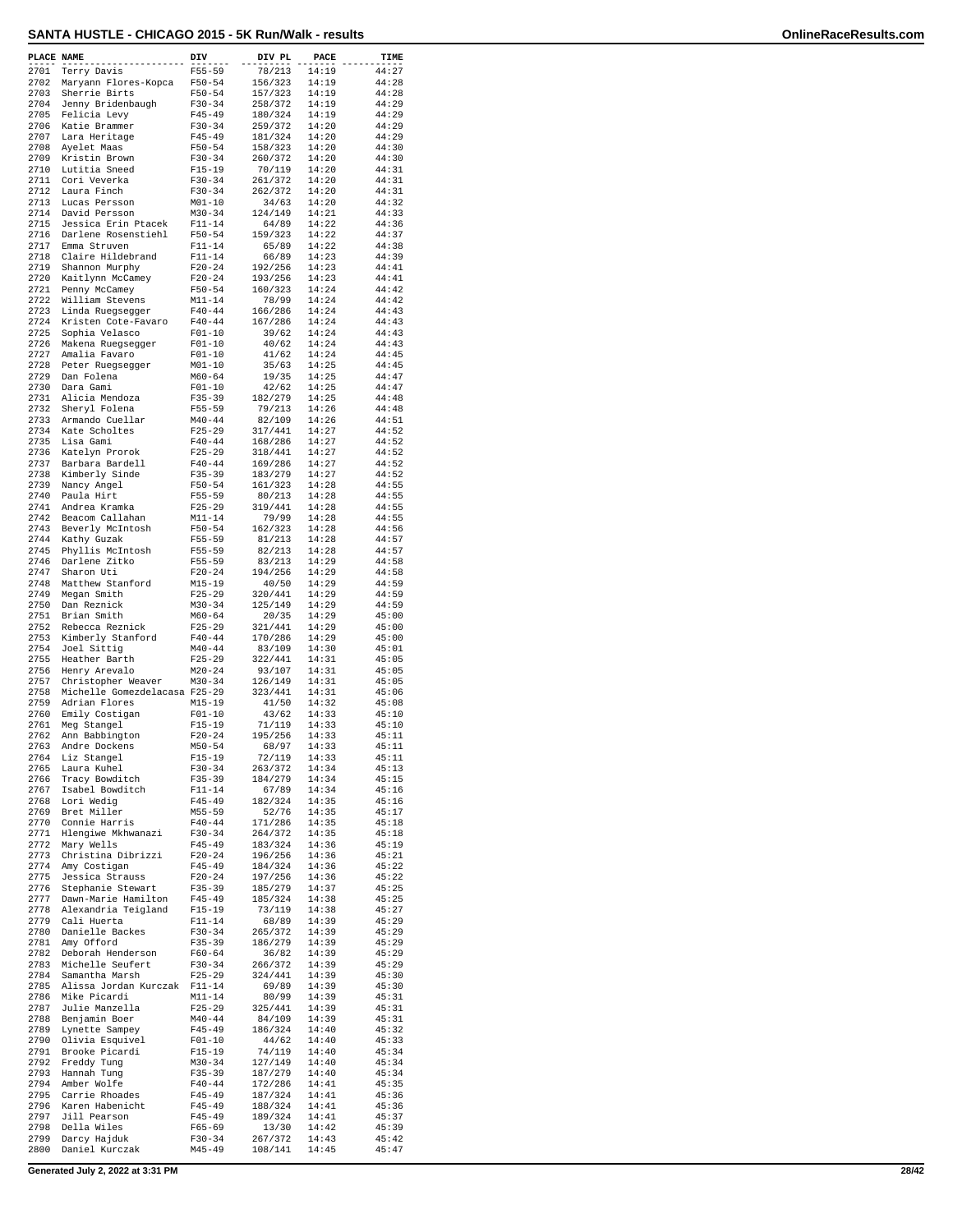| PLACE NAME   |                                      | DIV                      | DIV PL             | PACE           | TIME           |
|--------------|--------------------------------------|--------------------------|--------------------|----------------|----------------|
| 2801         | Donald Bibly                         | $M35 - 39$               | 97/126             | 14:45          | 45:48          |
| 2802<br>2803 | Nicole Sharp<br>Sarah Joseph         | $F15 - 19$<br>$F15 - 19$ | 75/119<br>76/119   | 14:45<br>14:46 | 45:50<br>45:50 |
| 2804         | Marina Medan                         | $F15 - 19$               | 77/119             | 14:46          | 45:51          |
| 2805         | Makenzie Floyd                       | $F20 - 24$               | 198/256            | 14:46          | 45:51          |
| 2806<br>2807 | Robin Kostelny                       | $F55 - 59$               | 84/213             | 14:46          | 45:53          |
| 2808         | Maureen Butler<br>Amanda James       | $F45 - 49$<br>$F35 - 39$ | 190/324<br>188/279 | 14:47<br>14:50 | 45:54<br>46:03 |
| 2809         | Jamie Leithleiter                    | $F35 - 39$               | 189/279            | 14:50          | 46:03          |
| 2810         | Sharron Booker                       | $F40 - 44$               | 173/286            | 14:50          | 46:05          |
| 2811<br>2812 | Jessica Mainor<br>Hailey Borrmann    | $F25 - 29$<br>$F11 - 14$ | 326/441<br>70/89   | 14:51<br>14:51 | 46:06<br>46:06 |
| 2813         | Deanna Herman                        | $F50 - 54$               | 163/323            | 14:51          | 46:07          |
| 2814         | Kelley Tibble                        | $F30 - 34$               | 268/372            | 14:52          | 46:09          |
| 2815<br>2816 | Monique Howery<br>Michael Weaver     | $F40 - 44$               | 174/286            | 14:52<br>14:53 | 46:10          |
| 2817         | Nicole Hall                          | $M50 - 54$<br>$F30 - 34$ | 69/97<br>269/372   | 14:53          | 46:14<br>46:14 |
| 2818         | Becci Prather                        | $F30 - 34$               | 270/372            | 14:53          | 46:15          |
| 2819         | Debra Roth                           | $F45 - 49$               | 191/324            | 14:54          | 46:15          |
| 2820<br>2821 | Marina Malaguti<br>Karen Millush     | $F25 - 29$<br>$F35 - 39$ | 327/441<br>190/279 | 14:54<br>14:54 | 46:15<br>46:15 |
| 2822         | Andrea Reincke                       | $F30-34$                 | 271/372            | 14:54          | 46:16          |
| 2823         | Sherry Aguado                        | $F55 - 59$               | 85/213             | 14:54          | 46:16          |
| 2824         | Evan Pulgar                          | $M11 - 14$               | 81/99              | 14:54          | 46:17          |
| 2825<br>2826 | Teresa Ferreira<br>Ryan Roseman      | $F35 - 39$<br>$M30 - 34$ | 191/279<br>128/149 | 14:54<br>14:55 | 46:18<br>46:19 |
| 2827         | Laura Kramka                         | $F20-24$                 | 199/256            | 14:55          | 46:20          |
| 2828         | Kristine Walsh                       | $F50 - 54$               | 164/323            | 14:55          | 46:21          |
| 2829<br>2830 | Eden George<br>Richard Horvath       | $F01 - 10$<br>$F55 - 59$ | 45/62<br>86/213    | 14:56<br>14:57 | 46:23<br>46:25 |
| 2831         | Shana Petrone                        | $F40 - 44$               | 175/286            | 14:57          | 46:26          |
| 2832         | Heberto Pulgar                       | $M40 - 44$               | 85/109             | 14:58          | 46:28          |
| 2833<br>2834 | Cassie Dobbs                         | $F50 - 54$               | 165/323            | 14:59          | 46:32          |
| 2835         | Cailin Weber<br>Allen Fore           | $F30-34$<br>$M50 - 54$   | 272/372<br>70/97   | 14:59<br>15:00 | 46:33<br>46:34 |
| 2836         | Barbara Hechtner                     | $F55 - 59$               | 87/213             | 15:01          | 46:38          |
| 2837         | Veronica Strope                      | F55-59                   | 88/213             | 15:02          | 46:40          |
| 2838<br>2839 | Amber Gilio<br>Janet Loprieno        | $F50 - 54$<br>$F50 - 54$ | 166/323<br>167/323 | 15:02<br>15:02 | 46:40<br>46:41 |
| 2840         | Maria Jimenez                        | $F25 - 29$               | 328/441            | 15:02          | 46:41          |
| 2841         | Daniel Gilio                         | $M45 - 49$               | 109/141            | 15:02          | 46:41          |
| 2842         | Alysa Liebich                        | $F25 - 29$               | 329/441            | 15:03          | 46:44          |
| 2843<br>2844 | Chase Langlais<br>Taylor Nunley      | $M25 - 29$<br>$F25 - 29$ | 166/197<br>330/441 | 15:03<br>15:03 | 46:45<br>46:46 |
| 2845         | Bailey Nunley                        | $F25 - 29$               | 331/441            | 15:04          | 46:47          |
| 2846         | Meagan Myszkowski                    | $F25 - 29$               | 332/441            | 15:04          | 46:48          |
| 2847<br>2848 | Tracy Myszkowski<br>Bryan Knigge     | $F30-34$<br>$M50 - 54$   | 273/372<br>71/97   | 15:04<br>15:05 | 46:48<br>46:49 |
| 2849         | Elana Walker                         | $F30-34$                 | 274/372            | 15:05          | 46:50          |
| 2850         | Vanessa Huerta                       | $F25 - 29$               | 333/441            | 15:05          | 46:50          |
| 2851<br>2852 | Rocky Bromund<br>Julie Scherer       | $F35 - 39$<br>$F45 - 49$ | 192/279<br>192/324 | 15:05<br>15:05 | 46:50<br>46:52 |
| 2853         | Jeffrey Scherer                      | $M45 - 49$               | 110/141            | 15:05          | 46:52          |
| 2854         | Dalton Scherer                       | $M11 - 14$               | 82/99              | 15:06          | 46:53          |
| 2855<br>2856 | Martha De Leon                       | $F40 - 44$<br>$F40 - 44$ | 176/286            | 15:07          | 46:56<br>46:58 |
| 2857         | Becky Nagel<br>Kristen Miles         | $F30-34$                 | 177/286<br>275/372 | 15:07<br>15:08 | 47:01          |
| 2858         | Katie Adams                          | $F60 - 64$               | 37/82              | 15:09          | 47:02          |
| 2859         | Norma Mariani                        | $F45 - 49$               | 193/324            | 15:09          | 47:02          |
| 2860<br>2861 | Christy Supergan<br>Sarah Hafner     | $F25 - 29$<br>$F25 - 29$ | 334/441<br>335/441 | 15:09<br>15:09 | 47:02<br>47:03 |
| 2862         | Aaron Miles                          | $F35 - 39$               | 193/279            | 15:09          | 47:03          |
|              | 2863 Joanna Barros                   | $F35 - 39$               | 194/279            | 15:09          | 47:03          |
| 2864<br>2865 | Angeline Gregory<br>Luis Cahuc       | $F65 - 69$<br>$M30 - 34$ | 14/30<br>129/149   | 15:09<br>15:10 | 47:05<br>47:05 |
| 2866         | Denise Dahl                          | $F50 - 54$               | 168/323            | 15:10          | 47:07          |
| 2867         | Debra Porter                         | $F45 - 49$               | 194/324            | 15:11          | 47:08          |
| 2868<br>2869 | Ashley Dillard                       | $F35 - 39$               | 195/279<br>196/279 | 15:11          | 47:09<br>47:10 |
| 2870         | Amy Jean<br>Caroline Berger          | $F35 - 39$<br>F35-39     | 197/279            | 15:11<br>15:11 | 47:10          |
| 2871         | Michelle Bloom                       | $F45 - 49$               | 195/324            | 15:12          | 47:12          |
| 2872         | Joann Gutierrez                      | $F40 - 44$               | 178/286            | 15:12          | 47:12          |
| 2873<br>2874 | Gunther Ruderschmidt<br>Thomas Byrom | $M55 - 59$<br>$M40 - 44$ | 53/76<br>86/109    | 15:12<br>15:13 | 47:14<br>47:14 |
| 2875         | Peter Esposito                       | $M50 - 54$               | 72/97              | 15:13          | 47:14          |
| 2876         | Susan Novak                          | F45-49                   | 196/324            | 15:13          | 47:15          |
| 2877<br>2878 | Drew Creger<br>Jaime L'Heureux       | $M35 - 39$<br>$F30 - 34$ | 98/126<br>276/372  | 15:13<br>15:13 | 47:15<br>47:15 |
| 2879         | Nicole Wottrich                      | $F35 - 39$               | 198/279            | 15:13          | 47:15          |
| 2880         | Stacy Frey                           | $F30-34$                 | 277/372            | 15:13          | 47:16          |
| 2881         | Diane Andrews                        | F50-54                   | 169/323            | 15:13          | 47:16          |
| 2882<br>2883 | Mike Butler<br>Robert West           | M45-49<br>$M01 - 10$     | 111/141<br>36/63   | 15:14<br>15:14 | 47:18<br>47:18 |
| 2884         | Lucy C Phillips                      | F55-59                   | 89/213             | 15:14          | 47:20          |
| 2885         | Bridget Clark                        | $F50 - 54$               | 170/323            | 15:14          | 47:20          |
| 2886<br>2887 | Jennifer Wern<br>Jennifer West       | $F55 - 59$<br>$F40 - 44$ | 90/213<br>179/286  | 15:15<br>15:15 | 47:21<br>47:22 |
| 2888         | Valerie Feld                         | F60-64                   | 38/82              | 15:15          | 47:23          |
| 2889         | Meghan McCormick                     | $F25-29$                 | 336/441            | 15:15          | 47:23          |
| 2890         | Kimberly Busch<br>Jennifer Harding   | $F20 - 24$               | 200/256            | 15:16          | 47:24          |
| 2891<br>2892 | Dana Healy                           | $F20 - 24$<br>$F20-24$   | 201/256<br>202/256 | 15:16<br>15:16 | 47:24<br>47:24 |
| 2893         | Allison Fore                         | F50-54                   | 171/323            | 15:16          | 47:25          |
| 2894         | Jennifer Kosmala                     | $F30 - 34$               | 278/372            | 15:16          | 47:26          |
| 2895<br>2896 | Felicia Houston<br>Amy Shelton       | $F40 - 44$<br>$F30-34$   | 180/286<br>279/372 | 15:16<br>15:17 | 47:26<br>47:27 |
| 2897         | Max Fischer                          | $M01 - 10$               | 37/63              | 15:17          | 47:29          |
| 2898         | Rose Butler                          | $F01 - 10$               | 46/62              | 15:17          | 47:29          |
| 2899<br>2900 | Barry Fischer<br>Carolyn Staley      | M45-49<br>F65-69         | 112/141<br>15/30   | 15:17<br>15:18 | 47:29<br>47:31 |
|              |                                      |                          |                    |                |                |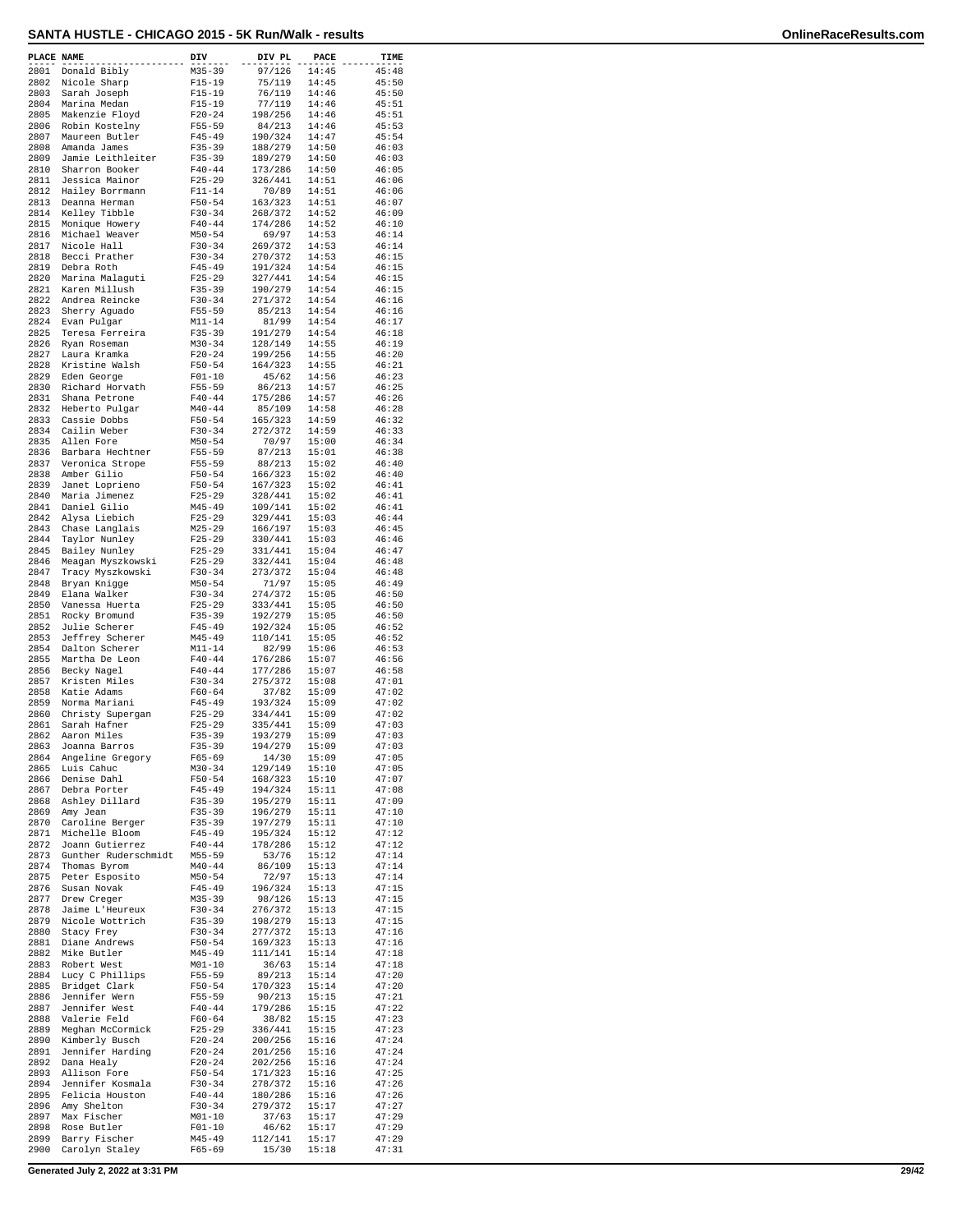| PLACE NAME   |                                      | DIV                      | DIV PL             | PACE           | TIME           |
|--------------|--------------------------------------|--------------------------|--------------------|----------------|----------------|
| 2901         | Ann Smith                            | $F30 - 34$               | 280/372            | 15:18          | 47:31          |
| 2902         | Denise Staniec                       | $F55 - 59$               | 91/213             | 15:19          | 47:35          |
| 2903         | Jean Ramos                           | $F40 - 44$               | 181/286            | 15:20          | 47:36          |
| 2904         | Christina Rzemieniecki F35-39        |                          | 199/279            | 15:20          | 47:36          |
| 2905         | Jennifer Burns                       | $F35 - 39$               | 200/279            | 15:20          | 47:37          |
| 2906         | Raul Ramos                           | $M40 - 44$               | 87/109             | 15:20          | 47:38          |
| 2907         | Annie Maida                          | $F50 - 54$               | 172/323            | 15:20          | 47:38          |
| 2908         | Annie Quinn                          | $F45 - 49$               | 197/324            | 15:20          | 47:38          |
| 2909         | Eric Marlow                          | $M50 - 54$               | 73/97              | 15:22          | 47:45          |
| 2910         | Maxwell Marlow                       | $M11 - 14$               | 83/99              | 15:23          | 47:45          |
| 2911         | Patti Marlow                         | $F50 - 54$               | 173/323            | 15:23          | 47:46          |
| 2912         | Debbie Rapier                        | $F45 - 49$               | 198/324            | 15:24          | 47:51          |
| 2913         | Patricia Mitchell                    | $F60 - 64$               | 39/82              | 15:25          | 47:51          |
| 2914         | Aaron Rapier                         | $M40 - 44$<br>$M01 - 10$ | 88/109             | 15:25          | 47:52<br>47:53 |
| 2915<br>2916 | Rohan Cham                           |                          | 38/63              | 15:25          | 47:54          |
| 2917         | Puneet Cham<br>Kelcee Miller         | $M40 - 44$<br>$F20 - 24$ | 89/109<br>203/256  | 15:26<br>15:26 | 47:55          |
| 2918         | Britni Petrizzi                      | $F30 - 34$               | 281/372            | 15:26          | 47:56          |
| 2919         | Nicoline Shoffer                     | $F35 - 39$               | 201/279            | 15:26          | 47:56          |
| 2920         | Catherine Moran                      | $F50 - 54$               | 174/323            | 15:27          | 47:58          |
| 2921         | Kevin Ulanowski                      | $M40 - 44$               | 90/109             | 15:27          | 47:58          |
| 2922         | Brittani Campbell                    | $F30 - 34$               | 282/372            | 15:28          | 48:01          |
| 2923         | Liz Cardona                          | $F55 - 59$               | 92/213             | 15:28          | 48:01          |
| 2924         | Tammy Campbell                       | $F55 - 59$               | 93/213             | 15:28          | 48:01          |
| 2925         | Daniela Hock                         | $F30-34$                 | 283/372            | 15:28          | 48:01          |
| 2926         | Dibora Berhanu                       | $F25 - 29$               | 337/441            | 15:28          | 48:01          |
| 2927         | Trevor Olsen                         | $M45 - 49$               | 113/141            | 15:28          | 48:01          |
| 2928         | Sharon Muransky                      | $F55 - 59$               | 94/213             | 15:28          | 48:01          |
| 2929         | David Jandris                        | $M55 - 59$               | 54/76              | 15:28          | 48:02          |
| 2930         | Todd Kingma                          | $M55 - 59$               | 55/76              | 15:28          | 48:03          |
| 2931         | Stephen Caropreso                    | $M40 - 44$               | 91/109             | 15:28          | 48:04          |
| 2932         | Gary Tretter                         | $M60 - 64$               | 21/35              | 15:29          | 48:04          |
| 2933         | Jane Tretter                         | $F55 - 59$               | 95/213             | 15:29          | 48:04          |
| 2934         | Steve Ossewaarde                     | $M55 - 59$               | 56/76              | 15:29          | 48:04          |
| 2935         | Susan Ossewaarde                     | $F55 - 59$               | 96/213             | 15:29          | 48:04          |
| 2936         | Elissa Caropreso                     | $F45 - 49$               | 199/324            | 15:29          | 48:05          |
| 2937         | Hannah Sullivan                      | $F15-19$                 | 78/119             | 15:29          | 48:05          |
| 2938<br>2939 | Elizabeth Kingma                     | $F55 - 59$               | 97/213             | 15:29<br>15:29 | 48:06          |
|              | Arlene Dahl                          | $F80 - 99$               | 1/2                |                | 48:06          |
| 2940<br>2941 | Sharon Sullivan                      | $F45 - 49$               | 200/324            | 15:30          | 48:08          |
| 2942         | Douglas Ackmann<br>Carmelita Ackmann | $M50 - 54$<br>$F50 - 54$ | 74/97<br>175/323   | 15:30<br>15:30 | 48:09<br>48:10 |
| 2943         | Luis Otero                           | $M40 - 44$               | 92/109             | 15:31          | 48:10          |
| 2944         | Bernice Barajas                      | $F45 - 49$               | 201/324            | 15:31          | 48:11          |
| 2945         | Rachael Storm                        | $F30-34$                 | 284/372            | 15:31          | 48:12          |
| 2946         | Robyn Peterson                       | $F30-34$                 | 285/372            | 15:31          | 48:12          |
| 2947         | Jean Storm                           | $F55 - 59$               | 98/213             | 15:31          | 48:12          |
| 2948         | Melissa Skubisz                      | $F35 - 39$               | 202/279            | 15:32          | 48:13          |
| 2949         | Spencer Nast                         | $M25 - 29$               | 167/197            | 15:32          | 48:13          |
| 2950         | Taylor Olson                         | $F25 - 29$               | 338/441            | 15:32          | 48:14          |
| 2951         | Sophia Frias                         | $F30-34$                 | 286/372            | 15:32          | 48:14          |
| 2952         | Kristen Kordys                       | $F20 - 24$               | 204/256            | 15:32          | 48:15          |
| 2953         | Tamara Rimstidt                      | $F55 - 59$               | 99/213             | 15:32          | 48:15          |
| 2954         | Roberto Cervantes                    | $M40 - 44$               | 93/109             | 15:33          | 48:16          |
| 2955         | Karleigh Nordmeyer                   | $F15-19$                 | 79/119             | 15:33          | 48:16          |
| 2956         | Debbie Nordmeyer                     | $F45 - 49$               | 202/324            | 15:33          | 48:16          |
| 2957         | Paula Baisa                          | $F55 - 59$               | 100/213            | 15:33          | 48:17          |
| 2958         | Maureen Dudzinski                    | $F15-19$                 | 80/119             | 15:33          | 48:18          |
| 2959         | Traci Ulanowski                      | $F40 - 44$               | 182/286            | 15:33          | 48:18          |
| 2960         | Mary Ryan                            | $F50 - 54$               | 176/323            | 15:33          | 48:19          |
| 2961<br>2962 | Claire Dennewitz                     | $F01 - 10$               | 47/62              | 15:34<br>15:34 | 48:20          |
| 2963         | Laura Caroots<br>William Mueller     | $F30 - 34$<br>$M50 - 54$ | 287/372<br>75/97   | 15:34          | 48:21<br>48:22 |
| 2964         |                                      | $M50 - 54$               | 76/97              | 15:34          | 48:22          |
| 2965         | James Wilz<br>Melissa Wilz           | $F50 - 54$               | 177/323            | 15:35          | 48:22          |
| 2966         | Kate Covey                           | $F45 - 49$               | 203/324            | 15:35          | 48:23          |
| 2967         | Michelle Fremgen                     | $F40 - 44$               | 183/286            | 15:35          | 48:24          |
| 2968         | Karen Hanner                         | $F55 - 59$               | 101/213            | 15:35          | 48:24          |
| 2969         | Tom Arvia                            | M45-49                   | 114/141            | 15:35          | 48:25          |
| 2970         | Holly Herrington                     | $F35 - 39$               | 203/279            | 15:35          | 48:25          |
| 2971         | Laura Russell                        | $F45 - 49$               | 204/324            | 15:35          | 48:25          |
| 2972         | Kelly Danielson                      | $F25-29$                 | 339/441            | 15:36          | 48:26          |
| 2973         | Ben Arvia                            | MO1-10                   | 39/63              | 15:36          | 48:26          |
| 2974         | Ninfa Marrufo                        | $F60 - 64$               | 40/82              | 15:37          | 48:29          |
| 2975         | Patricia Cier                        | $F30-34$                 | 288/372            | 15:37          | 48:31          |
| 2976         | Emily Randecker                      | $F25 - 29$               | 340/441            | 15:38          | 48:32          |
| 2977         | Kolleen Howard                       | $F40 - 44$               | 184/286            | 15:38          | 48:32          |
| 2978         | Michael Cier                         | $M35 - 39$               | 99/126             | 15:38          | 48:32          |
| 2979         | Shannon Lawrence                     | $F40 - 44$               | 185/286            | 15:38          | 48:33          |
| 2980         | Tracy Sullivan                       | $F25-29$                 | 341/441            | 15:38          | 48:33          |
| 2981         | Ashley Reimer                        |                          | 0/0                | 15:38          | 48:34          |
| 2982         | Kyle Troxell                         | M15-19                   | 42/50              | 15:38          | 48:34          |
| 2983<br>2984 | William Alwardt                      | $M30 - 34$               | 130/149            | 15:38          | 48:35          |
| 2985         | Denise Reed                          | F55-59<br>$F20-24$       | 102/213<br>205/256 | 15:39<br>15:39 | 48:35<br>48:37 |
| 2986         | Kellyann Bandusky<br>Marco Garduno   | $M35 - 39$               | 100/126            | 15:39          | 48:37          |
| 2987         | Diane Smith                          | $F55 - 59$               | 103/213            | 15:39          | 48:37          |
| 2988         | Rominna Villasenor                   | $F25 - 29$               | 342/441            | 15:39          | 48:37          |
| 2989         | Susan Aneloski                       | $F65 - 69$               | 16/30              | 15:40          | 48:38          |
| 2990         | Kimberly Bandusky                    | $F50 - 54$               | 178/323            | 15:40          | 48:38          |
| 2991         | Michael Lee                          | $M25 - 29$               | 168/197            | 15:40          | 48:38          |
| 2992         | Laura Testerman                      | $F55 - 59$               | 104/213            | 15:40          | 48:38          |
| 2993         | Kimberly Ault                        | $F35 - 39$               | 204/279            | 15:41          | 48:42          |
| 2994         | Pat Wiley                            | $F55 - 59$               | 105/213            | 15:42          | 48:45          |
| 2995         | Francesca Rutili                     | $F11 - 14$               | 71/89              | 15:42          | 48:45          |
| 2996         | Mary Weldzius                        | $F65 - 69$               | 17/30              | 15:42          | 48:45          |
| 2997         | Parul Cham                           | $F30-34$                 | 289/372            | 15:42          | 48:46          |
| 2998         | Daniel Diaz                          | M35-39                   | 101/126            | 15:44          | 48:51          |
| 2999         | Lisa Patzner                         | $F50 - 54$               | 179/323            | 15:45          | 48:54          |
| 3000         | Donna Pasowicz                       | F50-54                   | 180/323            | 15:45          | 48:55          |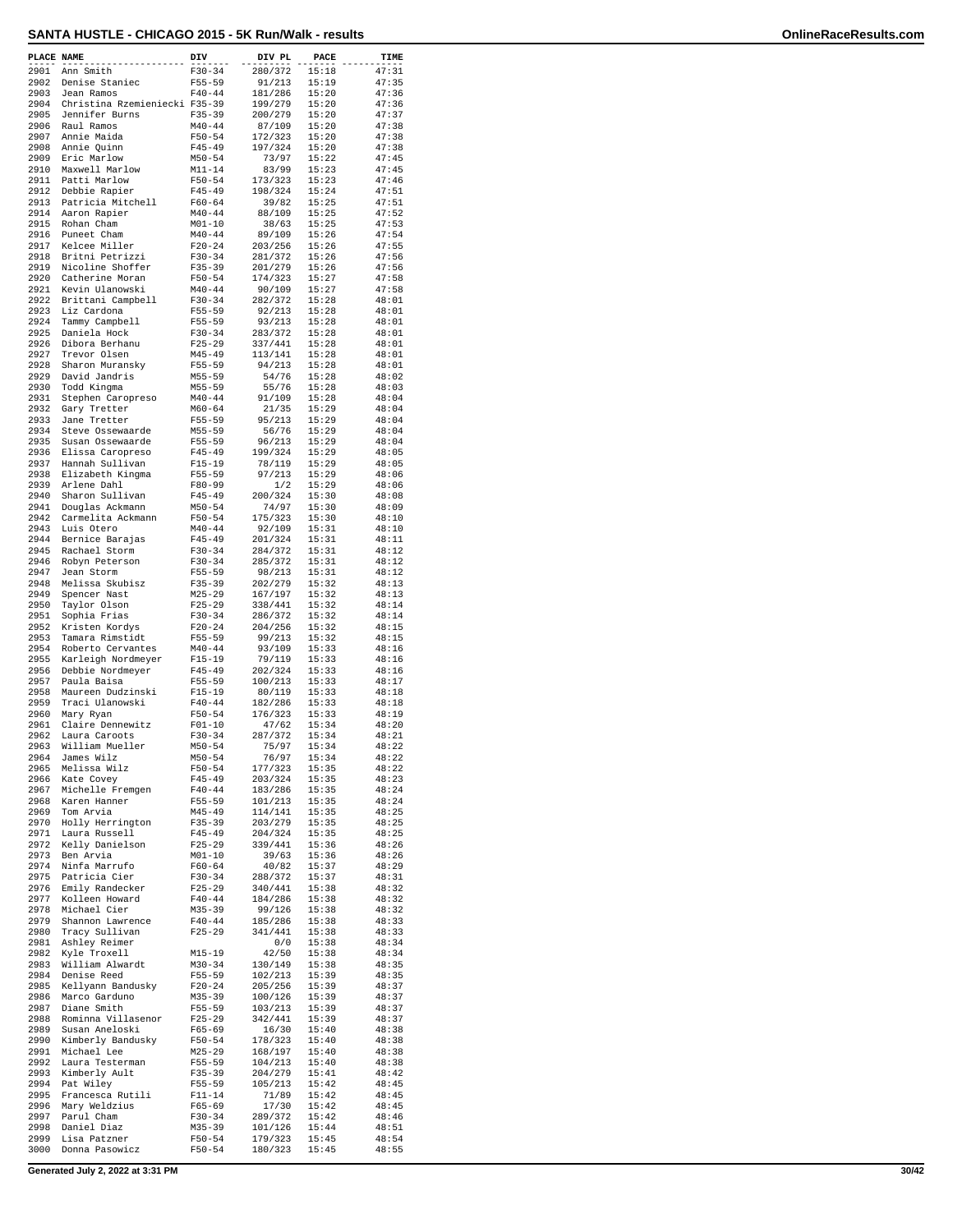| PLACE NAME   |                                       | DIV                      | DIV PL             | PACE           | TIME           |
|--------------|---------------------------------------|--------------------------|--------------------|----------------|----------------|
| 3001         | Kim Rosencrans                        | $F45 - 49$               | 205/324            | 15:45          | 48:55          |
| 3002         | Shayne Taylor                         | $F40 - 44$               | 186/286            | 15:46          | 48:58          |
| 3003         | Tyler Cunningham                      | $M20 - 24$               | 94/107             | 15:46          | 48:58          |
| 3004<br>3005 | Laura Procter<br>Cindy Erdos          | $F50 - 54$<br>$F50 - 54$ | 181/323<br>182/323 | 15:46<br>15:46 | 48:59<br>48:59 |
| 3006         | Patricia Alwardt                      | $F45 - 49$               | 206/324            | 15:46          | 48:59          |
| 3007         | Brian Taylor                          | $M40 - 44$               | 94/109             | 15:47          | 49:00          |
| 3008         | Jodi Fedoruk                          | $F55 - 59$               | 106/213            | 15:47          | 49:01          |
| 3009<br>3010 | Mary Dudzinski<br>Patty Samborski     | $F45 - 49$<br>$F50 - 54$ | 207/324<br>183/323 | 15:47<br>15:47 | 49:02<br>49:02 |
| 3011         | Kayla Barreto                         | $F15 - 19$               | 81/119             | 15:48          | 49:04          |
| 3012         | Mike Magee                            | $M30 - 34$               | 131/149            | 15:48          | 49:05          |
| 3013         | Amanda Andrews                        | $F15 - 19$               | 82/119             | 15:48          | 49:05          |
| 3014<br>3015 | Sandra Biringer<br>Dean Johnson       | $F35 - 39$<br>$M65 - 69$ | 205/279<br>8/15    | 15:48<br>15:49 | 49:06<br>49:07 |
| 3016         | Erlisa King                           | $F40 - 44$               | 187/286            | 15:49          | 49:07          |
| 3017         | Pamela Nelson                         | $M60 - 64$               | 22/35              | 15:49          | 49:07          |
| 3018         | Rita McGuire                          | $F50 - 54$               | 184/323            | 15:49          | 49:08          |
| 3019<br>3020 | Jack Persson<br>Meghan Linthicum      | $M01 - 10$<br>$F15 - 19$ | 40/63<br>83/119    | 15:50<br>15:50 | 49:09<br>49:10 |
| 3021         | Jessica Derlis                        | $F15 - 19$               | 84/119             | 15:50          | 49:10          |
| 3022         | Danielle Nichols                      | $F15 - 19$               | 85/119             | 15:50          | 49:11          |
| 3023         | Meredith Konopinski                   | $F20 - 24$               | 206/256            | 15:50          | 49:12          |
| 3024<br>3025 | Katie Weitkunat<br>Samantha Vigliotti | $F25 - 29$<br>$F25 - 29$ | 343/441<br>344/441 | 15:50<br>15:51 | 49:12<br>49:12 |
| 3026         | Kent Kleinschmidt                     | $M60 - 64$               | 23/35              | 15:51          | 49:12          |
| 3027         | Grace Boster                          | $F15 - 19$               | 86/119             | 15:51          | 49:12          |
| 3028         | Tracy Samelak                         | $F45 - 49$               | 208/324            | 15:51          | 49:14          |
| 3029<br>3030 | Spencer Samelak<br>Sara Wojtowicz     | $F20 - 24$<br>$F25 - 29$ | 207/256<br>345/441 | 15:51<br>15:51 | 49:15<br>49:15 |
| 3031         | Samantha Persson                      | $F25 - 29$               | 346/441            | 15:51          | 49:15          |
| 3032         | Jessica Kapachinski                   | $F40 - 44$               | 188/286            | 15:53          | 49:20          |
| 3033         | Mari Ellen Desimone                   | $F50 - 54$               | 185/323            | 15:53          | 49:20          |
| 3034<br>3035 | Kathleen Cowles                       | $F55 - 59$               | 107/213<br>209/324 | 15:53          | 49:20          |
| 3036         | Sally Lourwood<br>Catherine Marchese  | F45-49<br>$F25 - 29$     | 347/441            | 15:54<br>15:54 | 49:22<br>49:24 |
| 3037         | Anthony Marchese                      | $M25 - 29$               | 169/197            | 15:56          | 49:28          |
| 3038         | Matt Storey                           | $M40 - 44$               | 95/109             | 15:57          | 49:31          |
| 3039         | Carrie Palomado                       | $F35 - 39$               | 206/279            | 15:57          | 49:33          |
| 3040<br>3041 | Amy Bragiel<br>Julianna Nixon-Handy   | $F40 - 44$<br>$F45 - 49$ | 189/286<br>210/324 | 15:58<br>15:59 | 49:36<br>49:40 |
| 3042         | Jason Garcia                          | $M25 - 29$               | 170/197            | 16:02          | 49:48          |
| 3043         | Julie Partynski                       | $F50 - 54$               | 186/323            | 16:02          | 49:49          |
| 3044         | Tracy Jensen                          | $F40 - 44$               | 190/286            | 16:02          | 49:49          |
| 3045<br>3046 | Sara Davis<br>Leigh James             | $F45 - 49$<br>$F45 - 49$ | 211/324<br>212/324 | 16:04<br>16:05 | 49:54<br>49:56 |
| 3047         | Bob Hammond                           | $M55 - 59$               | 57/76              | 16:05          | 49:57          |
| 3048         | Caleb Tirado                          | $M11 - 14$               | 84/99              | 16:05          | 49:58          |
| 3049         | Amanda Eckstein                       | $F20-24$                 | 208/256            | 16:05          | 49:58          |
| 3050<br>3051 | Megan Hammond<br>Stephanie Lerner     | $F25 - 29$<br>$F25 - 29$ | 348/441<br>349/441 | 16:05<br>16:06 | 49:58<br>49:59 |
| 3052         | Megan Lerner                          | $F30-34$                 | 290/372            | 16:06          | 49:59          |
| 3053         | Irene Jasulaitis                      | $F50 - 54$               | 187/323            | 16:06          | 50:01          |
| 3054         | Karen Adent                           | $F45 - 49$               | 213/324            | 16:06          | 50:01          |
| 3055<br>3056 | Donna Leonard<br>Rasa Miliauskas      | $F55 - 59$<br>$F50 - 54$ | 108/213<br>188/323 | 16:06<br>16:06 | 50:01<br>50:01 |
| 3057         | Joshua McElroy                        | $M30 - 34$               | 132/149            | 16:06          | 50:01          |
| 3058         | Alec McElroy                          | $M01 - 10$               | 41/63              | 16:07          | 50:03          |
| 3059<br>3060 | Robert Gawronski                      | $M45 - 49$               | 115/141            | 16:07          | 50:03<br>50:03 |
| 3061         | Mark Teigland<br>Jane Gawronski       | $M45 - 49$<br>$F01 - 10$ | 116/141<br>48/62   | 16:07<br>16:07 | 50:04          |
| 3062         | Lucy Gawronski                        |                          | 0/0                | 16:07          | 50:04          |
| 3063         | Virginia Velazquez                    | $F40 - 44$               | 191/286            | 16:07          | 50:04          |
| 3064         | Caroline Gawronski                    | $F11 - 14$               | 72/89              | 16:07          | 50:04          |
| 3065<br>3066 | Kenny Teigland<br>Deena Miller        | $M11 - 14$<br>F55-59     | 85/99<br>109/213   | 16:07<br>16:07 | 50:05<br>50:05 |
| 3067         | Steven Wirsing                        | $M40 - 44$               | 96/109             | 16:08          | 50:06          |
| 3068         | Megan Armstrong                       | $F15-19$                 | 87/119             | 16:10          | 50:12          |
| 3069         | Abi Dardas                            | $F15-19$                 | 88/119             | 16:10          | 50:12          |
| 3070<br>3071 | Ann Magnini<br>Justin Magnini         | F30-34<br>$M30 - 34$     | 291/372<br>133/149 | 16:10<br>16:10 | 50:12<br>50:14 |
| 3072         | Timothy Magnini                       | $M25 - 29$               | 171/197            | 16:10          | 50:14          |
| 3073         | Tina Shaw                             | $F45 - 49$               | 214/324            | 16:11          | 50:14          |
| 3074         | Ben Somerville                        | $M01 - 10$               | 42/63              | 16:11          | 50:16          |
| 3075<br>3076 | Carter Hilander<br>James Pierce       | $M11 - 14$<br>M45-49     | 86/99<br>117/141   | 16:11<br>16:12 | 50:16<br>50:19 |
| 3077         | Nicole Seidlitz                       | $F40 - 44$               | 192/286            | 16:12          | 50:19          |
| 3078         | David Kendryna                        | $M50 - 54$               | 77/97              | 16:12          | 50:19          |
| 3079         | Amy Kendryna                          | $F50 - 54$               | 189/323            | 16:12          | 50:20          |
| 3080<br>3081 | Liisa Humphrey<br>Rachel Williams     | $F55 - 59$<br>F30-34     | 110/213<br>292/372 | 16:13<br>16:15 | 50:20<br>50:27 |
| 3082         | Jayme Hero                            | $M35 - 39$               | 102/126            | 16:15          | 50:28          |
| 3083         | Carolyn Johnson                       | $F30-34$                 | 293/372            | 16:15          | 50:28          |
| 3084         | Meaghan Zorij                         | $F30 - 34$               | 294/372            | 16:15          | 50:28          |
| 3085<br>3086 | Nandor Tamas<br>Richard Rosemann      | $M35 - 39$<br>$M50 - 54$ | 103/126<br>78/97   | 16:15<br>16:15 | 50:29<br>50:29 |
| 3087         | Brandon Walker                        | $M25 - 29$               | 172/197            | 16:15          | 50:29          |
| 3088         | Mekashia Chenault                     | $F35 - 39$               | 207/279            | 16:16          | 50:30          |
| 3089         | Kassidy Koch                          | $F15-19$                 | 89/119             | 16:16          | 50:31          |
| 3090<br>3091 | Yashin Phillips<br>Donte Cargo        | $F25 - 29$<br>$M35 - 39$ | 350/441<br>104/126 | 16:16<br>16:16 | 50:31<br>50:32 |
| 3092         | Emily Nowak                           | $F30-34$                 | 295/372            | 16:17          | 50:34          |
| 3093         | Lilian Youel                          | $F25 - 29$               | 351/441            | 16:17          | 50:35          |
| 3094         | Jesus Ruiz Garcia                     | M35-39                   | 105/126            | 16:17          | 50:35          |
| 3095<br>3096 | Pam Wallace<br>Michael Buie           | $F50 - 54$<br>$M20 - 24$ | 190/323<br>95/107  | 16:17<br>16:18 | 50:36<br>50:36 |
| 3097         | Benita Castillo                       | $F40 - 44$               | 193/286            | 16:18          | 50:36          |
| 3098         | Angela Buie                           | $F40 - 44$               | 194/286            | 16:18          | 50:38          |
| 3099         | Lina Eshaya                           | $F35 - 39$               | 208/279            | 16:18          | 50:39          |
| 3100         | Denise Olson                          | $F40 - 44$               | 195/286            | 16:18          | 50:39          |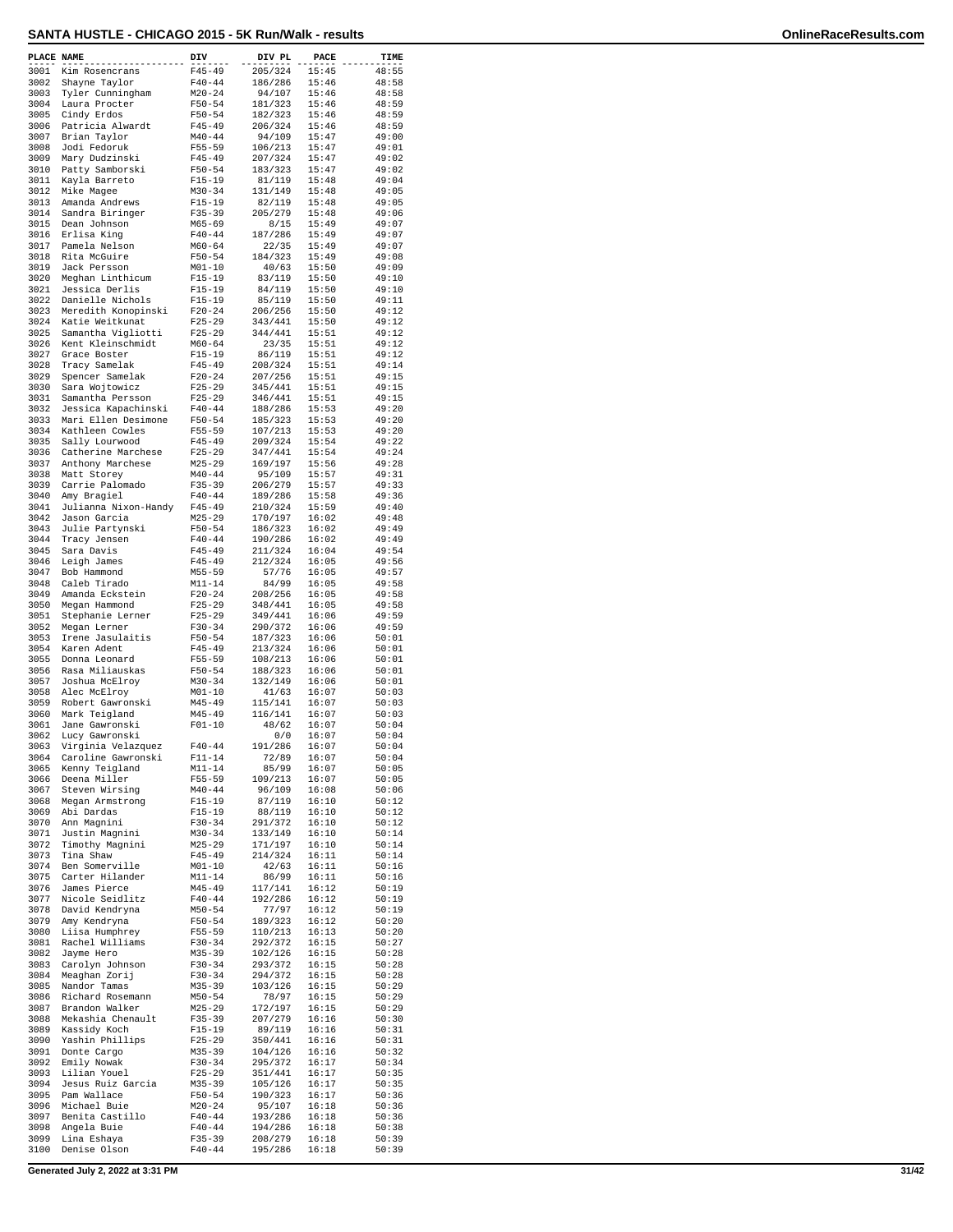| 3101<br>50:40<br>Karel Santana<br>$F40 - 44$<br>196/286<br>16:19<br>3102<br>Tyler McCoy<br>$M25 - 29$<br>173/197<br>16:19<br>50:41<br>3103<br>Mary Rielly<br>$F50 - 54$<br>50:42<br>191/323<br>16:20<br>3104<br>Chelsea Lamson<br>$F30-34$<br>296/372<br>16:20<br>50:42<br>3105<br>Nettie Bell<br>297/372<br>16:20<br>50:43<br>$F30-34$<br>3106<br>Stacey Thielman<br>352/441<br>$F25-29$<br>16:20<br>50:43<br>3107<br>Jacklyn Grummel<br>$F20-24$<br>209/256<br>16:20<br>50:44<br>Jeremy Rivas<br>3108<br>$M01 - 10$<br>43/63<br>16:20<br>50:44<br>3109<br>Jacob Diaz<br>44/63<br>$M01 - 10$<br>16:20<br>50:44<br>3110<br>$M01 - 10$<br>45/63<br>Atticus Patel<br>16:20<br>50:44<br>3111<br>Susan Tekampe<br>$F45 - 49$<br>215/324<br>16:20<br>50:44<br>3112<br>Melissa McClintok<br>$F20 - 24$<br>210/256<br>16:20<br>50:44<br>3113<br>16:21<br>Logan Abell<br>$M01 - 10$<br>46/63<br>50:46<br>3114<br>Kathleen Cunningham<br>$F45 - 49$<br>216/324<br>16:21<br>50:46<br>3115<br>Madeline Michelon<br>49/62<br>$F01-10$<br>16:21<br>50:46<br>3116<br>$F25 - 29$<br>353/441<br>Colleen Horcher<br>16:21<br>50:47<br>3117<br>Alison Abell<br>$F40 - 44$<br>197/286<br>16:22<br>50:51<br>3118<br>Debra Jandris<br>$F50 - 54$<br>16:22<br>192/323<br>50:51<br>3119<br>Aaron Laufman-Walker<br>M35-39<br>106/126<br>16:22<br>50:51<br>3120<br>Megan Kelly<br>$F30 - 34$<br>298/372<br>16:22<br>50:51<br>3121<br>Karen Michelon<br>$F35 - 39$<br>209/279<br>16:22<br>50:51<br>3122<br>Steven Morse<br>M60-64<br>24/35<br>16:23<br>50:52<br>3123<br>Oscar Blas<br>$M20 - 24$<br>96/107<br>16:23<br>50:54<br>3124<br>Diana Wilkinson<br>50:54<br>$F20-24$<br>211/256<br>16:23<br>3125<br>Debra Cleaveland<br>$F40 - 44$<br>198/286<br>16:23<br>50:54<br>3126<br>Martha Roslan<br>$F25 - 29$<br>354/441<br>16:24<br>50:55<br>3127<br>Greg Brandt<br>$M65 - 69$<br>9/15<br>16:24<br>50:56<br>3128<br>1/7<br>Cynthia Brandt<br>F70-74<br>16:24<br>50:57<br>3129<br>Mary Stevens<br>$F55 - 59$<br>111/213<br>16:24<br>50:57<br>3130<br>Rebecca Stevens<br>$F20 - 24$<br>212/256<br>16:24<br>50:57<br>3131<br>Sheryl Walsh<br>$F60 - 64$<br>41/82<br>16:25<br>51:01<br>3132<br>Wayne Wittenberg<br>$M55 - 59$<br>58/76<br>16:25<br>51:01<br>3133<br>$M65 - 69$<br>10/15<br>Tom Walsh<br>16:26<br>51:01<br>3134<br>Gloria Wittenberg<br>F55-59<br>112/213<br>16:26<br>51:01<br>3135<br>Bradley Wray<br>$F30 - 34$<br>299/372<br>16:26<br>51:01<br>3136<br>Lisa Svachula<br>$F50 - 54$<br>193/323<br>51:02<br>16:26<br>3137<br>Brendan O'Donnell<br>M35-39<br>107/126<br>16:26<br>51:02<br>Rachael Small<br>3138<br>$F20 - 24$<br>213/256<br>16:26<br>51:02<br>3139<br>Molly McCormick<br>73/89<br>$F11-14$<br>16:26<br>51:03<br>3140<br>Colleen Connelly<br>$F35 - 39$<br>210/279<br>16:26<br>51:04<br>3141<br>355/441<br>16:27<br>51:05<br>Ashley Gibbens<br>$F25-29$<br>3142<br>$F25 - 29$<br>356/441<br>16:27<br>51:05<br>Dana Smith<br>3143<br>Amy Aydoner<br>$F01-10$<br>50/62<br>16:27<br>51:06<br>3144<br>Helen Moslander<br>$F20 - 24$<br>214/256<br>16:28<br>51:07<br>3145<br>Eddie Adamski<br>$M25 - 29$<br>174/197<br>16:28<br>51:08<br>3146<br>Danielle Baranowski<br>$F20-24$<br>215/256<br>16:28<br>51:08<br>3147<br>Taylor Midgley<br>$F20 - 24$<br>216/256<br>16:28<br>51:08<br>3148<br>Jessica Griner<br>51:09<br>$F20-24$<br>217/256<br>16:28<br>3149<br>Teresa Villanueva<br>$F20-24$<br>218/256<br>16:29<br>51:10<br>3150<br>Joanna Rocha<br>$F30 - 34$<br>300/372<br>16:29<br>51:12<br>3151<br>Iris Umana<br>$F30 - 34$<br>301/372<br>16:29<br>51:12<br>3152<br>Dan Elkin<br>M45-49<br>118/141<br>16:30<br>51:14<br>3153<br>Carol Medrano<br>$F50 - 54$<br>194/323<br>16:30<br>51:16<br>3154<br>Sharon Elkin<br>$F40 - 44$<br>199/286<br>16:30<br>51:16<br>3155<br>Matthew McCormick<br>$M11 - 14$<br>87/99<br>16:30<br>51:16<br>3156<br>Helen Meier<br>2/2<br>16:30<br>F80-99<br>51:16<br>3157<br>Joann Tellez<br>$F50 - 54$<br>195/323<br>16:30<br>51:16<br>3158<br>Katie McCormick<br>$F40 - 44$<br>200/286<br>16:31<br>51:17<br>3159<br>Jennifer Russell<br>217/324<br>16:31<br>51:17<br>F45-49<br>3160<br>$F50 - 54$<br>16:31<br>51:17<br>Sharon Carroll<br>196/323<br>3161<br>16:31<br>Lina Reed<br>$F25-29$<br>357/441<br>51:18<br>3162<br>Faviola Vargas<br>$F30 - 34$<br>302/372<br>16:32<br>51:20<br>M35-39<br>3163<br>Jason Taylor<br>108/126<br>16:32<br>51:21<br>1/3<br>3164<br>Jan Spengel<br>F75-79<br>16:33<br>51:23<br>90/119<br>16:33<br>51:24<br>3165<br>Katrina Steffy<br>$F15-19$<br>51:25<br>3166<br>Anna Telling<br>F15-19<br>91/119<br>16:33<br>3167<br>Mary Howard<br>$F50 - 54$<br>197/323<br>16:33<br>51:25<br>Sarah Stuber<br>$F30 - 34$<br>303/372<br>16:34<br>51:26<br>3168<br>April Arroyo<br>$F30 - 34$<br>3169<br>304/372<br>16:34<br>51:26<br>3170<br>Rebecca Horrighs<br>$F40 - 44$<br>201/286<br>16:34<br>51:29<br>3171<br>$M20 - 24$<br>97/107<br>16:35<br>51:29<br>Matt Conn<br>3172<br>Marie Spitzer<br>$F45 - 49$<br>218/324<br>16:35<br>51:30<br>3173<br>Anna Vardaman<br>$F20-24$<br>219/256<br>16:35<br>51:30<br>3174<br>$F45 - 49$<br>219/324<br>51:32<br>Pat Marianovich<br>16:36<br>3175<br>$F50 - 54$<br>Kimberly Hurley<br>198/323<br>16:36<br>51:32<br>3176<br>$F40 - 44$<br>Annamaria Parker<br>202/286<br>16:36<br>51:33<br>3177<br>M55-59<br>59/76<br>51:33<br>Joseph Hurley<br>16:36<br>3178<br>$F50 - 54$<br>Rosemarie Horcher<br>199/323<br>16:36<br>51:33<br>3179<br>Deborah Hallisy<br>$F60 - 64$<br>42/82<br>16:36<br>51:34<br>Betty Skiff<br>$F55 - 59$<br>113/213<br>16:36<br>51:35<br>3180<br>3181<br>Debra Hartjes<br>$F50 - 54$<br>200/323<br>16:36<br>51:35<br>3182<br>Rebecca Parini<br>$F30-34$<br>305/372<br>16:36<br>51:35<br>3183<br>Grace Lemmon<br>306/372<br>16:37<br>51:36<br>$F30-34$<br>Daniel Lemmon<br>3184<br>M25-29<br>175/197<br>16:37<br>51:36<br>3185<br>Ashley Basom<br>$F25 - 29$<br>358/441<br>16:37<br>51:36<br>3186<br>Deborah Hilton<br>$F60 - 64$<br>43/82<br>16:37<br>51:37<br>307/372<br>3187<br>Samantha Schaefer<br>F30-34<br>16:37<br>51:37<br>3188<br>Lynn Van Zeeland<br>$F50 - 54$<br>201/323<br>16:37<br>51:37<br>3189<br>$F40 - 44$<br>51:40<br>Melissa Achten<br>203/286<br>16:38<br>3190<br>Beth Bracco<br>$F55 - 59$<br>114/213<br>16:39<br>51:43<br>3191<br>Stephanie Miller<br>$F50 - 54$<br>202/323<br>16:40<br>51:45<br>3192<br>Elizabeth Gieser<br>16:40<br>51:45<br>$F30-34$<br>308/372<br>3193<br>Doreen Phelan<br>$F55 - 59$<br>115/213<br>16:40<br>51:46<br>$F55 - 59$<br>3194<br>Jane Kohlmann<br>116/213<br>16:40<br>51:46<br>3195<br>$F50 - 54$<br>203/323<br>51:46<br>Amy Smon<br>16:40<br>3196<br>Belen Olvera<br>$F45 - 49$<br>220/324<br>16:40<br>51:46<br>3197<br>Samantha Owens<br>$F35 - 39$<br>211/279<br>16:40<br>51:47<br>79/97<br>3198<br>Joe Gottron<br>$M50 - 54$<br>16:41<br>51:48<br>3199<br>$F55 - 59$<br>16:41<br>Jackie Gieser<br>117/213<br>51:48<br>3200<br>Angela Gottron<br>$F50 - 54$<br>204/323<br>16:41<br>51:49 | PLACE NAME | DIV | DIV PL | <b>PACE</b> | TIME |
|----------------------------------------------------------------------------------------------------------------------------------------------------------------------------------------------------------------------------------------------------------------------------------------------------------------------------------------------------------------------------------------------------------------------------------------------------------------------------------------------------------------------------------------------------------------------------------------------------------------------------------------------------------------------------------------------------------------------------------------------------------------------------------------------------------------------------------------------------------------------------------------------------------------------------------------------------------------------------------------------------------------------------------------------------------------------------------------------------------------------------------------------------------------------------------------------------------------------------------------------------------------------------------------------------------------------------------------------------------------------------------------------------------------------------------------------------------------------------------------------------------------------------------------------------------------------------------------------------------------------------------------------------------------------------------------------------------------------------------------------------------------------------------------------------------------------------------------------------------------------------------------------------------------------------------------------------------------------------------------------------------------------------------------------------------------------------------------------------------------------------------------------------------------------------------------------------------------------------------------------------------------------------------------------------------------------------------------------------------------------------------------------------------------------------------------------------------------------------------------------------------------------------------------------------------------------------------------------------------------------------------------------------------------------------------------------------------------------------------------------------------------------------------------------------------------------------------------------------------------------------------------------------------------------------------------------------------------------------------------------------------------------------------------------------------------------------------------------------------------------------------------------------------------------------------------------------------------------------------------------------------------------------------------------------------------------------------------------------------------------------------------------------------------------------------------------------------------------------------------------------------------------------------------------------------------------------------------------------------------------------------------------------------------------------------------------------------------------------------------------------------------------------------------------------------------------------------------------------------------------------------------------------------------------------------------------------------------------------------------------------------------------------------------------------------------------------------------------------------------------------------------------------------------------------------------------------------------------------------------------------------------------------------------------------------------------------------------------------------------------------------------------------------------------------------------------------------------------------------------------------------------------------------------------------------------------------------------------------------------------------------------------------------------------------------------------------------------------------------------------------------------------------------------------------------------------------------------------------------------------------------------------------------------------------------------------------------------------------------------------------------------------------------------------------------------------------------------------------------------------------------------------------------------------------------------------------------------------------------------------------------------------------------------------------------------------------------------------------------------------------------------------------------------------------------------------------------------------------------------------------------------------------------------------------------------------------------------------------------------------------------------------------------------------------------------------------------------------------------------------------------------------------------------------------------------------------------------------------------------------------------------------------------------------------------------------------------------------------------------------------------------------------------------------------------------------------------------------------------------------------------------------------------------------------------------------------------------------------------------------------------------------------------------------------------------------------------------------------------------------------------------------------------------------------------------------------------------------------------------------------------------------------------------------------------------------------------------------------------------------------------------------------------------------------------------------------------------------------------------------------------------------------------------------------------------------------------------------------------------------------------------------------------------------------------------------------------------------|------------|-----|--------|-------------|------|
|                                                                                                                                                                                                                                                                                                                                                                                                                                                                                                                                                                                                                                                                                                                                                                                                                                                                                                                                                                                                                                                                                                                                                                                                                                                                                                                                                                                                                                                                                                                                                                                                                                                                                                                                                                                                                                                                                                                                                                                                                                                                                                                                                                                                                                                                                                                                                                                                                                                                                                                                                                                                                                                                                                                                                                                                                                                                                                                                                                                                                                                                                                                                                                                                                                                                                                                                                                                                                                                                                                                                                                                                                                                                                                                                                                                                                                                                                                                                                                                                                                                                                                                                                                                                                                                                                                                                                                                                                                                                                                                                                                                                                                                                                                                                                                                                                                                                                                                                                                                                                                                                                                                                                                                                                                                                                                                                                                                                                                                                                                                                                                                                                                                                                                                                                                                                                                                                                                                                                                                                                                                                                                                                                                                                                                                                                                                                                                                                                                                                                                                                                                                                                                                                                                                                                                                                                                                                                                                                                                      |            |     |        |             |      |
|                                                                                                                                                                                                                                                                                                                                                                                                                                                                                                                                                                                                                                                                                                                                                                                                                                                                                                                                                                                                                                                                                                                                                                                                                                                                                                                                                                                                                                                                                                                                                                                                                                                                                                                                                                                                                                                                                                                                                                                                                                                                                                                                                                                                                                                                                                                                                                                                                                                                                                                                                                                                                                                                                                                                                                                                                                                                                                                                                                                                                                                                                                                                                                                                                                                                                                                                                                                                                                                                                                                                                                                                                                                                                                                                                                                                                                                                                                                                                                                                                                                                                                                                                                                                                                                                                                                                                                                                                                                                                                                                                                                                                                                                                                                                                                                                                                                                                                                                                                                                                                                                                                                                                                                                                                                                                                                                                                                                                                                                                                                                                                                                                                                                                                                                                                                                                                                                                                                                                                                                                                                                                                                                                                                                                                                                                                                                                                                                                                                                                                                                                                                                                                                                                                                                                                                                                                                                                                                                                                      |            |     |        |             |      |
|                                                                                                                                                                                                                                                                                                                                                                                                                                                                                                                                                                                                                                                                                                                                                                                                                                                                                                                                                                                                                                                                                                                                                                                                                                                                                                                                                                                                                                                                                                                                                                                                                                                                                                                                                                                                                                                                                                                                                                                                                                                                                                                                                                                                                                                                                                                                                                                                                                                                                                                                                                                                                                                                                                                                                                                                                                                                                                                                                                                                                                                                                                                                                                                                                                                                                                                                                                                                                                                                                                                                                                                                                                                                                                                                                                                                                                                                                                                                                                                                                                                                                                                                                                                                                                                                                                                                                                                                                                                                                                                                                                                                                                                                                                                                                                                                                                                                                                                                                                                                                                                                                                                                                                                                                                                                                                                                                                                                                                                                                                                                                                                                                                                                                                                                                                                                                                                                                                                                                                                                                                                                                                                                                                                                                                                                                                                                                                                                                                                                                                                                                                                                                                                                                                                                                                                                                                                                                                                                                                      |            |     |        |             |      |
|                                                                                                                                                                                                                                                                                                                                                                                                                                                                                                                                                                                                                                                                                                                                                                                                                                                                                                                                                                                                                                                                                                                                                                                                                                                                                                                                                                                                                                                                                                                                                                                                                                                                                                                                                                                                                                                                                                                                                                                                                                                                                                                                                                                                                                                                                                                                                                                                                                                                                                                                                                                                                                                                                                                                                                                                                                                                                                                                                                                                                                                                                                                                                                                                                                                                                                                                                                                                                                                                                                                                                                                                                                                                                                                                                                                                                                                                                                                                                                                                                                                                                                                                                                                                                                                                                                                                                                                                                                                                                                                                                                                                                                                                                                                                                                                                                                                                                                                                                                                                                                                                                                                                                                                                                                                                                                                                                                                                                                                                                                                                                                                                                                                                                                                                                                                                                                                                                                                                                                                                                                                                                                                                                                                                                                                                                                                                                                                                                                                                                                                                                                                                                                                                                                                                                                                                                                                                                                                                                                      |            |     |        |             |      |
|                                                                                                                                                                                                                                                                                                                                                                                                                                                                                                                                                                                                                                                                                                                                                                                                                                                                                                                                                                                                                                                                                                                                                                                                                                                                                                                                                                                                                                                                                                                                                                                                                                                                                                                                                                                                                                                                                                                                                                                                                                                                                                                                                                                                                                                                                                                                                                                                                                                                                                                                                                                                                                                                                                                                                                                                                                                                                                                                                                                                                                                                                                                                                                                                                                                                                                                                                                                                                                                                                                                                                                                                                                                                                                                                                                                                                                                                                                                                                                                                                                                                                                                                                                                                                                                                                                                                                                                                                                                                                                                                                                                                                                                                                                                                                                                                                                                                                                                                                                                                                                                                                                                                                                                                                                                                                                                                                                                                                                                                                                                                                                                                                                                                                                                                                                                                                                                                                                                                                                                                                                                                                                                                                                                                                                                                                                                                                                                                                                                                                                                                                                                                                                                                                                                                                                                                                                                                                                                                                                      |            |     |        |             |      |
|                                                                                                                                                                                                                                                                                                                                                                                                                                                                                                                                                                                                                                                                                                                                                                                                                                                                                                                                                                                                                                                                                                                                                                                                                                                                                                                                                                                                                                                                                                                                                                                                                                                                                                                                                                                                                                                                                                                                                                                                                                                                                                                                                                                                                                                                                                                                                                                                                                                                                                                                                                                                                                                                                                                                                                                                                                                                                                                                                                                                                                                                                                                                                                                                                                                                                                                                                                                                                                                                                                                                                                                                                                                                                                                                                                                                                                                                                                                                                                                                                                                                                                                                                                                                                                                                                                                                                                                                                                                                                                                                                                                                                                                                                                                                                                                                                                                                                                                                                                                                                                                                                                                                                                                                                                                                                                                                                                                                                                                                                                                                                                                                                                                                                                                                                                                                                                                                                                                                                                                                                                                                                                                                                                                                                                                                                                                                                                                                                                                                                                                                                                                                                                                                                                                                                                                                                                                                                                                                                                      |            |     |        |             |      |
|                                                                                                                                                                                                                                                                                                                                                                                                                                                                                                                                                                                                                                                                                                                                                                                                                                                                                                                                                                                                                                                                                                                                                                                                                                                                                                                                                                                                                                                                                                                                                                                                                                                                                                                                                                                                                                                                                                                                                                                                                                                                                                                                                                                                                                                                                                                                                                                                                                                                                                                                                                                                                                                                                                                                                                                                                                                                                                                                                                                                                                                                                                                                                                                                                                                                                                                                                                                                                                                                                                                                                                                                                                                                                                                                                                                                                                                                                                                                                                                                                                                                                                                                                                                                                                                                                                                                                                                                                                                                                                                                                                                                                                                                                                                                                                                                                                                                                                                                                                                                                                                                                                                                                                                                                                                                                                                                                                                                                                                                                                                                                                                                                                                                                                                                                                                                                                                                                                                                                                                                                                                                                                                                                                                                                                                                                                                                                                                                                                                                                                                                                                                                                                                                                                                                                                                                                                                                                                                                                                      |            |     |        |             |      |
|                                                                                                                                                                                                                                                                                                                                                                                                                                                                                                                                                                                                                                                                                                                                                                                                                                                                                                                                                                                                                                                                                                                                                                                                                                                                                                                                                                                                                                                                                                                                                                                                                                                                                                                                                                                                                                                                                                                                                                                                                                                                                                                                                                                                                                                                                                                                                                                                                                                                                                                                                                                                                                                                                                                                                                                                                                                                                                                                                                                                                                                                                                                                                                                                                                                                                                                                                                                                                                                                                                                                                                                                                                                                                                                                                                                                                                                                                                                                                                                                                                                                                                                                                                                                                                                                                                                                                                                                                                                                                                                                                                                                                                                                                                                                                                                                                                                                                                                                                                                                                                                                                                                                                                                                                                                                                                                                                                                                                                                                                                                                                                                                                                                                                                                                                                                                                                                                                                                                                                                                                                                                                                                                                                                                                                                                                                                                                                                                                                                                                                                                                                                                                                                                                                                                                                                                                                                                                                                                                                      |            |     |        |             |      |
|                                                                                                                                                                                                                                                                                                                                                                                                                                                                                                                                                                                                                                                                                                                                                                                                                                                                                                                                                                                                                                                                                                                                                                                                                                                                                                                                                                                                                                                                                                                                                                                                                                                                                                                                                                                                                                                                                                                                                                                                                                                                                                                                                                                                                                                                                                                                                                                                                                                                                                                                                                                                                                                                                                                                                                                                                                                                                                                                                                                                                                                                                                                                                                                                                                                                                                                                                                                                                                                                                                                                                                                                                                                                                                                                                                                                                                                                                                                                                                                                                                                                                                                                                                                                                                                                                                                                                                                                                                                                                                                                                                                                                                                                                                                                                                                                                                                                                                                                                                                                                                                                                                                                                                                                                                                                                                                                                                                                                                                                                                                                                                                                                                                                                                                                                                                                                                                                                                                                                                                                                                                                                                                                                                                                                                                                                                                                                                                                                                                                                                                                                                                                                                                                                                                                                                                                                                                                                                                                                                      |            |     |        |             |      |
|                                                                                                                                                                                                                                                                                                                                                                                                                                                                                                                                                                                                                                                                                                                                                                                                                                                                                                                                                                                                                                                                                                                                                                                                                                                                                                                                                                                                                                                                                                                                                                                                                                                                                                                                                                                                                                                                                                                                                                                                                                                                                                                                                                                                                                                                                                                                                                                                                                                                                                                                                                                                                                                                                                                                                                                                                                                                                                                                                                                                                                                                                                                                                                                                                                                                                                                                                                                                                                                                                                                                                                                                                                                                                                                                                                                                                                                                                                                                                                                                                                                                                                                                                                                                                                                                                                                                                                                                                                                                                                                                                                                                                                                                                                                                                                                                                                                                                                                                                                                                                                                                                                                                                                                                                                                                                                                                                                                                                                                                                                                                                                                                                                                                                                                                                                                                                                                                                                                                                                                                                                                                                                                                                                                                                                                                                                                                                                                                                                                                                                                                                                                                                                                                                                                                                                                                                                                                                                                                                                      |            |     |        |             |      |
|                                                                                                                                                                                                                                                                                                                                                                                                                                                                                                                                                                                                                                                                                                                                                                                                                                                                                                                                                                                                                                                                                                                                                                                                                                                                                                                                                                                                                                                                                                                                                                                                                                                                                                                                                                                                                                                                                                                                                                                                                                                                                                                                                                                                                                                                                                                                                                                                                                                                                                                                                                                                                                                                                                                                                                                                                                                                                                                                                                                                                                                                                                                                                                                                                                                                                                                                                                                                                                                                                                                                                                                                                                                                                                                                                                                                                                                                                                                                                                                                                                                                                                                                                                                                                                                                                                                                                                                                                                                                                                                                                                                                                                                                                                                                                                                                                                                                                                                                                                                                                                                                                                                                                                                                                                                                                                                                                                                                                                                                                                                                                                                                                                                                                                                                                                                                                                                                                                                                                                                                                                                                                                                                                                                                                                                                                                                                                                                                                                                                                                                                                                                                                                                                                                                                                                                                                                                                                                                                                                      |            |     |        |             |      |
|                                                                                                                                                                                                                                                                                                                                                                                                                                                                                                                                                                                                                                                                                                                                                                                                                                                                                                                                                                                                                                                                                                                                                                                                                                                                                                                                                                                                                                                                                                                                                                                                                                                                                                                                                                                                                                                                                                                                                                                                                                                                                                                                                                                                                                                                                                                                                                                                                                                                                                                                                                                                                                                                                                                                                                                                                                                                                                                                                                                                                                                                                                                                                                                                                                                                                                                                                                                                                                                                                                                                                                                                                                                                                                                                                                                                                                                                                                                                                                                                                                                                                                                                                                                                                                                                                                                                                                                                                                                                                                                                                                                                                                                                                                                                                                                                                                                                                                                                                                                                                                                                                                                                                                                                                                                                                                                                                                                                                                                                                                                                                                                                                                                                                                                                                                                                                                                                                                                                                                                                                                                                                                                                                                                                                                                                                                                                                                                                                                                                                                                                                                                                                                                                                                                                                                                                                                                                                                                                                                      |            |     |        |             |      |
|                                                                                                                                                                                                                                                                                                                                                                                                                                                                                                                                                                                                                                                                                                                                                                                                                                                                                                                                                                                                                                                                                                                                                                                                                                                                                                                                                                                                                                                                                                                                                                                                                                                                                                                                                                                                                                                                                                                                                                                                                                                                                                                                                                                                                                                                                                                                                                                                                                                                                                                                                                                                                                                                                                                                                                                                                                                                                                                                                                                                                                                                                                                                                                                                                                                                                                                                                                                                                                                                                                                                                                                                                                                                                                                                                                                                                                                                                                                                                                                                                                                                                                                                                                                                                                                                                                                                                                                                                                                                                                                                                                                                                                                                                                                                                                                                                                                                                                                                                                                                                                                                                                                                                                                                                                                                                                                                                                                                                                                                                                                                                                                                                                                                                                                                                                                                                                                                                                                                                                                                                                                                                                                                                                                                                                                                                                                                                                                                                                                                                                                                                                                                                                                                                                                                                                                                                                                                                                                                                                      |            |     |        |             |      |
|                                                                                                                                                                                                                                                                                                                                                                                                                                                                                                                                                                                                                                                                                                                                                                                                                                                                                                                                                                                                                                                                                                                                                                                                                                                                                                                                                                                                                                                                                                                                                                                                                                                                                                                                                                                                                                                                                                                                                                                                                                                                                                                                                                                                                                                                                                                                                                                                                                                                                                                                                                                                                                                                                                                                                                                                                                                                                                                                                                                                                                                                                                                                                                                                                                                                                                                                                                                                                                                                                                                                                                                                                                                                                                                                                                                                                                                                                                                                                                                                                                                                                                                                                                                                                                                                                                                                                                                                                                                                                                                                                                                                                                                                                                                                                                                                                                                                                                                                                                                                                                                                                                                                                                                                                                                                                                                                                                                                                                                                                                                                                                                                                                                                                                                                                                                                                                                                                                                                                                                                                                                                                                                                                                                                                                                                                                                                                                                                                                                                                                                                                                                                                                                                                                                                                                                                                                                                                                                                                                      |            |     |        |             |      |
|                                                                                                                                                                                                                                                                                                                                                                                                                                                                                                                                                                                                                                                                                                                                                                                                                                                                                                                                                                                                                                                                                                                                                                                                                                                                                                                                                                                                                                                                                                                                                                                                                                                                                                                                                                                                                                                                                                                                                                                                                                                                                                                                                                                                                                                                                                                                                                                                                                                                                                                                                                                                                                                                                                                                                                                                                                                                                                                                                                                                                                                                                                                                                                                                                                                                                                                                                                                                                                                                                                                                                                                                                                                                                                                                                                                                                                                                                                                                                                                                                                                                                                                                                                                                                                                                                                                                                                                                                                                                                                                                                                                                                                                                                                                                                                                                                                                                                                                                                                                                                                                                                                                                                                                                                                                                                                                                                                                                                                                                                                                                                                                                                                                                                                                                                                                                                                                                                                                                                                                                                                                                                                                                                                                                                                                                                                                                                                                                                                                                                                                                                                                                                                                                                                                                                                                                                                                                                                                                                                      |            |     |        |             |      |
|                                                                                                                                                                                                                                                                                                                                                                                                                                                                                                                                                                                                                                                                                                                                                                                                                                                                                                                                                                                                                                                                                                                                                                                                                                                                                                                                                                                                                                                                                                                                                                                                                                                                                                                                                                                                                                                                                                                                                                                                                                                                                                                                                                                                                                                                                                                                                                                                                                                                                                                                                                                                                                                                                                                                                                                                                                                                                                                                                                                                                                                                                                                                                                                                                                                                                                                                                                                                                                                                                                                                                                                                                                                                                                                                                                                                                                                                                                                                                                                                                                                                                                                                                                                                                                                                                                                                                                                                                                                                                                                                                                                                                                                                                                                                                                                                                                                                                                                                                                                                                                                                                                                                                                                                                                                                                                                                                                                                                                                                                                                                                                                                                                                                                                                                                                                                                                                                                                                                                                                                                                                                                                                                                                                                                                                                                                                                                                                                                                                                                                                                                                                                                                                                                                                                                                                                                                                                                                                                                                      |            |     |        |             |      |
|                                                                                                                                                                                                                                                                                                                                                                                                                                                                                                                                                                                                                                                                                                                                                                                                                                                                                                                                                                                                                                                                                                                                                                                                                                                                                                                                                                                                                                                                                                                                                                                                                                                                                                                                                                                                                                                                                                                                                                                                                                                                                                                                                                                                                                                                                                                                                                                                                                                                                                                                                                                                                                                                                                                                                                                                                                                                                                                                                                                                                                                                                                                                                                                                                                                                                                                                                                                                                                                                                                                                                                                                                                                                                                                                                                                                                                                                                                                                                                                                                                                                                                                                                                                                                                                                                                                                                                                                                                                                                                                                                                                                                                                                                                                                                                                                                                                                                                                                                                                                                                                                                                                                                                                                                                                                                                                                                                                                                                                                                                                                                                                                                                                                                                                                                                                                                                                                                                                                                                                                                                                                                                                                                                                                                                                                                                                                                                                                                                                                                                                                                                                                                                                                                                                                                                                                                                                                                                                                                                      |            |     |        |             |      |
|                                                                                                                                                                                                                                                                                                                                                                                                                                                                                                                                                                                                                                                                                                                                                                                                                                                                                                                                                                                                                                                                                                                                                                                                                                                                                                                                                                                                                                                                                                                                                                                                                                                                                                                                                                                                                                                                                                                                                                                                                                                                                                                                                                                                                                                                                                                                                                                                                                                                                                                                                                                                                                                                                                                                                                                                                                                                                                                                                                                                                                                                                                                                                                                                                                                                                                                                                                                                                                                                                                                                                                                                                                                                                                                                                                                                                                                                                                                                                                                                                                                                                                                                                                                                                                                                                                                                                                                                                                                                                                                                                                                                                                                                                                                                                                                                                                                                                                                                                                                                                                                                                                                                                                                                                                                                                                                                                                                                                                                                                                                                                                                                                                                                                                                                                                                                                                                                                                                                                                                                                                                                                                                                                                                                                                                                                                                                                                                                                                                                                                                                                                                                                                                                                                                                                                                                                                                                                                                                                                      |            |     |        |             |      |
|                                                                                                                                                                                                                                                                                                                                                                                                                                                                                                                                                                                                                                                                                                                                                                                                                                                                                                                                                                                                                                                                                                                                                                                                                                                                                                                                                                                                                                                                                                                                                                                                                                                                                                                                                                                                                                                                                                                                                                                                                                                                                                                                                                                                                                                                                                                                                                                                                                                                                                                                                                                                                                                                                                                                                                                                                                                                                                                                                                                                                                                                                                                                                                                                                                                                                                                                                                                                                                                                                                                                                                                                                                                                                                                                                                                                                                                                                                                                                                                                                                                                                                                                                                                                                                                                                                                                                                                                                                                                                                                                                                                                                                                                                                                                                                                                                                                                                                                                                                                                                                                                                                                                                                                                                                                                                                                                                                                                                                                                                                                                                                                                                                                                                                                                                                                                                                                                                                                                                                                                                                                                                                                                                                                                                                                                                                                                                                                                                                                                                                                                                                                                                                                                                                                                                                                                                                                                                                                                                                      |            |     |        |             |      |
|                                                                                                                                                                                                                                                                                                                                                                                                                                                                                                                                                                                                                                                                                                                                                                                                                                                                                                                                                                                                                                                                                                                                                                                                                                                                                                                                                                                                                                                                                                                                                                                                                                                                                                                                                                                                                                                                                                                                                                                                                                                                                                                                                                                                                                                                                                                                                                                                                                                                                                                                                                                                                                                                                                                                                                                                                                                                                                                                                                                                                                                                                                                                                                                                                                                                                                                                                                                                                                                                                                                                                                                                                                                                                                                                                                                                                                                                                                                                                                                                                                                                                                                                                                                                                                                                                                                                                                                                                                                                                                                                                                                                                                                                                                                                                                                                                                                                                                                                                                                                                                                                                                                                                                                                                                                                                                                                                                                                                                                                                                                                                                                                                                                                                                                                                                                                                                                                                                                                                                                                                                                                                                                                                                                                                                                                                                                                                                                                                                                                                                                                                                                                                                                                                                                                                                                                                                                                                                                                                                      |            |     |        |             |      |
|                                                                                                                                                                                                                                                                                                                                                                                                                                                                                                                                                                                                                                                                                                                                                                                                                                                                                                                                                                                                                                                                                                                                                                                                                                                                                                                                                                                                                                                                                                                                                                                                                                                                                                                                                                                                                                                                                                                                                                                                                                                                                                                                                                                                                                                                                                                                                                                                                                                                                                                                                                                                                                                                                                                                                                                                                                                                                                                                                                                                                                                                                                                                                                                                                                                                                                                                                                                                                                                                                                                                                                                                                                                                                                                                                                                                                                                                                                                                                                                                                                                                                                                                                                                                                                                                                                                                                                                                                                                                                                                                                                                                                                                                                                                                                                                                                                                                                                                                                                                                                                                                                                                                                                                                                                                                                                                                                                                                                                                                                                                                                                                                                                                                                                                                                                                                                                                                                                                                                                                                                                                                                                                                                                                                                                                                                                                                                                                                                                                                                                                                                                                                                                                                                                                                                                                                                                                                                                                                                                      |            |     |        |             |      |
|                                                                                                                                                                                                                                                                                                                                                                                                                                                                                                                                                                                                                                                                                                                                                                                                                                                                                                                                                                                                                                                                                                                                                                                                                                                                                                                                                                                                                                                                                                                                                                                                                                                                                                                                                                                                                                                                                                                                                                                                                                                                                                                                                                                                                                                                                                                                                                                                                                                                                                                                                                                                                                                                                                                                                                                                                                                                                                                                                                                                                                                                                                                                                                                                                                                                                                                                                                                                                                                                                                                                                                                                                                                                                                                                                                                                                                                                                                                                                                                                                                                                                                                                                                                                                                                                                                                                                                                                                                                                                                                                                                                                                                                                                                                                                                                                                                                                                                                                                                                                                                                                                                                                                                                                                                                                                                                                                                                                                                                                                                                                                                                                                                                                                                                                                                                                                                                                                                                                                                                                                                                                                                                                                                                                                                                                                                                                                                                                                                                                                                                                                                                                                                                                                                                                                                                                                                                                                                                                                                      |            |     |        |             |      |
|                                                                                                                                                                                                                                                                                                                                                                                                                                                                                                                                                                                                                                                                                                                                                                                                                                                                                                                                                                                                                                                                                                                                                                                                                                                                                                                                                                                                                                                                                                                                                                                                                                                                                                                                                                                                                                                                                                                                                                                                                                                                                                                                                                                                                                                                                                                                                                                                                                                                                                                                                                                                                                                                                                                                                                                                                                                                                                                                                                                                                                                                                                                                                                                                                                                                                                                                                                                                                                                                                                                                                                                                                                                                                                                                                                                                                                                                                                                                                                                                                                                                                                                                                                                                                                                                                                                                                                                                                                                                                                                                                                                                                                                                                                                                                                                                                                                                                                                                                                                                                                                                                                                                                                                                                                                                                                                                                                                                                                                                                                                                                                                                                                                                                                                                                                                                                                                                                                                                                                                                                                                                                                                                                                                                                                                                                                                                                                                                                                                                                                                                                                                                                                                                                                                                                                                                                                                                                                                                                                      |            |     |        |             |      |
|                                                                                                                                                                                                                                                                                                                                                                                                                                                                                                                                                                                                                                                                                                                                                                                                                                                                                                                                                                                                                                                                                                                                                                                                                                                                                                                                                                                                                                                                                                                                                                                                                                                                                                                                                                                                                                                                                                                                                                                                                                                                                                                                                                                                                                                                                                                                                                                                                                                                                                                                                                                                                                                                                                                                                                                                                                                                                                                                                                                                                                                                                                                                                                                                                                                                                                                                                                                                                                                                                                                                                                                                                                                                                                                                                                                                                                                                                                                                                                                                                                                                                                                                                                                                                                                                                                                                                                                                                                                                                                                                                                                                                                                                                                                                                                                                                                                                                                                                                                                                                                                                                                                                                                                                                                                                                                                                                                                                                                                                                                                                                                                                                                                                                                                                                                                                                                                                                                                                                                                                                                                                                                                                                                                                                                                                                                                                                                                                                                                                                                                                                                                                                                                                                                                                                                                                                                                                                                                                                                      |            |     |        |             |      |
|                                                                                                                                                                                                                                                                                                                                                                                                                                                                                                                                                                                                                                                                                                                                                                                                                                                                                                                                                                                                                                                                                                                                                                                                                                                                                                                                                                                                                                                                                                                                                                                                                                                                                                                                                                                                                                                                                                                                                                                                                                                                                                                                                                                                                                                                                                                                                                                                                                                                                                                                                                                                                                                                                                                                                                                                                                                                                                                                                                                                                                                                                                                                                                                                                                                                                                                                                                                                                                                                                                                                                                                                                                                                                                                                                                                                                                                                                                                                                                                                                                                                                                                                                                                                                                                                                                                                                                                                                                                                                                                                                                                                                                                                                                                                                                                                                                                                                                                                                                                                                                                                                                                                                                                                                                                                                                                                                                                                                                                                                                                                                                                                                                                                                                                                                                                                                                                                                                                                                                                                                                                                                                                                                                                                                                                                                                                                                                                                                                                                                                                                                                                                                                                                                                                                                                                                                                                                                                                                                                      |            |     |        |             |      |
|                                                                                                                                                                                                                                                                                                                                                                                                                                                                                                                                                                                                                                                                                                                                                                                                                                                                                                                                                                                                                                                                                                                                                                                                                                                                                                                                                                                                                                                                                                                                                                                                                                                                                                                                                                                                                                                                                                                                                                                                                                                                                                                                                                                                                                                                                                                                                                                                                                                                                                                                                                                                                                                                                                                                                                                                                                                                                                                                                                                                                                                                                                                                                                                                                                                                                                                                                                                                                                                                                                                                                                                                                                                                                                                                                                                                                                                                                                                                                                                                                                                                                                                                                                                                                                                                                                                                                                                                                                                                                                                                                                                                                                                                                                                                                                                                                                                                                                                                                                                                                                                                                                                                                                                                                                                                                                                                                                                                                                                                                                                                                                                                                                                                                                                                                                                                                                                                                                                                                                                                                                                                                                                                                                                                                                                                                                                                                                                                                                                                                                                                                                                                                                                                                                                                                                                                                                                                                                                                                                      |            |     |        |             |      |
|                                                                                                                                                                                                                                                                                                                                                                                                                                                                                                                                                                                                                                                                                                                                                                                                                                                                                                                                                                                                                                                                                                                                                                                                                                                                                                                                                                                                                                                                                                                                                                                                                                                                                                                                                                                                                                                                                                                                                                                                                                                                                                                                                                                                                                                                                                                                                                                                                                                                                                                                                                                                                                                                                                                                                                                                                                                                                                                                                                                                                                                                                                                                                                                                                                                                                                                                                                                                                                                                                                                                                                                                                                                                                                                                                                                                                                                                                                                                                                                                                                                                                                                                                                                                                                                                                                                                                                                                                                                                                                                                                                                                                                                                                                                                                                                                                                                                                                                                                                                                                                                                                                                                                                                                                                                                                                                                                                                                                                                                                                                                                                                                                                                                                                                                                                                                                                                                                                                                                                                                                                                                                                                                                                                                                                                                                                                                                                                                                                                                                                                                                                                                                                                                                                                                                                                                                                                                                                                                                                      |            |     |        |             |      |
|                                                                                                                                                                                                                                                                                                                                                                                                                                                                                                                                                                                                                                                                                                                                                                                                                                                                                                                                                                                                                                                                                                                                                                                                                                                                                                                                                                                                                                                                                                                                                                                                                                                                                                                                                                                                                                                                                                                                                                                                                                                                                                                                                                                                                                                                                                                                                                                                                                                                                                                                                                                                                                                                                                                                                                                                                                                                                                                                                                                                                                                                                                                                                                                                                                                                                                                                                                                                                                                                                                                                                                                                                                                                                                                                                                                                                                                                                                                                                                                                                                                                                                                                                                                                                                                                                                                                                                                                                                                                                                                                                                                                                                                                                                                                                                                                                                                                                                                                                                                                                                                                                                                                                                                                                                                                                                                                                                                                                                                                                                                                                                                                                                                                                                                                                                                                                                                                                                                                                                                                                                                                                                                                                                                                                                                                                                                                                                                                                                                                                                                                                                                                                                                                                                                                                                                                                                                                                                                                                                      |            |     |        |             |      |
|                                                                                                                                                                                                                                                                                                                                                                                                                                                                                                                                                                                                                                                                                                                                                                                                                                                                                                                                                                                                                                                                                                                                                                                                                                                                                                                                                                                                                                                                                                                                                                                                                                                                                                                                                                                                                                                                                                                                                                                                                                                                                                                                                                                                                                                                                                                                                                                                                                                                                                                                                                                                                                                                                                                                                                                                                                                                                                                                                                                                                                                                                                                                                                                                                                                                                                                                                                                                                                                                                                                                                                                                                                                                                                                                                                                                                                                                                                                                                                                                                                                                                                                                                                                                                                                                                                                                                                                                                                                                                                                                                                                                                                                                                                                                                                                                                                                                                                                                                                                                                                                                                                                                                                                                                                                                                                                                                                                                                                                                                                                                                                                                                                                                                                                                                                                                                                                                                                                                                                                                                                                                                                                                                                                                                                                                                                                                                                                                                                                                                                                                                                                                                                                                                                                                                                                                                                                                                                                                                                      |            |     |        |             |      |
|                                                                                                                                                                                                                                                                                                                                                                                                                                                                                                                                                                                                                                                                                                                                                                                                                                                                                                                                                                                                                                                                                                                                                                                                                                                                                                                                                                                                                                                                                                                                                                                                                                                                                                                                                                                                                                                                                                                                                                                                                                                                                                                                                                                                                                                                                                                                                                                                                                                                                                                                                                                                                                                                                                                                                                                                                                                                                                                                                                                                                                                                                                                                                                                                                                                                                                                                                                                                                                                                                                                                                                                                                                                                                                                                                                                                                                                                                                                                                                                                                                                                                                                                                                                                                                                                                                                                                                                                                                                                                                                                                                                                                                                                                                                                                                                                                                                                                                                                                                                                                                                                                                                                                                                                                                                                                                                                                                                                                                                                                                                                                                                                                                                                                                                                                                                                                                                                                                                                                                                                                                                                                                                                                                                                                                                                                                                                                                                                                                                                                                                                                                                                                                                                                                                                                                                                                                                                                                                                                                      |            |     |        |             |      |
|                                                                                                                                                                                                                                                                                                                                                                                                                                                                                                                                                                                                                                                                                                                                                                                                                                                                                                                                                                                                                                                                                                                                                                                                                                                                                                                                                                                                                                                                                                                                                                                                                                                                                                                                                                                                                                                                                                                                                                                                                                                                                                                                                                                                                                                                                                                                                                                                                                                                                                                                                                                                                                                                                                                                                                                                                                                                                                                                                                                                                                                                                                                                                                                                                                                                                                                                                                                                                                                                                                                                                                                                                                                                                                                                                                                                                                                                                                                                                                                                                                                                                                                                                                                                                                                                                                                                                                                                                                                                                                                                                                                                                                                                                                                                                                                                                                                                                                                                                                                                                                                                                                                                                                                                                                                                                                                                                                                                                                                                                                                                                                                                                                                                                                                                                                                                                                                                                                                                                                                                                                                                                                                                                                                                                                                                                                                                                                                                                                                                                                                                                                                                                                                                                                                                                                                                                                                                                                                                                                      |            |     |        |             |      |
|                                                                                                                                                                                                                                                                                                                                                                                                                                                                                                                                                                                                                                                                                                                                                                                                                                                                                                                                                                                                                                                                                                                                                                                                                                                                                                                                                                                                                                                                                                                                                                                                                                                                                                                                                                                                                                                                                                                                                                                                                                                                                                                                                                                                                                                                                                                                                                                                                                                                                                                                                                                                                                                                                                                                                                                                                                                                                                                                                                                                                                                                                                                                                                                                                                                                                                                                                                                                                                                                                                                                                                                                                                                                                                                                                                                                                                                                                                                                                                                                                                                                                                                                                                                                                                                                                                                                                                                                                                                                                                                                                                                                                                                                                                                                                                                                                                                                                                                                                                                                                                                                                                                                                                                                                                                                                                                                                                                                                                                                                                                                                                                                                                                                                                                                                                                                                                                                                                                                                                                                                                                                                                                                                                                                                                                                                                                                                                                                                                                                                                                                                                                                                                                                                                                                                                                                                                                                                                                                                                      |            |     |        |             |      |
|                                                                                                                                                                                                                                                                                                                                                                                                                                                                                                                                                                                                                                                                                                                                                                                                                                                                                                                                                                                                                                                                                                                                                                                                                                                                                                                                                                                                                                                                                                                                                                                                                                                                                                                                                                                                                                                                                                                                                                                                                                                                                                                                                                                                                                                                                                                                                                                                                                                                                                                                                                                                                                                                                                                                                                                                                                                                                                                                                                                                                                                                                                                                                                                                                                                                                                                                                                                                                                                                                                                                                                                                                                                                                                                                                                                                                                                                                                                                                                                                                                                                                                                                                                                                                                                                                                                                                                                                                                                                                                                                                                                                                                                                                                                                                                                                                                                                                                                                                                                                                                                                                                                                                                                                                                                                                                                                                                                                                                                                                                                                                                                                                                                                                                                                                                                                                                                                                                                                                                                                                                                                                                                                                                                                                                                                                                                                                                                                                                                                                                                                                                                                                                                                                                                                                                                                                                                                                                                                                                      |            |     |        |             |      |
|                                                                                                                                                                                                                                                                                                                                                                                                                                                                                                                                                                                                                                                                                                                                                                                                                                                                                                                                                                                                                                                                                                                                                                                                                                                                                                                                                                                                                                                                                                                                                                                                                                                                                                                                                                                                                                                                                                                                                                                                                                                                                                                                                                                                                                                                                                                                                                                                                                                                                                                                                                                                                                                                                                                                                                                                                                                                                                                                                                                                                                                                                                                                                                                                                                                                                                                                                                                                                                                                                                                                                                                                                                                                                                                                                                                                                                                                                                                                                                                                                                                                                                                                                                                                                                                                                                                                                                                                                                                                                                                                                                                                                                                                                                                                                                                                                                                                                                                                                                                                                                                                                                                                                                                                                                                                                                                                                                                                                                                                                                                                                                                                                                                                                                                                                                                                                                                                                                                                                                                                                                                                                                                                                                                                                                                                                                                                                                                                                                                                                                                                                                                                                                                                                                                                                                                                                                                                                                                                                                      |            |     |        |             |      |
|                                                                                                                                                                                                                                                                                                                                                                                                                                                                                                                                                                                                                                                                                                                                                                                                                                                                                                                                                                                                                                                                                                                                                                                                                                                                                                                                                                                                                                                                                                                                                                                                                                                                                                                                                                                                                                                                                                                                                                                                                                                                                                                                                                                                                                                                                                                                                                                                                                                                                                                                                                                                                                                                                                                                                                                                                                                                                                                                                                                                                                                                                                                                                                                                                                                                                                                                                                                                                                                                                                                                                                                                                                                                                                                                                                                                                                                                                                                                                                                                                                                                                                                                                                                                                                                                                                                                                                                                                                                                                                                                                                                                                                                                                                                                                                                                                                                                                                                                                                                                                                                                                                                                                                                                                                                                                                                                                                                                                                                                                                                                                                                                                                                                                                                                                                                                                                                                                                                                                                                                                                                                                                                                                                                                                                                                                                                                                                                                                                                                                                                                                                                                                                                                                                                                                                                                                                                                                                                                                                      |            |     |        |             |      |
|                                                                                                                                                                                                                                                                                                                                                                                                                                                                                                                                                                                                                                                                                                                                                                                                                                                                                                                                                                                                                                                                                                                                                                                                                                                                                                                                                                                                                                                                                                                                                                                                                                                                                                                                                                                                                                                                                                                                                                                                                                                                                                                                                                                                                                                                                                                                                                                                                                                                                                                                                                                                                                                                                                                                                                                                                                                                                                                                                                                                                                                                                                                                                                                                                                                                                                                                                                                                                                                                                                                                                                                                                                                                                                                                                                                                                                                                                                                                                                                                                                                                                                                                                                                                                                                                                                                                                                                                                                                                                                                                                                                                                                                                                                                                                                                                                                                                                                                                                                                                                                                                                                                                                                                                                                                                                                                                                                                                                                                                                                                                                                                                                                                                                                                                                                                                                                                                                                                                                                                                                                                                                                                                                                                                                                                                                                                                                                                                                                                                                                                                                                                                                                                                                                                                                                                                                                                                                                                                                                      |            |     |        |             |      |
|                                                                                                                                                                                                                                                                                                                                                                                                                                                                                                                                                                                                                                                                                                                                                                                                                                                                                                                                                                                                                                                                                                                                                                                                                                                                                                                                                                                                                                                                                                                                                                                                                                                                                                                                                                                                                                                                                                                                                                                                                                                                                                                                                                                                                                                                                                                                                                                                                                                                                                                                                                                                                                                                                                                                                                                                                                                                                                                                                                                                                                                                                                                                                                                                                                                                                                                                                                                                                                                                                                                                                                                                                                                                                                                                                                                                                                                                                                                                                                                                                                                                                                                                                                                                                                                                                                                                                                                                                                                                                                                                                                                                                                                                                                                                                                                                                                                                                                                                                                                                                                                                                                                                                                                                                                                                                                                                                                                                                                                                                                                                                                                                                                                                                                                                                                                                                                                                                                                                                                                                                                                                                                                                                                                                                                                                                                                                                                                                                                                                                                                                                                                                                                                                                                                                                                                                                                                                                                                                                                      |            |     |        |             |      |
|                                                                                                                                                                                                                                                                                                                                                                                                                                                                                                                                                                                                                                                                                                                                                                                                                                                                                                                                                                                                                                                                                                                                                                                                                                                                                                                                                                                                                                                                                                                                                                                                                                                                                                                                                                                                                                                                                                                                                                                                                                                                                                                                                                                                                                                                                                                                                                                                                                                                                                                                                                                                                                                                                                                                                                                                                                                                                                                                                                                                                                                                                                                                                                                                                                                                                                                                                                                                                                                                                                                                                                                                                                                                                                                                                                                                                                                                                                                                                                                                                                                                                                                                                                                                                                                                                                                                                                                                                                                                                                                                                                                                                                                                                                                                                                                                                                                                                                                                                                                                                                                                                                                                                                                                                                                                                                                                                                                                                                                                                                                                                                                                                                                                                                                                                                                                                                                                                                                                                                                                                                                                                                                                                                                                                                                                                                                                                                                                                                                                                                                                                                                                                                                                                                                                                                                                                                                                                                                                                                      |            |     |        |             |      |
|                                                                                                                                                                                                                                                                                                                                                                                                                                                                                                                                                                                                                                                                                                                                                                                                                                                                                                                                                                                                                                                                                                                                                                                                                                                                                                                                                                                                                                                                                                                                                                                                                                                                                                                                                                                                                                                                                                                                                                                                                                                                                                                                                                                                                                                                                                                                                                                                                                                                                                                                                                                                                                                                                                                                                                                                                                                                                                                                                                                                                                                                                                                                                                                                                                                                                                                                                                                                                                                                                                                                                                                                                                                                                                                                                                                                                                                                                                                                                                                                                                                                                                                                                                                                                                                                                                                                                                                                                                                                                                                                                                                                                                                                                                                                                                                                                                                                                                                                                                                                                                                                                                                                                                                                                                                                                                                                                                                                                                                                                                                                                                                                                                                                                                                                                                                                                                                                                                                                                                                                                                                                                                                                                                                                                                                                                                                                                                                                                                                                                                                                                                                                                                                                                                                                                                                                                                                                                                                                                                      |            |     |        |             |      |
|                                                                                                                                                                                                                                                                                                                                                                                                                                                                                                                                                                                                                                                                                                                                                                                                                                                                                                                                                                                                                                                                                                                                                                                                                                                                                                                                                                                                                                                                                                                                                                                                                                                                                                                                                                                                                                                                                                                                                                                                                                                                                                                                                                                                                                                                                                                                                                                                                                                                                                                                                                                                                                                                                                                                                                                                                                                                                                                                                                                                                                                                                                                                                                                                                                                                                                                                                                                                                                                                                                                                                                                                                                                                                                                                                                                                                                                                                                                                                                                                                                                                                                                                                                                                                                                                                                                                                                                                                                                                                                                                                                                                                                                                                                                                                                                                                                                                                                                                                                                                                                                                                                                                                                                                                                                                                                                                                                                                                                                                                                                                                                                                                                                                                                                                                                                                                                                                                                                                                                                                                                                                                                                                                                                                                                                                                                                                                                                                                                                                                                                                                                                                                                                                                                                                                                                                                                                                                                                                                                      |            |     |        |             |      |
|                                                                                                                                                                                                                                                                                                                                                                                                                                                                                                                                                                                                                                                                                                                                                                                                                                                                                                                                                                                                                                                                                                                                                                                                                                                                                                                                                                                                                                                                                                                                                                                                                                                                                                                                                                                                                                                                                                                                                                                                                                                                                                                                                                                                                                                                                                                                                                                                                                                                                                                                                                                                                                                                                                                                                                                                                                                                                                                                                                                                                                                                                                                                                                                                                                                                                                                                                                                                                                                                                                                                                                                                                                                                                                                                                                                                                                                                                                                                                                                                                                                                                                                                                                                                                                                                                                                                                                                                                                                                                                                                                                                                                                                                                                                                                                                                                                                                                                                                                                                                                                                                                                                                                                                                                                                                                                                                                                                                                                                                                                                                                                                                                                                                                                                                                                                                                                                                                                                                                                                                                                                                                                                                                                                                                                                                                                                                                                                                                                                                                                                                                                                                                                                                                                                                                                                                                                                                                                                                                                      |            |     |        |             |      |
|                                                                                                                                                                                                                                                                                                                                                                                                                                                                                                                                                                                                                                                                                                                                                                                                                                                                                                                                                                                                                                                                                                                                                                                                                                                                                                                                                                                                                                                                                                                                                                                                                                                                                                                                                                                                                                                                                                                                                                                                                                                                                                                                                                                                                                                                                                                                                                                                                                                                                                                                                                                                                                                                                                                                                                                                                                                                                                                                                                                                                                                                                                                                                                                                                                                                                                                                                                                                                                                                                                                                                                                                                                                                                                                                                                                                                                                                                                                                                                                                                                                                                                                                                                                                                                                                                                                                                                                                                                                                                                                                                                                                                                                                                                                                                                                                                                                                                                                                                                                                                                                                                                                                                                                                                                                                                                                                                                                                                                                                                                                                                                                                                                                                                                                                                                                                                                                                                                                                                                                                                                                                                                                                                                                                                                                                                                                                                                                                                                                                                                                                                                                                                                                                                                                                                                                                                                                                                                                                                                      |            |     |        |             |      |
|                                                                                                                                                                                                                                                                                                                                                                                                                                                                                                                                                                                                                                                                                                                                                                                                                                                                                                                                                                                                                                                                                                                                                                                                                                                                                                                                                                                                                                                                                                                                                                                                                                                                                                                                                                                                                                                                                                                                                                                                                                                                                                                                                                                                                                                                                                                                                                                                                                                                                                                                                                                                                                                                                                                                                                                                                                                                                                                                                                                                                                                                                                                                                                                                                                                                                                                                                                                                                                                                                                                                                                                                                                                                                                                                                                                                                                                                                                                                                                                                                                                                                                                                                                                                                                                                                                                                                                                                                                                                                                                                                                                                                                                                                                                                                                                                                                                                                                                                                                                                                                                                                                                                                                                                                                                                                                                                                                                                                                                                                                                                                                                                                                                                                                                                                                                                                                                                                                                                                                                                                                                                                                                                                                                                                                                                                                                                                                                                                                                                                                                                                                                                                                                                                                                                                                                                                                                                                                                                                                      |            |     |        |             |      |
|                                                                                                                                                                                                                                                                                                                                                                                                                                                                                                                                                                                                                                                                                                                                                                                                                                                                                                                                                                                                                                                                                                                                                                                                                                                                                                                                                                                                                                                                                                                                                                                                                                                                                                                                                                                                                                                                                                                                                                                                                                                                                                                                                                                                                                                                                                                                                                                                                                                                                                                                                                                                                                                                                                                                                                                                                                                                                                                                                                                                                                                                                                                                                                                                                                                                                                                                                                                                                                                                                                                                                                                                                                                                                                                                                                                                                                                                                                                                                                                                                                                                                                                                                                                                                                                                                                                                                                                                                                                                                                                                                                                                                                                                                                                                                                                                                                                                                                                                                                                                                                                                                                                                                                                                                                                                                                                                                                                                                                                                                                                                                                                                                                                                                                                                                                                                                                                                                                                                                                                                                                                                                                                                                                                                                                                                                                                                                                                                                                                                                                                                                                                                                                                                                                                                                                                                                                                                                                                                                                      |            |     |        |             |      |
|                                                                                                                                                                                                                                                                                                                                                                                                                                                                                                                                                                                                                                                                                                                                                                                                                                                                                                                                                                                                                                                                                                                                                                                                                                                                                                                                                                                                                                                                                                                                                                                                                                                                                                                                                                                                                                                                                                                                                                                                                                                                                                                                                                                                                                                                                                                                                                                                                                                                                                                                                                                                                                                                                                                                                                                                                                                                                                                                                                                                                                                                                                                                                                                                                                                                                                                                                                                                                                                                                                                                                                                                                                                                                                                                                                                                                                                                                                                                                                                                                                                                                                                                                                                                                                                                                                                                                                                                                                                                                                                                                                                                                                                                                                                                                                                                                                                                                                                                                                                                                                                                                                                                                                                                                                                                                                                                                                                                                                                                                                                                                                                                                                                                                                                                                                                                                                                                                                                                                                                                                                                                                                                                                                                                                                                                                                                                                                                                                                                                                                                                                                                                                                                                                                                                                                                                                                                                                                                                                                      |            |     |        |             |      |
|                                                                                                                                                                                                                                                                                                                                                                                                                                                                                                                                                                                                                                                                                                                                                                                                                                                                                                                                                                                                                                                                                                                                                                                                                                                                                                                                                                                                                                                                                                                                                                                                                                                                                                                                                                                                                                                                                                                                                                                                                                                                                                                                                                                                                                                                                                                                                                                                                                                                                                                                                                                                                                                                                                                                                                                                                                                                                                                                                                                                                                                                                                                                                                                                                                                                                                                                                                                                                                                                                                                                                                                                                                                                                                                                                                                                                                                                                                                                                                                                                                                                                                                                                                                                                                                                                                                                                                                                                                                                                                                                                                                                                                                                                                                                                                                                                                                                                                                                                                                                                                                                                                                                                                                                                                                                                                                                                                                                                                                                                                                                                                                                                                                                                                                                                                                                                                                                                                                                                                                                                                                                                                                                                                                                                                                                                                                                                                                                                                                                                                                                                                                                                                                                                                                                                                                                                                                                                                                                                                      |            |     |        |             |      |
|                                                                                                                                                                                                                                                                                                                                                                                                                                                                                                                                                                                                                                                                                                                                                                                                                                                                                                                                                                                                                                                                                                                                                                                                                                                                                                                                                                                                                                                                                                                                                                                                                                                                                                                                                                                                                                                                                                                                                                                                                                                                                                                                                                                                                                                                                                                                                                                                                                                                                                                                                                                                                                                                                                                                                                                                                                                                                                                                                                                                                                                                                                                                                                                                                                                                                                                                                                                                                                                                                                                                                                                                                                                                                                                                                                                                                                                                                                                                                                                                                                                                                                                                                                                                                                                                                                                                                                                                                                                                                                                                                                                                                                                                                                                                                                                                                                                                                                                                                                                                                                                                                                                                                                                                                                                                                                                                                                                                                                                                                                                                                                                                                                                                                                                                                                                                                                                                                                                                                                                                                                                                                                                                                                                                                                                                                                                                                                                                                                                                                                                                                                                                                                                                                                                                                                                                                                                                                                                                                                      |            |     |        |             |      |
|                                                                                                                                                                                                                                                                                                                                                                                                                                                                                                                                                                                                                                                                                                                                                                                                                                                                                                                                                                                                                                                                                                                                                                                                                                                                                                                                                                                                                                                                                                                                                                                                                                                                                                                                                                                                                                                                                                                                                                                                                                                                                                                                                                                                                                                                                                                                                                                                                                                                                                                                                                                                                                                                                                                                                                                                                                                                                                                                                                                                                                                                                                                                                                                                                                                                                                                                                                                                                                                                                                                                                                                                                                                                                                                                                                                                                                                                                                                                                                                                                                                                                                                                                                                                                                                                                                                                                                                                                                                                                                                                                                                                                                                                                                                                                                                                                                                                                                                                                                                                                                                                                                                                                                                                                                                                                                                                                                                                                                                                                                                                                                                                                                                                                                                                                                                                                                                                                                                                                                                                                                                                                                                                                                                                                                                                                                                                                                                                                                                                                                                                                                                                                                                                                                                                                                                                                                                                                                                                                                      |            |     |        |             |      |
|                                                                                                                                                                                                                                                                                                                                                                                                                                                                                                                                                                                                                                                                                                                                                                                                                                                                                                                                                                                                                                                                                                                                                                                                                                                                                                                                                                                                                                                                                                                                                                                                                                                                                                                                                                                                                                                                                                                                                                                                                                                                                                                                                                                                                                                                                                                                                                                                                                                                                                                                                                                                                                                                                                                                                                                                                                                                                                                                                                                                                                                                                                                                                                                                                                                                                                                                                                                                                                                                                                                                                                                                                                                                                                                                                                                                                                                                                                                                                                                                                                                                                                                                                                                                                                                                                                                                                                                                                                                                                                                                                                                                                                                                                                                                                                                                                                                                                                                                                                                                                                                                                                                                                                                                                                                                                                                                                                                                                                                                                                                                                                                                                                                                                                                                                                                                                                                                                                                                                                                                                                                                                                                                                                                                                                                                                                                                                                                                                                                                                                                                                                                                                                                                                                                                                                                                                                                                                                                                                                      |            |     |        |             |      |
|                                                                                                                                                                                                                                                                                                                                                                                                                                                                                                                                                                                                                                                                                                                                                                                                                                                                                                                                                                                                                                                                                                                                                                                                                                                                                                                                                                                                                                                                                                                                                                                                                                                                                                                                                                                                                                                                                                                                                                                                                                                                                                                                                                                                                                                                                                                                                                                                                                                                                                                                                                                                                                                                                                                                                                                                                                                                                                                                                                                                                                                                                                                                                                                                                                                                                                                                                                                                                                                                                                                                                                                                                                                                                                                                                                                                                                                                                                                                                                                                                                                                                                                                                                                                                                                                                                                                                                                                                                                                                                                                                                                                                                                                                                                                                                                                                                                                                                                                                                                                                                                                                                                                                                                                                                                                                                                                                                                                                                                                                                                                                                                                                                                                                                                                                                                                                                                                                                                                                                                                                                                                                                                                                                                                                                                                                                                                                                                                                                                                                                                                                                                                                                                                                                                                                                                                                                                                                                                                                                      |            |     |        |             |      |
|                                                                                                                                                                                                                                                                                                                                                                                                                                                                                                                                                                                                                                                                                                                                                                                                                                                                                                                                                                                                                                                                                                                                                                                                                                                                                                                                                                                                                                                                                                                                                                                                                                                                                                                                                                                                                                                                                                                                                                                                                                                                                                                                                                                                                                                                                                                                                                                                                                                                                                                                                                                                                                                                                                                                                                                                                                                                                                                                                                                                                                                                                                                                                                                                                                                                                                                                                                                                                                                                                                                                                                                                                                                                                                                                                                                                                                                                                                                                                                                                                                                                                                                                                                                                                                                                                                                                                                                                                                                                                                                                                                                                                                                                                                                                                                                                                                                                                                                                                                                                                                                                                                                                                                                                                                                                                                                                                                                                                                                                                                                                                                                                                                                                                                                                                                                                                                                                                                                                                                                                                                                                                                                                                                                                                                                                                                                                                                                                                                                                                                                                                                                                                                                                                                                                                                                                                                                                                                                                                                      |            |     |        |             |      |
|                                                                                                                                                                                                                                                                                                                                                                                                                                                                                                                                                                                                                                                                                                                                                                                                                                                                                                                                                                                                                                                                                                                                                                                                                                                                                                                                                                                                                                                                                                                                                                                                                                                                                                                                                                                                                                                                                                                                                                                                                                                                                                                                                                                                                                                                                                                                                                                                                                                                                                                                                                                                                                                                                                                                                                                                                                                                                                                                                                                                                                                                                                                                                                                                                                                                                                                                                                                                                                                                                                                                                                                                                                                                                                                                                                                                                                                                                                                                                                                                                                                                                                                                                                                                                                                                                                                                                                                                                                                                                                                                                                                                                                                                                                                                                                                                                                                                                                                                                                                                                                                                                                                                                                                                                                                                                                                                                                                                                                                                                                                                                                                                                                                                                                                                                                                                                                                                                                                                                                                                                                                                                                                                                                                                                                                                                                                                                                                                                                                                                                                                                                                                                                                                                                                                                                                                                                                                                                                                                                      |            |     |        |             |      |
|                                                                                                                                                                                                                                                                                                                                                                                                                                                                                                                                                                                                                                                                                                                                                                                                                                                                                                                                                                                                                                                                                                                                                                                                                                                                                                                                                                                                                                                                                                                                                                                                                                                                                                                                                                                                                                                                                                                                                                                                                                                                                                                                                                                                                                                                                                                                                                                                                                                                                                                                                                                                                                                                                                                                                                                                                                                                                                                                                                                                                                                                                                                                                                                                                                                                                                                                                                                                                                                                                                                                                                                                                                                                                                                                                                                                                                                                                                                                                                                                                                                                                                                                                                                                                                                                                                                                                                                                                                                                                                                                                                                                                                                                                                                                                                                                                                                                                                                                                                                                                                                                                                                                                                                                                                                                                                                                                                                                                                                                                                                                                                                                                                                                                                                                                                                                                                                                                                                                                                                                                                                                                                                                                                                                                                                                                                                                                                                                                                                                                                                                                                                                                                                                                                                                                                                                                                                                                                                                                                      |            |     |        |             |      |
|                                                                                                                                                                                                                                                                                                                                                                                                                                                                                                                                                                                                                                                                                                                                                                                                                                                                                                                                                                                                                                                                                                                                                                                                                                                                                                                                                                                                                                                                                                                                                                                                                                                                                                                                                                                                                                                                                                                                                                                                                                                                                                                                                                                                                                                                                                                                                                                                                                                                                                                                                                                                                                                                                                                                                                                                                                                                                                                                                                                                                                                                                                                                                                                                                                                                                                                                                                                                                                                                                                                                                                                                                                                                                                                                                                                                                                                                                                                                                                                                                                                                                                                                                                                                                                                                                                                                                                                                                                                                                                                                                                                                                                                                                                                                                                                                                                                                                                                                                                                                                                                                                                                                                                                                                                                                                                                                                                                                                                                                                                                                                                                                                                                                                                                                                                                                                                                                                                                                                                                                                                                                                                                                                                                                                                                                                                                                                                                                                                                                                                                                                                                                                                                                                                                                                                                                                                                                                                                                                                      |            |     |        |             |      |
|                                                                                                                                                                                                                                                                                                                                                                                                                                                                                                                                                                                                                                                                                                                                                                                                                                                                                                                                                                                                                                                                                                                                                                                                                                                                                                                                                                                                                                                                                                                                                                                                                                                                                                                                                                                                                                                                                                                                                                                                                                                                                                                                                                                                                                                                                                                                                                                                                                                                                                                                                                                                                                                                                                                                                                                                                                                                                                                                                                                                                                                                                                                                                                                                                                                                                                                                                                                                                                                                                                                                                                                                                                                                                                                                                                                                                                                                                                                                                                                                                                                                                                                                                                                                                                                                                                                                                                                                                                                                                                                                                                                                                                                                                                                                                                                                                                                                                                                                                                                                                                                                                                                                                                                                                                                                                                                                                                                                                                                                                                                                                                                                                                                                                                                                                                                                                                                                                                                                                                                                                                                                                                                                                                                                                                                                                                                                                                                                                                                                                                                                                                                                                                                                                                                                                                                                                                                                                                                                                                      |            |     |        |             |      |
|                                                                                                                                                                                                                                                                                                                                                                                                                                                                                                                                                                                                                                                                                                                                                                                                                                                                                                                                                                                                                                                                                                                                                                                                                                                                                                                                                                                                                                                                                                                                                                                                                                                                                                                                                                                                                                                                                                                                                                                                                                                                                                                                                                                                                                                                                                                                                                                                                                                                                                                                                                                                                                                                                                                                                                                                                                                                                                                                                                                                                                                                                                                                                                                                                                                                                                                                                                                                                                                                                                                                                                                                                                                                                                                                                                                                                                                                                                                                                                                                                                                                                                                                                                                                                                                                                                                                                                                                                                                                                                                                                                                                                                                                                                                                                                                                                                                                                                                                                                                                                                                                                                                                                                                                                                                                                                                                                                                                                                                                                                                                                                                                                                                                                                                                                                                                                                                                                                                                                                                                                                                                                                                                                                                                                                                                                                                                                                                                                                                                                                                                                                                                                                                                                                                                                                                                                                                                                                                                                                      |            |     |        |             |      |
|                                                                                                                                                                                                                                                                                                                                                                                                                                                                                                                                                                                                                                                                                                                                                                                                                                                                                                                                                                                                                                                                                                                                                                                                                                                                                                                                                                                                                                                                                                                                                                                                                                                                                                                                                                                                                                                                                                                                                                                                                                                                                                                                                                                                                                                                                                                                                                                                                                                                                                                                                                                                                                                                                                                                                                                                                                                                                                                                                                                                                                                                                                                                                                                                                                                                                                                                                                                                                                                                                                                                                                                                                                                                                                                                                                                                                                                                                                                                                                                                                                                                                                                                                                                                                                                                                                                                                                                                                                                                                                                                                                                                                                                                                                                                                                                                                                                                                                                                                                                                                                                                                                                                                                                                                                                                                                                                                                                                                                                                                                                                                                                                                                                                                                                                                                                                                                                                                                                                                                                                                                                                                                                                                                                                                                                                                                                                                                                                                                                                                                                                                                                                                                                                                                                                                                                                                                                                                                                                                                      |            |     |        |             |      |
|                                                                                                                                                                                                                                                                                                                                                                                                                                                                                                                                                                                                                                                                                                                                                                                                                                                                                                                                                                                                                                                                                                                                                                                                                                                                                                                                                                                                                                                                                                                                                                                                                                                                                                                                                                                                                                                                                                                                                                                                                                                                                                                                                                                                                                                                                                                                                                                                                                                                                                                                                                                                                                                                                                                                                                                                                                                                                                                                                                                                                                                                                                                                                                                                                                                                                                                                                                                                                                                                                                                                                                                                                                                                                                                                                                                                                                                                                                                                                                                                                                                                                                                                                                                                                                                                                                                                                                                                                                                                                                                                                                                                                                                                                                                                                                                                                                                                                                                                                                                                                                                                                                                                                                                                                                                                                                                                                                                                                                                                                                                                                                                                                                                                                                                                                                                                                                                                                                                                                                                                                                                                                                                                                                                                                                                                                                                                                                                                                                                                                                                                                                                                                                                                                                                                                                                                                                                                                                                                                                      |            |     |        |             |      |
|                                                                                                                                                                                                                                                                                                                                                                                                                                                                                                                                                                                                                                                                                                                                                                                                                                                                                                                                                                                                                                                                                                                                                                                                                                                                                                                                                                                                                                                                                                                                                                                                                                                                                                                                                                                                                                                                                                                                                                                                                                                                                                                                                                                                                                                                                                                                                                                                                                                                                                                                                                                                                                                                                                                                                                                                                                                                                                                                                                                                                                                                                                                                                                                                                                                                                                                                                                                                                                                                                                                                                                                                                                                                                                                                                                                                                                                                                                                                                                                                                                                                                                                                                                                                                                                                                                                                                                                                                                                                                                                                                                                                                                                                                                                                                                                                                                                                                                                                                                                                                                                                                                                                                                                                                                                                                                                                                                                                                                                                                                                                                                                                                                                                                                                                                                                                                                                                                                                                                                                                                                                                                                                                                                                                                                                                                                                                                                                                                                                                                                                                                                                                                                                                                                                                                                                                                                                                                                                                                                      |            |     |        |             |      |
|                                                                                                                                                                                                                                                                                                                                                                                                                                                                                                                                                                                                                                                                                                                                                                                                                                                                                                                                                                                                                                                                                                                                                                                                                                                                                                                                                                                                                                                                                                                                                                                                                                                                                                                                                                                                                                                                                                                                                                                                                                                                                                                                                                                                                                                                                                                                                                                                                                                                                                                                                                                                                                                                                                                                                                                                                                                                                                                                                                                                                                                                                                                                                                                                                                                                                                                                                                                                                                                                                                                                                                                                                                                                                                                                                                                                                                                                                                                                                                                                                                                                                                                                                                                                                                                                                                                                                                                                                                                                                                                                                                                                                                                                                                                                                                                                                                                                                                                                                                                                                                                                                                                                                                                                                                                                                                                                                                                                                                                                                                                                                                                                                                                                                                                                                                                                                                                                                                                                                                                                                                                                                                                                                                                                                                                                                                                                                                                                                                                                                                                                                                                                                                                                                                                                                                                                                                                                                                                                                                      |            |     |        |             |      |
|                                                                                                                                                                                                                                                                                                                                                                                                                                                                                                                                                                                                                                                                                                                                                                                                                                                                                                                                                                                                                                                                                                                                                                                                                                                                                                                                                                                                                                                                                                                                                                                                                                                                                                                                                                                                                                                                                                                                                                                                                                                                                                                                                                                                                                                                                                                                                                                                                                                                                                                                                                                                                                                                                                                                                                                                                                                                                                                                                                                                                                                                                                                                                                                                                                                                                                                                                                                                                                                                                                                                                                                                                                                                                                                                                                                                                                                                                                                                                                                                                                                                                                                                                                                                                                                                                                                                                                                                                                                                                                                                                                                                                                                                                                                                                                                                                                                                                                                                                                                                                                                                                                                                                                                                                                                                                                                                                                                                                                                                                                                                                                                                                                                                                                                                                                                                                                                                                                                                                                                                                                                                                                                                                                                                                                                                                                                                                                                                                                                                                                                                                                                                                                                                                                                                                                                                                                                                                                                                                                      |            |     |        |             |      |
|                                                                                                                                                                                                                                                                                                                                                                                                                                                                                                                                                                                                                                                                                                                                                                                                                                                                                                                                                                                                                                                                                                                                                                                                                                                                                                                                                                                                                                                                                                                                                                                                                                                                                                                                                                                                                                                                                                                                                                                                                                                                                                                                                                                                                                                                                                                                                                                                                                                                                                                                                                                                                                                                                                                                                                                                                                                                                                                                                                                                                                                                                                                                                                                                                                                                                                                                                                                                                                                                                                                                                                                                                                                                                                                                                                                                                                                                                                                                                                                                                                                                                                                                                                                                                                                                                                                                                                                                                                                                                                                                                                                                                                                                                                                                                                                                                                                                                                                                                                                                                                                                                                                                                                                                                                                                                                                                                                                                                                                                                                                                                                                                                                                                                                                                                                                                                                                                                                                                                                                                                                                                                                                                                                                                                                                                                                                                                                                                                                                                                                                                                                                                                                                                                                                                                                                                                                                                                                                                                                      |            |     |        |             |      |
|                                                                                                                                                                                                                                                                                                                                                                                                                                                                                                                                                                                                                                                                                                                                                                                                                                                                                                                                                                                                                                                                                                                                                                                                                                                                                                                                                                                                                                                                                                                                                                                                                                                                                                                                                                                                                                                                                                                                                                                                                                                                                                                                                                                                                                                                                                                                                                                                                                                                                                                                                                                                                                                                                                                                                                                                                                                                                                                                                                                                                                                                                                                                                                                                                                                                                                                                                                                                                                                                                                                                                                                                                                                                                                                                                                                                                                                                                                                                                                                                                                                                                                                                                                                                                                                                                                                                                                                                                                                                                                                                                                                                                                                                                                                                                                                                                                                                                                                                                                                                                                                                                                                                                                                                                                                                                                                                                                                                                                                                                                                                                                                                                                                                                                                                                                                                                                                                                                                                                                                                                                                                                                                                                                                                                                                                                                                                                                                                                                                                                                                                                                                                                                                                                                                                                                                                                                                                                                                                                                      |            |     |        |             |      |
|                                                                                                                                                                                                                                                                                                                                                                                                                                                                                                                                                                                                                                                                                                                                                                                                                                                                                                                                                                                                                                                                                                                                                                                                                                                                                                                                                                                                                                                                                                                                                                                                                                                                                                                                                                                                                                                                                                                                                                                                                                                                                                                                                                                                                                                                                                                                                                                                                                                                                                                                                                                                                                                                                                                                                                                                                                                                                                                                                                                                                                                                                                                                                                                                                                                                                                                                                                                                                                                                                                                                                                                                                                                                                                                                                                                                                                                                                                                                                                                                                                                                                                                                                                                                                                                                                                                                                                                                                                                                                                                                                                                                                                                                                                                                                                                                                                                                                                                                                                                                                                                                                                                                                                                                                                                                                                                                                                                                                                                                                                                                                                                                                                                                                                                                                                                                                                                                                                                                                                                                                                                                                                                                                                                                                                                                                                                                                                                                                                                                                                                                                                                                                                                                                                                                                                                                                                                                                                                                                                      |            |     |        |             |      |
|                                                                                                                                                                                                                                                                                                                                                                                                                                                                                                                                                                                                                                                                                                                                                                                                                                                                                                                                                                                                                                                                                                                                                                                                                                                                                                                                                                                                                                                                                                                                                                                                                                                                                                                                                                                                                                                                                                                                                                                                                                                                                                                                                                                                                                                                                                                                                                                                                                                                                                                                                                                                                                                                                                                                                                                                                                                                                                                                                                                                                                                                                                                                                                                                                                                                                                                                                                                                                                                                                                                                                                                                                                                                                                                                                                                                                                                                                                                                                                                                                                                                                                                                                                                                                                                                                                                                                                                                                                                                                                                                                                                                                                                                                                                                                                                                                                                                                                                                                                                                                                                                                                                                                                                                                                                                                                                                                                                                                                                                                                                                                                                                                                                                                                                                                                                                                                                                                                                                                                                                                                                                                                                                                                                                                                                                                                                                                                                                                                                                                                                                                                                                                                                                                                                                                                                                                                                                                                                                                                      |            |     |        |             |      |
|                                                                                                                                                                                                                                                                                                                                                                                                                                                                                                                                                                                                                                                                                                                                                                                                                                                                                                                                                                                                                                                                                                                                                                                                                                                                                                                                                                                                                                                                                                                                                                                                                                                                                                                                                                                                                                                                                                                                                                                                                                                                                                                                                                                                                                                                                                                                                                                                                                                                                                                                                                                                                                                                                                                                                                                                                                                                                                                                                                                                                                                                                                                                                                                                                                                                                                                                                                                                                                                                                                                                                                                                                                                                                                                                                                                                                                                                                                                                                                                                                                                                                                                                                                                                                                                                                                                                                                                                                                                                                                                                                                                                                                                                                                                                                                                                                                                                                                                                                                                                                                                                                                                                                                                                                                                                                                                                                                                                                                                                                                                                                                                                                                                                                                                                                                                                                                                                                                                                                                                                                                                                                                                                                                                                                                                                                                                                                                                                                                                                                                                                                                                                                                                                                                                                                                                                                                                                                                                                                                      |            |     |        |             |      |
|                                                                                                                                                                                                                                                                                                                                                                                                                                                                                                                                                                                                                                                                                                                                                                                                                                                                                                                                                                                                                                                                                                                                                                                                                                                                                                                                                                                                                                                                                                                                                                                                                                                                                                                                                                                                                                                                                                                                                                                                                                                                                                                                                                                                                                                                                                                                                                                                                                                                                                                                                                                                                                                                                                                                                                                                                                                                                                                                                                                                                                                                                                                                                                                                                                                                                                                                                                                                                                                                                                                                                                                                                                                                                                                                                                                                                                                                                                                                                                                                                                                                                                                                                                                                                                                                                                                                                                                                                                                                                                                                                                                                                                                                                                                                                                                                                                                                                                                                                                                                                                                                                                                                                                                                                                                                                                                                                                                                                                                                                                                                                                                                                                                                                                                                                                                                                                                                                                                                                                                                                                                                                                                                                                                                                                                                                                                                                                                                                                                                                                                                                                                                                                                                                                                                                                                                                                                                                                                                                                      |            |     |        |             |      |
|                                                                                                                                                                                                                                                                                                                                                                                                                                                                                                                                                                                                                                                                                                                                                                                                                                                                                                                                                                                                                                                                                                                                                                                                                                                                                                                                                                                                                                                                                                                                                                                                                                                                                                                                                                                                                                                                                                                                                                                                                                                                                                                                                                                                                                                                                                                                                                                                                                                                                                                                                                                                                                                                                                                                                                                                                                                                                                                                                                                                                                                                                                                                                                                                                                                                                                                                                                                                                                                                                                                                                                                                                                                                                                                                                                                                                                                                                                                                                                                                                                                                                                                                                                                                                                                                                                                                                                                                                                                                                                                                                                                                                                                                                                                                                                                                                                                                                                                                                                                                                                                                                                                                                                                                                                                                                                                                                                                                                                                                                                                                                                                                                                                                                                                                                                                                                                                                                                                                                                                                                                                                                                                                                                                                                                                                                                                                                                                                                                                                                                                                                                                                                                                                                                                                                                                                                                                                                                                                                                      |            |     |        |             |      |
|                                                                                                                                                                                                                                                                                                                                                                                                                                                                                                                                                                                                                                                                                                                                                                                                                                                                                                                                                                                                                                                                                                                                                                                                                                                                                                                                                                                                                                                                                                                                                                                                                                                                                                                                                                                                                                                                                                                                                                                                                                                                                                                                                                                                                                                                                                                                                                                                                                                                                                                                                                                                                                                                                                                                                                                                                                                                                                                                                                                                                                                                                                                                                                                                                                                                                                                                                                                                                                                                                                                                                                                                                                                                                                                                                                                                                                                                                                                                                                                                                                                                                                                                                                                                                                                                                                                                                                                                                                                                                                                                                                                                                                                                                                                                                                                                                                                                                                                                                                                                                                                                                                                                                                                                                                                                                                                                                                                                                                                                                                                                                                                                                                                                                                                                                                                                                                                                                                                                                                                                                                                                                                                                                                                                                                                                                                                                                                                                                                                                                                                                                                                                                                                                                                                                                                                                                                                                                                                                                                      |            |     |        |             |      |
|                                                                                                                                                                                                                                                                                                                                                                                                                                                                                                                                                                                                                                                                                                                                                                                                                                                                                                                                                                                                                                                                                                                                                                                                                                                                                                                                                                                                                                                                                                                                                                                                                                                                                                                                                                                                                                                                                                                                                                                                                                                                                                                                                                                                                                                                                                                                                                                                                                                                                                                                                                                                                                                                                                                                                                                                                                                                                                                                                                                                                                                                                                                                                                                                                                                                                                                                                                                                                                                                                                                                                                                                                                                                                                                                                                                                                                                                                                                                                                                                                                                                                                                                                                                                                                                                                                                                                                                                                                                                                                                                                                                                                                                                                                                                                                                                                                                                                                                                                                                                                                                                                                                                                                                                                                                                                                                                                                                                                                                                                                                                                                                                                                                                                                                                                                                                                                                                                                                                                                                                                                                                                                                                                                                                                                                                                                                                                                                                                                                                                                                                                                                                                                                                                                                                                                                                                                                                                                                                                                      |            |     |        |             |      |
|                                                                                                                                                                                                                                                                                                                                                                                                                                                                                                                                                                                                                                                                                                                                                                                                                                                                                                                                                                                                                                                                                                                                                                                                                                                                                                                                                                                                                                                                                                                                                                                                                                                                                                                                                                                                                                                                                                                                                                                                                                                                                                                                                                                                                                                                                                                                                                                                                                                                                                                                                                                                                                                                                                                                                                                                                                                                                                                                                                                                                                                                                                                                                                                                                                                                                                                                                                                                                                                                                                                                                                                                                                                                                                                                                                                                                                                                                                                                                                                                                                                                                                                                                                                                                                                                                                                                                                                                                                                                                                                                                                                                                                                                                                                                                                                                                                                                                                                                                                                                                                                                                                                                                                                                                                                                                                                                                                                                                                                                                                                                                                                                                                                                                                                                                                                                                                                                                                                                                                                                                                                                                                                                                                                                                                                                                                                                                                                                                                                                                                                                                                                                                                                                                                                                                                                                                                                                                                                                                                      |            |     |        |             |      |
|                                                                                                                                                                                                                                                                                                                                                                                                                                                                                                                                                                                                                                                                                                                                                                                                                                                                                                                                                                                                                                                                                                                                                                                                                                                                                                                                                                                                                                                                                                                                                                                                                                                                                                                                                                                                                                                                                                                                                                                                                                                                                                                                                                                                                                                                                                                                                                                                                                                                                                                                                                                                                                                                                                                                                                                                                                                                                                                                                                                                                                                                                                                                                                                                                                                                                                                                                                                                                                                                                                                                                                                                                                                                                                                                                                                                                                                                                                                                                                                                                                                                                                                                                                                                                                                                                                                                                                                                                                                                                                                                                                                                                                                                                                                                                                                                                                                                                                                                                                                                                                                                                                                                                                                                                                                                                                                                                                                                                                                                                                                                                                                                                                                                                                                                                                                                                                                                                                                                                                                                                                                                                                                                                                                                                                                                                                                                                                                                                                                                                                                                                                                                                                                                                                                                                                                                                                                                                                                                                                      |            |     |        |             |      |
|                                                                                                                                                                                                                                                                                                                                                                                                                                                                                                                                                                                                                                                                                                                                                                                                                                                                                                                                                                                                                                                                                                                                                                                                                                                                                                                                                                                                                                                                                                                                                                                                                                                                                                                                                                                                                                                                                                                                                                                                                                                                                                                                                                                                                                                                                                                                                                                                                                                                                                                                                                                                                                                                                                                                                                                                                                                                                                                                                                                                                                                                                                                                                                                                                                                                                                                                                                                                                                                                                                                                                                                                                                                                                                                                                                                                                                                                                                                                                                                                                                                                                                                                                                                                                                                                                                                                                                                                                                                                                                                                                                                                                                                                                                                                                                                                                                                                                                                                                                                                                                                                                                                                                                                                                                                                                                                                                                                                                                                                                                                                                                                                                                                                                                                                                                                                                                                                                                                                                                                                                                                                                                                                                                                                                                                                                                                                                                                                                                                                                                                                                                                                                                                                                                                                                                                                                                                                                                                                                                      |            |     |        |             |      |
|                                                                                                                                                                                                                                                                                                                                                                                                                                                                                                                                                                                                                                                                                                                                                                                                                                                                                                                                                                                                                                                                                                                                                                                                                                                                                                                                                                                                                                                                                                                                                                                                                                                                                                                                                                                                                                                                                                                                                                                                                                                                                                                                                                                                                                                                                                                                                                                                                                                                                                                                                                                                                                                                                                                                                                                                                                                                                                                                                                                                                                                                                                                                                                                                                                                                                                                                                                                                                                                                                                                                                                                                                                                                                                                                                                                                                                                                                                                                                                                                                                                                                                                                                                                                                                                                                                                                                                                                                                                                                                                                                                                                                                                                                                                                                                                                                                                                                                                                                                                                                                                                                                                                                                                                                                                                                                                                                                                                                                                                                                                                                                                                                                                                                                                                                                                                                                                                                                                                                                                                                                                                                                                                                                                                                                                                                                                                                                                                                                                                                                                                                                                                                                                                                                                                                                                                                                                                                                                                                                      |            |     |        |             |      |
|                                                                                                                                                                                                                                                                                                                                                                                                                                                                                                                                                                                                                                                                                                                                                                                                                                                                                                                                                                                                                                                                                                                                                                                                                                                                                                                                                                                                                                                                                                                                                                                                                                                                                                                                                                                                                                                                                                                                                                                                                                                                                                                                                                                                                                                                                                                                                                                                                                                                                                                                                                                                                                                                                                                                                                                                                                                                                                                                                                                                                                                                                                                                                                                                                                                                                                                                                                                                                                                                                                                                                                                                                                                                                                                                                                                                                                                                                                                                                                                                                                                                                                                                                                                                                                                                                                                                                                                                                                                                                                                                                                                                                                                                                                                                                                                                                                                                                                                                                                                                                                                                                                                                                                                                                                                                                                                                                                                                                                                                                                                                                                                                                                                                                                                                                                                                                                                                                                                                                                                                                                                                                                                                                                                                                                                                                                                                                                                                                                                                                                                                                                                                                                                                                                                                                                                                                                                                                                                                                                      |            |     |        |             |      |
|                                                                                                                                                                                                                                                                                                                                                                                                                                                                                                                                                                                                                                                                                                                                                                                                                                                                                                                                                                                                                                                                                                                                                                                                                                                                                                                                                                                                                                                                                                                                                                                                                                                                                                                                                                                                                                                                                                                                                                                                                                                                                                                                                                                                                                                                                                                                                                                                                                                                                                                                                                                                                                                                                                                                                                                                                                                                                                                                                                                                                                                                                                                                                                                                                                                                                                                                                                                                                                                                                                                                                                                                                                                                                                                                                                                                                                                                                                                                                                                                                                                                                                                                                                                                                                                                                                                                                                                                                                                                                                                                                                                                                                                                                                                                                                                                                                                                                                                                                                                                                                                                                                                                                                                                                                                                                                                                                                                                                                                                                                                                                                                                                                                                                                                                                                                                                                                                                                                                                                                                                                                                                                                                                                                                                                                                                                                                                                                                                                                                                                                                                                                                                                                                                                                                                                                                                                                                                                                                                                      |            |     |        |             |      |
|                                                                                                                                                                                                                                                                                                                                                                                                                                                                                                                                                                                                                                                                                                                                                                                                                                                                                                                                                                                                                                                                                                                                                                                                                                                                                                                                                                                                                                                                                                                                                                                                                                                                                                                                                                                                                                                                                                                                                                                                                                                                                                                                                                                                                                                                                                                                                                                                                                                                                                                                                                                                                                                                                                                                                                                                                                                                                                                                                                                                                                                                                                                                                                                                                                                                                                                                                                                                                                                                                                                                                                                                                                                                                                                                                                                                                                                                                                                                                                                                                                                                                                                                                                                                                                                                                                                                                                                                                                                                                                                                                                                                                                                                                                                                                                                                                                                                                                                                                                                                                                                                                                                                                                                                                                                                                                                                                                                                                                                                                                                                                                                                                                                                                                                                                                                                                                                                                                                                                                                                                                                                                                                                                                                                                                                                                                                                                                                                                                                                                                                                                                                                                                                                                                                                                                                                                                                                                                                                                                      |            |     |        |             |      |
|                                                                                                                                                                                                                                                                                                                                                                                                                                                                                                                                                                                                                                                                                                                                                                                                                                                                                                                                                                                                                                                                                                                                                                                                                                                                                                                                                                                                                                                                                                                                                                                                                                                                                                                                                                                                                                                                                                                                                                                                                                                                                                                                                                                                                                                                                                                                                                                                                                                                                                                                                                                                                                                                                                                                                                                                                                                                                                                                                                                                                                                                                                                                                                                                                                                                                                                                                                                                                                                                                                                                                                                                                                                                                                                                                                                                                                                                                                                                                                                                                                                                                                                                                                                                                                                                                                                                                                                                                                                                                                                                                                                                                                                                                                                                                                                                                                                                                                                                                                                                                                                                                                                                                                                                                                                                                                                                                                                                                                                                                                                                                                                                                                                                                                                                                                                                                                                                                                                                                                                                                                                                                                                                                                                                                                                                                                                                                                                                                                                                                                                                                                                                                                                                                                                                                                                                                                                                                                                                                                      |            |     |        |             |      |
|                                                                                                                                                                                                                                                                                                                                                                                                                                                                                                                                                                                                                                                                                                                                                                                                                                                                                                                                                                                                                                                                                                                                                                                                                                                                                                                                                                                                                                                                                                                                                                                                                                                                                                                                                                                                                                                                                                                                                                                                                                                                                                                                                                                                                                                                                                                                                                                                                                                                                                                                                                                                                                                                                                                                                                                                                                                                                                                                                                                                                                                                                                                                                                                                                                                                                                                                                                                                                                                                                                                                                                                                                                                                                                                                                                                                                                                                                                                                                                                                                                                                                                                                                                                                                                                                                                                                                                                                                                                                                                                                                                                                                                                                                                                                                                                                                                                                                                                                                                                                                                                                                                                                                                                                                                                                                                                                                                                                                                                                                                                                                                                                                                                                                                                                                                                                                                                                                                                                                                                                                                                                                                                                                                                                                                                                                                                                                                                                                                                                                                                                                                                                                                                                                                                                                                                                                                                                                                                                                                      |            |     |        |             |      |
|                                                                                                                                                                                                                                                                                                                                                                                                                                                                                                                                                                                                                                                                                                                                                                                                                                                                                                                                                                                                                                                                                                                                                                                                                                                                                                                                                                                                                                                                                                                                                                                                                                                                                                                                                                                                                                                                                                                                                                                                                                                                                                                                                                                                                                                                                                                                                                                                                                                                                                                                                                                                                                                                                                                                                                                                                                                                                                                                                                                                                                                                                                                                                                                                                                                                                                                                                                                                                                                                                                                                                                                                                                                                                                                                                                                                                                                                                                                                                                                                                                                                                                                                                                                                                                                                                                                                                                                                                                                                                                                                                                                                                                                                                                                                                                                                                                                                                                                                                                                                                                                                                                                                                                                                                                                                                                                                                                                                                                                                                                                                                                                                                                                                                                                                                                                                                                                                                                                                                                                                                                                                                                                                                                                                                                                                                                                                                                                                                                                                                                                                                                                                                                                                                                                                                                                                                                                                                                                                                                      |            |     |        |             |      |
|                                                                                                                                                                                                                                                                                                                                                                                                                                                                                                                                                                                                                                                                                                                                                                                                                                                                                                                                                                                                                                                                                                                                                                                                                                                                                                                                                                                                                                                                                                                                                                                                                                                                                                                                                                                                                                                                                                                                                                                                                                                                                                                                                                                                                                                                                                                                                                                                                                                                                                                                                                                                                                                                                                                                                                                                                                                                                                                                                                                                                                                                                                                                                                                                                                                                                                                                                                                                                                                                                                                                                                                                                                                                                                                                                                                                                                                                                                                                                                                                                                                                                                                                                                                                                                                                                                                                                                                                                                                                                                                                                                                                                                                                                                                                                                                                                                                                                                                                                                                                                                                                                                                                                                                                                                                                                                                                                                                                                                                                                                                                                                                                                                                                                                                                                                                                                                                                                                                                                                                                                                                                                                                                                                                                                                                                                                                                                                                                                                                                                                                                                                                                                                                                                                                                                                                                                                                                                                                                                                      |            |     |        |             |      |
|                                                                                                                                                                                                                                                                                                                                                                                                                                                                                                                                                                                                                                                                                                                                                                                                                                                                                                                                                                                                                                                                                                                                                                                                                                                                                                                                                                                                                                                                                                                                                                                                                                                                                                                                                                                                                                                                                                                                                                                                                                                                                                                                                                                                                                                                                                                                                                                                                                                                                                                                                                                                                                                                                                                                                                                                                                                                                                                                                                                                                                                                                                                                                                                                                                                                                                                                                                                                                                                                                                                                                                                                                                                                                                                                                                                                                                                                                                                                                                                                                                                                                                                                                                                                                                                                                                                                                                                                                                                                                                                                                                                                                                                                                                                                                                                                                                                                                                                                                                                                                                                                                                                                                                                                                                                                                                                                                                                                                                                                                                                                                                                                                                                                                                                                                                                                                                                                                                                                                                                                                                                                                                                                                                                                                                                                                                                                                                                                                                                                                                                                                                                                                                                                                                                                                                                                                                                                                                                                                                      |            |     |        |             |      |
|                                                                                                                                                                                                                                                                                                                                                                                                                                                                                                                                                                                                                                                                                                                                                                                                                                                                                                                                                                                                                                                                                                                                                                                                                                                                                                                                                                                                                                                                                                                                                                                                                                                                                                                                                                                                                                                                                                                                                                                                                                                                                                                                                                                                                                                                                                                                                                                                                                                                                                                                                                                                                                                                                                                                                                                                                                                                                                                                                                                                                                                                                                                                                                                                                                                                                                                                                                                                                                                                                                                                                                                                                                                                                                                                                                                                                                                                                                                                                                                                                                                                                                                                                                                                                                                                                                                                                                                                                                                                                                                                                                                                                                                                                                                                                                                                                                                                                                                                                                                                                                                                                                                                                                                                                                                                                                                                                                                                                                                                                                                                                                                                                                                                                                                                                                                                                                                                                                                                                                                                                                                                                                                                                                                                                                                                                                                                                                                                                                                                                                                                                                                                                                                                                                                                                                                                                                                                                                                                                                      |            |     |        |             |      |
|                                                                                                                                                                                                                                                                                                                                                                                                                                                                                                                                                                                                                                                                                                                                                                                                                                                                                                                                                                                                                                                                                                                                                                                                                                                                                                                                                                                                                                                                                                                                                                                                                                                                                                                                                                                                                                                                                                                                                                                                                                                                                                                                                                                                                                                                                                                                                                                                                                                                                                                                                                                                                                                                                                                                                                                                                                                                                                                                                                                                                                                                                                                                                                                                                                                                                                                                                                                                                                                                                                                                                                                                                                                                                                                                                                                                                                                                                                                                                                                                                                                                                                                                                                                                                                                                                                                                                                                                                                                                                                                                                                                                                                                                                                                                                                                                                                                                                                                                                                                                                                                                                                                                                                                                                                                                                                                                                                                                                                                                                                                                                                                                                                                                                                                                                                                                                                                                                                                                                                                                                                                                                                                                                                                                                                                                                                                                                                                                                                                                                                                                                                                                                                                                                                                                                                                                                                                                                                                                                                      |            |     |        |             |      |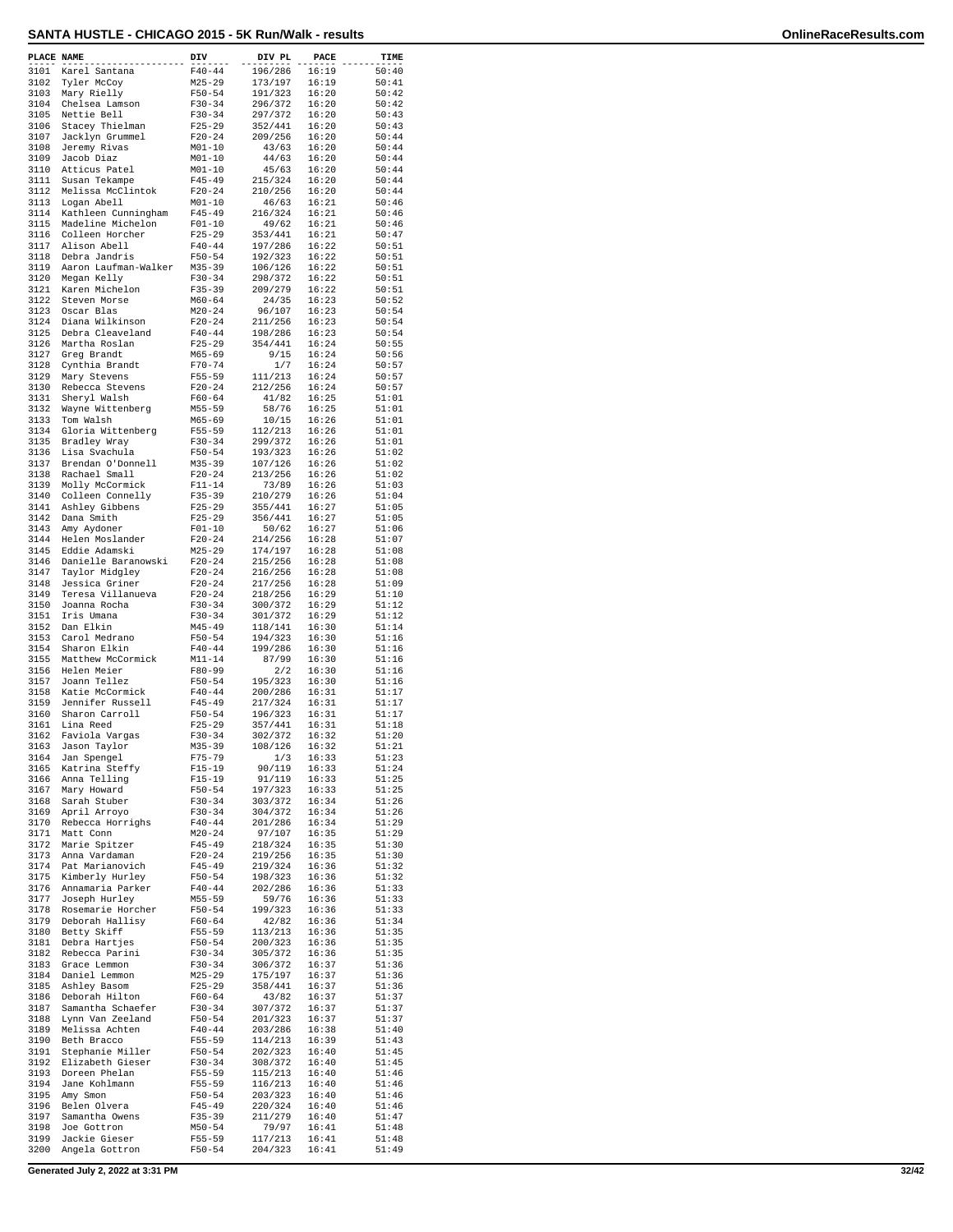| PLACE NAME   |                                        | DIV                      | DIV PL             | PACE           | TIME           |
|--------------|----------------------------------------|--------------------------|--------------------|----------------|----------------|
| 3201         | Christy Short                          | $F45 - 49$               | 221/324            | 16:41          | 51:49          |
| 3202<br>3203 | Rachel King                            | $F50 - 54$               | 205/323            | 16:41          | 51:50          |
| 3204         | Jeffrey Hobson<br>Darrell Bauma        | $M60 - 64$<br>$M55 - 59$ | 25/35<br>60/76     | 16:41<br>16:42 | 51:50<br>51:51 |
| 3205         | June Jasnica                           | $F55 - 59$               | 118/213            | 16:42          | 51:52          |
| 3206         | Kristi Gentile                         | $F20 - 24$               | 220/256            | 16:42          | 51:52          |
| 3207<br>3208 | Laura Alfredson<br>Kathleen Alfredson  | $F30 - 34$<br>$F20 - 24$ | 309/372<br>221/256 | 16:43<br>16:43 | 51:54<br>51:54 |
| 3209         | Angela Trainor                         | F55-59                   | 119/213            | 16:43          | 51:55          |
| 3210         | Katie Sheehan                          | $F30 - 34$               | 310/372            | 16:43          | 51:55          |
| 3211         | Ed Trainor                             | $M55 - 59$               | 61/76              | 16:43          | 51:56          |
| 3212<br>3213 | Patty Young<br>Tammy Murphy            | $F50 - 54$<br>$F50 - 54$ | 206/323<br>207/323 | 16:45<br>16:46 | 52:02<br>52:03 |
| 3214         | Darrick Tucker Jr                      | $M30 - 34$               | 134/149            | 16:47          | 52:07          |
| 3215         | Ava Arroyo                             | $F11 - 14$               | 74/89              | 16:47          | 52:08          |
| 3216         | Penny Baird                            | $F55 - 59$               | 120/213            | 16:47          | 52:09          |
| 3217<br>3218 | Michael Washington<br>Stephanie Buczek | $M40 - 44$<br>$F30 - 34$ | 97/109<br>311/372  | 16:47<br>16:47 | 52:09<br>52:09 |
| 3219         | Stacy McCaughn                         | $F35 - 39$               | 212/279            | 16:48          | 52:09          |
| 3220         | Ekaterina Egorova                      | $F30 - 34$               | 312/372            | 16:48          | 52:11          |
| 3221<br>3222 | Dominic McElroy<br>Emily Clowser       | $M11 - 14$<br>$F35 - 39$ | 88/99<br>213/279   | 16:48<br>16:49 | 52:12<br>52:14 |
| 3223         | Lynn Rufener                           | $F50 - 54$               | 208/323            | 16:49          | 52:14          |
| 3224         | Jennifer Spagnolia                     | $F25 - 29$               | 359/441            | 16:49          | 52:14          |
| 3225         | Josh Dauskurdas                        | $M11 - 14$               | 89/99              | 16:49          | 52:15          |
| 3226<br>3227 | Amy Slavik<br>Ed Dauskurdas            | $F20 - 24$<br>$M45 - 49$ | 222/256<br>119/141 | 16:50<br>16:50 | 52:16<br>52:17 |
| 3228         | Elvira Dipierro                        | $F35 - 39$               | 214/279            | 16:50          | 52:17          |
| 3229         | Courtney Moy                           | $F35 - 39$               | 215/279            | 16:50          | 52:17          |
| 3230         | Laura Slavik                           | $F50 - 54$               | 209/323            | 16:50          | 52:17          |
| 3231<br>3232 | Mason Pozen<br>Consuelo Quinones       | $M01 - 10$<br>$F25 - 29$ | 47/63<br>360/441   | 16:50<br>16:51 | 52:18<br>52:19 |
| 3233         | Reena Phillippose                      | $F35 - 39$               | 216/279            | 16:51          | 52:20          |
| 3234         | Brooke Arvia                           | $F40 - 44$               | 204/286            | 16:51          | 52:20          |
| 3235<br>3236 | Jake Arvia<br>Deanna Esposito          | $M01 - 10$<br>$F20 - 24$ | 48/63<br>223/256   | 16:51<br>16:51 | 52:20<br>52:21 |
| 3237         | Lisa Hernandez                         | $F40 - 44$               | 205/286            | 16:52          | 52:22          |
| 3238         | Warrior Princess                       | $F50 - 54$               | 210/323            | 16:52          | 52:23          |
| 3239         | Emmie Opyd                             | $F11 - 14$               | 75/89              | 16:52          | 52:24          |
| 3240<br>3241 | Brandon Johnson<br>Randee Siver        | $M20 - 24$<br>$F40 - 44$ | 98/107<br>206/286  | 16:52<br>16:53 | 52:25<br>52:26 |
| 3242         | Bianca Maldonado                       | $F35 - 39$               | 217/279            | 16:53          | 52:26          |
| 3243         | Donald Smith                           | $M30 - 34$               | 135/149            | 16:53          | 52:26          |
| 3244         | Mason Hellrung                         | $M01 - 10$               | 49/63              | 16:54          | 52:28          |
| 3245<br>3246 | Yolanda Johnson<br>Kelly Cornelisse    | $F45 - 49$<br>$F25 - 29$ | 222/324<br>361/441 | 16:54<br>16:54 | 52:28<br>52:29 |
| 3247         | Jenny Haga                             | $F40 - 44$               | 207/286            | 16:54          | 52:29          |
| 3248         | Courtney McElroy                       | $F30 - 34$               | 313/372            | 16:54          | 52:29          |
| 3249<br>3250 | Jo Newman                              | $F60 - 64$<br>$M01 - 10$ | 44/82<br>50/63     | 16:54<br>16:54 | 52:29<br>52:29 |
| 3251         | Brody McElroy<br>Cristina Sotelino     | $F40 - 44$               | 208/286            | 16:54          | 52:30          |
| 3252         | Amber Sindelar                         | $F20 - 24$               | 224/256            | 16:54          | 52:30          |
| 3253         | Susan Summar                           | $F55 - 59$               | 121/213            | 16:54          | 52:31          |
| 3254<br>3255 | Maximiliano Garcia<br>Charlene Venegas | $M01 - 10$<br>$F35 - 39$ | 51/63<br>218/279   | 16:55<br>16:55 | 52:33<br>52:33 |
| 3256         | Michelle Clauser                       | $F45 - 49$               | 223/324            | 16:55          | 52:34          |
| 3257         | Marisol Sindelar                       | $F40 - 44$               | 209/286            | 16:55          | 52:34          |
| 3258<br>3259 | Melvin Flores<br>Mainor Flores         | $M25 - 29$<br>$M20 - 24$ | 176/197<br>99/107  | 16:56<br>16:56 | 52:35<br>52:35 |
| 3260         | Christopher Shadden                    | $M40 - 44$               | 98/109             | 16:56          | 52:36          |
| 3261         | Shelia Polk                            | $F60 - 64$               | 45/82              | 16:56          | 52:36          |
| 3262         | Jennifer Galuhn                        | $F25 - 29$               | 362/441            | 16:56          | 52:36          |
| 3263<br>3264 | Lynda Izewski<br>Greg Clauser          | $F60 - 64$<br>M65-69     | 46/82<br>11/15     | 16:56<br>16:57 | 52:37<br>52:39 |
| 3265         | Delila Baker                           | $F11 - 14$               | 76/89              | 16:57          | 52:39          |
| 3266         | Daniel Burr                            | M35-39                   | 109/126            | 16:58          | 52:40          |
| 3267         | Grace Abrams<br>Reese Pozen            | $F11 - 14$               | 77/89<br>78/89     | 16:58<br>16:58 | 52:41<br>52:42 |
| 3268<br>3269 | Rebekah Pozen                          | $F11 - 14$<br>$F40 - 44$ | 210/286            | 16:58          | 52:42          |
| 3270         | Stephanie Abrams                       | $F40 - 44$               | 211/286            | 16:58          | 52:42          |
| 3271         | Sande Opyd                             | $F55 - 59$               | 122/213            | 16:58          | 52:43          |
| 3272<br>3273 | Gwendolyn Geever<br>Morgan Leonard     | $F25 - 29$<br>$F15-19$   | 363/441<br>92/119  | 16:58<br>16:58 | 52:43<br>52:43 |
| 3274         | Laura Graf                             | $F55 - 59$               | 123/213            | 16:59          | 52:43          |
| 3275         | Peggy Freund                           | F55-59                   | 124/213            | 16:59          | 52:45          |
| 3276<br>3277 | Mary Shadden-Perez                     | $F60 - 64$               | 47/82              | 16:59<br>16:59 | 52:45<br>52:45 |
| 3278         | Courtney Burr<br>Cynthia Jump          | $F25-29$<br>$F40 - 44$   | 364/441<br>212/286 | 17:00          | 52:47          |
| 3279         | Elizabeth Gutierrez                    | $F20 - 24$               | 225/256            | 17:00          | 52:47          |
| 3280         | Paula Clauser                          | $F65 - 69$               | 18/30              | 17:00          | 52:47          |
| 3281<br>3282 | Annette Uriostegui<br>Delis Figueroa   | $F25 - 29$<br>$F45 - 49$ | 365/441<br>224/324 | 17:00<br>17:00 | 52:47<br>52:48 |
| 3283         | Jackie Carpentier                      | $F55 - 59$               | 125/213            | 17:00          | 52:49          |
| 3284         | John Simmons                           | M55-59                   | 62/76              | 17:01          | 52:50          |
| 3285         | Colleen Ventrice                       | F35-39                   | 219/279            | 17:01          | 52:51          |
| 3286<br>3287 | Jenna Morgan<br>Katie Ventrice         | $F15 - 19$<br>$F30 - 34$ | 93/119<br>314/372  | 17:01<br>17:01 | 52:51<br>52:51 |
| 3288         | Nefertiti Dicosmomo                    | $F25 - 29$               | 366/441            | 17:01          | 52:52          |
| 3289         | Joyce Przybylski                       | $F45 - 49$               | 225/324            | 17:01          | 52:52          |
| 3290         | Annette Huffman                        | F45-49                   | 226/324            | 17:02          | 52:53          |
| 3291<br>3292 | Kelley Staniszewski<br>Laura Johnsen   | $F40 - 44$<br>$F45 - 49$ | 213/286<br>227/324 | 17:02<br>17:02 | 52:54<br>52:55 |
| 3293         | Samantha Otmaskin                      | $F50 - 54$               | 211/323            | 17:02          | 52:55          |
| 3294         | Ana Mojica                             | F55-59                   | 126/213            | 17:02          | 52:55          |
| 3295<br>3296 | Barb Rubright<br>Anil Ram              | $F55 - 59$<br>$M50 - 54$ | 127/213<br>80/97   | 17:03<br>17:03 | 52:56<br>52:57 |
| 3297         | Regina Bourcier                        | $F25 - 29$               | 367/441            | 17:03          | 52:57          |
| 3298         | Brad Stafford                          | $M35 - 39$               | 110/126            | 17:03          | 52:57          |
| 3299<br>3300 | Jennifer Desbles                       | $F40 - 44$<br>$F50 - 54$ | 214/286            | 17:03<br>17:04 | 52:58<br>52:59 |
|              | Mary Kusper                            |                          | 212/323            |                |                |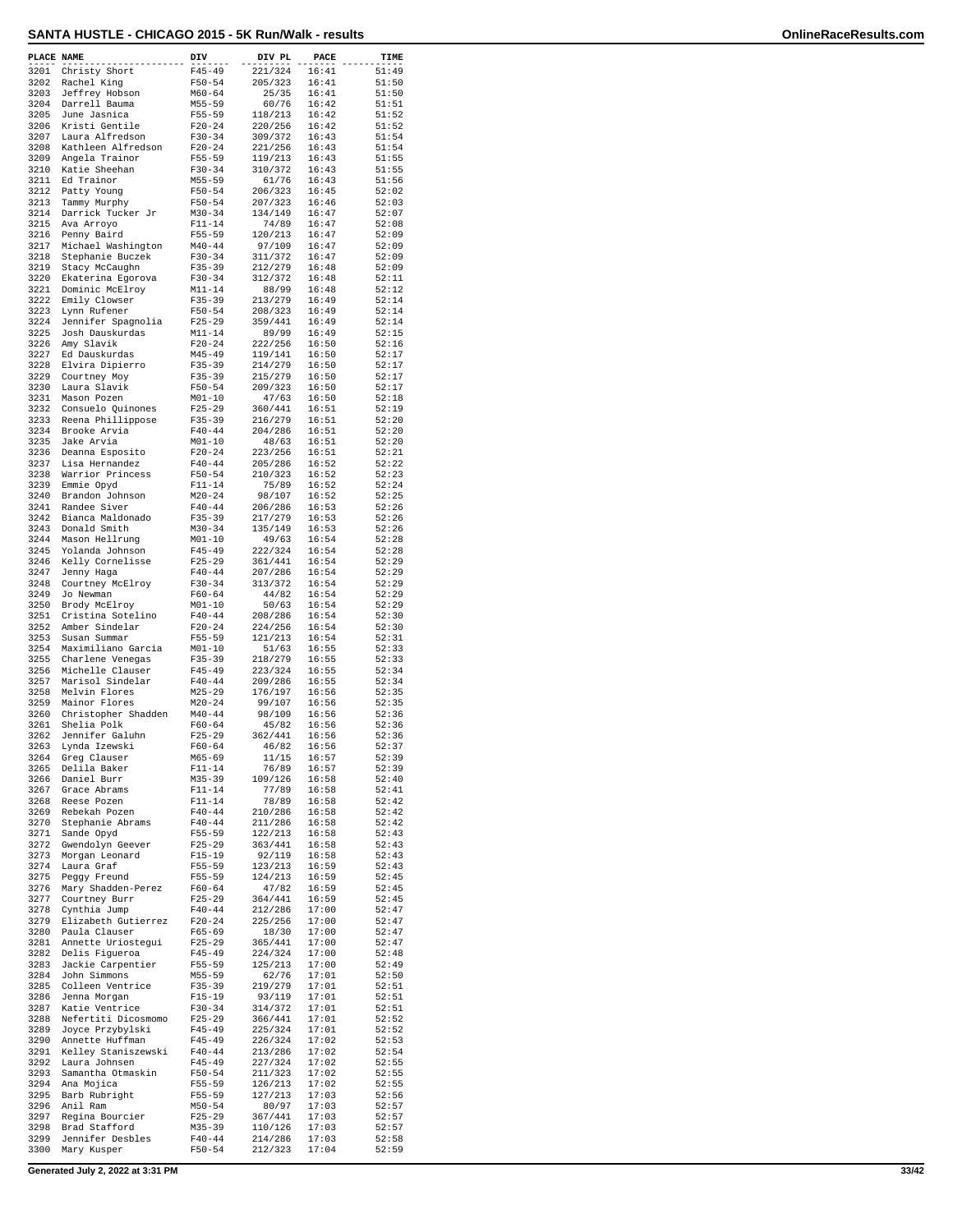| PLACE NAME   |                                        | DIV                      | DIV PL             | PACE           | TIME           |
|--------------|----------------------------------------|--------------------------|--------------------|----------------|----------------|
| 3301<br>3302 | Cindy Milner<br>Christina Hernandez    | $F55 - 59$<br>$F50 - 54$ | 128/213<br>213/323 | 17:04<br>17:04 | 52:59<br>52:59 |
| 3303         | Tracy Flaherty                         | $F40 - 44$               | 215/286            | 17:04          | 52:59          |
| 3304<br>3305 | Kristin Morgan<br>Alice Moll           | $F35 - 39$<br>$F45 - 49$ | 220/279<br>228/324 | 17:04<br>17:04 | 53:00<br>53:01 |
| 3306         | Will Getz                              | $M15 - 19$               | 43/50              | 17:04          | 53:01          |
| 3307<br>3308 | Gina Selent                            | $F30 - 34$<br>$F65 - 69$ | 315/372<br>19/30   | 17:06<br>17:06 | 53:07<br>53:07 |
| 3309         | Patricia Schmidt<br>Amy Puchalski      | $F30-34$                 | 316/372            | 17:06          | 53:08          |
| 3310         | Lizzie Scotty                          | $F15 - 19$               | 94/119             | 17:07          | 53:10          |
| 3311<br>3312 | Dorothy Poeppelman<br>Martha Hernandez | $F50 - 54$<br>$F40 - 44$ | 214/323<br>216/286 | 17:09<br>17:09 | 53:15<br>53:16 |
| 3313         | Karen Connelly                         | $F40 - 44$               | 217/286            | 17:09          | 53:17          |
| 3314<br>3315 | Morgan Czarnecki<br>Arya Cham          | $F15 - 19$<br>$F01 - 10$ | 95/119<br>51/62    | 17:10<br>17:10 | 53:17<br>53:18 |
| 3316         | Susan Cham                             | $F45 - 49$               | 229/324            | 17:10          | 53:18          |
| 3317<br>3318 | Erica Wolfe<br>Austin Wolfe            | $F25 - 29$<br>M25-29     | 368/441<br>177/197 | 17:10<br>17:10 | 53:18<br>53:19 |
| 3319         | Michael Morsovillo                     | $M45 - 49$               | 120/141            | 17:10          | 53:20          |
| 3320<br>3321 | Jill Rockrohr                          | $F30-34$                 | 317/372            | 17:11          | 53:21          |
| 3322         | Amber Brezinsky<br>Debbie Morsovillo   | $F30-34$<br>$F50 - 54$   | 318/372<br>215/323 | 17:11<br>17:11 | 53:21<br>53:21 |
| 3323         | Emily Clark                            | $F30-34$                 | 319/372            | 17:11          | 53:22          |
| 3324<br>3325 | Peggy Hebert<br>Linda Brophy           | $F60 - 64$<br>$F30 - 34$ | 48/82<br>320/372   | 17:12<br>17:12 | 53:25<br>53:26 |
| 3326         | Elizabeth Saxton                       | $F25 - 29$               | 369/441            | 17:12          | 53:26          |
| 3327<br>3328 | Ann Brophy<br>Ellen Saxton             | $F30-34$<br>$F25 - 29$   | 321/372<br>370/441 | 17:12<br>17:12 | 53:26<br>53:26 |
| 3329         | Matthew Slomka                         | $M45 - 49$               | 121/141            | 17:12          | 53:26          |
| 3330<br>3331 | Donna Williams<br>Tim Gallagher        | $F60 - 64$<br>$M50 - 54$ | 49/82<br>81/97     | 17:13<br>17:13 | 53:27<br>53:27 |
| 3332         | Lindsay Rubach                         | $F30-34$                 | 322/372            | 17:13          | 53:29          |
| 3333<br>3334 | Larry Dierks<br>Joseph Diaz            | $M55 - 59$<br>$M25 - 29$ | 63/76<br>178/197   | 17:15<br>17:15 | 53:34<br>53:34 |
| 3335         | Pam Dierks                             | $F50 - 54$               | 216/323            | 17:15          | 53:35          |
| 3336         | Kathy Hoge                             | $F50 - 54$               | 217/323            | 17:16          | 53:37          |
| 3337<br>3338 | Jasmine Diaz<br>Andrea Weaver          | $F30 - 34$<br>$F11 - 14$ | 323/372<br>79/89   | 17:16<br>17:16 | 53:37<br>53:38 |
| 3339         | Beckie Saul                            | $F55 - 59$               | 129/213            | 17:17          | 53:42          |
| 3340<br>3341 | Robin Halicki<br>Tommy Guilfoyle       | $F50 - 54$<br>$M11 - 14$ | 218/323<br>90/99   | 17:18<br>17:19 | 53:44<br>53:45 |
| 3342         | Patty Rausch                           | $F60 - 64$               | 50/82              | 17:19          | 53:48          |
| 3343<br>3344 | Vida Kistler<br>Karen McNeela          | $F55 - 59$<br>$F45 - 49$ | 130/213<br>230/324 | 17:20<br>17:20 | 53:49<br>53:49 |
| 3345         | Nicole Guilfoyle                       | $F35 - 39$               | 221/279            | 17:20          | 53:50          |
| 3346<br>3347 | Mary Stang<br>Sean Cook                | $F50 - 54$<br>$M50 - 54$ | 219/323<br>82/97   | 17:20<br>17:22 | 53:50<br>53:55 |
| 3348         | Paul Kossack                           | M55-59                   | 64/76              | 17:22          | 53:55          |
| 3349<br>3350 | Audrey Manning                         | $F15 - 19$<br>$F45 - 49$ | 96/119<br>231/324  | 17:22<br>17:22 | 53:55<br>53:55 |
| 3351         | Debbie Martinez<br>Alex Swanson        | $M20 - 24$               | 100/107            | 17:22          | 53:56          |
| 3352         | Melissa Koch                           | $F50 - 54$               | 220/323            | 17:22          | 53:57          |
| 3353<br>3354 | Rita Maldonado<br>Debbie Lozano        | $F45 - 49$<br>$F50 - 54$ | 232/324<br>221/323 | 17:23<br>17:24 | 54:00<br>54:02 |
| 3355         | Melanie Hurney                         | $F30 - 34$               | 324/372            | 17:25          | 54:04          |
| 3356<br>3357 | Melinna Lumbreras<br>Samantha Chavez   | $F25 - 29$<br>$F20 - 24$ | 371/441<br>226/256 | 17:25<br>17:25 | 54:05<br>54:05 |
| 3358         | Kathy Chavez                           | $F60 - 64$               | 51/82              | 17:25          | 54:06          |
| 3359<br>3360 | Sarah Musante<br>Joseph Kasper         | $F30 - 34$<br>$M30 - 34$ | 325/372<br>136/149 | 17:25<br>17:25 | 54:07<br>54:07 |
| 3361         | Karen Keglevic                         | $F60 - 64$               | 52/82              | 17:26          | 54:08          |
| 3362<br>3363 | Tara McCollum<br>Erin Querry           | $F25 - 29$<br>$F30-34$   | 372/441<br>326/372 | 17:27<br>17:27 | 54:11<br>54:12 |
| 3364         | Hemali Shah                            | $F25 - 29$               | 373/441            | 17:27          | 54:12          |
| 3365<br>3366 | Maria Diaz<br>Shirley Kosich           | $F55 - 59$<br>$F50 - 54$ | 131/213<br>222/323 | 17:29<br>17:29 | 54:17<br>54:17 |
| 3367         | Rosanna Rubino                         | $F30-34$                 | 327/372            | 17:30          | 54:21          |
| 3368         | Nancy Studinski                        | $F35 - 39$               | 222/279            | 17:30          | 54:21          |
| 3369<br>3370 | Hannah Bucholtz<br>Jessie Marini       | $F25-29$<br>$F35 - 39$   | 374/441<br>223/279 | 17:31<br>17:31 | 54:25<br>54:25 |
| 3371         | Kristine Bucholtz                      | $F55 - 59$               | 132/213            | 17:31          | 54:25          |
| 3372<br>3373 | Alison Hoffman<br>Heidi Dempsey        | $F50 - 54$<br>$F45 - 49$ | 223/323<br>233/324 | 17:32<br>17:32 | 54:26<br>54:27 |
| 3374         | Lorraine Schoen                        | $F50 - 54$               | 224/323            | 17:32          | 54:27          |
| 3375<br>3376 | Karin Williamson<br>Jeanne Zelten      | F45-49<br>$F50 - 54$     | 234/324<br>225/323 | 17:32<br>17:32 | 54:28<br>54:28 |
| 3377         | Sue Richards                           | $F50 - 54$               | 226/323            | 17:32          | 54:29          |
| 3378<br>3379 | Brendan Solinski<br>Nolan Kreye        | M30-34<br>$M01 - 10$     | 137/149<br>52/63   | 17:33<br>17:33 | 54:30<br>54:30 |
| 3380         | Darlene Walsh                          | $F50 - 54$               | 227/323            | 17:33          | 54:31          |
| 3381         | Sarah Solinski<br>3382 Benjamin Foster | $F30-34$<br>$M01 - 10$   | 328/372<br>53/63   | 17:34<br>17:34 | 54:32<br>54:32 |
| 3383         | Maureen Murphy                         | $F55 - 59$               | 133/213            | 17:34          | 54:33          |
| 3384         | Bridget Pawell                         | $F50 - 54$               | 228/323            | 17:34          | 54:33          |
| 3385<br>3386 | Angela Otto<br>Lisa Moore              | $F50 - 54$<br>$F55 - 59$ | 229/323<br>134/213 | 17:34<br>17:35 | 54:35<br>54:36 |
| 3387         | Courtney Stewart                       | $F25-29$                 | 375/441            | 17:35          | 54:36          |
| 3388<br>3389 | Amber Beck<br>Emily Schoenbeck         | $F35 - 39$<br>$F15-19$   | 224/279<br>97/119  | 17:35<br>17:37 | 54:37<br>54:42 |
| 3390         | Nancy Jakocko Otoole                   | F55-59                   | 135/213            | 17:37          | 54:43          |
| 3391<br>3392 | Meghan Foreman<br>Christian Dimas      | $F20 - 24$<br>$M20-24$   | 227/256<br>101/107 | 17:37<br>17:37 | 54:43<br>54:43 |
| 3393         | Kylee Witt                             | $F15-19$                 | 98/119             | 17:37          | 54:43          |
| 3394<br>3395 | Jewelie Miller<br>Denise Camarda       | $F40 - 44$<br>$F40 - 44$ | 218/286<br>219/286 | 17:38<br>17:38 | 54:46<br>54:47 |
| 3396         | Karen Handorf                          | F55-59                   | 136/213            | 17:38          | 54:47          |
| 3397<br>3398 | Divya Arwindekar                       | $F35 - 39$               | 225/279            | 17:39<br>17:40 | 54:49<br>54:51 |
| 3399         | Wendy Deutsch<br>Julie Hoffman         | $F35 - 39$<br>$F50 - 54$ | 226/279<br>230/323 | 17:40          | 54:51          |
| 3400         | Lisa Fox                               | F55-59                   | 137/213            | 17:40          | 54:52          |

**Generated July 2, 2022 at 3:31 PM 34/42**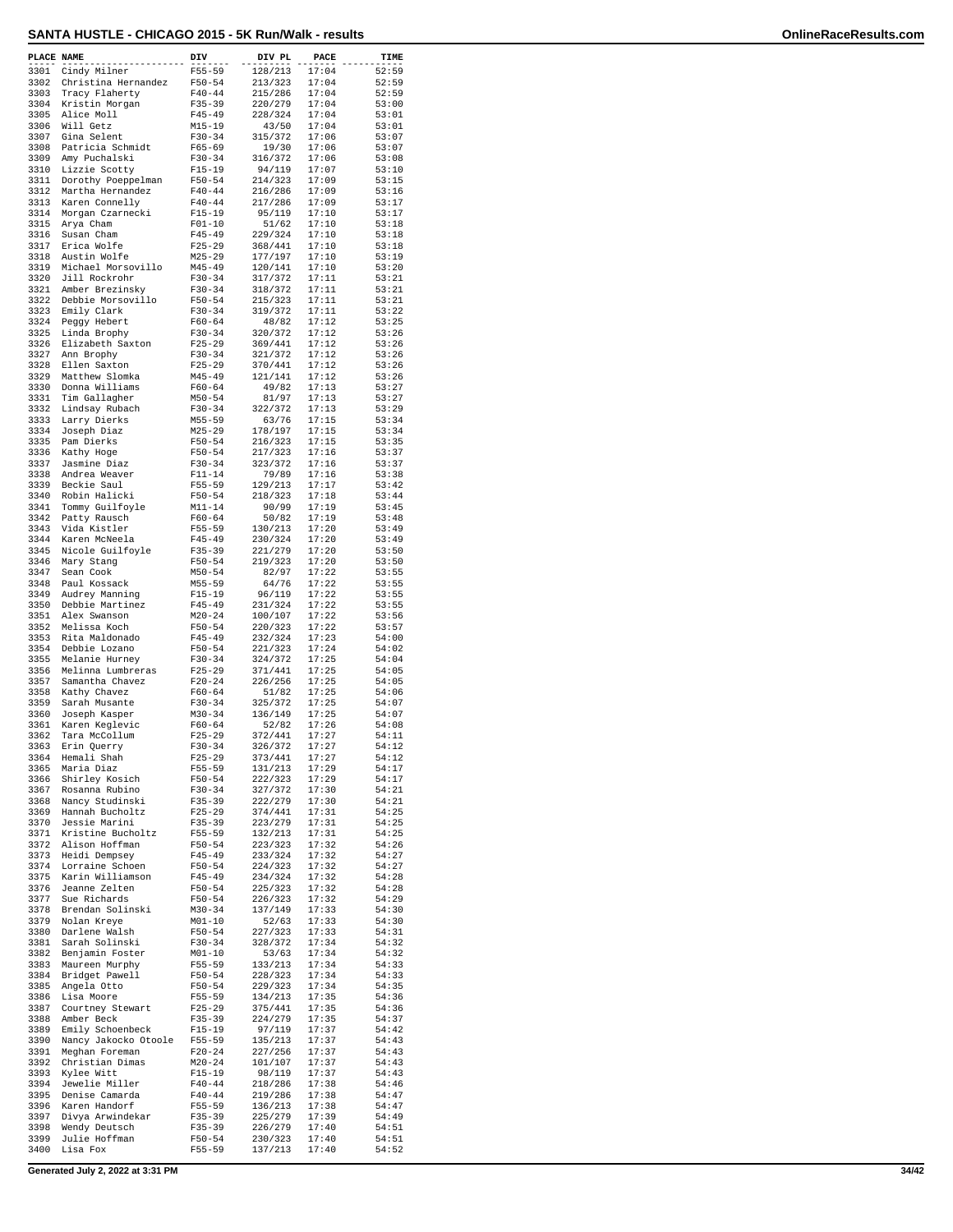| PLACE NAME   |                                             | DIV                      | DIV PL             | PACE           | TIME           |
|--------------|---------------------------------------------|--------------------------|--------------------|----------------|----------------|
| 3401         | Ricky Soto                                  | $M11 - 14$               | 91/99              | 17:40          | 54:52          |
| 3402         | Holly Mills                                 | $F35 - 39$               | 227/279            | 17:40          | 54:52          |
| 3403<br>3404 | Valerie Bammer<br>Christine Soto            | $F55 - 59$<br>$F55 - 59$ | 138/213<br>139/213 | 17:40<br>17:40 | 54:52<br>54:53 |
| 3405         | Jesus Martinez                              | $M35 - 39$               | 111/126            | 17:41          | 54:54          |
| 3406         | Eva Sullivan                                | $F55 - 59$               | 140/213            | 17:41          | 54:54          |
| 3407<br>3408 | Patricia Roche<br>Jack Roche                | $F65 - 69$<br>$M65 - 69$ | 20/30<br>12/15     | 17:41<br>17:41 | 54:55<br>54:55 |
| 3409         | Paige Totosz                                | $F15 - 19$               | 99/119             | 17:41          | 54:55          |
| 3410         | Karen Burns                                 | $F50 - 54$               | 231/323            | 17:41          | 54:56          |
| 3411<br>3412 | Valeria McGovern<br>Julie Kiesow            | $F45 - 49$<br>$F55 - 59$ | 235/324<br>141/213 | 17:41<br>17:42 | 54:56<br>54:57 |
| 3413         | Homero Castellanos                          | $M25 - 29$               | 179/197            | 17:42          | 54:58          |
| 3414         | Richard Sallee                              | $M25 - 29$               | 180/197            | 17:42          | 54:58          |
| 3415<br>3416 | Brad Schmidt<br>Trina Leger                 | $M35 - 39$<br>$F45 - 49$ | 112/126<br>236/324 | 17:43<br>17:43 | 55:02<br>55:03 |
| 3417         | Ebony Wiley                                 | $F25 - 29$               | 376/441            | 17:44          | 55:04          |
| 3418         | Laura Reed-Sallee                           | $F25 - 29$               | 377/441            | 17:44          | 55:05          |
| 3419         | Gwendoleth Lozano                           | $F30-34$                 | 329/372            | 17:44          | 55:05          |
| 3420<br>3421 | Barbara Redding<br>Ralph Johnson            | $F50 - 54$<br>$M25 - 29$ | 232/323<br>181/197 | 17:45<br>17:45 | 55:07<br>55:08 |
| 3422         | Ralph Johnson                               | $M50 - 54$               | 83/97              | 17:46          | 55:10          |
| 3423         | Jeanne Platt                                | $F45 - 49$               | 237/324            | 17:46          | 55:10          |
| 3424<br>3425 | Roy Brown<br>Leslie Iverson                 | $M70 - 74$<br>$F40 - 44$ | 3/4<br>220/286     | 17:46<br>17:46 | 55:10<br>55:11 |
| 3426         | Logan Ovando                                | $M01 - 10$               | 54/63              | 17:46          | 55:12          |
| 3427         | Charles Ovando                              | $M40 - 44$               | 99/109             | 17:47          | 55:13          |
| 3428<br>3429 | Denise Phipps<br>Jetaun Pope                | $F45 - 49$<br>$F35 - 39$ | 238/324<br>228/279 | 17:48<br>17:48 | 55:16<br>55:17 |
| 3430         | Erin Mordhorst                              | $F20-24$                 | 228/256            | 17:48          | 55:17          |
| 3431         | Eileen O'Keefe                              | $F60 - 64$               | 53/82              | 17:48          | 55:18          |
| 3432         | Ivy Hall-Stapleton                          | $F35 - 39$               | 229/279            | 17:48          | 55:18          |
| 3433<br>3434 | Sara O'Keefe<br>Lavender Hudson             | $F20-24$<br>$F25 - 29$   | 229/256<br>378/441 | 17:49<br>17:49 | 55:19<br>55:19 |
| 3435         | Jacqueline Willard                          | $F40 - 44$               | 221/286            | 17:49          | 55:20          |
| 3436         | Matthew Miller                              | $M20 - 24$               | 102/107            | 17:49          | 55:20          |
| 3437         | Sarah Fritz                                 | $F25 - 29$               | 379/441            | 17:49          | 55:20          |
| 3438<br>3439 | Catherine Glennon Glen F55-59<br>Joe Pierce | $M65 - 69$               | 142/213<br>13/15   | 17:49<br>17:49 | 55:20<br>55:21 |
| 3440         | Lorraine Frobey                             | $F45 - 49$               | 239/324            | 17:49          | 55:22          |
| 3441         | Teresa Pierce                               | $F55 - 59$               | 143/213            | 17:50          | 55:22          |
| 3442<br>3443 | Jennifer Pinnick                            | $F50 - 54$<br>$M55 - 59$ | 233/323            | 17:50<br>17:50 | 55:22<br>55:22 |
| 3444         | Tom Glennon Glennon<br>Tanya Y Carter       | $F50 - 54$               | 65/76<br>234/323   | 17:50          | 55:23          |
| 3445         | Crystal L Fazal                             | $F15 - 19$               | 100/119            | 17:50          | 55:23          |
| 3446         | Rachel Poulin                               | $F30-34$                 | 330/372            | 17:51          | 55:26          |
| 3447<br>3448 | Michelle Howe<br>Charlotte Bader            | $F30-34$<br>$F75 - 79$   | 331/372<br>2/3     | 17:51<br>17:51 | 55:26<br>55:27 |
| 3449         | Jessica Qunell                              | $F25 - 29$               | 380/441            | 17:52          | 55:29          |
| 3450         | Sarah Young                                 | $F25 - 29$               | 381/441            | 17:52          | 55:29          |
| 3451         | Michaela Ehimika                            | $F25 - 29$               | 382/441            | 17:52          | 55:29          |
| 3452<br>3453 | Marta Hoelter<br>Jill Crane                 | $F50 - 54$<br>$F45 - 49$ | 235/323<br>240/324 | 17:52<br>17:52 | 55:30<br>55:30 |
| 3454         | Kevin Lee                                   | $M25 - 29$               | 182/197            | 17:52          | 55:30          |
| 3455         | Claire Crane                                | $F15 - 19$               | 101/119            | 17:52          | 55:30          |
| 3456<br>3457 | Brittany Krenzelak<br>Alicia Ramirez        | $F20 - 24$<br>$F25 - 29$ | 230/256<br>383/441 | 17:52<br>17:52 | 55:31<br>55:31 |
| 3458         | Kayla Riggs                                 | $F20-24$                 | 231/256            | 17:52          | 55:31          |
| 3459         | Darlene Gervase                             | $F65 - 69$               | 21/30              | 17:54          | 55:37          |
| 3460         | Susan Kurek                                 | $F60 - 64$               | 54/82              | 17:55<br>17:55 | 55:37          |
| 3461<br>3462 | Rose Davis<br>Grover Davis                  | $F50 - 54$<br>$M60 - 64$ | 236/323<br>26/35   | 17:55          | 55:38<br>55:39 |
| 3463         | Alexandra Ryan                              | $F25 - 29$               | 384/441            | 17:55          | 55:40          |
| 3464         | Sue Lack                                    | $F45 - 49$               | 241/324            | 17:55          | 55:40          |
| 3465<br>3466 | Tyler Riggs<br>Jordyn Erickson              | $M25 - 29$<br>$F25 - 29$ | 183/197<br>385/441 | 17:56<br>17:56 | 55:41<br>55:41 |
| 3467         | Becky Fahey                                 | $F25 - 29$               | 386/441            | 17:56          | 55:41          |
| 3468         | Veronica Diaz                               | $F55 - 59$               | 144/213            | 17:56          | 55:41          |
| 3469         | Margarita Silva                             | F30-34                   | 332/372            | 17:56          | 55:43          |
| 3470<br>3471 | Bonnie Lipinski<br>Kathy Leidiger           | $F60 - 64$<br>$F60 - 64$ | 55/82<br>56/82     | 17:58<br>17:59 | 55:47<br>55:50 |
| 3472         | Brian Taylor                                | M35-39                   | 113/126            | 17:59          | 55:51          |
| 3473         | Kathy White White                           | F55-59                   | 145/213            | 18:01          | 55:58          |
| 3474<br>3475 | Ann Johnson<br>Kirsten Opsahl               | $F60 - 64$<br>F25-29     | 57/82<br>387/441   | 18:02<br>18:02 | 55:59<br>56:00 |
| 3476         | Jessica Uriostegui                          | $F25 - 29$               | 388/441            | 18:02          | 56:00          |
| 3477         | Carolyn Selk                                | $F40 - 44$               | 222/286            | 18:02          | 56:00          |
| 3478         | Kevin Riggs                                 | M55-59                   | 66/76              | 18:02          | 56:01          |
| 3479<br>3480 | Missy Riggs<br>Declan Chhay-Vickers         | $F50 - 54$<br>$M11 - 14$ | 237/323<br>92/99   | 18:02<br>18:03 | 56:02<br>56:02 |
| 3481         | Dennis Vickers                              | M60-64                   | 27/35              | 18:03          | 56:03          |
| 3482         | Vuthik Chhay                                | $M40 - 44$               | 100/109            | 18:03          | 56:04          |
| 3483         | Victoria Hopper                             | $F60 - 64$               | 58/82              | 18:04          | 56:06          |
| 3484<br>3485 | Raquel Huerta<br>Peter Bischoff             | $F25 - 29$<br>$M25 - 29$ | 389/441<br>184/197 | 18:04<br>18:04 | 56:07<br>56:08 |
| 3486         | Caitlin Roak                                | $F20 - 24$               | 232/256            | 18:04          | 56:08          |
| 3487         | Emma Dennewitz                              | F11-14                   | 80/89              | 18:04          | 56:08          |
| 3488         | Brandon Ham                                 | $M25 - 29$               | 185/197            | 18:05          | 56:08          |
| 3489<br>3490 | Jennifer Gray<br>Laura Andre                | $F20 - 24$<br>$F50 - 54$ | 233/256<br>238/323 | 18:05<br>18:05 | 56:09<br>56:09 |
| 3491         | Pam Nelson                                  | F55-59                   | 146/213            | 18:05          | 56:10          |
| 3492         | Deborah Ruhl                                | $F55 - 59$               | 147/213            | 18:05          | 56:10          |
| 3493         | Hillary Lake                                | $F40 - 44$               | 223/286            | 18:05          | 56:11          |
| 3494<br>3495 | Pat Longanecker<br>Ken Hojnacki             | $F60 - 64$<br>$M45 - 49$ | 59/82<br>122/141   | 18:06<br>18:06 | 56:12<br>56:12 |
| 3496         | Darleen Jackson                             | F70-74                   | 2/7                | 18:06          | 56:13          |
| 3497         | Isabel Rodriguez                            | $F20 - 24$               | 234/256            | 18:06          | 56:14          |
| 3498<br>3499 | Karen Hojnacki                              | $F40 - 44$               | 224/286<br>4/4     | 18:06<br>18:06 | 56:14<br>56:14 |
| 3500         | James Jackson<br>Kymbgerlee White           | M70-74<br>$F45 - 49$     | 242/324            | 18:06          | 56:14          |
|              |                                             |                          |                    |                |                |

**Generated July 2, 2022 at 3:31 PM 35/42**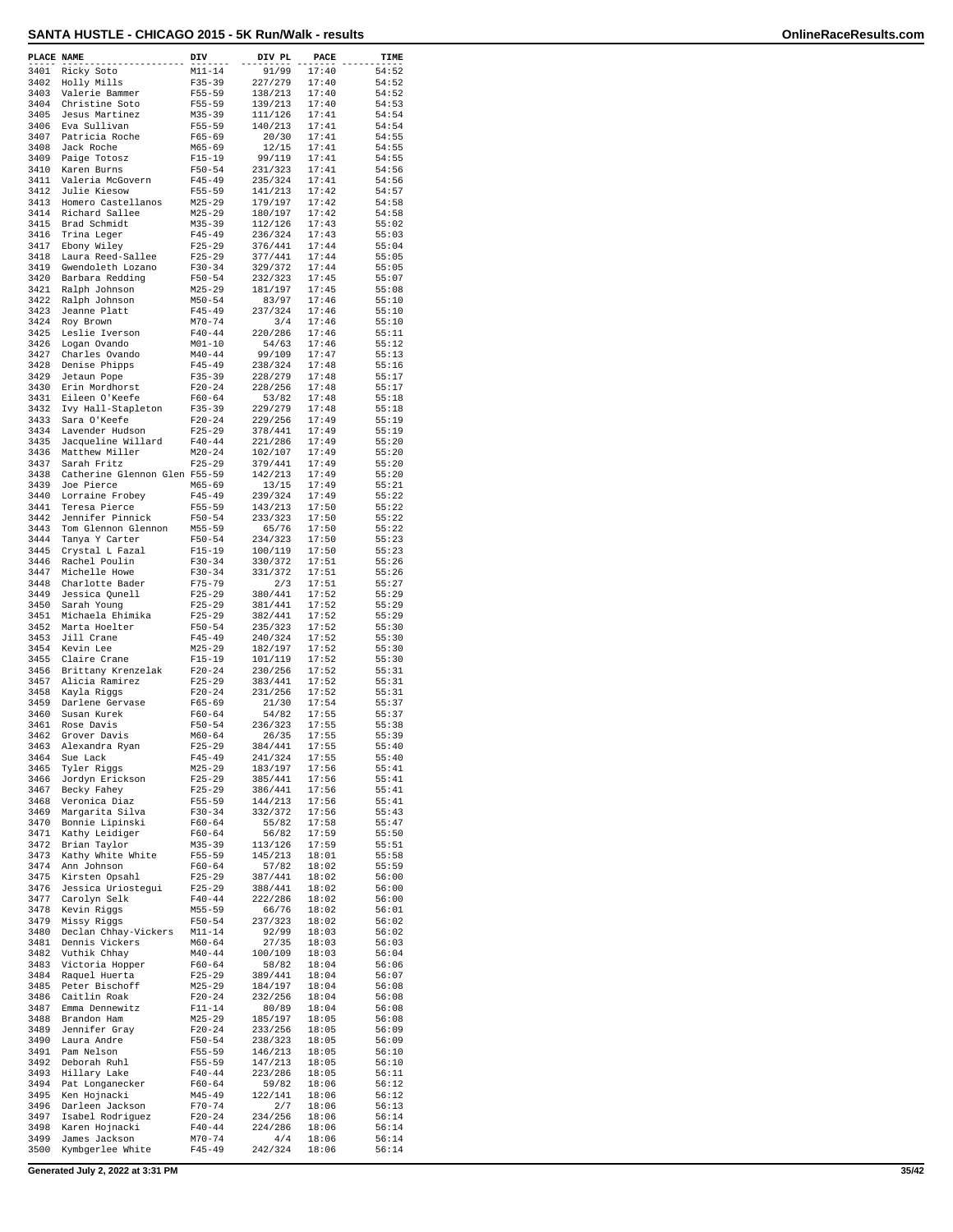| PLACE NAME   |                                             | DIV                      | DIV PL             | PACE           | TIME           |
|--------------|---------------------------------------------|--------------------------|--------------------|----------------|----------------|
| 3501         | Michelle Whiton                             | $F45 - 49$               | 243/324            | 18:07          | 56:16          |
| 3502<br>3503 | Chris Novak<br>Tony Carravetta              | $M40 - 44$<br>$M55 - 59$ | 101/109<br>67/76   | 18:09<br>18:09 | 56:21<br>56:22 |
| 3504         | Michelle Rappaport                          | $F50 - 54$               | 239/323            | 18:09          | 56:22          |
| 3505         | Hannah Sakofske<br>Susan Sakofske           | $F15 - 19$               | 102/119<br>244/324 | 18:09          | 56:23<br>56:24 |
| 3506<br>3507 | Deb Knafl                                   | $F45 - 49$<br>F55-59     | 148/213            | 18:09<br>18:09 | 56:24          |
| 3508         | Maria Latrofa                               | $F40 - 44$               | 225/286            | 18:10          | 56:24          |
| 3509<br>3510 | Kelly McGillicuddy<br>Jennifer Williams     | $F40 - 44$<br>$F40 - 44$ | 226/286<br>227/286 | 18:10<br>18:10 | 56:24<br>56:25 |
| 3511         | Erin Foy Pann                               | $F35 - 39$               | 230/279            | 18:10          | 56:26          |
| 3512         | Brenda Calfin                               | $F50 - 54$               | 240/323            | 18:10          | 56:26          |
| 3513<br>3514 | John Anderson<br>Marlita Sanders            | $M50 - 54$<br>$F40 - 44$ | 84/97<br>228/286   | 18:10<br>18:10 | 56:26<br>56:27 |
| 3515         | Michelle Riley                              | $F25 - 29$               | 390/441            | 18:10          | 56:27          |
| 3516<br>3517 | Blanca Valenciana<br>Betz Des Chenes        | $F40 - 44$<br>$F55 - 59$ | 229/286<br>149/213 | 18:10<br>18:11 | 56:27<br>56:27 |
| 3518         | Cynthia Anderson                            | $F40 - 44$               | 230/286            | 18:11          | 56:27          |
| 3519         | Natalia Valenciana                          | $F01 - 10$               | 52/62              | 18:11          | 56:28          |
| 3520<br>3521 | Kendal Rusiewski<br>Jeanne Cox              | $F25 - 29$<br>$F45 - 49$ | 391/441<br>245/324 | 18:11<br>18:11 | 56:28<br>56:28 |
| 3522         | Jaclyn Kohl                                 | $F25 - 29$               | 392/441            | 18:11          | 56:29          |
| 3523<br>3524 | Margaret Janus<br>Jillian Fiandaca          | $F40 - 44$<br>$F25 - 29$ | 231/286<br>393/441 | 18:11<br>18:11 | 56:29<br>56:30 |
| 3525         | Freja McDermott                             | $F45 - 49$               | 246/324            | 18:11          | 56:30          |
| 3526         | Amy B Simon                                 | $F50 - 54$               | 241/323            | 18:11          | 56:30          |
| 3527<br>3528 | Colette Striepling<br>Cindy Sanders         | $F11 - 14$<br>$F45 - 49$ | 81/89<br>247/324   | 18:11<br>18:11 | 56:30<br>56:30 |
| 3529         | Molly McDermott                             | $F45 - 49$               | 248/324            | 18:12          | 56:31          |
| 3530<br>3531 | Amy Amy                                     | $F30 - 34$               | 333/372            | 18:12          | 56:32          |
| 3532         | Brent Theobald<br>Terri Theobald            | M45-49<br>$F45 - 49$     | 123/141<br>249/324 | 18:12<br>18:12 | 56:32<br>56:32 |
| 3533         | Jennifer Koetsier                           | $F35 - 39$               | 231/279            | 18:12          | 56:33          |
| 3534<br>3535 | Kimberly Foster<br>Joshua Kreye             | $F45 - 49$<br>$M30 - 34$ | 250/324<br>138/149 | 18:13<br>18:13 | 56:34<br>56:34 |
| 3536         | Stephanie Shupryt                           | $F20-24$                 | 235/256            | 18:13          | 56:34          |
| 3537         | Kathryn Martin                              | $F25 - 29$               | 394/441            | 18:13          | 56:34          |
| 3538<br>3539 | Christine Scholma<br>Susan Striepling       | $F30 - 34$<br>$F50 - 54$ | 334/372<br>242/323 | 18:13<br>18:13 | 56:34<br>56:35 |
| 3540         | Brenden Hassel                              | $M11 - 14$               | 93/99              | 18:13          | 56:36          |
| 3541<br>3542 | Julie Shupryt<br>Katherine Pryor            | $F25 - 29$<br>$F20-24$   | 395/441<br>236/256 | 18:13<br>18:13 | 56:36<br>56:36 |
| 3543         | Nancy Brettman                              | $F60 - 64$               | 60/82              | 18:14          | 56:38          |
| 3544         | Donald Hennessy                             | $M30 - 34$               | 139/149            | 18:15          | 56:40          |
| 3545<br>3546 | Jonathan Klewer<br>Paula Wisniewski         | $M30 - 34$<br>$F45 - 49$ | 140/149<br>251/324 | 18:15<br>18:15 | 56:41<br>56:41 |
| 3547         | Audrie Echnoz                               | $F45 - 49$               | 252/324            | 18:15          | 56:42          |
| 3548<br>3549 | Emily Castillo<br>Jim McCoy                 | $F25-29$<br>$M55 - 59$   | 396/441<br>68/76   | 18:15<br>18:19 | 56:42<br>56:53 |
| 3550         | Farah Lee                                   | $F35 - 39$               | 232/279            | 18:19          | 56:54          |
| 3551         | Janet Polson                                | $F55 - 59$               | 150/213            | 18:19          | 56:54          |
| 3552<br>3553 | Cheryl Pryor<br>Sue Rohner                  | $F50 - 54$<br>$F45 - 49$ | 243/323<br>253/324 | 18:20<br>18:20 | 56:57<br>56:57 |
| 3554         | Quentin Rohner                              | $M01 - 10$               | 55/63              | 18:20          | 56:57          |
| 3555<br>3556 | John Milne<br>Jean Tito                     | $M50 - 54$<br>$M50 - 54$ | 85/97<br>86/97     | 18:20<br>18:20 | 56:57<br>56:57 |
| 3557         | August Karlstedt                            | $M20 - 24$               | 103/107            | 18:20          | 56:57          |
| 3558<br>3559 | Denise Wurtz<br>Debbie Hodges               | $F50 - 54$<br>$F50 - 54$ | 244/323<br>245/323 | 18:20<br>18:20 | 56:57<br>56:57 |
| 3560         | Amanda Weaver                               | $F20-24$                 | 237/256            | 18:20          | 56:58          |
| 3561         | Jana Milne                                  | $F45 - 49$               | 254/324            | 18:21          | 56:58          |
| 3562<br>3563 | Dale Polson<br>Andrea Krause                | $M50 - 54$<br>F45-49     | 87/97<br>255/324   | 18:21<br>18:21 | 56:59<br>56:59 |
| 3564         | Venessa Nickel                              | $F40 - 44$               | 232/286            | 18:21          | 56:59          |
| 3565<br>3566 | Ana Flores                                  | $F45 - 49$               | 256/324            | 18:22          | 57:02          |
| 3567         | Alyssa Joseph<br>Erin Sharp                 | $F20-24$<br>$F45 - 49$   | 238/256<br>257/324 | 18:23<br>18:23 | 57:04<br>57:05 |
| 3568         | Lois Lafever                                | $F50 - 54$               | 246/323            | 18:23          | 57:06          |
| 3569<br>3570 | Kathy McMahon<br>Stacy Toyama               | $F55 - 59$<br>$F35 - 39$ | 151/213<br>233/279 | 18:23<br>18:24 | 57:07<br>57:08 |
| 3571         | Christine Aguirre                           | $F45 - 49$               | 258/324            | 18:24          | 57:08          |
| 3572         | Sarah Freund                                | $F30-34$                 | 335/372            | 18:24          | 57:08          |
| 3573<br>3574 | Eily Toyama<br>Abby Jakob                   | $F35 - 39$<br>$F25 - 29$ | 234/279<br>397/441 | 18:24<br>18:24 | 57:09<br>57:09 |
| 3575         | Emilie Mojica                               | $F25 - 29$               | 398/441            | 18:25          | 57:11          |
| 3576<br>3577 | Jim Miller<br>Stephanie Sloan               | $M55 - 59$<br>$F25 - 29$ | 69/76<br>399/441   | 18:25<br>18:25 | 57:11<br>57:11 |
| 3578         | Brian Winter                                | $M35 - 39$               | 114/126            | 18:25          | 57:13          |
| 3579         | Terri Gomez<br>Kandis Nissen                | $F45 - 49$               | 259/324            | 18:28<br>18:28 | 57:20          |
| 3580<br>3581 | Hope McCarthy                               | $F65 - 69$<br>F55-59     | 22/30<br>152/213   | 18:28          | 57:20<br>57:20 |
| 3582         | Brad Schaffer                               | $M30 - 34$               | 141/149            | 18:28          | 57:22          |
| 3583<br>3584 | Mary Evelyn Schaffer<br>Georgianna Fiandaca | $F30-34$<br>F55-59       | 336/372<br>153/213 | 18:29<br>18:29 | 57:23<br>57:23 |
| 3585         | Aaron Alonzo                                | $M11 - 14$               | 94/99              | 18:30          | 57:27          |
| 3586<br>3587 | Jesse Runquist                              | $F25 - 29$               | 400/441            | 18:30          | 57:27          |
| 3588         | Haley Chapman<br>Rocio Olvera               | $F20-24$<br>$F15-19$     | 239/256<br>103/119 | 18:30<br>18:30 | 57:28<br>57:29 |
| 3589         | Lutitia Sneed                               | $F55 - 59$               | 154/213            | 18:31          | 57:30          |
| 3590<br>3591 | Darcy McDougal<br>Abby Miller               | $F25 - 29$<br>$F15-19$   | 401/441<br>104/119 | 18:31<br>18:31 | 57:30<br>57:30 |
| 3592         | Amber Rodriguez                             | $F11 - 14$               | 82/89              | 18:31          | 57:30          |
| 3593         | Fred Yeomans                                | $M01 - 10$               | 56/63              | 18:31          | 57:32          |
| 3594<br>3595 | Kim Creely<br>Pearl Yeomans                 | $F50 - 54$<br>$F01 - 10$ | 247/323<br>53/62   | 18:31<br>18:32 | 57:32<br>57:32 |
| 3596         | Nancy Ward                                  | F45-49                   | 260/324            | 18:32          | 57:34          |
| 3597<br>3598 | Susannah Volinski<br>Nancy Panos            | $F40 - 44$<br>$F45 - 49$ | 233/286<br>261/324 | 18:32<br>18:33 | 57:35<br>57:36 |
| 3599         | Tina Colantonio                             | F45-49                   | 262/324            | 18:33          | 57:36          |
| 3600         | Shannon Russo                               | $F35 - 39$               | 235/279            | 18:33          | 57:37          |

**Generated July 2, 2022 at 3:31 PM 36/42**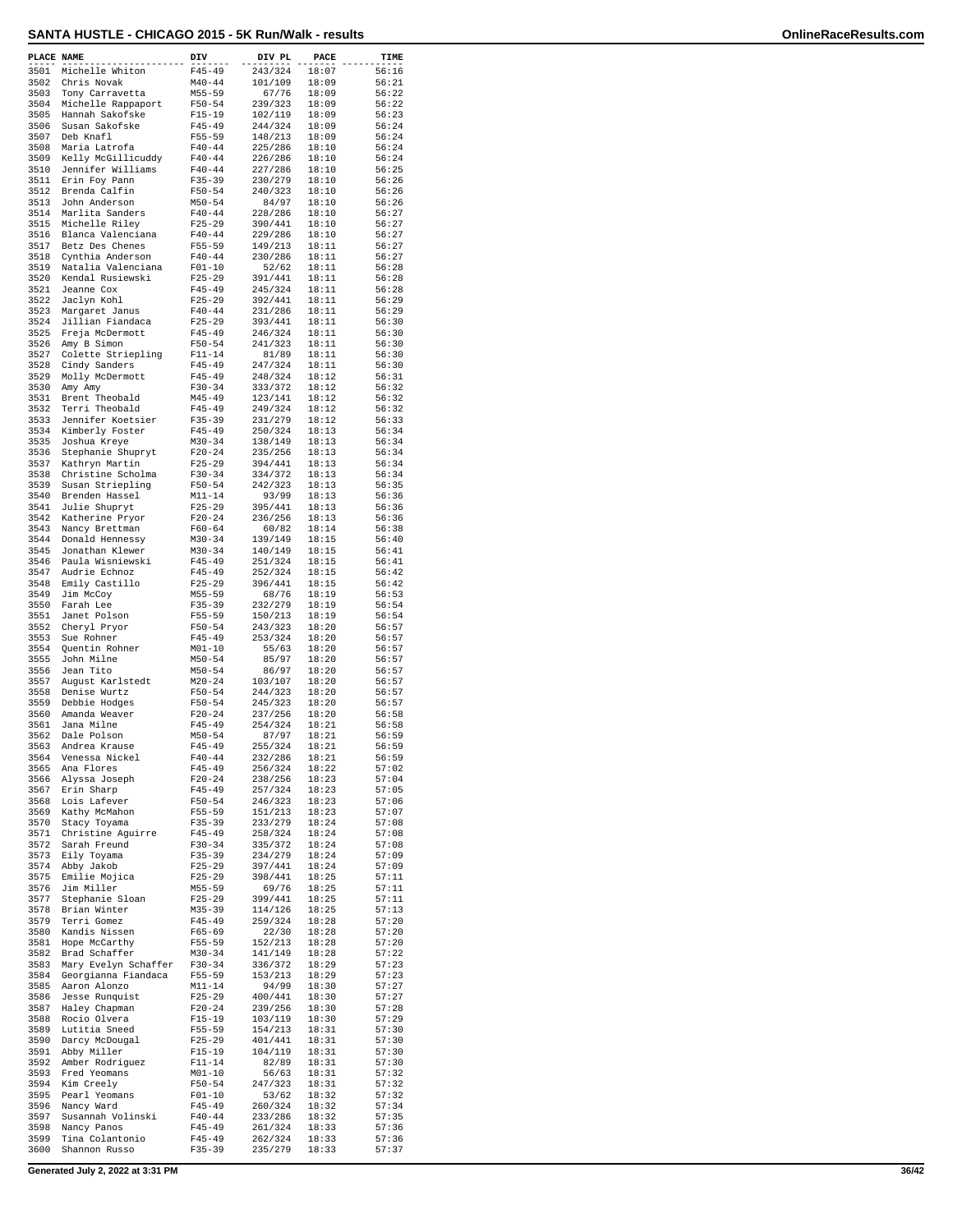| PLACE NAME   |                                              | DIV                      | DIV PL             | PACE           | TIME           |
|--------------|----------------------------------------------|--------------------------|--------------------|----------------|----------------|
| 3601         | Julianne Hershman                            | $F25 - 29$               | 402/441            | 18:33          | 57:37          |
| 3602         | Amy Sobczak                                  | $F40 - 44$               | 234/286            | 18:33          | 57:37          |
| 3603<br>3604 | Michael Dragovich<br>Teresa Kasel            | $M11 - 14$<br>$F40 - 44$ | 95/99<br>235/286   | 18:33<br>18:33 | 57:38<br>57:38 |
| 3605         | Cynthia Fabian                               | $F50 - 54$               | 248/323            | 18:33          | 57:38          |
| 3606         | David Lentz                                  | $M60 - 64$               | 28/35              | 18:34          | 57:42          |
| 3607<br>3608 | Alexander Lentz<br>Sharon Lentz              | $M20 - 24$<br>$F55 - 59$ | 104/107<br>155/213 | 18:35<br>18:35 | 57:43<br>57:44 |
| 3609         | Susiy Richmond                               | $F50 - 54$               | 249/323            | 18:36          | 57:45          |
| 3610         | Cynthia Pitzen                               | $F55 - 59$               | 156/213            | 18:36          | 57:45          |
| 3611         | Tara Roach                                   | $F25 - 29$               | 403/441            | 18:36          | 57:47          |
| 3612<br>3613 | Michelle Collis<br>Barbara Peltz             | $F50 - 54$<br>$F50 - 54$ | 250/323<br>251/323 | 18:36<br>18:36 | 57:47<br>57:47 |
| 3614         | Lisa Vismara                                 | $F50 - 54$               | 252/323            | 18:39          | 57:55          |
| 3615         | Christine Scapini                            | $F50 - 54$               | 253/323            | 18:39          | 57:56          |
| 3616<br>3617 | Paul Scapini<br>John Vismara                 | $M50 - 54$<br>$M50 - 54$ | 88/97<br>89/97     | 18:40<br>18:41 | 57:59<br>58:01 |
| 3618         | Regina Hirn                                  | $F50 - 54$               | 254/323            | 18:41          | 58:02          |
| 3619         | Lisa Stevens Stevens                         | F55-59                   | 157/213            | 18:41          | 58:03          |
| 3620<br>3621 | Kimberly Ulrich<br>Cynthia Sepkowski         | $F50 - 54$<br>F55-59     | 255/323<br>158/213 | 18:42<br>18:42 | 58:04<br>58:05 |
| 3622         | Dara Martin                                  | $F25 - 29$               | 404/441            | 18:42          | 58:05          |
| 3623         | Shanova Vincent                              | $F30-34$                 | 337/372            | 18:42          | 58:05          |
| 3624<br>3625 | Lisa Callaghan<br>Brigette Ellison           | $F45 - 49$<br>$F20-24$   | 263/324<br>240/256 | 18:42<br>18:42 | 58:05<br>58:05 |
| 3626         | Maria Zambrano                               | $F45 - 49$               | 264/324            | 18:42          | 58:06          |
| 3627         | Cheri Jackson                                | $F35 - 39$               | 236/279            | 18:43          | 58:07          |
| 3628         | Julie Russell                                | $F50 - 54$               | 256/323            | 18:43          | 58:07          |
| 3629<br>3630 | Sarah Searcy<br>Abby Callaghan               | $F35 - 39$<br>$F20-24$   | 237/279<br>241/256 | 18:43<br>18:43 | 58:07<br>58:07 |
| 3631         | Rosalie Sheldon                              | $F30-34$                 | 338/372            | 18:43          | 58:08          |
| 3632         | Benesa Sanchez                               | $F35 - 39$               | 238/279            | 18:43          | 58:09          |
| 3633         | Jon Anderson                                 | $M30 - 34$               | 142/149            | 18:44<br>18:44 | 58:10          |
| 3634<br>3635 | Dayna Kwak<br>Kelley Donley                  | $F55 - 59$<br>F55-59     | 159/213<br>160/213 | 18:44          | 58:11<br>58:11 |
| 3636         | Melissa Bottenhagen                          | $F45 - 49$               | 265/324            | 18:44          | 58:12          |
| 3637         | Jamie Shields                                | $F35 - 39$               | 239/279            | 18:45          | 58:13          |
| 3638<br>3639 | Thomas Shields<br>Monica Martino             | $M35 - 39$<br>$F45 - 49$ | 115/126<br>266/324 | 18:45<br>18:45 | 58:13<br>58:13 |
| 3640         | Kevin Wahl                                   | M45-49                   | 124/141            | 18:45          | 58:14          |
| 3641         | Jill Wahl                                    | $F55 - 59$               | 161/213            | 18:45          | 58:14          |
| 3642         | Jacquelyn Moskwa                             | $F25 - 29$               | 405/441            | 18:46          | 58:17          |
| 3643<br>3644 | Jacquelyn MacNamara<br>Catherine Farquhar    | $F30-34$<br>$F35 - 39$   | 339/372<br>240/279 | 18:46<br>18:47 | 58:17<br>58:19 |
| 3645         | Jeffrey Carlson                              | $M40 - 44$               | 102/109            | 18:47          | 58:21          |
| 3646         | Colleen Lomma                                | $F45 - 49$               | 267/324            | 18:47          | 58:21          |
| 3647<br>3648 | Colleen Knipple<br>Gail Nagra                | $F40 - 44$<br>$F55 - 59$ | 236/286<br>162/213 | 18:47<br>18:47 | 58:21<br>58:21 |
| 3649         | Bobby Fernandez                              | $M30 - 34$               | 143/149            | 18:48          | 58:23          |
| 3650         | Andrea Fernandez                             | $F25 - 29$               | 406/441            | 18:48          | 58:24          |
| 3651         | Lisa Krick                                   | $F50 - 54$               | 257/323            | 18:48          | 58:25          |
| 3652<br>3653 | Kristin Krueger-Vinson F35-39<br>Dan Vinson  | $M35 - 39$               | 241/279<br>116/126 | 18:48<br>18:49 | 58:25<br>58:25 |
| 3654         | Karen Stevens                                | $F55 - 59$               | 163/213            | 18:50          | 58:29          |
| 3655         | Michelle Lehmbeck                            | $F45 - 49$               | 268/324            | 18:50          | 58:29          |
| 3656<br>3657 | Claire Valley<br>Michael Lomma               | $F30 - 34$<br>$M45 - 49$ | 340/372<br>125/141 | 18:50<br>18:53 | 58:30<br>58:38 |
| 3658         | Michele Nestel                               | $F50 - 54$               | 258/323            | 18:53          | 58:38          |
| 3659         | Karen Azukas                                 | $F50 - 54$               | 259/323            | 18:53          | 58:40          |
| 3660         | Colleen Reitz                                | $F50 - 54$               | 260/323            | 18:53          | 58:40<br>58:43 |
| 3661<br>3662 | Rebecca Chant<br>Katherine Eul               | $F25 - 29$<br>$F25 - 29$ | 407/441<br>408/441 | 18:54<br>18:54 | 58:43          |
| 3663         | Ashley Weber                                 | $F30-34$                 | 341/372            | 18:55          | 58:44          |
| 3664         | Daunel Czarnecki                             | $F45 - 49$               | 269/324            | 18:55          | 58:44          |
| 3665<br>3666 | Wendy Campana<br>Kuki McArdle                | $F55 - 59$<br>$F40 - 44$ | 164/213<br>237/286 | 18:55<br>18:55 | 58:45<br>58:47 |
| 3667         | Mayra Kulik                                  | $F40 - 44$               | 238/286            | 18:56          | 58:47          |
| 3668         | Anjel Lepak                                  | $F15 - 19$               | 105/119            | 18:56          | 58:48          |
| 3669<br>3670 | Beth Ewoldt<br>Patricia Jurczak              | F45-49<br>$F50 - 54$     | 270/324<br>261/323 | 18:56<br>18:56 | 58:48<br>58:48 |
| 3671         | Bianca Ulschmidt                             | F11-14                   | 83/89              | 18:56          | 58:48          |
| 3672         | Chrishaunna Bailey                           | $F35 - 39$               | 242/279            | 18:56          | 58:49          |
| 3673         | Phyllis Mireles                              | $F45 - 49$               | 271/324            | 18:57          | 58:50          |
| 3674<br>3675 | Kimberly Edmond<br>Michelle Dalton           | $F35 - 39$<br>$F40 - 44$ | 243/279<br>239/286 | 18:57<br>18:57 | 58:50<br>58:51 |
| 3676         | Traci Barrett                                | $F40 - 44$               | 240/286            | 18:57          | 58:52          |
| 3677         | Timothy Dalton                               | $M15 - 19$               | 44/50              | 18:57          | 58:52          |
| 3678<br>3679 | Tanya Diaz<br>Jerry Dalton                   | F45-49<br>$M45 - 49$     | 272/324<br>126/141 | 18:57<br>18:58 | 58:53<br>58:54 |
| 3680         | Lori Myers                                   | $F55 - 59$               | 165/213            | 18:58          | 58:54          |
| 3681         | Meghan Barrett                               | F15-19                   | 106/119            | 18:58          | 58:54          |
| 3682         | Reta Krapf                                   | $F35 - 39$               | 244/279            | 18:58          | 58:55          |
| 3683<br>3684 | David Meyers<br>Laura Hruska                 | $M45 - 49$<br>$F50 - 54$ | 127/141<br>262/323 | 19:00<br>19:00 | 59:00<br>59:02 |
| 3685         | Gloria Arcienga                              | $F50 - 54$               | 263/323            | 19:01          | 59:02          |
| 3686         | Carol Meyers                                 | $F40 - 44$               | 241/286            | 19:01          | 59:02          |
| 3687<br>3688 | Eva Balderas<br>Bianca Alejandre             | F45-49<br>$F20 - 24$     | 273/324<br>242/256 | 19:02<br>19:02 | 59:07<br>59:08 |
| 3689         | Julianne Chlipala                            | $F35 - 39$               | 245/279            | 19:03          | 59:09          |
| 3690         | Karyn Murphy                                 | F45-49                   | 274/324            | 19:03          | 59:11          |
| 3691         | Stephanie Drummond                           | $F20 - 24$               | 243/256            | 19:04          | 59:12          |
| 3692<br>3693 | Debora McKenna<br>Daisy Narciso              | F55-59<br>$F40 - 44$     | 166/213<br>242/286 | 19:04<br>19:04 | 59:13<br>59:14 |
| 3694         | Emily Gormack                                | $F01 - 10$               | 54/62              | 19:04          | 59:14          |
| 3695         | Jamie Gormack                                | M35-39                   | 117/126            | 19:05          | 59:17          |
| 3696         | Naida Fabi                                   | F45-49                   | 275/324            | 19:06          | 59:18          |
| 3697<br>3698 | Elizabeth McShane-Bebe F55-59<br>Trina Kroll | F35-39                   | 167/213<br>246/279 | 19:06<br>19:06 | 59:19<br>59:20 |
| 3699         | Rodney Jones                                 | M45-49                   | 128/141            | 19:06          | 59:21          |
| 3700         | Martin Healy                                 | $M40 - 44$               | 103/109            | 19:07          | 59:21          |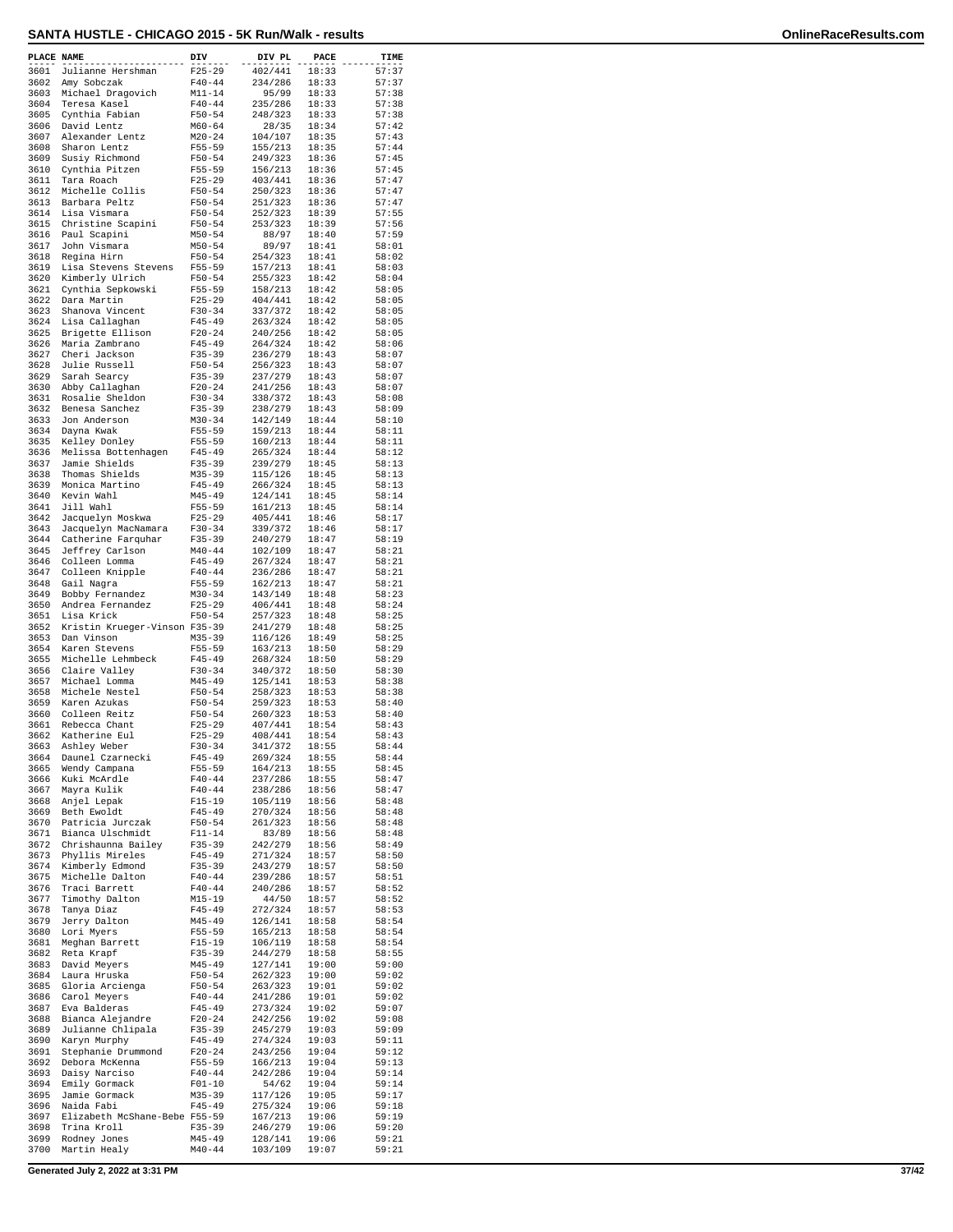| PLACE NAME   |                                          | DIV                      | DIV PL             | PACE           | TIME               |
|--------------|------------------------------------------|--------------------------|--------------------|----------------|--------------------|
| 3701         | Chris Fotopoulos                         | $M35 - 39$               | 118/126            | 19:07          | 59:22              |
| 3702         | Peter Cotseones                          | $M35 - 39$               | 119/126            | 19:07          | 59:22              |
| 3703<br>3704 | Joan Kossack<br>Daniel Kossack           | $F50 - 54$<br>$M25 - 29$ | 264/323<br>186/197 | 19:07<br>19:07 | 59:23<br>59:23     |
| 3705         | Carrie Wolf                              | $F55 - 59$               | 168/213            | 19:07          | 59:23              |
| 3706         | Nelson Narciso                           | $M40 - 44$               | 104/109            | 19:07          | 59:24              |
| 3707         | Wendy Davis                              | $F45 - 49$               | 276/324            | 19:07          | 59:24              |
| 3708<br>3709 | Michael Hanlon                           | $M45 - 49$               | 129/141            | 19:08          | 59:24              |
| 3710         | Judith Valdez<br>Sandi Boudouvas         | $F40 - 44$<br>$F30 - 34$ | 243/286<br>342/372 | 19:08<br>19:08 | 59:25<br>59:25     |
| 3711         | Sara Graves                              | $F30-34$                 | 343/372            | 19:08          | 59:26              |
| 3712         | Andy Graves                              | $M40 - 44$               | 105/109            | 19:09          | 59:28              |
| 3713         | Patricia Oberlein                        | $F40 - 44$               | 244/286            | 19:09          | 59:28              |
| 3714<br>3715 | Kimberly Perkis<br>Joe Chlopecki         | $F40 - 44$<br>$M65 - 69$ | 245/286<br>14/15   | 19:09<br>19:09 | 59:29<br>59:30     |
| 3716         | Victoria Slouka                          | $F20 - 24$               | 244/256            | 19:09          | 59:30              |
| 3717         | Tammy Slouka                             | $F40 - 44$               | 246/286            | 19:10          | 59:31              |
| 3718         | Hilary Kugler                            | $F25 - 29$               | 409/441            | 19:11          | 59:34              |
| 3719<br>3720 | Ryan Kugler<br>Jennifer Lueck            | $M25 - 29$<br>$F45 - 49$ | 187/197<br>277/324 | 19:11<br>19:12 | 59:36<br>59:37     |
| 3721         | Susan Reitz                              | F55-59                   | 169/213            | 19:12          | 59:38              |
| 3722         | Tina Chlopecki                           | $M60 - 64$               | 29/35              | 19:13          | 59:43              |
| 3723         | John Scanlan                             | $M45 - 49$               | 130/141            | 19:14          | 59:45              |
| 3724<br>3725 | Dana Fullerton                           | $F30 - 34$               | 344/372            | 19:14<br>19:14 | 59:45<br>59:45     |
| 3726         | Marie Joelle Isidore<br>Walter Tokarski  | $F45 - 49$<br>$M55 - 59$ | 278/324<br>70/76   | 19:17          | 59:54              |
| 3727         | Norine Mason                             | $F50 - 54$               | 265/323            | 19:17          | 59:55              |
| 3728         | Donna Tokarski                           | $F50 - 54$               | 266/323            | 19:18          | 59:55              |
| 3729         | Pam Wickersham                           | $F50 - 54$               | 267/323            | 19:18          | 59:55              |
| 3730<br>3731 | Basilios Ronstadt<br>Judy Steidele       | $M15 - 19$<br>$F55 - 59$ | 45/50<br>170/213   | 19:18<br>19:18 | 59:55<br>59:55     |
| 3732         | Courtney James                           | $F25 - 29$               | 410/441            | 19:18          | 59:56              |
| 3733         | Linda Nouailletas                        | F55-59                   | 171/213            | 19:18          | 59:56              |
| 3734         | Lauren James                             | $F25 - 29$               | 411/441            | 19:18          | 59:57              |
| 3735         | Theodora Ronstadt<br>Kathleen Burns      | $F20 - 24$<br>$F50 - 54$ | 245/256            | 19:18          | 59:57<br>59:57     |
| 3736<br>3737 | Scott Ronstadt                           | $M45 - 49$               | 268/323<br>131/141 | 19:18<br>19:18 | 59:58              |
| 3738         | Theresa Nugent                           | $F50 - 54$               | 269/323            | 19:18          | 59:58              |
| 3739         | Virginia Hopkins                         | $F50 - 54$               | 270/323            | 19:19          | 59:58              |
| 3740         | Kathleen Johnston                        | $F50 - 54$               | 271/323            | 19:19          | 59:59              |
| 3741<br>3742 | Carol Radtke<br>Mary Ellen Fuessel       | $F45 - 49$<br>$F60 - 64$ | 279/324<br>61/82   | 19:19<br>19:19 | 1:00:00<br>1:00:01 |
| 3743         | Julie Smith                              | $F50 - 54$               | 272/323            | 19:19          | 1:00:01            |
| 3744         | Heide Fuessel                            | $F40 - 44$               | 247/286            | 19:20          | 1:00:01            |
| 3745         | Lisa Swanson                             | $F20 - 24$               | 246/256            | 19:20          | 1:00:03            |
| 3746<br>3747 | Teresa Brennan-Pomatto F45-49            | $F35 - 39$               | 280/324<br>247/279 | 19:20<br>19:20 | 1:00:03<br>1:00:04 |
| 3748         | Jody Arrandale<br>Sandra Boots           | $F70 - 74$               | 3/7                | 19:22          | 1:00:09            |
| 3749         | Carlie Lefeauve                          | $F11 - 14$               | 84/89              | 19:22          | 1:00:10            |
| 3750         | Michelle Otero                           | $F40 - 44$               | 248/286            | 19:23          | 1:00:12            |
| 3751         | Michelle Shew                            | $F40 - 44$               | 249/286            | 19:23<br>19:23 | 1:00:12            |
| 3752<br>3753 | Cassidy Otero<br>Sherry Noto             | $F15 - 19$<br>$F40 - 44$ | 107/119<br>250/286 | 19:23          | 1:00:13<br>1:00:13 |
| 3754         | Joseph McGlumphy                         | $M20 - 24$               | 105/107            | 19:26          | 1:00:20            |
| 3755         | Deborah Mendel                           | $F50 - 54$               | 273/323            | 19:26          | 1:00:20            |
| 3756         | Maria Garza                              | $F45 - 49$               | 281/324            | 19:29          | 1:00:32            |
| 3757<br>3758 | Angelica Puente<br>Stephanie Murken      | $F45 - 49$<br>$F40 - 44$ | 282/324<br>251/286 | 19:29<br>19:29 | 1:00:32<br>1:00:32 |
| 3759         | Luis Puente                              | $M45 - 49$               | 132/141            | 19:30          | 1:00:33            |
| 3760         | Brian Murken                             | $M40 - 44$               | 106/109            | 19:30          | 1:00:33            |
| 3761         | Scott Cittadino                          | $M40 - 44$               | 107/109            | 19:30          | 1:00:33            |
| 3762<br>3763 | Elizabeth Tocci<br>Lucia Sanchez Scriven | $F11 - 14$<br>$F01 - 10$ | 85/89<br>55/62     | 19:32<br>19:32 | 1:00:39<br>1:00:39 |
| 3764         | Karen Wojciechowski                      | F55-59                   | 172/213            | 19:33          | 1:00:42            |
| 3765         | Xander Sanchez Scriven M01-10            |                          | 57/63              | 19:33          | 1:00:43            |
| 3766         | Ava Lens                                 | $F01-10$                 | 56/62              | 19:33          | 1:00:44            |
| 3767         | Emily Scriven                            | $F40 - 44$               | 252/286<br>248/279 | 19:33<br>19:33 | 1:00:44            |
| 3768<br>3769 | Abril Lens<br>Logan Aney                 | $F35 - 39$<br>$M11 - 14$ | 96/99              | 19:34          | 1:00:44<br>1:00:47 |
| 3770         | Curtis Small                             | $M45 - 49$               | 133/141            | 19:34          | 1:00:47            |
| 3771         | Christopher Headley                      | $M25 - 29$               | 188/197            | 19:34          | 1:00:47            |
| 3772         | Cody Small                               | $M15 - 19$               | 46/50              | 19:34          | 1:00:47            |
| 3773<br>3774 | Jennifer Small<br>Teresa Schreiber       | $F45 - 49$<br>$F50 - 54$ | 283/324<br>274/323 | 19:35<br>19:36 | 1:00:49<br>1:00:53 |
| 3775         | Nikki Ronstadt                           | $F50 - 54$               | 275/323            | 19:37          | 1:00:55            |
| 3776         | Barbara Troncozo                         | F55-59                   | 173/213            | 19:37          | 1:00:57            |
| 3777         | Joanne' Erickson                         | $F25-29$                 | 412/441            | 19:38          | 1:00:57            |
| 3778<br>3779 | Nicole Kuhlmann<br>Sharon Stickles       | $F20-24$<br>F55-59       | 247/256<br>174/213 | 19:38<br>19:38 | 1:00:58<br>1:00:58 |
| 3780         | Meghan Weatherald                        | $F20-24$                 | 248/256            | 19:38          | 1:00:58            |
| 3781         | Vanessa King                             | $F25 - 29$               | 413/441            | 19:38          | 1:00:58            |
| 3782         | Alicia Tocci                             | $F45 - 49$               | 284/324            | 19:38          | 1:00:58            |
| 3783<br>3784 | Kathleen Eberth                          | $F50 - 54$<br>$F35 - 39$ | 276/323<br>249/279 | 19:38          | 1:00:58<br>1:01:01 |
| 3785         | Breea Burtch<br>Beth Lemke               | $F35 - 39$               | 250/279            | 19:39<br>19:39 | 1:01:01            |
| 3786         | Nathan Mrozek                            | $M20 - 24$               | 106/107            | 19:39          | 1:01:02            |
| 3787         | Rikki Rodriguez                          | $M30 - 34$               | 144/149            | 19:40          | 1:01:04            |
| 3788         | Julie Hildebrand                         | $F45 - 49$               | 285/324            | 19:40          | 1:01:04            |
| 3789<br>3790 | Ginee Scott<br>Linda De Jesus Harris     | $F50 - 54$<br>$F45 - 49$ | 277/323<br>286/324 | 19:41<br>19:41 | 1:01:07<br>1:01:08 |
| 3791         | Kim West                                 | $F45 - 49$               | 287/324            | 19:42          | 1:01:11            |
| 3792         | Felecia Garmon                           | $F45 - 49$               | 288/324            | 19:42          | 1:01:11            |
| 3793         | Jai Mansson                              | M55-59                   | 71/76              | 19:43          | 1:01:16            |
| 3794<br>3795 | Mike McMahon<br>Kevin McMahon            | $M50 - 54$<br>$M60 - 64$ | 90/97<br>30/35     | 19:44<br>19:44 | 1:01:17<br>1:01:17 |
| 3796         | Maureen Chalmers                         | F55-59                   | 175/213            | 19:44          | 1:01:18            |
| 3797         | Allison Wojtowicz                        | $F25 - 29$               | 414/441            | 19:44          | 1:01:18            |
| 3798         | Brian Hildebrand                         | M15-19                   | 47/50              | 19:44          | 1:01:18            |
| 3799         | Ashley Lanfair                           | F25-29                   | 415/441            | 19:44          | 1:01:18            |
| 3800         | Colleen Van Buskirk                      | F55-59                   | 176/213            | 19:44          | 1:01:19            |

**Generated July 2, 2022 at 3:31 PM 38/42**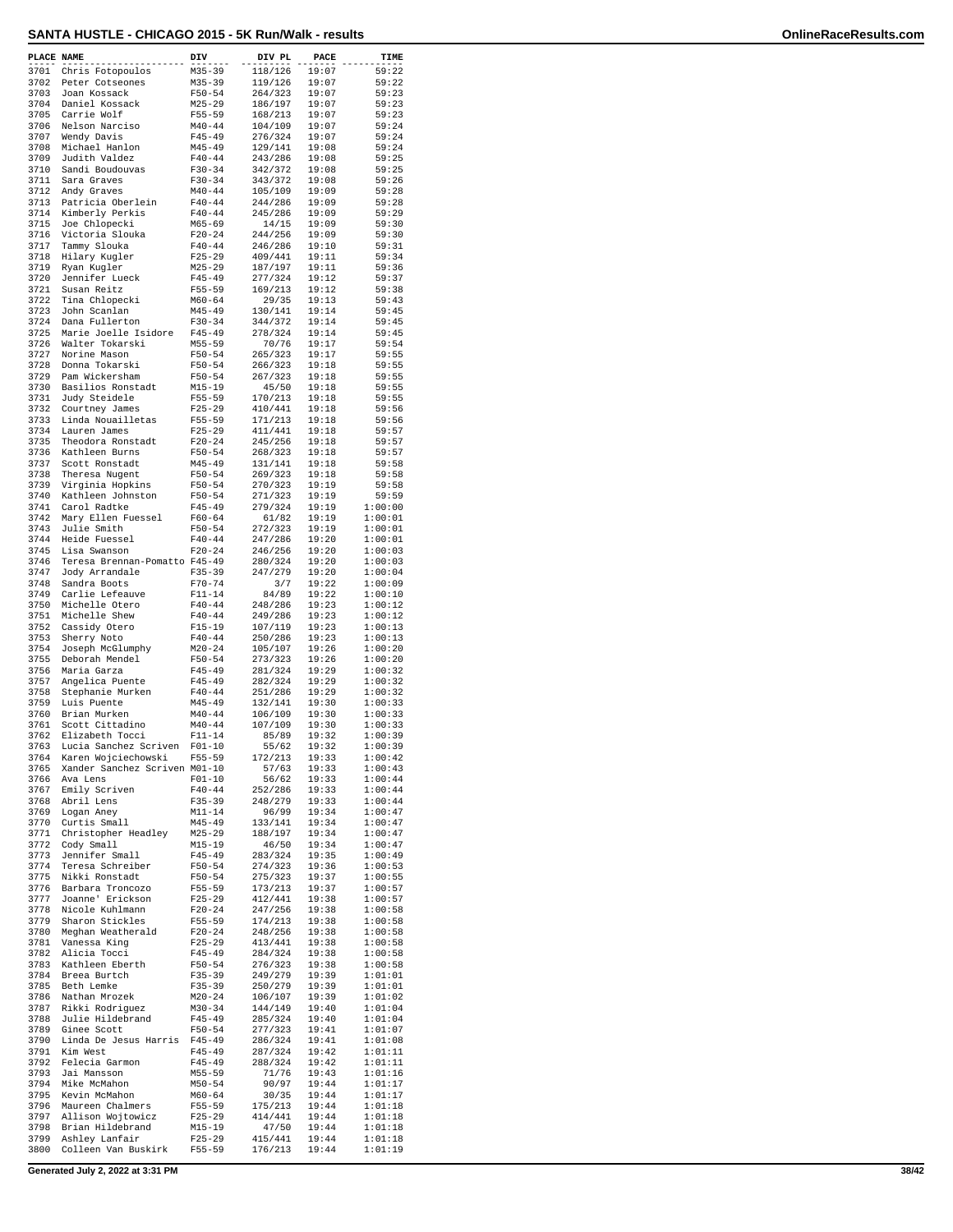| PLACE NAME   |                                        | DIV                      | DIV PL             | PACE           | TIME               |
|--------------|----------------------------------------|--------------------------|--------------------|----------------|--------------------|
| 3801         | Cindy McMahon                          | $F50 - 54$               | 278/323            | 19:45          | 1:01:19            |
| 3802         | Elizabeth Fontaine                     | $F30-34$                 | 345/372            | 19:45          | 1:01:22            |
| 3803<br>3804 | Rebecca Burke                          | $F25 - 29$               | 416/441            | 19:46          | 1:01:23            |
| 3805         | Patricia Pipikios<br>Francisco Montes  | $F30-34$<br>$M50 - 54$   | 346/372<br>91/97   | 19:46<br>19:47 | 1:01:25<br>1:01:26 |
| 3806         | Robert Kasabian                        | $M35 - 39$               | 120/126            | 19:47          | 1:01:26            |
| 3807         | Athena Petropoulos                     | $F30 - 34$               | 347/372            | 19:47          | 1:01:27            |
| 3808         | Kathy Chin Lee                         | $F50 - 54$               | 279/323            | 19:48          | 1:01:30            |
| 3809         | Guizhen Huang                          | $F65 - 69$               | 23/30              | 19:48          | 1:01:30            |
| 3810         | Monica Glicken                         | $F35 - 39$               | 251/279            | 19:48          | 1:01:30            |
| 3811         | Katie Vannucci                         | $F30-34$                 | 348/372            | 19:48          | 1:01:31            |
| 3812         | Mike Sweeney                           | $M45 - 49$               | 134/141            | 19:49          | 1:01:32            |
| 3813<br>3814 | Anna Capella<br>Javier Capella         | $F25 - 29$<br>$M35 - 39$ | 417/441<br>121/126 | 19:49<br>19:49 | 1:01:34<br>1:01:34 |
| 3815         | Tiffani Clausen                        | $F35 - 39$               | 252/279            | 19:49          | 1:01:34            |
| 3816         | Jennifer Hottendorf                    | $F35 - 39$               | 253/279            | 19:49          | 1:01:34            |
| 3817         | Kelly Sweeney                          | $F45 - 49$               | 289/324            | 19:50          | 1:01:35            |
| 3818         | James Johnson                          | M45-49                   | 135/141            | 19:50          | 1:01:35            |
| 3819         | Cassandra Benway                       | $F25 - 29$               | 418/441            | 19:50          | 1:01:37            |
| 3820         | Samantha Perpich                       | $F45 - 49$               | 290/324            | 19:50          | 1:01:37            |
| 3821         | Monica Naranjo                         | $F40 - 44$               | 253/286            | 19:51          | 1:01:39            |
| 3822<br>3823 | Ellen Houston<br>Alice Lindsay         | $F55 - 59$<br>$F55 - 59$ | 177/213<br>178/213 | 19:51<br>19:51 | 1:01:39<br>1:01:41 |
| 3824         | Girlesa Naranjo                        | $F40 - 44$               | 254/286            | 19:52          | 1:01:41            |
| 3825         | Maria Alvarez                          | $F35 - 39$               | 254/279            | 19:52          | 1:01:41            |
| 3826         | Melena Verduzco                        | $F15-19$                 | 108/119            | 19:52          | 1:01:43            |
| 3827         | Michele Antczak                        | $F40 - 44$               | 255/286            | 19:53          | 1:01:45            |
| 3828         | Jason Sikorski                         | $M35 - 39$               | 122/126            | 19:54          | 1:01:48            |
| 3829         | Theresa Johnson                        | $F45 - 49$               | 291/324            | 19:54          | 1:01:49            |
| 3830         | Kathy Brant                            | $F40 - 44$               | 256/286            | 19:54          | 1:01:49            |
| 3831         | Alyssa Tellez                          | $F11 - 14$               | 86/89              | 19:54          | 1:01:49            |
| 3832<br>3833 | Ann Williams                           | $F60 - 64$               | 62/82<br>280/323   | 19:54<br>19:54 | 1:01:49            |
| 3834         | Coleen Bannon<br>Cody Eyestone         | $F50 - 54$<br>$M01 - 10$ | 58/63              | 19:55          | 1:01:49<br>1:01:51 |
| 3835         | Boomer Eyestone                        | $M11 - 14$               | 97/99              | 19:55          | 1:01:51            |
| 3836         | Linda Teigland                         | $F45 - 49$               | 292/324            | 19:55          | 1:01:51            |
| 3837         | Gavin Van Horn                         | $M15 - 19$               | 48/50              | 19:55          | 1:01:53            |
| 3838         | Philip Baker                           | $M60 - 64$               | 31/35              | 19:55          | 1:01:53            |
| 3839         | Christine Van Horn                     | $F40 - 44$               | 257/286            | 19:56          | 1:01:54            |
| 3840         | Matthew Eyestone                       | $M35 - 39$               | 123/126            | 19:56          | 1:01:54            |
| 3841         | Laurie Eyestone                        | $F35 - 39$               | 255/279            | 19:56          | 1:01:56            |
| 3842         | Cathy Lanclos                          | $F40 - 44$               | 258/286            | 19:58          | 1:02:00            |
| 3843<br>3844 | Leah Kirschner<br>Carrie Baumann-Matta | $F35 - 39$<br>$F45 - 49$ | 256/279<br>293/324 | 20:00<br>20:00 | 1:02:06<br>1:02:08 |
| 3845         | Nicole Smrha                           | $F35 - 39$               | 257/279            | 20:02          | 1:02:13            |
| 3846         | Danielle Krawiec                       | $F25 - 29$               | 419/441            | 20:02          | 1:02:13            |
| 3847         | Meghan Caluris                         | $F20 - 24$               | 249/256            | 20:02          | 1:02:13            |
| 3848         | Sylvia Caluris                         | $F45 - 49$               | 294/324            | 20:02          | 1:02:13            |
| 3849         | Suzy Stanek                            | $F35 - 39$               | 258/279            | 20:02          | 1:02:13            |
| 3850         | Anna Gunther                           | $F25 - 29$               | 420/441            | 20:02          | 1:02:14            |
| 3851         | Steve Clairmont                        | $M35 - 39$               | 124/126            | 20:03          | 1:02:16            |
| 3852<br>3853 | Michael Fleckenstein<br>Alli Luft      | $M50 - 54$<br>$F25 - 29$ | 92/97<br>421/441   | 20:04<br>20:04 | 1:02:19<br>1:02:21 |
| 3854         | Jean I Hein                            | $F50 - 54$               | 281/323            | 20:05          | 1:02:24            |
| 3855         | Terri Szymanski                        | $F45 - 49$               | 295/324            | 20:06          | 1:02:24            |
| 3856         | Erin Hickey                            | $F15-19$                 | 109/119            | 20:06          | 1:02:25            |
| 3857         | Donna Hickey                           | $F50 - 54$               | 282/323            | 20:06          | 1:02:25            |
| 3858         | Debbie Vrabec                          | $F50 - 54$               | 283/323            | 20:06          | 1:02:27            |
| 3859         | Meg Morales                            | $F15-19$                 | 110/119            | 20:06          | 1:02:27            |
| 3860         | Conner Caffarini                       | $M11 - 14$               | 98/99              | 20:06          | 1:02:27            |
| 3861<br>3862 | David Caffarini<br>Caty Vrabec         | $M45 - 49$<br>$F15 - 19$ | 136/141<br>111/119 | 20:07<br>20:07 | 1:02:28<br>1:02:29 |
| 3863         | Nicole Vrabec                          | $F15 - 19$               | 112/119            | 20:07          | 1:02:29            |
| 3864         | Melanie Caffarini                      | $F40 - 44$               | 259/286            | 20:07          | 1:02:29            |
| 3865         | Louise Frey                            | $F55 - 59$               | 179/213            | 20:09          | 1:02:34            |
| 3866         | Julie Solberg                          | $F25 - 29$               | 422/441            | 20:09          | 1:02:34            |
| 3867         | Mary Berning                           | $F70 - 74$               | 4/7                | 20:09          | 1:02:35            |
| 3868         | Dolores Gaerke                         | $F65 - 69$               | 24/30              | 20:09          | 1:02:36            |
| 3869<br>3870 | Mary Ann Ventrice                      | $M60 - 64$<br>$F55 - 59$ | 32/35<br>180/213   | 20:11<br>20:11 | 1:02:40<br>1:02:41 |
| 3871         | Karen Murphy<br>Micahel Ventrice       | $M60 - 64$               | 33/35              | 20:12          | 1:02:45            |
| 3872         | Patrick MacDonell                      | $M25 - 29$               | 189/197            | 20:12          | 1:02:45            |
| 3873         | Jenifer Scott                          | $F35 - 39$               | 259/279            | 20:12          | 1:02:46            |
| 3874         | Lisa Kortum                            | $F40 - 44$               | 260/286            | 20:13          | 1:02:46            |
| 3875         | Christy Maguire                        | $F25 - 29$               | 423/441            | 20:13          | 1:02:47            |
| 3876         | Theresa Mecum                          | $F45 - 49$               | 296/324            | 20:13          | 1:02:47            |
| 3877         | Cassandra Maquire                      | $F25 - 29$               | 424/441            | 20:13          | 1:02:48            |
| 3878<br>3879 | Scott Maguire                          | $M25 - 29$               | 190/197            | 20:13          | 1:02:48            |
| 3880         | Denise Kortum<br>Lori Anesi            | $F50 - 54$<br>$F30 - 34$ | 284/323<br>349/372 | 20:14<br>20:16 | 1:02:50<br>1:02:58 |
| 3881         | Amanda Svachula                        | $F15 - 19$               | 113/119            | 20:17          | 1:02:59            |
| 3882         | Katherine Pfau                         | $F25 - 29$               | 425/441            | 20:17          | 1:02:59            |
| 3883         | Erin Fleckenstein                      | $F20 - 24$               | 250/256            | 20:20          | 1:03:08            |
| 3884         | Amber Wiggins                          | $F20 - 24$               | 251/256            | 20:20          | 1:03:09            |
| 3885         | Alexandria Thompson                    | $F30 - 34$               | 350/372            | 20:20          | 1:03:09            |
| 3886         | Mary Wojtowicz                         | $F50 - 54$               | 285/323            | 20:20          | 1:03:10            |
| 3887         | Charlene Schultz                       | $F30 - 34$               | 351/372            | 20:21          | 1:03:11            |
| 3888         | Antonio Ocampo                         | M15-19                   | 49/50              | 20:21          | 1:03:11            |
| 3889<br>3890 | Cyndi Griffith<br>Jennifer Meyer       | $F45 - 49$<br>$F40 - 44$ | 297/324<br>261/286 | 20:21<br>20:21 | 1:03:13<br>1:03:13 |
| 3891         | Lori Richards                          | $F40 - 44$               | 262/286            | 20:21          | 1:03:13            |
| 3892         | Brigitte Fleckenstein                  | $F25 - 29$               | 426/441            | 20:23          | 1:03:18            |
| 3893         | Scott Smith                            | $M25 - 29$               | 191/197            | 20:23          | 1:03:19            |
| 3894         | Michelle Potts                         | $F40 - 44$               | 263/286            | 20:24          | 1:03:21            |
| 3895         | Owen Chaplin                           | $M01 - 10$               | 59/63              | 20:24          | 1:03:21            |
| 3896         | Jeri Vickers                           | $F50 - 54$               | 286/323            | 20:24          | 1:03:23            |
| 3897         | Tristen Smith                          | $M01 - 10$<br>$F45 - 49$ | 60/63              | 20:24          | 1:03:23<br>1:03:24 |
| 3898<br>3899 | Deborah Lillwitz<br>Miranda Casper     | $F15 - 19$               | 298/324<br>114/119 | 20:25<br>20:25 | 1:03:24            |
| 3900         | Karyn Petersen                         | $F45 - 49$               | 299/324            | 20:25          | 1:03:24            |
|              |                                        |                          |                    |                |                    |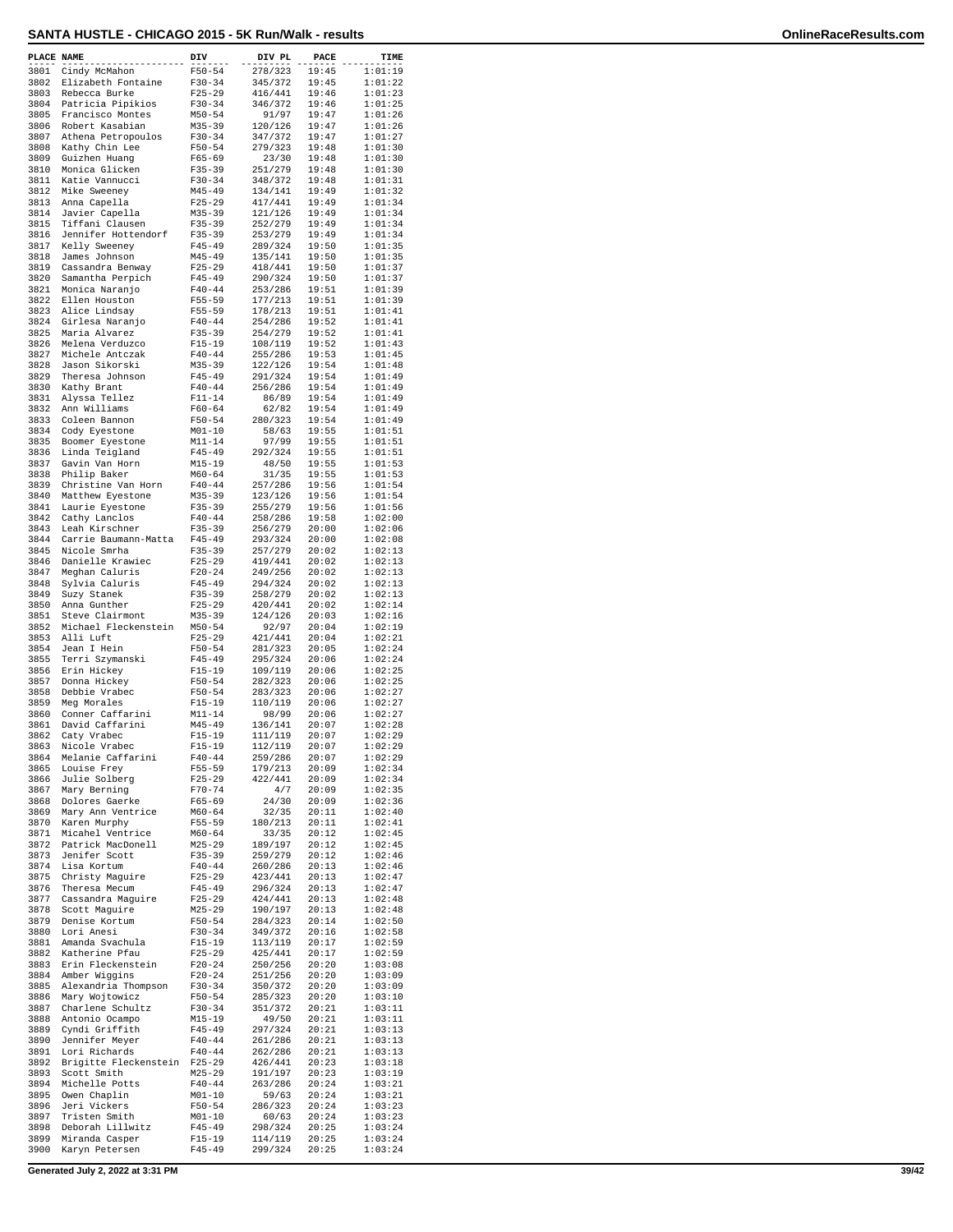| PLACE NAME |                     | DIV        | DIV PL  | PACE  | TIME    |
|------------|---------------------|------------|---------|-------|---------|
| 3901       | Jessica Sanders     | $F30-34$   | 352/372 | 20:25 | 1:03:25 |
| 3902       | Karin Dunn          | $F45 - 49$ | 300/324 | 20:25 | 1:03:25 |
| 3903       | Paula Kowalczyk     | $F25 - 29$ | 427/441 | 20:25 | 1:03:25 |
| 3904       | Michael Smith       | $M45 - 49$ | 137/141 | 20:25 | 1:03:26 |
| 3905       | Dana Vallera        | $F30 - 34$ | 353/372 | 20:26 | 1:03:27 |
| 3906       | Brandon Smith       | $M01 - 10$ | 61/63   | 20:26 | 1:03:27 |
| 3907       | Danica Tuohy        | $F11 - 14$ | 87/89   | 20:26 | 1:03:28 |
| 3908       | Tae Won Smith       | $F40 - 44$ | 264/286 | 20:26 | 1:03:28 |
| 3909       | Alex Vallera        | $M15 - 19$ | 50/50   | 20:26 | 1:03:28 |
| 3910       | Christina Vallera   | $F20-24$   | 252/256 | 20:26 | 1:03:28 |
| 3911       | Hillel Herzfeld     | $M25 - 29$ | 192/197 | 20:26 | 1:03:28 |
| 3912       | Lynn Vallera        | $F55 - 59$ | 181/213 | 20:26 | 1:03:29 |
| 3913       | Brittany Jansma     | $F25 - 29$ | 428/441 | 20:27 | 1:03:31 |
| 3914       | Kimberly Holmberg   | $F55 - 59$ | 182/213 | 20:27 | 1:03:32 |
| 3915       | Melissa Dickson     | $F25 - 29$ | 429/441 | 20:29 | 1:03:37 |
| 3916       | Desiree Silva       | $F25 - 29$ | 430/441 | 20:29 | 1:03:38 |
| 3917       | Kristen Ortiz       | $F40 - 44$ | 265/286 | 20:30 | 1:03:40 |
| 3918       | Meggan Tuohy        | $F40 - 44$ | 266/286 | 20:30 | 1:03:41 |
| 3919       | Alyssa Tequimila    | $F01 - 10$ | 57/62   | 20:31 | 1:03:43 |
| 3920       | Julie Ocampo        | $F35 - 39$ | 260/279 | 20:31 | 1:03:45 |
| 3921       | Dawn Young          | $F40 - 44$ | 267/286 | 20:32 | 1:03:45 |
| 3922       | Cara Pacholski      | $F45 - 49$ | 301/324 | 20:32 | 1:03:46 |
| 3923       | Jane Ferry          | $F55 - 59$ | 183/213 | 20:32 | 1:03:46 |
| 3924       | Terry Backis        | $F60 - 64$ | 63/82   | 20:32 | 1:03:47 |
| 3925       | Kathleen Davenport  | $F55 - 59$ | 184/213 | 20:33 | 1:03:49 |
| 3926       | Constance Martin    | $F60 - 64$ | 64/82   | 20:33 | 1:03:50 |
| 3927       | Jane Nelson         | $F70 - 74$ | 5/7     | 20:33 | 1:03:51 |
| 3928       | Sui C Hue           | $F60 - 64$ | 65/82   | 20:35 | 1:03:57 |
| 3929       | Li Won Lai-Nq       | $F65 - 69$ | 25/30   | 20:36 | 1:03:58 |
| 3930       | Su Ping Lu          | $F50 - 54$ | 287/323 | 20:36 | 1:03:58 |
| 3931       | Bi Lian Deng        | $F60 - 64$ | 66/82   | 20:36 | 1:03:58 |
| 3932       | Aicui Limei         | $F60 - 64$ | 67/82   | 20:36 | 1:04:00 |
| 3933       | Jessica Sparks      | $F25 - 29$ | 431/441 | 20:38 | 1:04:04 |
| 3934       | Annie Moy           | $F65 - 69$ | 26/30   | 20:38 | 1:04:05 |
| 3935       | Huan Li             | $F55 - 59$ | 185/213 | 20:38 | 1:04:05 |
| 3936       | Kellie Stang        | $F50 - 54$ | 288/323 | 20:38 | 1:04:06 |
| 3937       | Guin Chan           | $F55 - 59$ | 186/213 | 20:38 | 1:04:07 |
| 3938       | Qiong Yue Liao      | $F65 - 69$ | 27/30   | 20:39 | 1:04:07 |
| 3939       | Fanhe Hou           | $F60 - 64$ | 68/82   | 20:39 | 1:04:09 |
| 3940       | Rick Schmitz        | $M55 - 59$ | 72/76   | 20:39 | 1:04:10 |
| 3941       | Chad Fabruada       | $M40 - 44$ | 108/109 | 20:39 | 1:04:10 |
| 3942       | Chai Wan Yuen       | $F60 - 64$ | 69/82   | 20:39 | 1:04:10 |
| 3943       | Lutitia Sneed       | $F35 - 39$ | 261/279 | 20:39 | 1:04:10 |
| 3944       | Moe Goon Wu         | $F55 - 59$ | 187/213 | 20:41 | 1:04:15 |
| 3945       | Kristal Krebs       | $F25 - 29$ | 432/441 | 20:43 | 1:04:20 |
| 3946       | Kisha Jones         | $F35 - 39$ | 262/279 | 20:43 | 1:04:21 |
| 3947       | Patti Zepeda        | $F45 - 49$ | 302/324 | 20:43 | 1:04:21 |
| 3948       | Maria Maldonado     | $F50 - 54$ | 289/323 | 20:43 | 1:04:22 |
| 3949       | Josef Warnicki      | $M01 - 10$ | 62/63   | 20:44 | 1:04:24 |
| 3950       | Mary Warnicki       | $F50 - 54$ | 290/323 | 20:44 | 1:04:25 |
| 3951       | Jayne Holley        | $F60 - 64$ | 70/82   | 20:46 | 1:04:31 |
| 3952       | Deborah Cusentino   | $F60 - 64$ | 71/82   | 20:47 | 1:04:32 |
| 3953       | Barbara Morris      | $F60 - 64$ | 72/82   | 20:48 | 1:04:35 |
| 3954       | Jessica Anderson    | $F30-34$   | 354/372 | 20:48 | 1:04:36 |
| 3955       | Kim Salaba          | $F50 - 54$ | 291/323 | 20:48 | 1:04:37 |
| 3956       | Lori Marquardt      | $F50 - 54$ | 292/323 | 20:48 | 1:04:37 |
| 3957       | Stephanie Boyle     | $F50 - 54$ | 293/323 | 20:48 | 1:04:38 |
| 3958       | Brenn Koenig        | $F25 - 29$ | 433/441 | 20:49 | 1:04:39 |
| 3959       | Kathy Knapp         | $F45 - 49$ | 303/324 | 20:49 | 1:04:39 |
| 3960       | Christine Collins   | $F50 - 54$ | 294/323 | 20:49 | 1:04:39 |
| 3961       | Jill Certosimo      | $F35 - 39$ | 263/279 | 20:49 | 1:04:40 |
| 3962       | Stephanie Sivak     | $F25 - 29$ | 434/441 | 20:49 | 1:04:40 |
| 3963       | Patricia Cannon     | $F55 - 59$ | 188/213 | 20:49 | 1:04:40 |
| 3964       | Brianne Daubenspeck | F30-34     | 355/372 | 20:49 | 1:04:41 |
| 3965       | Barbara Daubenspeck | $F60 - 64$ | 73/82   | 20:49 | 1:04:41 |
| 3966       | Adam Shimkus        | $M30 - 34$ | 145/149 | 20:49 | 1:04:41 |
| 3967       | Noreen Berdine      | $F50 - 54$ | 295/323 | 20:51 | 1:04:45 |
| 3968       | Shaughnessy Duke    | $F20 - 24$ | 253/256 | 20:52 | 1:04:49 |
| 3969       | David Wozniak       | M35-39     | 125/126 | 20:52 | 1:04:49 |
| 3970       | Devona Wozniak      | $F30-34$   | 356/372 | 20:52 | 1:04:50 |
| 3971       | Sharon Bilbrey      | $F60 - 64$ | 74/82   | 20:54 | 1:04:55 |
| 3972       | Kristi Leahy        | $F50 - 54$ | 296/323 | 20:54 | 1:04:56 |
| 3973       | Kersten Leahy       | $F20 - 24$ | 254/256 | 20:54 | 1:04:56 |
| 3974       | Heather Bilbrey     | $F25 - 29$ | 435/441 | 20:54 | 1:04:56 |
| 3975       | Meghan Leahy        | $F25 - 29$ | 436/441 | 20:55 | 1:04:57 |
| 3976       | Lauren Bilbrey      | $F30-34$   | 357/372 | 20:55 | 1:04:58 |
| 3977       | Jacqueline Ince     | $F30 - 34$ | 358/372 | 20:55 | 1:04:59 |
| 3978       | Joseph Cassin       | $M30 - 34$ | 146/149 | 20:55 | 1:05:00 |
| 3979       | Rose Ann Blyth      | $F50 - 54$ | 297/323 | 20:56 | 1:05:01 |
| 3980       | Jamie Haugh         | $F50 - 54$ | 298/323 | 20:56 | 1:05:02 |
| 3981       | Lori McAleavy       | $F50 - 54$ | 299/323 | 20:57 | 1:05:03 |
| 3982       | Brandon Bilbrey     | $M25 - 29$ | 193/197 | 20:58 | 1:05:06 |
| 3983       | Bob Bilbrey         | $M60 - 64$ | 34/35   | 20:58 | 1:05:09 |
| 3984       | Kelly Collins       | $F50 - 54$ | 300/323 | 20:59 | 1:05:10 |
| 3985       | Tricia McNeil       | $F40 - 44$ | 268/286 | 20:59 | 1:05:11 |
| 3986       | Amy Stone           | $F35 - 39$ | 264/279 | 20:59 | 1:05:11 |
| 3987       | Christine Olsen     | $F50 - 54$ | 301/323 | 21:01 | 1:05:17 |
| 3988       | Cherie Edwards      | $F55 - 59$ | 189/213 | 21:04 | 1:05:27 |
| 3989       | Jannine Bauma       | $F55 - 59$ | 190/213 | 21:04 | 1:05:27 |
| 3990       | Suzanne Koehmstedt  | F55-59     | 191/213 | 21:07 | 1:05:35 |
| 3991       | Mary Urbina         | $F30-34$   | 359/372 | 21:08 | 1:05:39 |
| 3992       | Lara Smetana        | $F40 - 44$ | 269/286 | 21:08 | 1:05:39 |
| 3993       | Diana Medina        | $F40 - 44$ | 270/286 | 21:09 | 1:05:41 |
| 3994       | Sam Howerton        | $M45 - 49$ | 138/141 | 21:09 | 1:05:41 |
| 3995       | Mary Gutfrucht      | $F55 - 59$ | 192/213 | 21:10 | 1:05:43 |
| 3996       | Pat Kupres          | $F60 - 64$ | 75/82   | 21:10 | 1:05:44 |
| 3997       | Patrice Davies      | $F50 - 54$ | 302/323 | 21:10 | 1:05:44 |
| 3998       | Sean O'Toole        | $M30 - 34$ | 147/149 | 21:10 | 1:05:45 |
| 3999       | Sarah O'Toole       | $F30-34$   | 360/372 | 21:10 | 1:05:45 |
| 4000       | Monica Coronado     | $F35 - 39$ | 265/279 | 21:10 | 1:05:45 |

**Generated July 2, 2022 at 3:31 PM 40/42**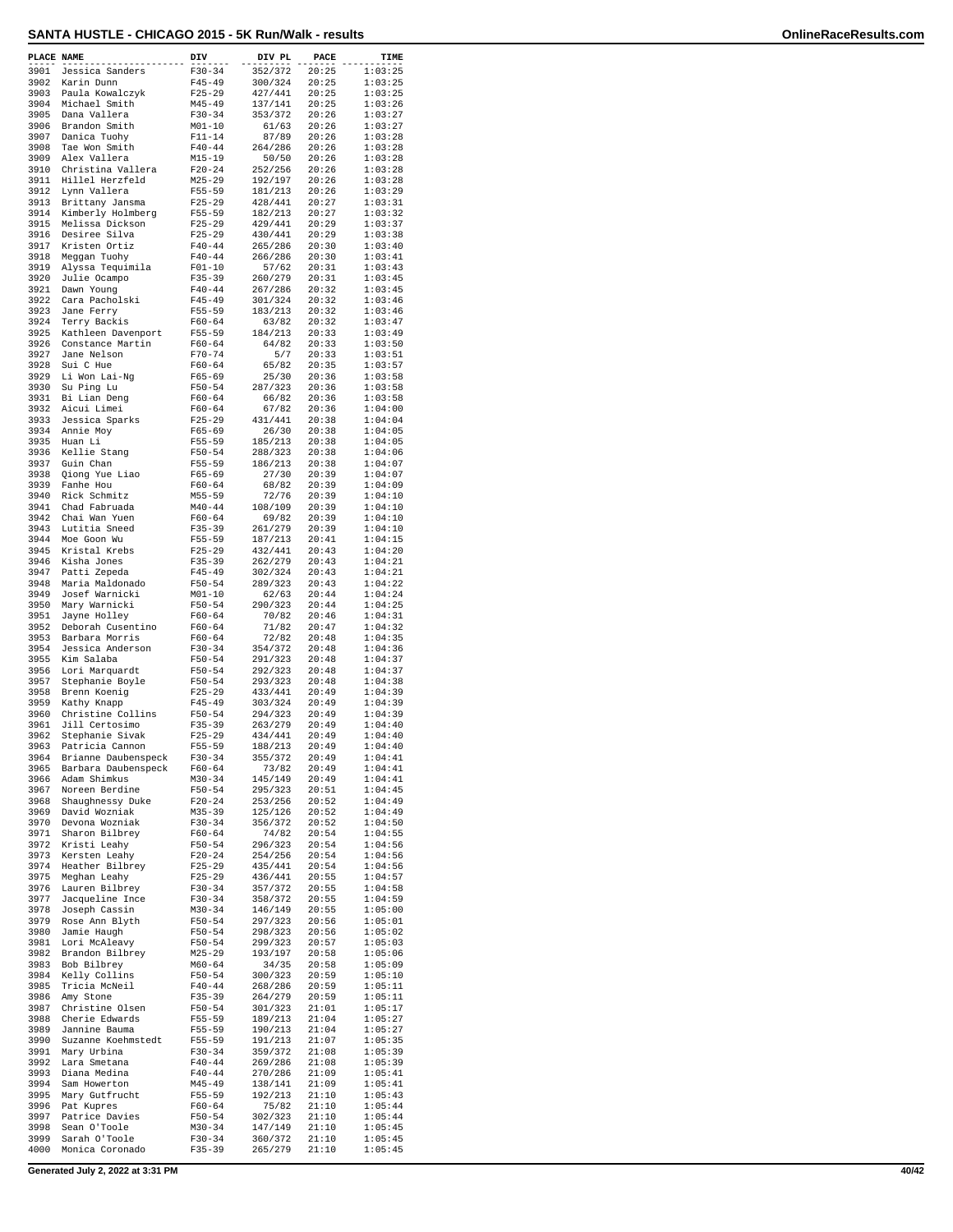| PLACE NAME   |                                 | DIV                      | DIV PL             | PACE           | TIME               |
|--------------|---------------------------------|--------------------------|--------------------|----------------|--------------------|
| 4001         | Suzi Johnson                    | $F25 - 29$               | 437/441            | 21:10          | 1:05:46            |
| 4002         | Marie Jarrell                   | $F50 - 54$               | 303/323            | 21:11          | 1:05:47            |
| 4003         | Giovanni Hernandez              | $M30 - 34$               | 148/149            | 21:11          | 1:05:48            |
| 4004<br>4005 | Kathleen Kaminski               | $F40 - 44$               | 271/286            | 21:11<br>21:12 | 1:05:48            |
| 4006         | Madalyn Weber<br>Blaine Wang    | $F01 - 10$<br>$F30-34$   | 58/62<br>361/372   | 21:15          | 1:05:51<br>1:06:01 |
| 4007         | Archana Warner                  | $F45 - 49$               | 304/324            | 21:15          | 1:06:01            |
| 4008         | Douglas Card                    | $M45 - 49$               | 139/141            | 21:16          | 1:06:02            |
| 4009         | Rebecca Cheung                  | $F40 - 44$               | 272/286            | 21:16          | 1:06:05            |
| 4010         | Serafina Sharpe                 | $F45 - 49$               | 305/324            | 21:18          | 1:06:08            |
| 4011         | Mei Li                          | $F65 - 69$               | 28/30              | 21:21          | 1:06:18            |
| 4012         | Yat Siu Wong                    | $F60 - 64$               | 76/82              | 21:21          | 1:06:19            |
| 4013         | Jamie Staes                     | $F30-34$                 | 362/372            | 21:22          | 1:06:20            |
| 4014<br>4015 | Louis Gerdes                    | $M30 - 34$<br>$F55 - 59$ | 149/149<br>193/213 | 21:22<br>21:23 | 1:06:21            |
| 4016         | Rui Hua Wu<br>Lynn Williams     | $F45 - 49$               | 306/324            | 21:24          | 1:06:27<br>1:06:28 |
| 4017         | Rhonda Weber                    | $F40 - 44$               | 273/286            | 21:24          | 1:06:29            |
| 4018         | Melissa Cinfio                  | $F40 - 44$               | 274/286            | 21:24          | 1:06:29            |
| 4019         | Connie Sakleh                   | $F45 - 49$               | 307/324            | 21:24          | 1:06:29            |
| 4020         | Mikayla Cinfio                  | $F11 - 14$               | 88/89              | 21:24          | 1:06:30            |
| 4021         | Isabel Schwank                  | $F40 - 44$               | 275/286            | 21:25          | 1:06:30            |
| 4022         | Tina Towns                      | $F45 - 49$               | 308/324            | 21:25          | 1:06:30            |
| 4023         | Sandy Cano                      | $F55 - 59$               | 194/213            | 21:25          | 1:06:30            |
| 4024         | Teri Blake                      | $F45 - 49$               | 309/324            | 21:25          | 1:06:30            |
| 4025         | Ye Ci Wu                        | $F50 - 54$               | 304/323            | 21:25          | 1:06:30            |
| 4026<br>4027 | Robin Benson<br>Sheila Dunscomb | $F45 - 49$<br>$F50 - 54$ | 310/324<br>305/323 | 21:25<br>21:25 | 1:06:30<br>1:06:31 |
| 4028         | Katherine Ruffolo               | $F50 - 54$               | 306/323            | 21:25          | 1:06:31            |
| 4029         | Siu Lau                         | $F60 - 64$               | 77/82              | 21:26          | 1:06:35            |
| 4030         | Jiam Ying Chen                  | $F50 - 54$               | 307/323            | 21:27          | 1:06:36            |
| 4031         | Helen Sauer                     | $F35 - 39$               | 266/279            | 21:33          | 1:06:58            |
| 4032         | Sara Aguilar                    | $F35 - 39$               | 267/279            | 21:34          | 1:06:58            |
| 4033         | Eleanor Rochowicz               | $F45 - 49$               | 311/324            | 21:34          | 1:06:59            |
| 4034         | Betty Leane                     | $F55 - 59$               | 195/213            | 21:34          | 1:07:01            |
| 4035         | Helen Lowery                    | $F45 - 49$               | 312/324            | 21:35          | 1:07:03            |
| 4036         | James Tingco                    | $M25 - 29$               | 194/197            | 21:35          | 1:07:03            |
| 4037         | Harland Goodnough Muen M01-10   |                          | 63/63              | 21:35          | 1:07:03            |
| 4038         | Marge McNally                   | $F50 - 54$               | 308/323            | 21:36          | 1:07:04<br>1:07:05 |
| 4039<br>4040 | Judy Muench                     | $F55 - 59$               | 196/213            | 21:36          |                    |
| 4041         | Eileen Murray                   | $F50 - 54$<br>$F45 - 49$ | 309/323            | 21:36          | 1:07:06<br>1:07:08 |
| 4042         | Domani Tripam<br>Jesse Small    | $M20 - 24$               | 313/324<br>107/107 | 21:37<br>21:38 | 1:07:12            |
| 4043         | Hugo Diaz-Vilchis               | $M40 - 44$               | 109/109            | 21:39          | 1:07:14            |
| 4044         | Socorro Saucedo                 | $F30-34$                 | 363/372            | 21:39          | 1:07:14            |
| 4045         | Jolayne Biscoe                  | F55-59                   | 197/213            | 21:43          | 1:07:26            |
| 4046         | Nancy Krol                      | $F55 - 59$               | 198/213            | 21:43          | 1:07:28            |
| 4047         | Will Hogan                      | $M50 - 54$               | 93/97              | 21:44          | 1:07:30            |
| 4048         | Tracy Hogan                     | $F50 - 54$               | 310/323            | 21:44          | 1:07:32            |
| 4049         | Olivia Scott                    | $F15 - 19$               | 115/119            | 21:48          | 1:07:43            |
| 4050         | Suzanne Tiedt                   | $F55 - 59$               | 199/213            | 21:54          | 1:08:01            |
| 4051         | Karen Schoenbeck                | $F50 - 54$               | 311/323            | 21:56          | 1:08:07            |
| 4052         | April Anderson                  | $F45 - 49$               | 314/324            | 21:56          | 1:08:09            |
| 4053         | Maya Sutherlin                  | $F01 - 10$               | 59/62              | 21:58          | 1:08:15            |
| 4054         | Naysa Sutherlin                 | $F11 - 14$               | 89/89              | 21:59          | 1:08:16            |
| 4055<br>4056 | Angie Miller<br>Valerie Reil    | $F01-10$<br>$F30 - 34$   | 60/62<br>364/372   | 22:01<br>22:01 | 1:08:22<br>1:08:22 |
| 4057         | Madeline Tebon                  | $F25-29$                 | 438/441            | 22:01          | 1:08:22            |
| 4058         | Maricela Rodriquez              | $F40 - 44$               | 276/286            | 22:01          | 1:08:24            |
| 4059         | Sabrina Rodriguez               | $F20-24$                 | 255/256            | 22:02          | 1:08:27            |
| 4060         | Kimmie Wauro                    | $F40 - 44$               | 277/286            | 22:03          | 1:08:30            |
| 4061         | Heather Odell                   | $F40 - 44$               | 278/286            | 22:03          | 1:08:30            |
| 4062         | Terri Root                      | $F45 - 49$               | 315/324            | 22:03          | 1:08:30            |
| 4063         | Kimberly Bosque                 | $F45 - 49$               | 316/324            | 22:04          | 1:08:31            |
| 4064         | Kerri Nolan                     | F55-59                   | 200/213            | 22:06          | 1:08:38            |
| 4065         | Christa Lafontaine              | $F35 - 39$               | 268/279            | 22:10          | 1:08:50            |
| 4066         | Luann Parker                    | $F55 - 59$               | 201/213<br>202/213 | 22:10<br>22:10 | 1:08:50            |
| 4067<br>4068 | Tami Vitek<br>Racquele Welsh    | $F55 - 59$<br>$F35 - 39$ | 269/279            | 22:10          | 1:08:51<br>1:08:52 |
| 4069         | Zaida Schranz                   | $F01 - 10$               | 61/62              | 22:12          | 1:08:56            |
| 4070         | Jillian Nolan-Schranz           | $F30-34$                 | 365/372            | 22:13          | 1:08:59            |
| 4071         | Yasmyn Sutherlin                | $F01-10$                 | 62/62              | 22:13          | 1:08:59            |
| 4072         | Shari Hemesath                  | $F50 - 54$               | 312/323            | 22:13          | 1:09:00            |
| 4073         | Mikal Sutherlin                 | $F40 - 44$               | 279/286            | 22:13          | 1:09:01            |
| 4074         | Heather Vree                    | $F35 - 39$               | 270/279            | 22:16          | 1:09:10            |
| 4075         | Laure Poquette                  | $F45 - 49$               | 317/324            | 22:16          | 1:09:10            |
| 4076         | Sharon Vree                     | $F55 - 59$               | 203/213            | 22:16          | 1:09:11            |
| 4077         | Xue Pei Chen                    | $F55 - 59$               | 204/213            | 22:19          | 1:09:20            |
| 4078         | Carol Kaspar                    | $F60 - 64$               | 78/82              | 22:20          | 1:09:23            |
| 4079         | Steven Hall<br>Bai Yuen         | $M60 - 64$               | 35/35              | 22:21          | 1:09:25<br>1:09:27 |
| 4080<br>4081 | Jennifer Adler                  | $F55 - 59$<br>$F30-34$   | 205/213<br>366/372 | 22:22<br>22:22 | 1:09:27            |
| 4082         | Hong Deng                       | $F60 - 64$               | 79/82              | 22:22          | 1:09:28            |
| 4083         | Jennifer Klatt                  | $F35 - 39$               | 271/279            | 22:24          | 1:09:35            |
| 4084         | Michelle Van Gerpen             | $F45 - 49$               | 318/324            | 22:24          | 1:09:36            |
| 4085         | Jing Yao                        | $F50 - 54$               | 313/323            | 22:24          | 1:09:36            |
| 4086         | Jennifer Castre                 | $F25 - 29$               | 439/441            | 22:24          | 1:09:36            |
| 4087         | Martin Castre                   | $M25 - 29$               | 195/197            | 22:25          | 1:09:39            |
| 4088         | Hope Hall                       | $F30-34$                 | 367/372            | 22:26          | 1:09:39            |
| 4089         | Jennifer Jones                  | $F50 - 54$               | 314/323            | 22:26          | 1:09:40            |
| 4090         | Janine Jones                    | $F30-34$                 | 368/372            | 22:26          | 1:09:40            |
| 4091         | Baorong Sun                     | $F50 - 54$               | 315/323            | 22:27          | 1:09:43            |
| 4092         | Jennifer Desalvo                | $F30 - 34$               | 369/372            | 22:27          | 1:09:43            |
| 4093<br>4094 | Michelle Hua                    | $F55 - 59$<br>$F55 - 59$ | 206/213<br>207/213 | 22:27<br>22:27 | 1:09:45<br>1:09:45 |
| 4095         | Sandy Yu<br>Jeremy Keene        | $M25 - 29$               | 196/197            | 22:28          | 1:09:49            |
| 4096         | Eileen Keene                    | $F55 - 59$               | 208/213            | 22:29          | 1:09:49            |
| 4097         | Elizabeth Cichocki              | $F30-34$                 | 370/372            | 22:30          | 1:09:53            |
| 4098         | Mary Moskwa                     | $F50 - 54$               | 316/323            | 22:30          | 1:09:54            |
| 4099         | Lynn Jablonski                  | $F45 - 49$               | 319/324            | 22:32          | 1:09:58            |
| 4100         | Alice Holden                    | F75-79                   | 3/3                | 22:32          | 1:09:58            |
|              |                                 |                          |                    |                |                    |

**Generated July 2, 2022 at 3:31 PM 41/42**